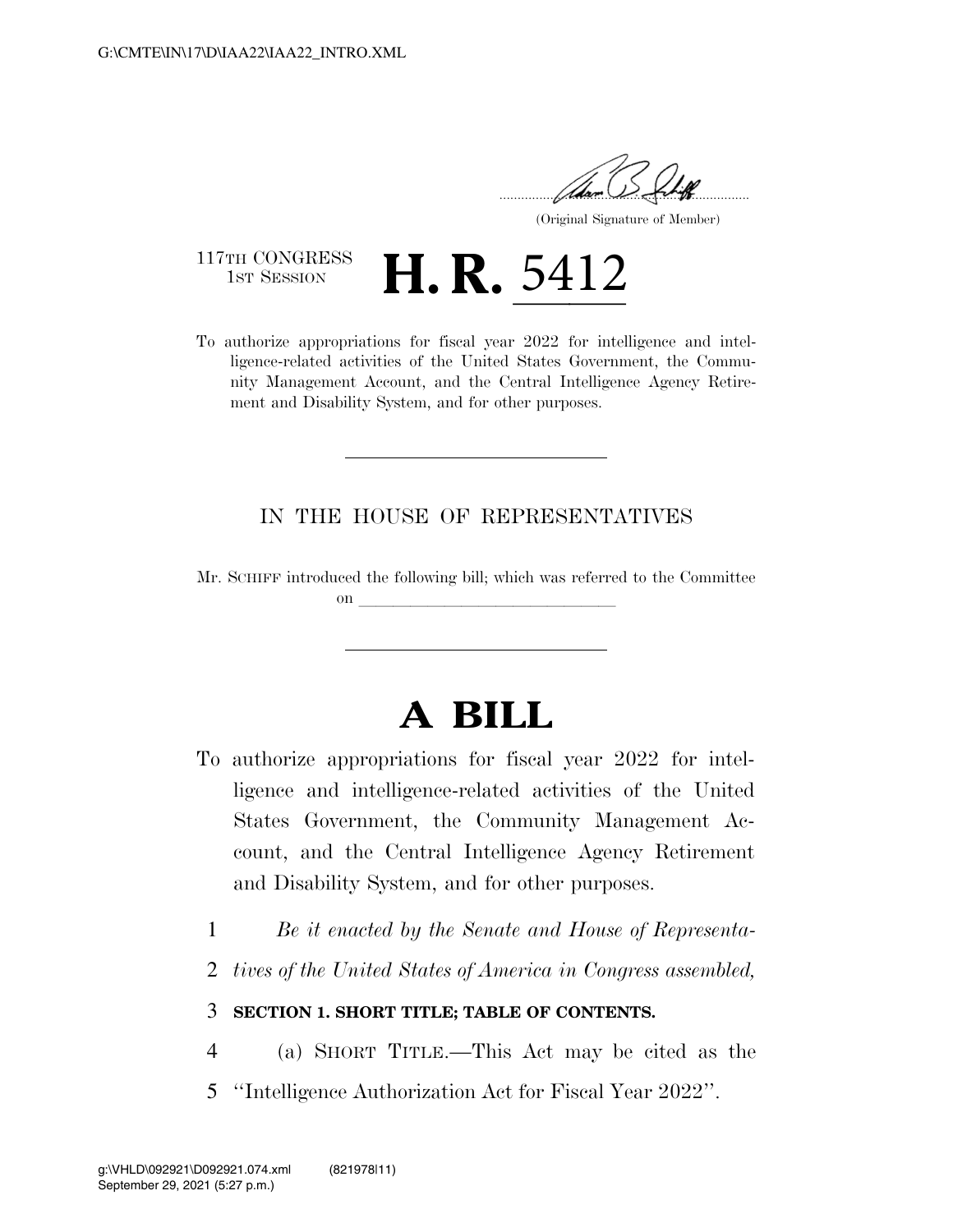### 1 (b) TABLE OF CONTENTS.—The table of contents for

### 2 this Act is as follows:

Sec. 1. Short title; table of contents.

Sec. 2. Definitions.

#### TITLE I—INTELLIGENCE ACTIVITIES

Sec. 101. Authorization of appropriations.

Sec. 102. Classified schedule of authorizations.

Sec. 103. Intelligence community management account.

### TITLE II—CENTRAL INTELLIGENCE AGENCY RETIREMENT AND DISABILITY SYSTEM

Sec. 201. Authorization of appropriations.

#### TITLE III—GENERAL INTELLIGENCE COMMUNITY MATTERS

Sec. 301. Restriction on conduct of intelligence activities.

- Sec. 302. Increase in employee compensation and benefits authorized by law.
- Sec. 303. Congressional oversight of certain special access programs.
- Sec. 304. Authorization of support by Director of National Intelligence for certain activities relating to intelligence community workforce.
- Sec. 305. Requirements for certain employment activities by former intelligence officers and employees.
- Sec. 306. Authority for transport of certain canines associated with force protection duties of intelligence community.
- Sec. 307. Development of definitions for certain terms relating to intelligence.

### TITLE IV—MATTERS RELATING TO ELEMENTS OF THE INTELLIGENCE COMMUNITY

- Sec. 401. Protection of certain facilities and assets of Central Intelligence Agency from unmanned aircraft.
- Sec. 402. Modification of National Geospatial-Intelligence Agency personnel management authority to attract experts in science and engineering.
- Sec. 403. Requirements for termination of dual-hat arrangement for Commander of the United States Cyber Command.
- Sec. 404. Procurement by Federal Bureau of Investigation of Chinese products and services.
- Sec. 405. Counterintelligence units at non-intelligence community Federal departments and agencies.
- Sec. 406. Detection and monitoring of wildfires.
- Sec. 407. National Space Intelligence Center.

#### TITLE V—ANOMALOUS HEALTH INCIDENTS AND OTHER HEALTH CARE MATTERS

- Sec. 501. Compensation and professional standards for certain medical officers of the Central Intelligence Agency.
- Sec. 502. Medical advisory board of the Central Intelligence Agency.
- Sec. 503. Report on protocols for certain intelligence community employees and dependents.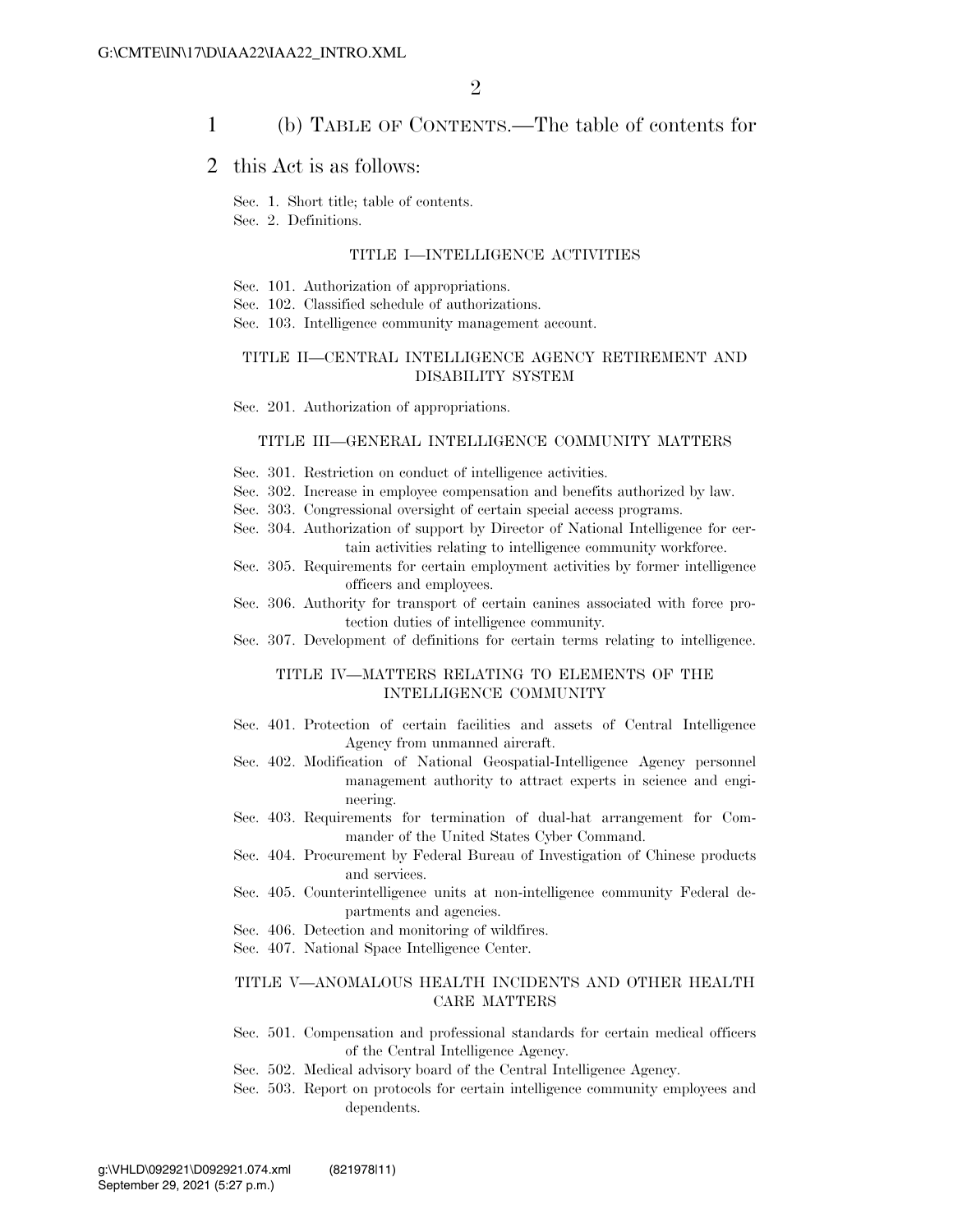- Sec. 504. Inspector General of the Central Intelligence Agency review of Office of Medical Services.
- Sec. 505. Clarification of effect of certain benefits relating to injuries to the brain.

#### TITLE VI—MATTERS RELATING TO FOREIGN COUNTRIES

- Sec. 601. National Intelligence Estimate on security situation in Afghanistan and related region.
- Sec. 602. Report on intelligence collection posture and other matters relating to Afghanistan and related region.
- Sec. 603. Report on threat posed by emerging Chinese technology companies.
- Sec. 604. Report on cooperation between China and United Arab Emirates.
- Sec. 605. Report on propagation of extremist ideologies from Saudi Arabia.
- Sec. 606. Report on effects of sanctions by United States.

#### TITLE VII—REPORTS AND OTHER MATTERS

- Sec. 701. Pilot program for security vetting of certain individuals.
- Sec. 702. Periodic report on positions in the intelligence community that can be conducted without access to classified information, networks, or facilities.
- Sec. 703. Annual reports on certain cyber vulnerabilities procured by intelligence community and foreign commercial providers of cyber vulnerabilities.
- Sec. 704. Briefing on trainings relating to blockchain technology.
- Sec. 705. Report on prospective ability to administer COVID–19 vaccines and other medical interventions to certain intelligence community personnel.
- Sec. 706. Report on potential inclusion within intelligence community of the Office of National Security of the Department of Health and Human Services.
- Sec. 707. Reports relating to Inspector General of Defense Intelligence Agency.
- Sec. 708. Report on rare earth elements.
- Sec. 709. Report on plan to fully fund the Information Systems Security Program and next generation encryption.
- Sec. 710. Review of National Security Agency and United States Cyber Command.

### 1 **SEC. 2. DEFINITIONS.**

- 2 In this Act:
- 3 (1) CONGRESSIONAL INTELLIGENCE COMMIT-
- 4 TEES.—The term ''congressional intelligence com-
- 5 mittees'' has the meaning given such term in section
- 6 3 of the National Security Act of 1947 (50 U.S.C.
- 7 3003).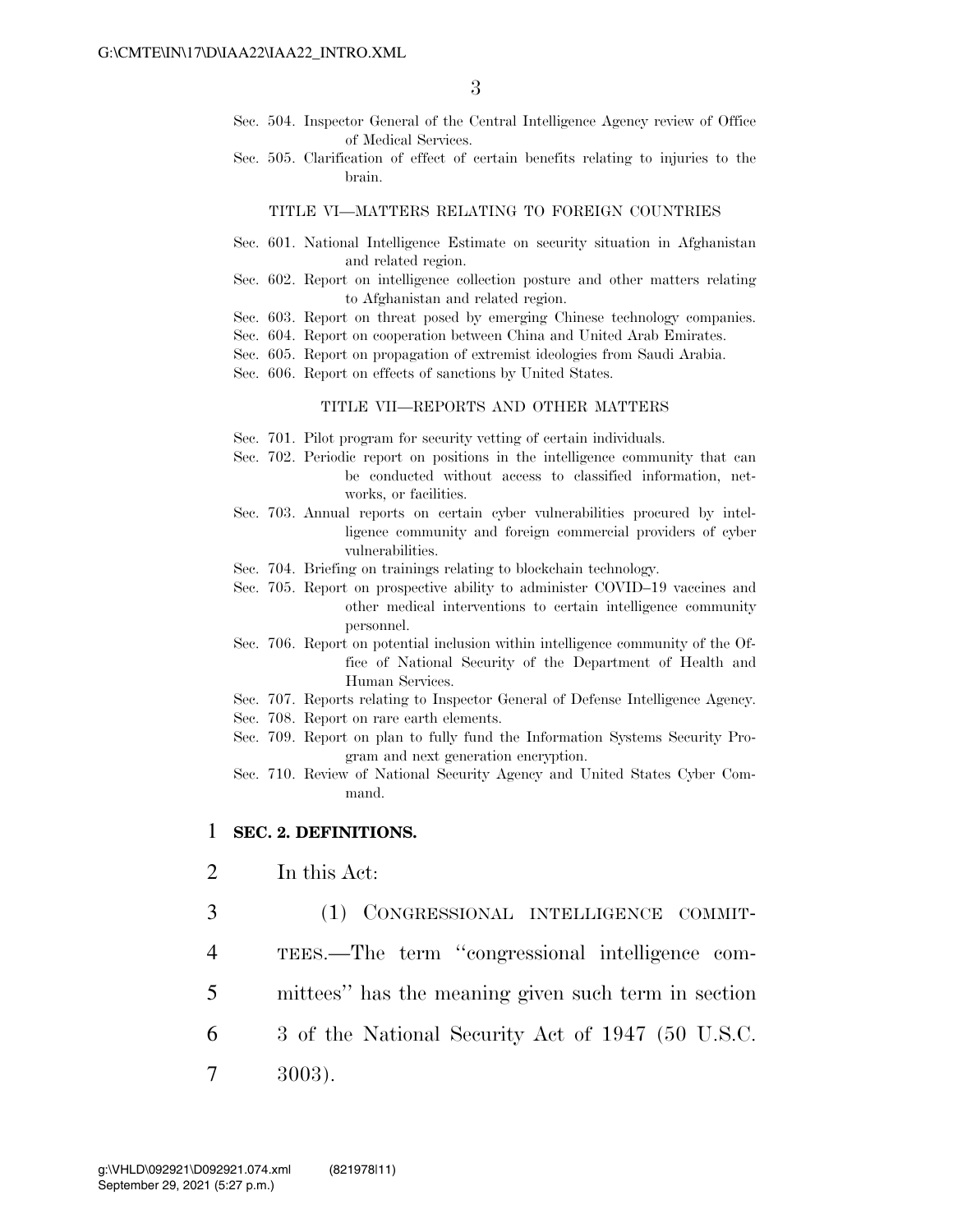(2) INTELLIGENCE COMMUNITY.—The term ''intelligence community'' has the meaning given such term in section 3 of the National Security Act of 1947 (50 U.S.C. 3003).

# **TITLE I—INTELLIGENCE ACTIVITIES**

### **SEC. 101. AUTHORIZATION OF APPROPRIATIONS.**

 Funds are hereby authorized to be appropriated for fiscal year 2022 for the conduct of the intelligence and intelligence-related activities of the following elements of the United States Government:

| 12 | (1) The Office of the Director of National Intel- |
|----|---------------------------------------------------|
| 13 | ligence.                                          |

- (2) The Central Intelligence Agency.
- (3) The Department of Defense.
- (4) The Defense Intelligence Agency.
- (5) The National Security Agency.

 (6) The Department of the Army, the Depart- ment of the Navy, and the Department of the Air Force.

- 21 (7) The Coast Guard.
- (8) The Department of State.
- (9) The Department of the Treasury.
- (10) The Department of Energy.
- (11) The Department of Justice.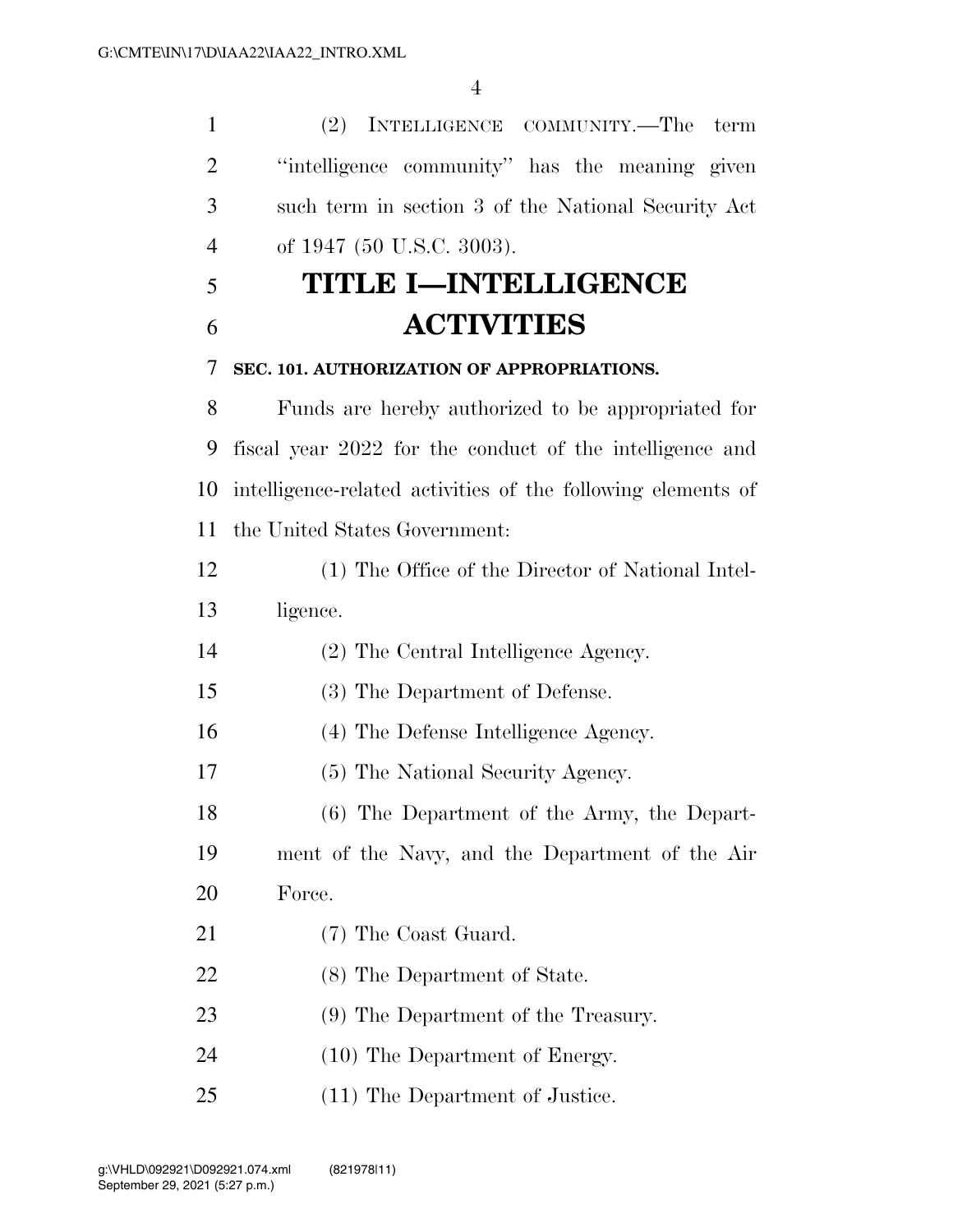| $\mathbf{1}$   | (12) The Federal Bureau of Investigation.                     |
|----------------|---------------------------------------------------------------|
| $\overline{2}$ | (13) The Drug Enforcement Administration.                     |
| 3              | (14) The National Reconnaissance Office.                      |
| $\overline{4}$ | (15) The National Geospatial-Intelligence Agen-               |
| 5              | cy.                                                           |
| 6              | (16) The Department of Homeland Security.                     |
| 7              | SEC. 102. CLASSIFIED SCHEDULE OF AUTHORIZATIONS.              |
| 8              | (a) SPECIFICATIONS OF AMOUNTS.—The amounts                    |
| 9              | authorized to be appropriated under section 101 for the       |
| 10             | conduct of the intelligence activities of the elements listed |
| 11             | in paragraphs $(1)$ through $(16)$ of section 101, are those  |
| 12             | specified in the classified Schedule of Authorizations pre-   |
| 13             | pared to accompany this Act.                                  |
|                |                                                               |
| 14             | (b) AVAILABILITY OF CLASSIFIED SCHEDULE OF AU-                |
| 15             | THORIZATIONS.-                                                |
| 16             | (1) AVAILABILITY.—The classified Schedule of                  |
| 17             | Authorizations referred to in subsection (a) shall be         |
| 18             | made available to the Committee on Appropriations             |
| 19             | of the Senate, the Committee on Appropriations of             |
| 20             | the House of Representatives, and to the President.           |
| 21             | (2) DISTRIBUTION BY THE PRESIDENT.—Sub-                       |
| 22             | ject to paragraph (3), the President shall provide for        |
| 23             | suitable distribution of the classified Schedule of Au-       |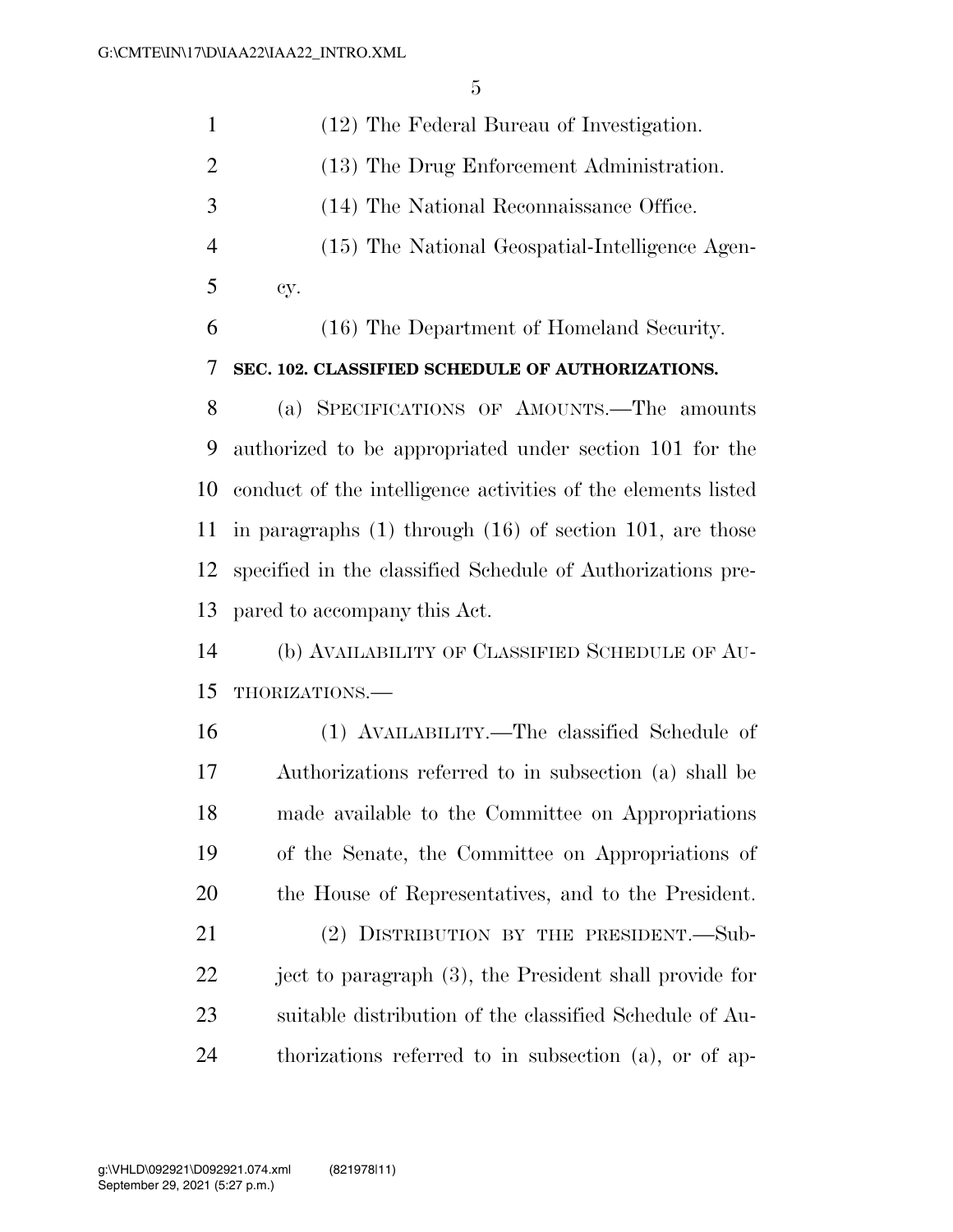| $\mathbf{1}$   | propriate portions of such Schedule, within the exec-         |
|----------------|---------------------------------------------------------------|
| $\overline{2}$ | utive branch.                                                 |
| 3              | (3) LIMITS ON DISCLOSURE.—The President                       |
| $\overline{4}$ | shall not publicly disclose the classified Schedule of        |
| 5              | Authorizations or any portion of such Schedule ex-            |
| 6              | $cept$ —                                                      |
| $\overline{7}$ | $(A)$ as provided in section 601(a) of the                    |
| 8              | Implementing Recommendations of the 9/11                      |
| 9              | Commission Act of 2007 (50 U.S.C. 3306(a));                   |
| 10             | (B) to the extent necessary to implement                      |
| 11             | the budget; or                                                |
| 12             | (C) as otherwise required by law.                             |
|                |                                                               |
| 13             | SEC. 103. INTELLIGENCE COMMUNITY MANAGEMENT AC-               |
| 14             | <b>COUNT.</b>                                                 |
| 15             | (a) AUTHORIZATION OF APPROPRIATIONS.—There is                 |
| 16             | authorized to be appropriated for the Intelligence Commu-     |
| 17             | nity Management Account of the Director of National In-       |
| 18             | telligence for fiscal year $2022$ the sum of $$619,000,000$ . |
| 19             | (b) CLASSIFIED AUTHORIZATION OF APPROPRIA-                    |
| 20             | TIONS.—In addition to amounts authorized to be appro-         |
| 21             | priated for the Intelligence Community Management Ac-         |
| 22             | count by subsection (a), there are authorized to be appro-    |
| 23             | priated for the Intelligence Community Management Ac-         |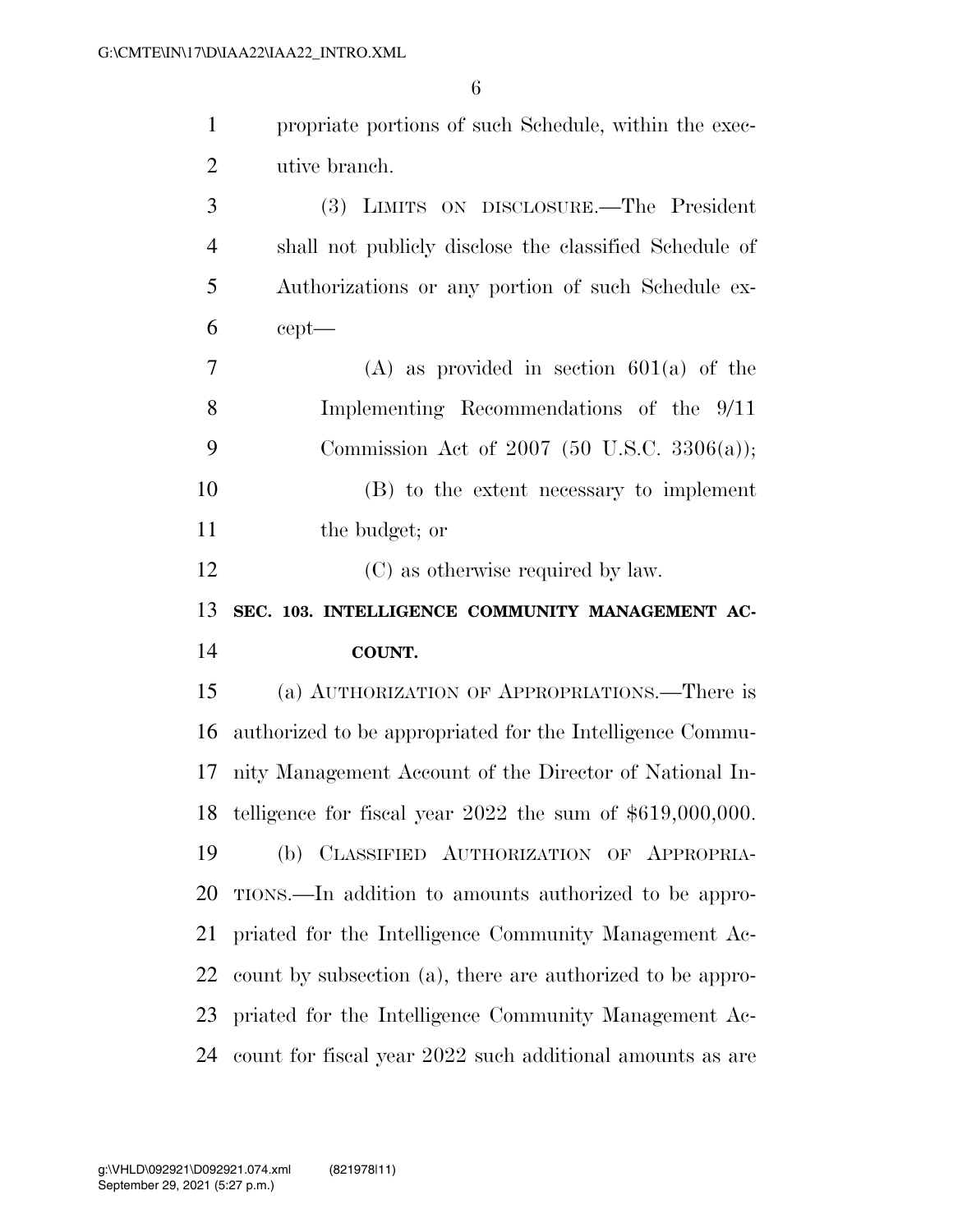specified in the classified Schedule of Authorizations re-

2 ferred to in section  $102(a)$ .

# **TITLE II—CENTRAL INTEL- LIGENCE AGENCY RETIRE- MENT AND DISABILITY SYS-TEM**

**SEC. 201. AUTHORIZATION OF APPROPRIATIONS.** 

 There is authorized to be appropriated for the Cen- tral Intelligence Agency Retirement and Disability Fund \$514,000,000 for fiscal year 2022.

# **TITLE III—GENERAL INTEL- LIGENCE COMMUNITY MAT-TERS**

**SEC. 301. RESTRICTION ON CONDUCT OF INTELLIGENCE** 

## **ACTIVITIES.**

 The authorization of appropriations by this Act shall not be deemed to constitute authority for the conduct of any intelligence activity which is not otherwise authorized by the Constitution or the laws of the United States.

 **SEC. 302. INCREASE IN EMPLOYEE COMPENSATION AND BENEFITS AUTHORIZED BY LAW.** 

 Appropriations authorized by this Act for salary, pay, retirement, and other benefits for Federal employees may be increased by such additional or supplemental amounts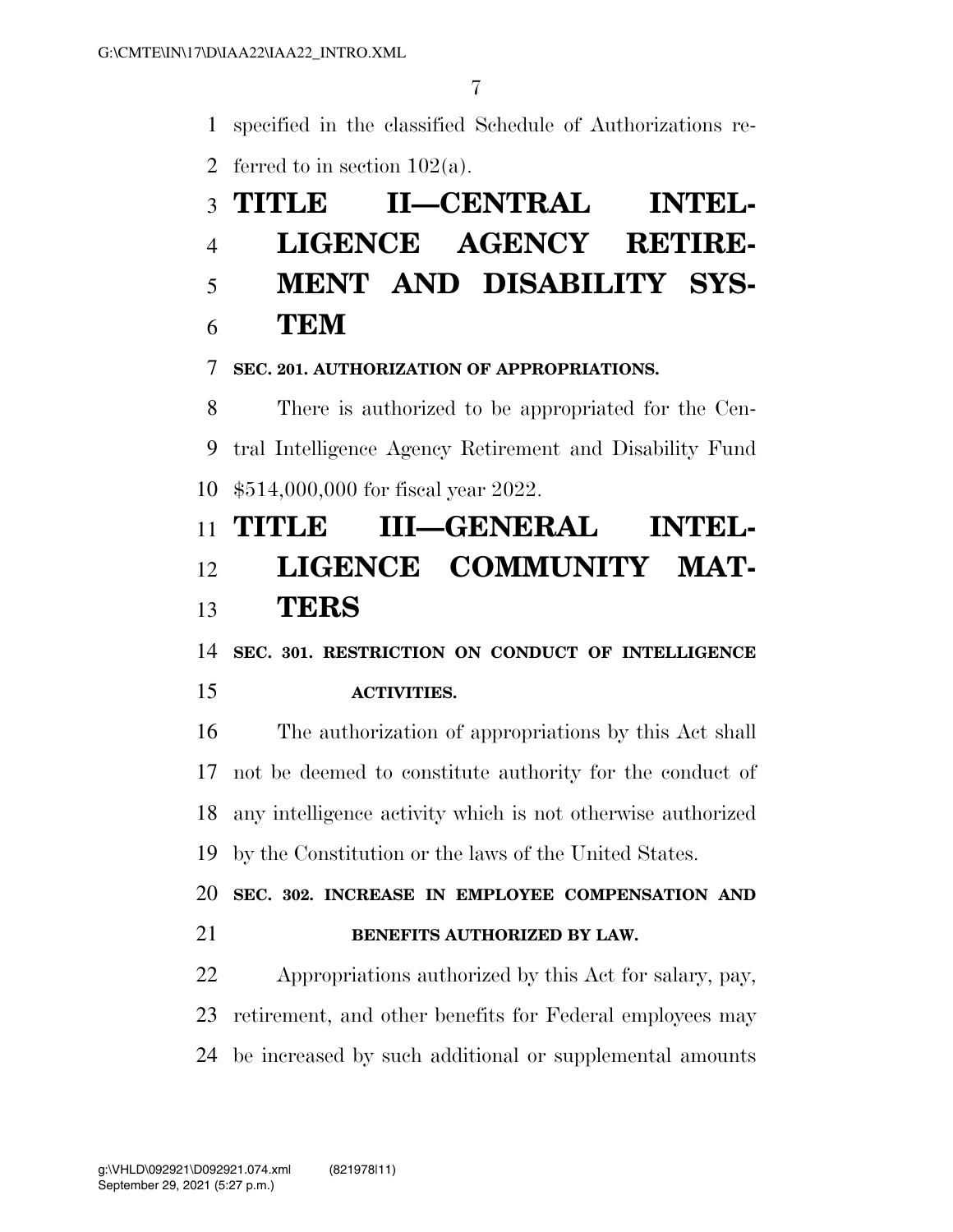as may be necessary for increases in such compensation or benefits authorized by law.

## **SEC. 303. CONGRESSIONAL OVERSIGHT OF CERTAIN SPE-CIAL ACCESS PROGRAMS.**

 (a) IN GENERAL.—Title V of the National Security Act of 1947 (50 U.S.C. 3091 et seq.) is amended by in- serting after section 501 the following new section (and conforming the table of contents at the beginning of such Act accordingly):

## **''SEC. 501A. CONGRESSIONAL OVERSIGHT OF CERTAIN SPE-CIAL ACCESS PROGRAMS.**

 ''(a) REPORTS AND NOTIFICATIONS.—At the same time that the Secretary of Defense submits any report or notification under section 119 of title 10, United States Code, that relates to a covered special access program or a new covered special access program, the Secretary shall also submit such report or notification to the congressional intelligence committees.

 ''(b) BRIEFINGS.—On a periodic basis, but not less frequently than semiannually, the Secretary of Defense shall provide to the chairmen and ranking minority mem- bers of the congressional intelligence committees, and to any staff of such a committee designated by either the chair or ranking member for purposes of this subsection,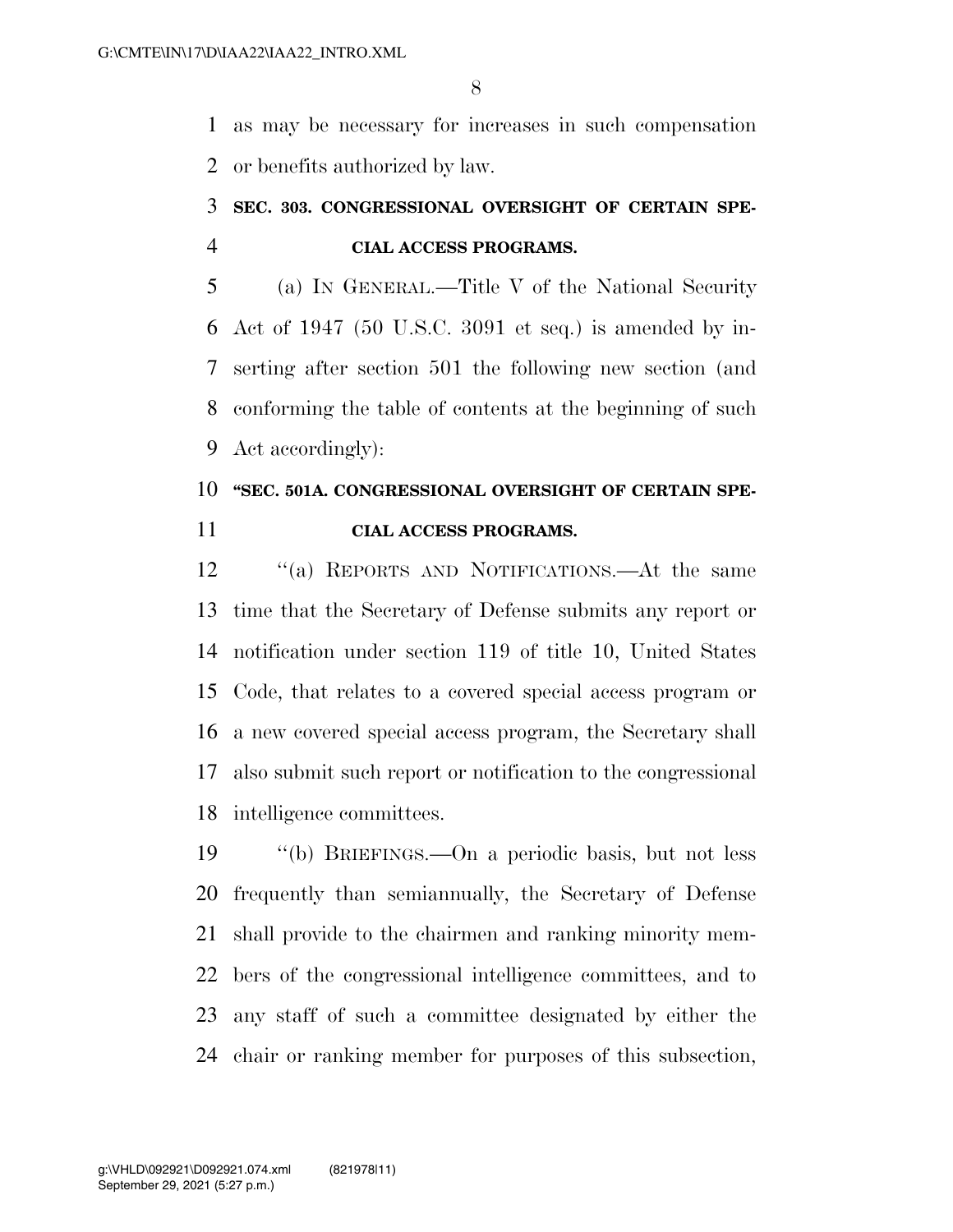a briefing on covered special access programs. Each such briefing shall include, at a minimum—

3 (1) a description of the activity of the program during the period covered by the briefing; and

 ''(2) documentation with respect to how the program has achieved outcomes consistent with re- quirements documented by the Director of National Intelligence and the Secretary of Defense.

9 "(c) NOTIFICATIONS ON COMPARTMENTS AND SUB-COMPARTMENTS.—

- ''(1) REQUIREMENT.—Except as provided by paragraph (2), a head of an element of the intel- ligence community may not establish a compartment or a subcompartment under a covered special access program until the head notifies the congressional in- telligence committees of such compartment or sub-compartment, as the case may be.
- 18  $((2)$  WAIVER.

19 "(A) DETERMINATION.—On a case-by-case basis, the Director of National Intelligence may waive the requirement under paragraph (1). Not later than two days after making such a waiver, the Director shall notify the congres- sional intelligence committees of the waiver, in-cluding a justification for the waiver.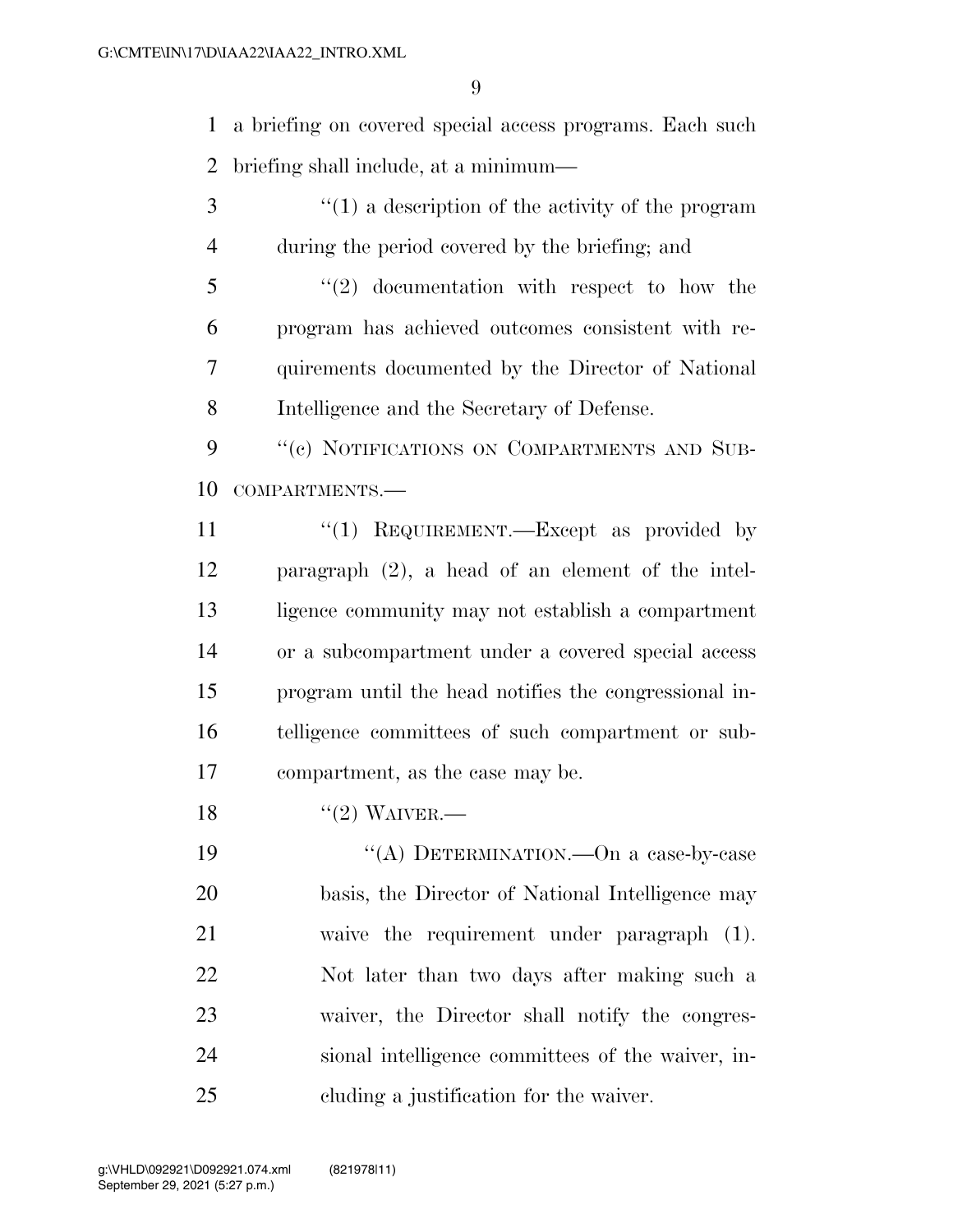| $\mathbf{1}$   | "(B) SUBMISSION.—Not later than 30                     |
|----------------|--------------------------------------------------------|
| $\overline{2}$ | days after the date on which the Director              |
| 3              | makes a waiver under subparagraph $(A)$ , the          |
| $\overline{4}$ | head of the element of the intelligence commu-         |
| 5              | nity for whom the waiver was made shall sub-           |
| 6              | mit to the congressional intelligence committees       |
| 7              | the notification required under paragraph (1)          |
| 8              | relating to such waiver.                               |
| 9              | "(d) ANNUAL REPORTS.—                                  |
| 10             | "(1) REQUIREMENT.—On an annual basis, the              |
| 11             | head of each element of the intelligence community     |
| 12             | shall submit to the congressional intelligence com-    |
| 13             | mittees a report on covered special access programs    |
| 14             | administered by the head.                              |
| 15             | "(2) MATTERS INCLUDED.—Each report shall               |
| 16             | include, with respect to the period covered by the re- |
| 17             | port, the following:                                   |
| 18             | $\lq\lq (A)$ A list of all compartments and sub-       |
| 19             | compartments of covered special access pro-            |
| 20             | grams active as of the date of the report.             |
| 21             | $\lq\lq (B)$ A list of all compartments and sub-       |
| 22             | compartments of covered special access pro-            |
| 23             | grams terminated during the period covered by          |
| 24             | the report.                                            |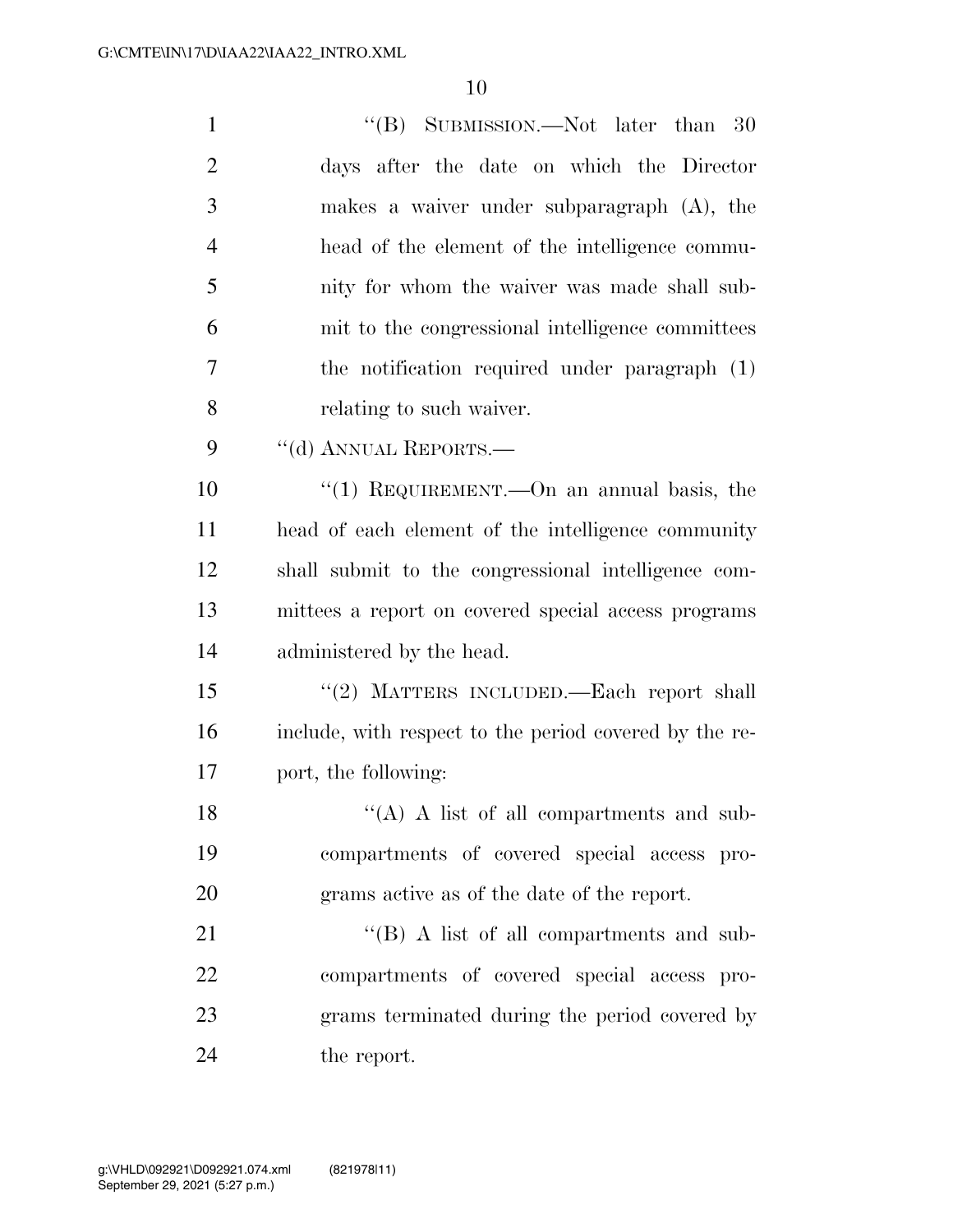| $\mathbf{1}$   | $\lq\lq$ <sup>c</sup> (C) With respect to the report submitted |
|----------------|----------------------------------------------------------------|
| $\overline{2}$ | by the Director of National Intelligence, in ad-               |
| 3              | dition to the matters specified in subparagraphs               |
| $\overline{4}$ | $(A)$ and $(B)$ —                                              |
| 5              | "(i) a certification regarding whether                         |
| 6              | creation, validation, or substantial<br>the                    |
| 7              | modification, including termination, for all                   |
| 8              | existing and proposed covered special ac-                      |
| 9              | cess programs, and the compartments and                        |
| 10             | subcompartments within each, are substan-                      |
| 11             | tiated and justified based on the informa-                     |
| 12             | tion required by clause (ii); and                              |
| 13             | "(ii) for each certification—                                  |
| 14             | the rationale for the<br>$\lq\lq (I)$<br>re-                   |
| 15             | validation, validation, or substantial                         |
| 16             | modification, including termination, of                        |
| 17             | each covered special access program,                           |
| 18             | compartment, and subcompartment;                               |
| 19             | $\lq\lq$ (II) the identification of a con-                     |
| 20             | trol officer for each covered special ac-                      |
| 21             | cess program; and                                              |
| 22             | $\lq\lq$ (III) a statement of protection                       |
| 23             | requirements for each covered special                          |
| 24             | access program.                                                |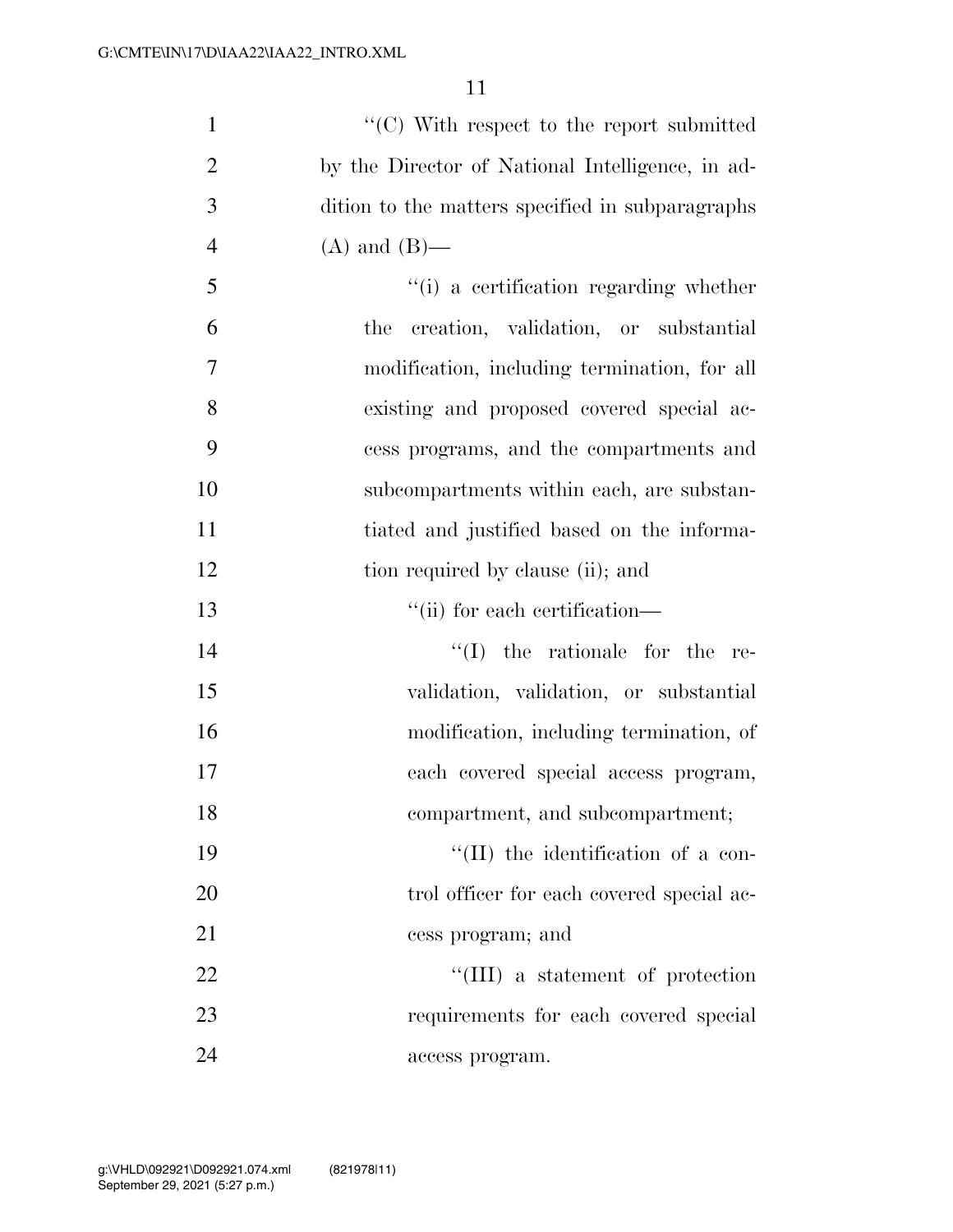''(e) COVERED SPECIAL ACCESS PROGRAM DE- FINED.—In this section, the term 'covered special access program' means a special access program that receives funding under the National Intelligence Program or the Military Intelligence Program, relates to an intelligence or intelligence-related activity, or both.''.

 (b) FIRST REPORT.—Not later than 30 days after the date of the enactment of this Act, the head of each element of the intelligence community shall submit to the congressional intelligence committees the first report re- quired under section 501A(d)(1) of the National Security Act of 1947, as added by subsection (a).

 (c) CONFORMING REPEAL.—Section 608 of the Intel- ligence Authorization Act for Fiscal Year 2017 (division N of Public Law 115–31; 131 Stat. 833; 50 U.S.C. 3315) is amended by striking subsection (b).

## **SEC. 304. AUTHORIZATION OF SUPPORT BY DIRECTOR OF**

**NATIONAL INTELLIGENCE FOR CERTAIN AC- TIVITIES RELATING TO INTELLIGENCE COM-MUNITY WORKFORCE.** 

 Title X of the National Security Act of 1947 (50 U.S.C. 3191 et seq.) is amended by inserting after section 1024 the following new section (and conforming the table of contents at the beginning of such Act accordingly):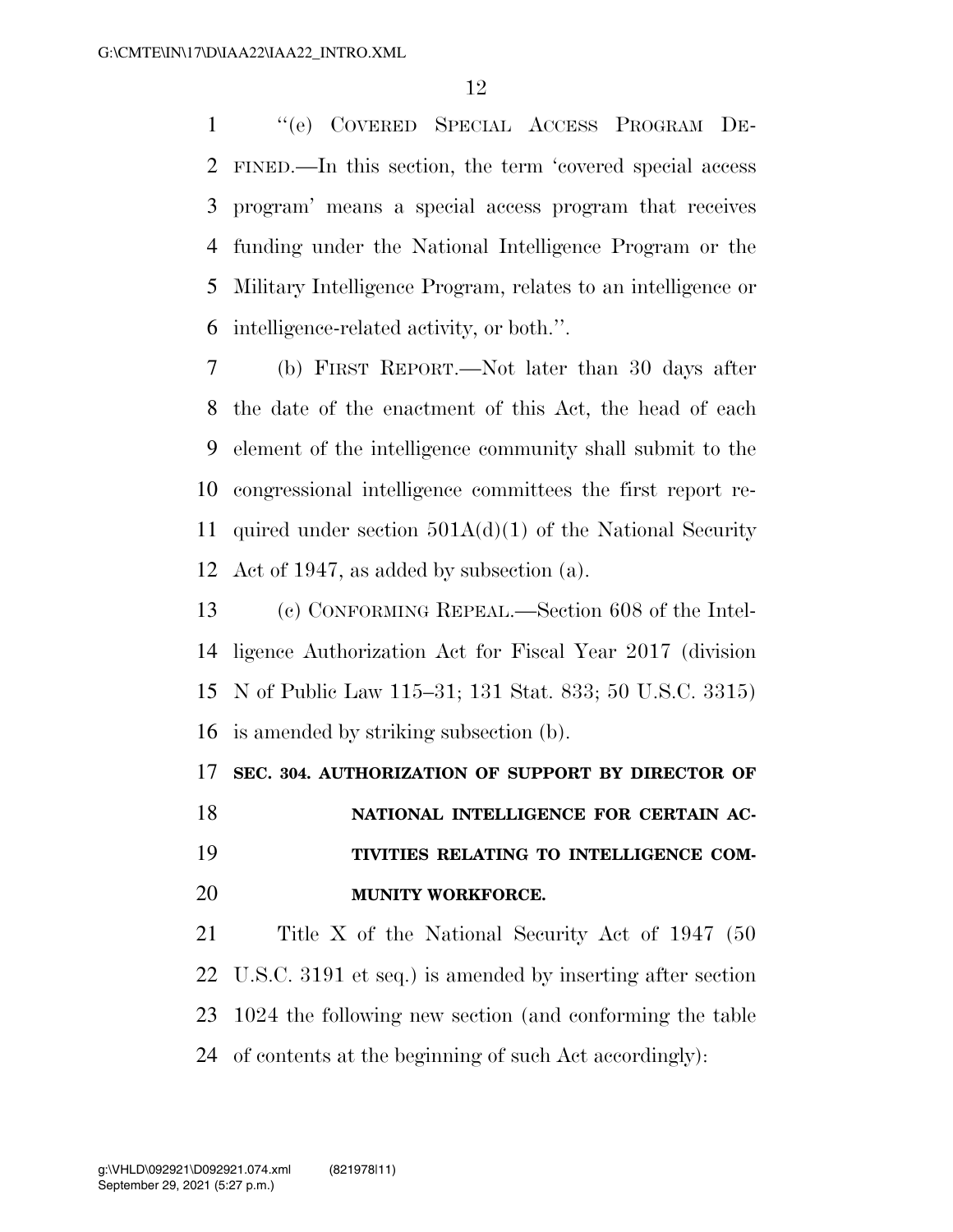# **''SEC. 1025. AUTHORIZATION OF SUPPORT BY DIRECTOR OF NATIONAL INTELLIGENCE FOR CERTAIN WORKFORCE ACTIVITIES.**

 ''(a) AUTHORIZATION.—The Director may, with or without reimbursement, obligate or expend amounts au- thorized to be appropriated or otherwise made available for the Office of the Director of National Intelligence for covered workforce activities for the purpose of supporting a covered workforce activity of an element of the intel-ligence community.

11 "(b) COVERED WORKFORCE ACTIVITY DEFINED.— In this section, the term 'covered workforce activity' means an activity relating to—

14 ''(1) recruitment or retention of the intelligence community workforce; or

 ''(2) diversity, equality, inclusion, or accessi-17 bility, with respect to such workforce.".

**SEC. 305. REQUIREMENTS FOR CERTAIN EMPLOYMENT AC-**

 **TIVITIES BY FORMER INTELLIGENCE OFFI-CERS AND EMPLOYEES.** 

21 (a) MODIFICATIONS TO REQUIREMENT.

 (1) IN GENERAL.—Section 304 of the National Security Act of 1947 (50 U.S.C. 3073a) is amended to read as follows: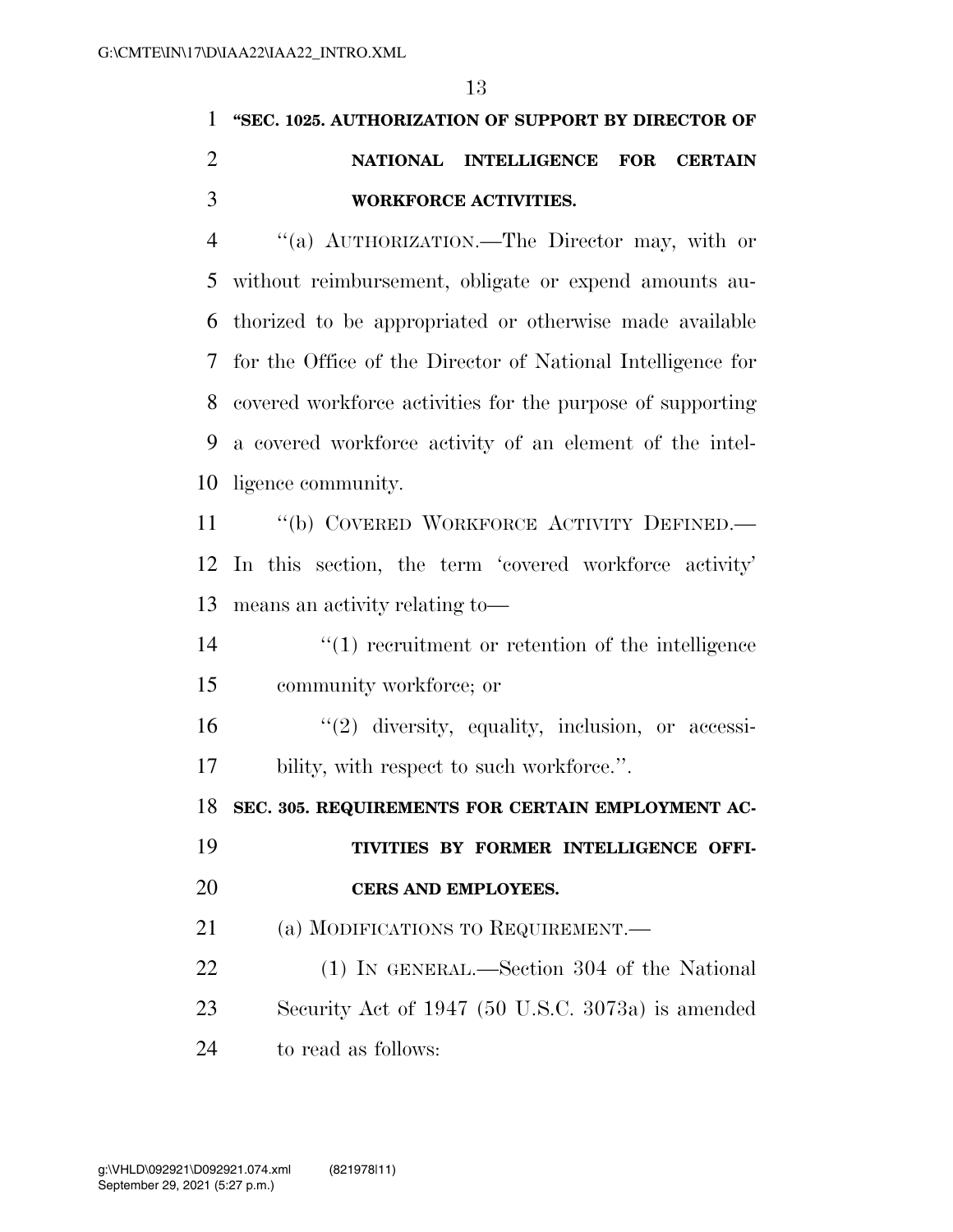# **''SEC. 304. REQUIREMENTS FOR CERTAIN EMPLOYMENT AC- TIVITIES BY FORMER INTELLIGENCE OFFI-CERS AND EMPLOYEES.**

 ''(a) TEMPORARY RESTRICTION.—An employee of an element of the intelligence community who occupies a cov- ered intelligence position may not occupy a covered post- service position during the 30-month period following the date on which the employee ceases to occupy a covered intelligence position.

 ''(b) COVERED POST-SERVICE EMPLOYMENT RE-PORTING.—

12 "(1) REQUIREMENT.—During the 5-year period beginning on the date on which an employee ceases to occupy a covered intelligence position, the em-ployee shall—

 $\langle (A) \rangle$  report covered post-service employ- ment to the head of the element of the intel- ligence community that employed such employee in such covered intelligence position upon ac- cepting such covered post-service employment; and

22 ''(B) annually (or more frequently if the head of such element considers it appropriate) report covered post-service employment to the head of such element.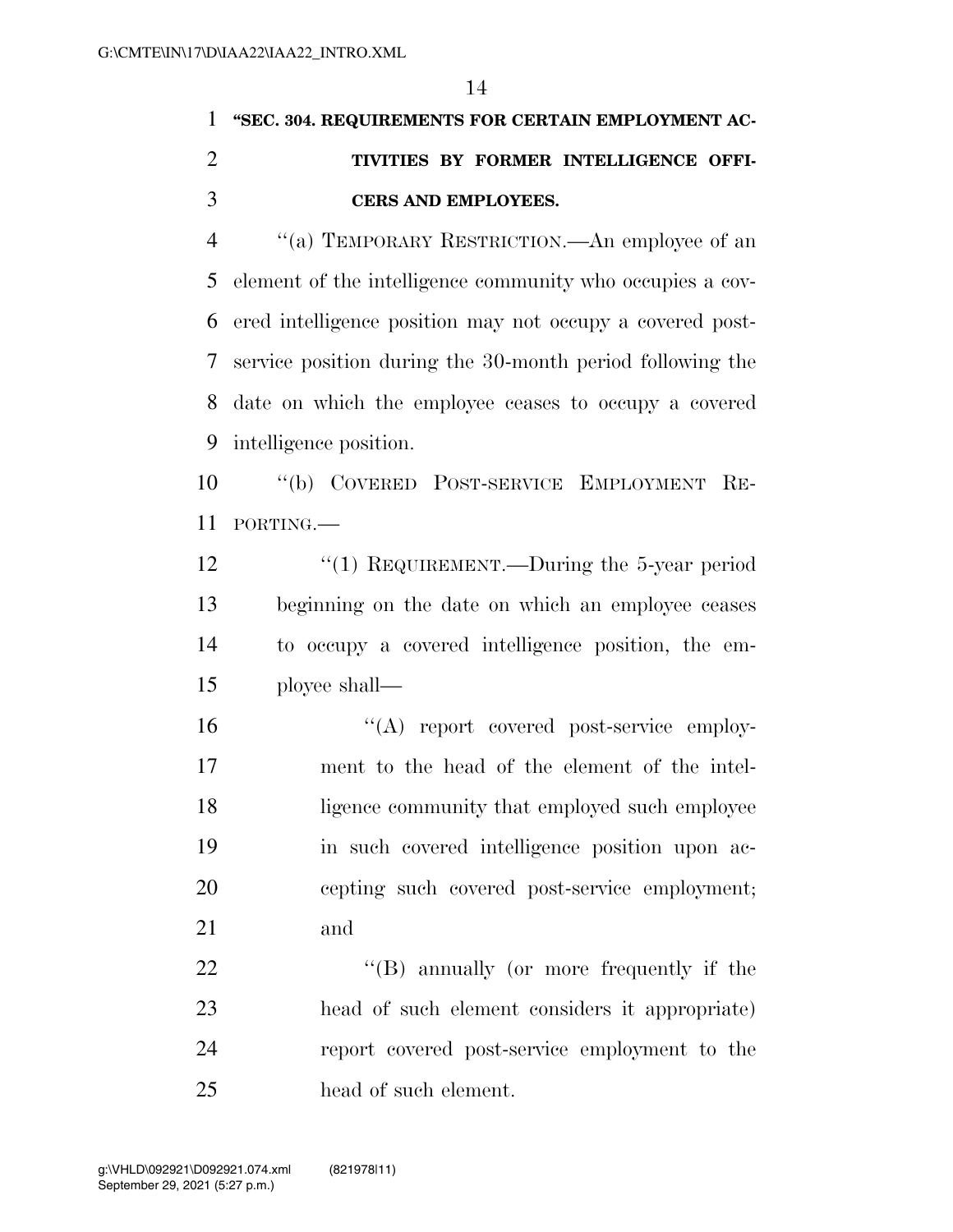1 ''(2) REGULATIONS.—The head of each element of the intelligence community shall issue regulations requiring, as a condition of employment, each em- ployee of such element occupying a covered intel- ligence position to sign a written agreement requir- ing the regular reporting of covered post-service em- ployment to the head of such element pursuant to paragraph (1).

9 "(c) PENALTIES.—

 $(1)$  CRIMINAL PENALTIES.—A former em- ployee who knowingly and willfully violates sub- section (a) or who knowingly and willfully fails to make a required report under subsection (b) shall be fined under title 18, United States Code, or impris- oned for not more than 5 years, or both. Each re- port under subsection (b) shall be subject to section 1001 of title 18, United States Code.

18 "(2) SECURITY CLEARANCES.—The head of an element of the intelligence community shall revoke the security clearance of a former employee if the former employee knowingly and willfully fails to make a required report under subsection (b) or knowingly and willfully makes a false report under such subsection.

25 "(d) PROVISION OF INFORMATION.—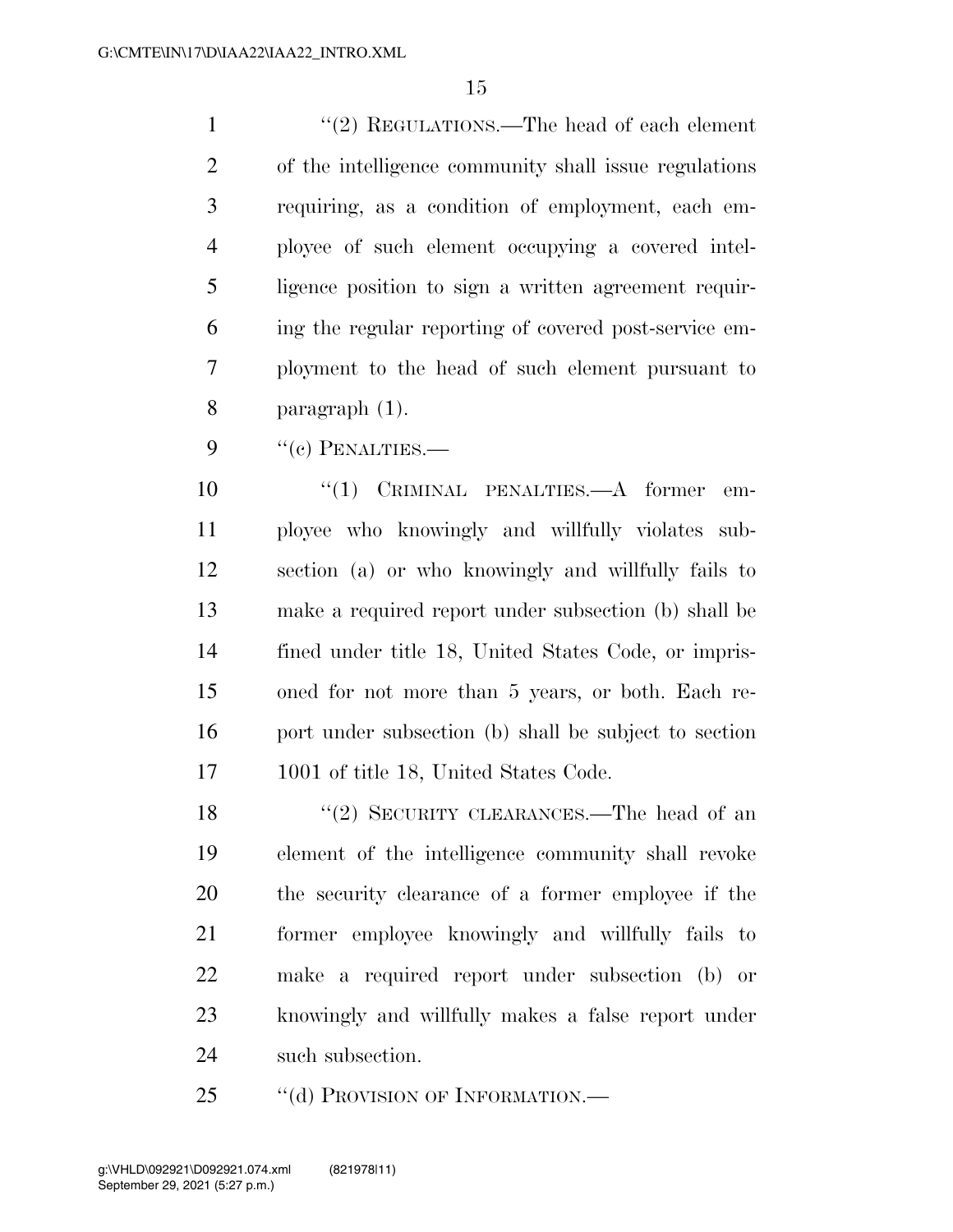| $\mathbf{1}$   | "(1) TRAINING.—The head of each element of          |
|----------------|-----------------------------------------------------|
| $\overline{2}$ | the intelligence community shall regularly provide  |
| 3              | training on the reporting requirements under sub-   |
| $\overline{4}$ | section (b) to employees of that element who occupy |
| 5              | a covered intelligence position.                    |
| 6              | "(2) WRITTEN NOTICE.—The head of each ele-          |
| 7              | ment of the intelligence community shall provide    |
| 8              | written notice of the reporting requirements under  |
| 9              | subsection (b) to an employee when the employee     |
| 10             | ceases to occupy a covered intelligence position.   |
| 11             | "(e) ANNUAL REPORTS.—                               |
| 12             | "(1) REQUIREMENT.—Not later than March 31           |
| 13             | of each year, the Director of National Intelligence |
| 14             | shall submit to the congressional intelligence com- |
| 15             | mittees a report on covered post-service employment |
| 16             | occurring during the year covered by the report.    |
| 17             | "(2) ELEMENTS.—Each report under para-              |
| 18             | graph (1) shall include the following:              |
| 19             | " $(A)$ The number of former employees who          |
| 20             | occupy a covered post-service position, broken      |
| 21             | $down$ by—                                          |
| 22             | "(i) the name of the employer;                      |
| 23             | "(ii) the foreign government, includ-               |
| 24             | ing by the specific foreign individual, agen-       |
| 25             | cy, or entity, for whom the covered post-           |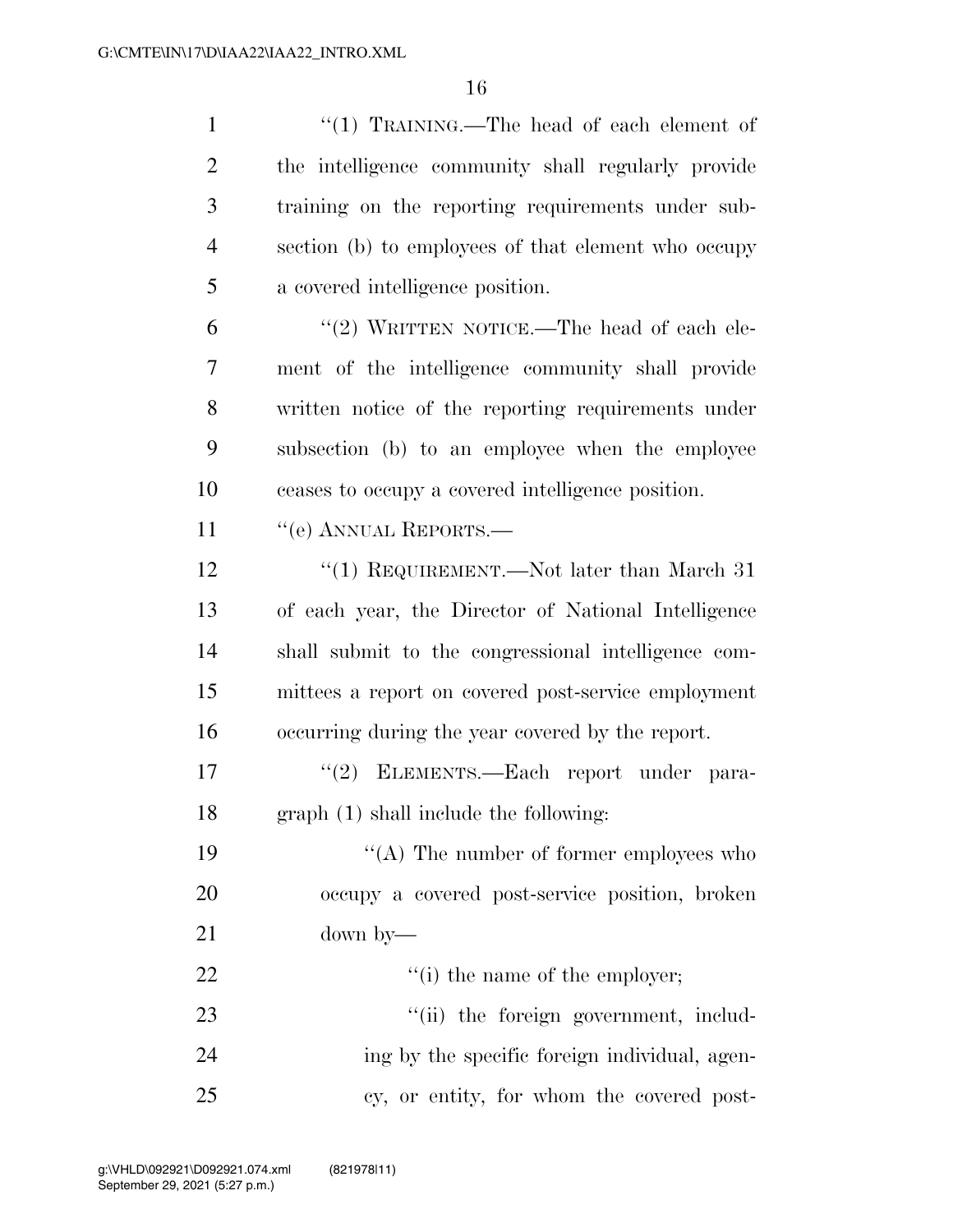| $\mathbf{1}$   | service employment is being performed;       |
|----------------|----------------------------------------------|
| $\overline{2}$ | and                                          |
| 3              | "(iii) the nature of the services pro-       |
| $\overline{4}$ | vided as part of the covered post-service    |
| 5              | employment.                                  |
| 6              | "(B) A certification by the Director that—   |
| 7              | "(i) each element of the intelligence        |
| 8              | community maintains adequate systems         |
| 9              | and processes for ensuring that former em-   |
| 10             | ployees are submitting reports required      |
| 11             | under subsection (b);                        |
| 12             | "(ii) to the knowledge of the heads of       |
| 13             | the elements of the intelligence community,  |
| 14             | all former employees who occupy a covered    |
| 15             | post-service position are in compliance with |
| 16             | this section;                                |
| 17             | "(iii) the services provided by former       |
| 18             | employees who occupy a covered post-serv-    |
| 19             | ice position do not-                         |
| 20             | $\lq\lq$ (I) pose a current or future        |
| 21             | threat to the national security of the       |
| 22             | United States; or                            |
| 23             | "(II) pose a counterintelligence             |
| 24             | risk; and                                    |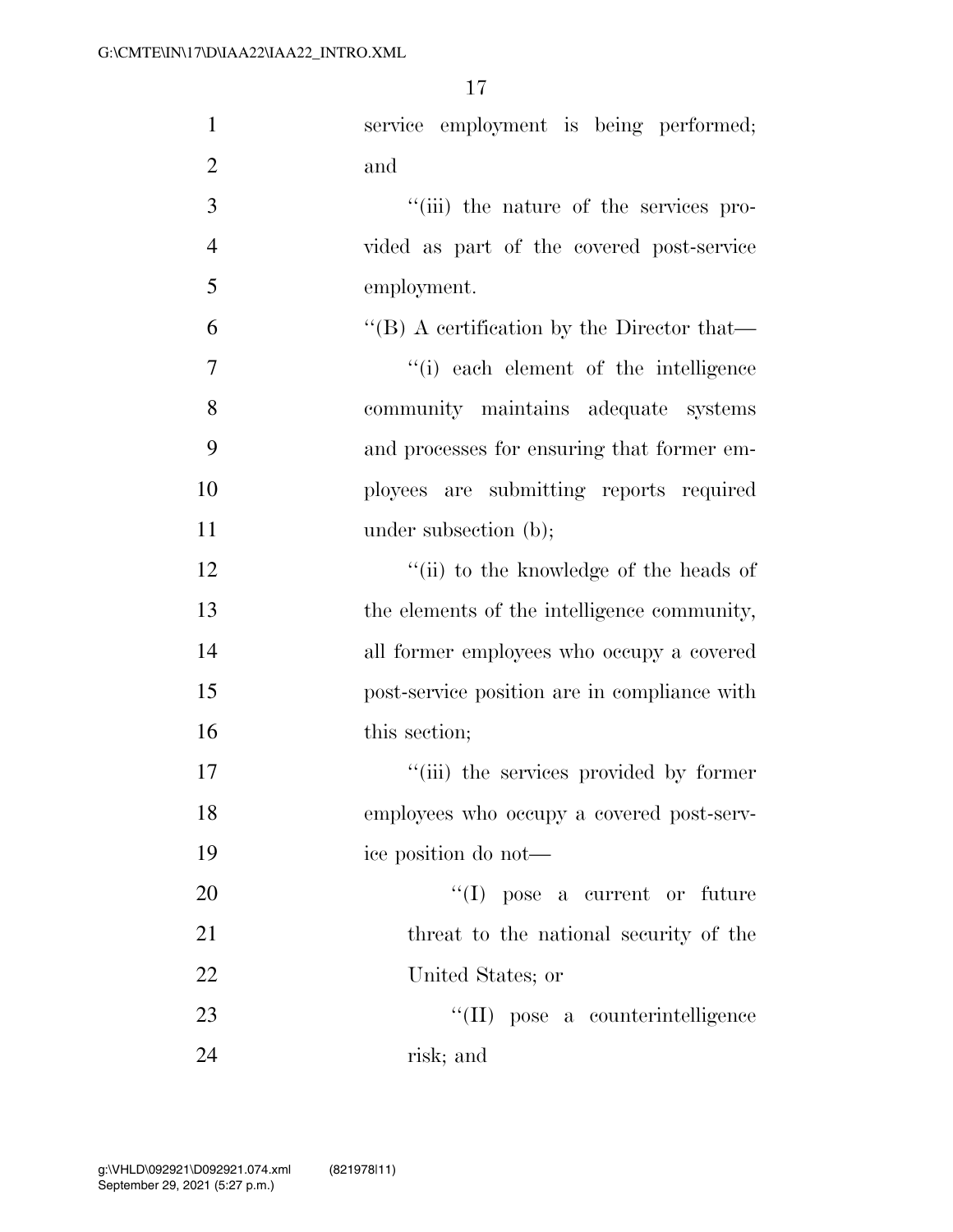| $\mathbf{1}$   | "(iv) the Director and the heads of                            |
|----------------|----------------------------------------------------------------|
| $\overline{2}$ | such elements are not aware of any cred-                       |
| 3              | ible information or reporting that any                         |
| $\overline{4}$ | former employee who occupies a covered                         |
| 5              | post-service position has engaged in activi-                   |
| 6              | ties that violate Federal law, infringe upon                   |
| $\overline{7}$ | the privacy rights of United States per-                       |
| 8              | sons, or constitute abuses of human rights.                    |
| 9              | "(3) FORM.—Each report under paragraph (1)                     |
| 10             | shall be submitted in unclassified form, but may in-           |
| 11             | clude a classified annex.                                      |
| 12             | "(f) NOTIFICATION.—In addition to the annual re-               |
| 13             | ports under subsection (e), if a head of an element of the     |
| 14             | intelligence community determines that the services pro-       |
| 15             | vided by a former employee who occupies a covered post-        |
| 16             | service position pose a threat or risk described in clause     |
| 17             | (iii) of paragraph $(2)(B)$ of such subsection, or include ac- |
| 18             | tivities described in clause (iv) of such paragraph, the       |
| 19             | head shall notify the congressional intelligence committees    |
| 20             | of such determination by not later than 7 days after mak-      |
| 21             | ing such determination. The notification shall include the     |
| 22             | following:                                                     |

- 23 ''(1) The name of the former employee.
- 24  $"(2)$  The name of the employer.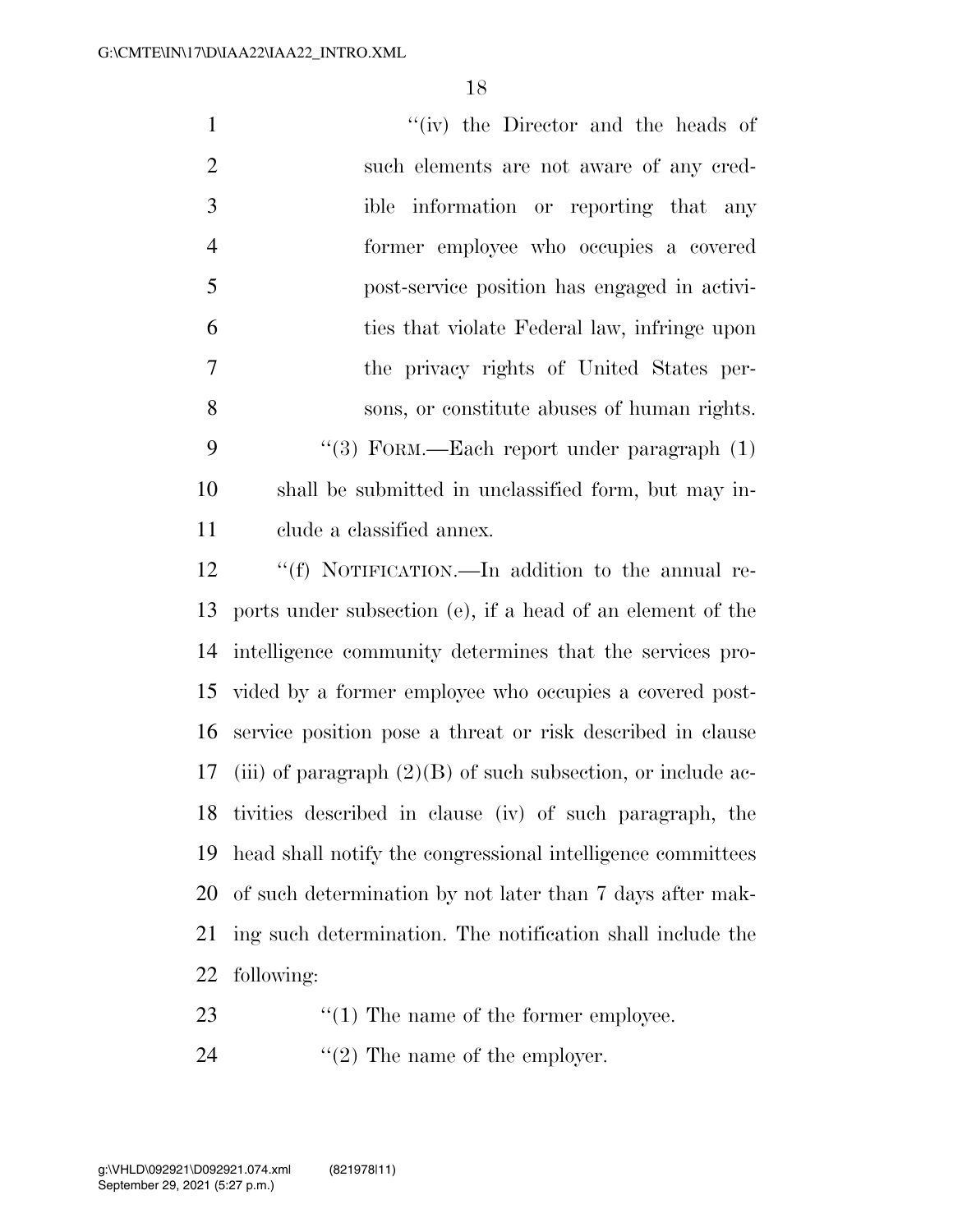| $\mathbf{1}$   | $\lq(3)$ The foreign government, including the spe-     |
|----------------|---------------------------------------------------------|
| $\overline{2}$ | cific foreign individual, agency, or entity, for whom   |
| 3              | the covered post-service employment is being per-       |
| $\overline{4}$ | formed.                                                 |
| 5              | $\cdot$ (4) As applicable, a description of —           |
| 6              | $\lq\lq$ the risk to national security, the             |
| 7              | counterintelligence risk, or both; and                  |
| 8              | $\lq\lq$ the activities that may violate Fed-           |
| 9              | eral law, infringe upon the privacy rights of           |
| 10             | United States persons, or constitute abuses of          |
| 11             | human rights.                                           |
| 12             | "(g) DEFINITIONS.—In this section:                      |
| 13             | " $(1)$ COVERED INTELLIGENCE POSITION.—The              |
| 14             | term 'covered intelligence position' means a position   |
| 15             | within an element of the intelligence community         |
| 16             | that, based on the level of access of a person occu-    |
| 17             | pying such position to information regarding sen-       |
| 18             | sitive intelligence sources or methods or other excep-  |
| 19             | tionally sensitive matters, the head of such element    |
| 20             | determines should be subject to the requirements of     |
| 21             | this section.                                           |
| 22             | "(2) COVERED POST-SERVICE EMPLOYMENT.                   |
| 23             | The term 'covered post-service employment' means        |
| 24             | direct or indirect employment by, representation of,    |
| 25             | or any provision of advice or services relating to, na- |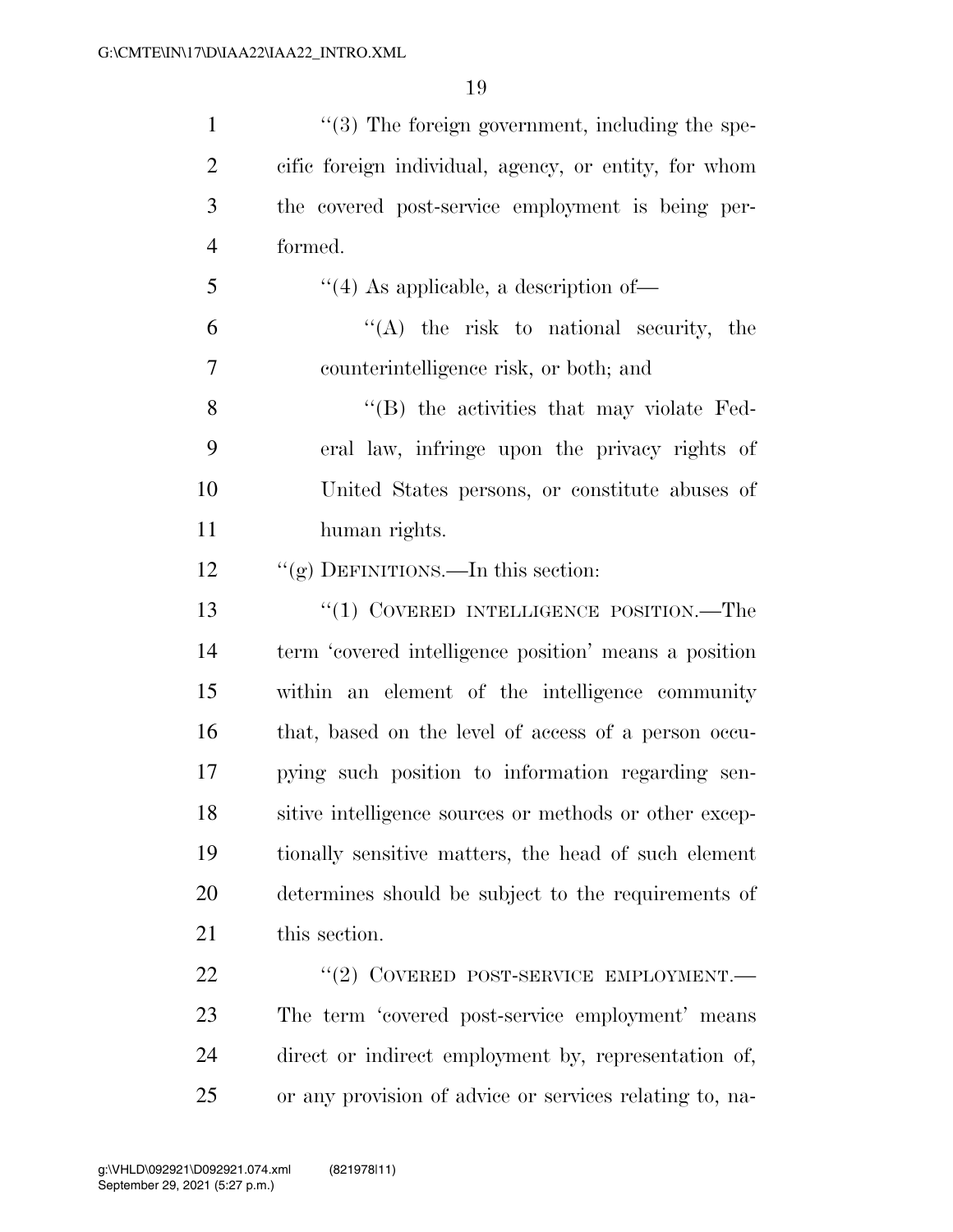| $\mathbf{1}$   | tional security, intelligence, the military, or internal |
|----------------|----------------------------------------------------------|
| $\overline{2}$ | security to the government of a foreign country or       |
| 3              | any company, entity, or other person whose activities    |
| $\overline{4}$ | are directly or indirectly supervised, directed, con-    |
| 5              | trolled, financed, or subsidized, in whole or in major   |
| 6              | part, by any government of a foreign country.            |
| 7              | "(3) COVERED POST-SERVICE POSITION.—The                  |
| 8              | term 'covered post-service position' means a position    |
| 9              | of employment described in paragraph (2).                |
| 10             | $\lq(4)$ EMPLOYEE.—The term 'employee', with             |
| 11             | respect to an employee occupying a covered intel-        |
| 12             | ligence position, includes an officer or official of an  |
| 13             | element of the intelligence community, a contractor      |
| 14             | of such an element, a detailee to such an element,       |
| 15             | or a member of the Armed Forces assigned to such         |
| 16             | an element.                                              |
| 17             | $(5)$ FORMER EMPLOYEE.—The term 'former'                 |
| 18             | employee' means an individual—                           |
| 19             | "(A) who was an employee occupying a                     |
| 20             | covered intelligence position; and                       |
| 21             | $\lq\lq$ (B) who is subject to the requirements          |
| 22             | under subsection (a) or $(b)$ .                          |
| 23             | $``(6)$ GOVERNMENT OF A FOREIGN COUNTRY.—                |
| 24             | The term 'government of a foreign country' has the       |
| 25             | meaning given the term in section $1(e)$ of the For-     |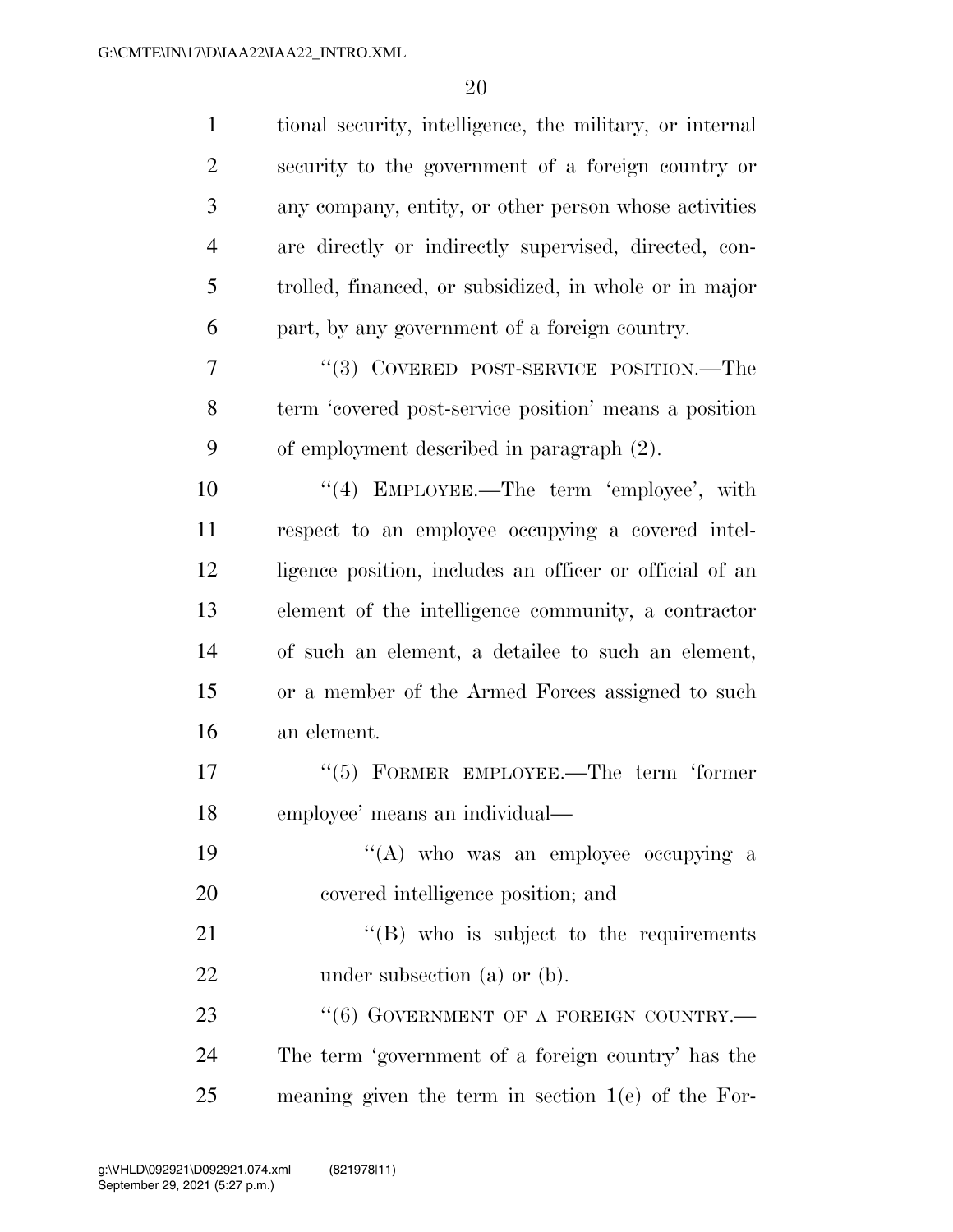eign Agents Registration Act of 1938 (22 U.S.C. 2  $611(e)$ .

 (2) APPLICATION.—Such section 304, as amended by paragraph (1), shall apply with respect to employees who occupy covered intelligence posi- tions (as defined in such section) on or after the date of the enactment of this Act.

8 (3) REVISED REGULATIONS.

 (A) SUBMISSION.—Not later than 90 days after the date of the enactment of this Act, the head of each element of the intelligence commu- nity shall submit to the congressional intel- ligence committees new or updated regulations issued under such section 304, as amended by paragraph (1).

 (B) CERTIFICATION.—Not later than 180 days after the date of the enactment of this Act, the Director of National Intelligence shall submit to the congressional intelligence commit-tees—

 (i) a written certification for each head of an element of the intelligence com- munity who has issued the updated regula- tions under such section 304, as amended by paragraph (1); and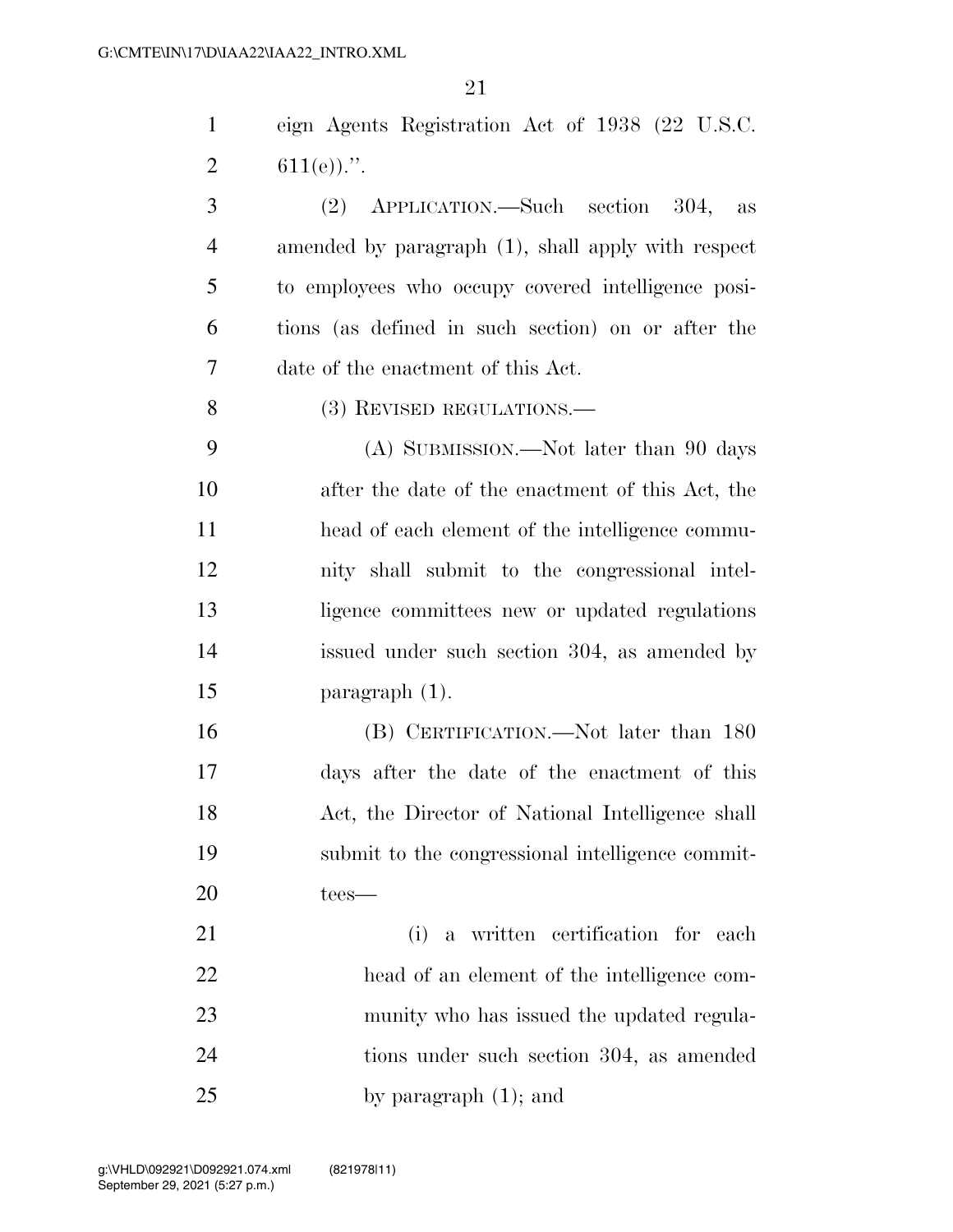| $\mathbf{1}$   | (ii) for each head of an element of the                                                                         |
|----------------|-----------------------------------------------------------------------------------------------------------------|
| $\overline{2}$ | intelligence community who has not issued                                                                       |
| 3              | such updated regulations, an explanation                                                                        |
| $\overline{4}$ | for the failure to issue such updated regu-                                                                     |
| 5              | lations.                                                                                                        |
| 6              | $(4)$ INITIAL REPORT.—In the first report sub-                                                                  |
| 7              | mitted by the Director of National Intelligence                                                                 |
| 8              | under subsection (e) of such section 304, as amend-                                                             |
| 9              | ed by paragraph (1), the Director shall include an                                                              |
| 10             | assessment of the licensing requirements under the                                                              |
| 11             | Arms Export Control Act (22 U.S.C. 2751 et seq.)                                                                |
| 12             | and recommendations with respect to strengthening                                                               |
| 13             | the activities regulated under such section 304.                                                                |
| 14             | (b) CLERICAL AMENDMENT.—The table of sections                                                                   |
| 15             | at the beginning of such Act is amended by striking the                                                         |
| 16             | item relating to section 304 and inserting the following                                                        |
| 17             | new item:                                                                                                       |
|                | "Sec. 304. Requirements for certain employment activities by former intel-<br>ligence officers and employees.". |
| 18             | SEC. 306. AUTHORITY FOR TRANSPORT OF CERTAIN CA-                                                                |
| 19             | NINES ASSOCIATED WITH FORCE PROTEC-                                                                             |
| 20             | TION DUTIES OF INTELLIGENCE COMMUNITY.                                                                          |
| 21             | Title I of the National Security Act of 1947 (50                                                                |
| 22             | U.S.C. 3021 et seq.) is amended by inserting after section                                                      |
| 23             | 116 the following new section (and conforming the table                                                         |
| 24             | of contents at the beginning of such Act accordingly):                                                          |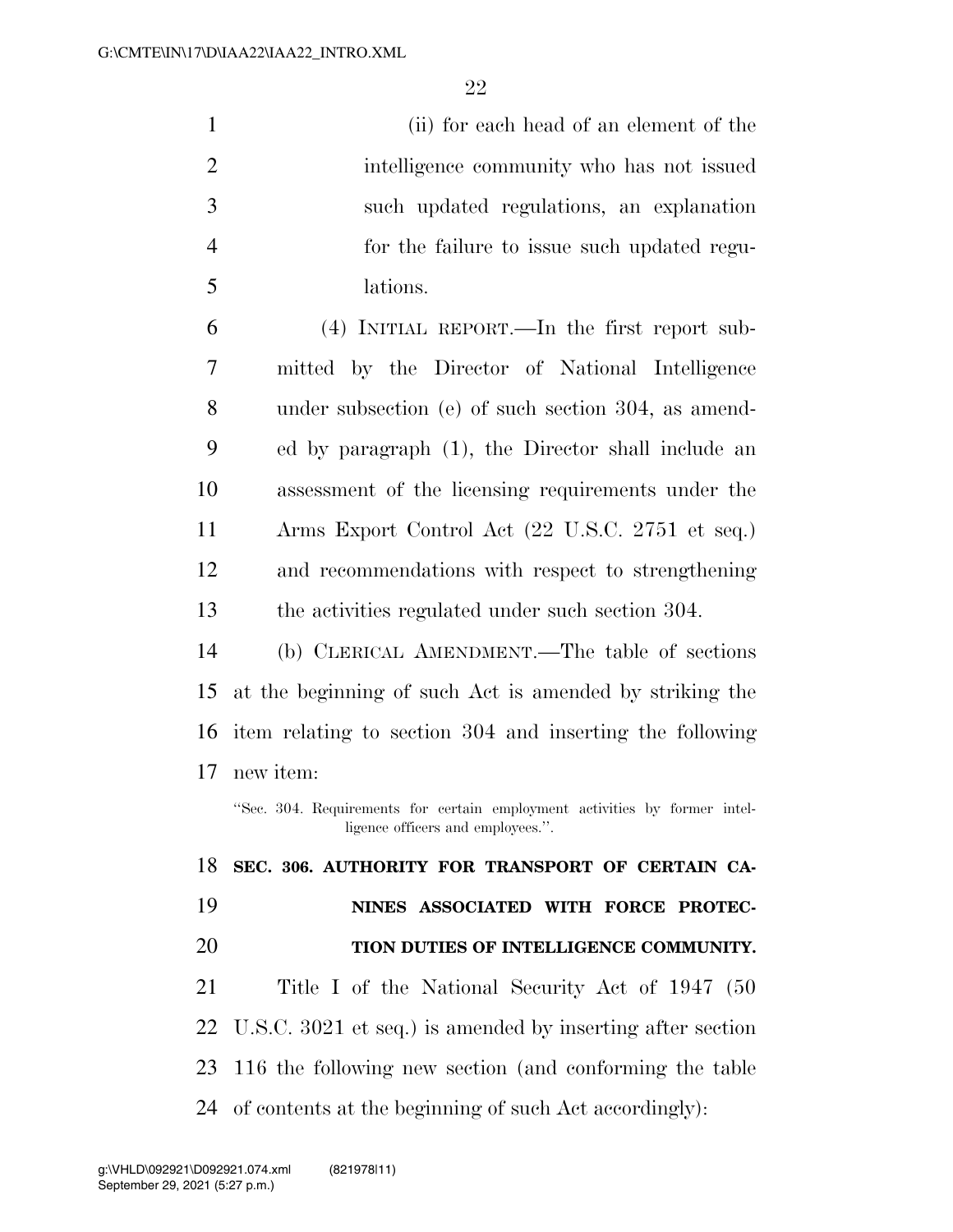**''SEC. 116A. AUTHORITY FOR TRANSPORTATION OF CER- TAIN CANINES ASSOCIATED WITH FORCE PROTECTION DUTIES OF INTELLIGENCE COMMUNITY.** 

 ''(a) TRANSPORTATION.—For purposes of section 1344 of title 31, United States Code, the transportation of federally owned canines associated with force protection duties of an element of the intelligence community be- tween the residence of an officer or employee of the ele- ment and various locations that is essential for the per- formance of the force protection duty shall be deemed es- sential for the safe and efficient performance of intel-ligence duties.

 ''(b) OFFICERS AND EMPLOYEES COVERED.—In the administration of section 1344 of title 31, United States Code, an officer or employee of an element of the intel- ligence community shall be treated as being listed in sub-section (b).''.

## **SEC. 307. DEVELOPMENT OF DEFINITIONS FOR CERTAIN TERMS RELATING TO INTELLIGENCE.**

 (a) DEVELOPMENT.—Not later than September 30, 2023, the Director of National Intelligence and the Under Secretary of Defense for Intelligence and Security, in con- sultation with the heads of the elements of the intelligence community, shall jointly develop and publish definitions for the following terms: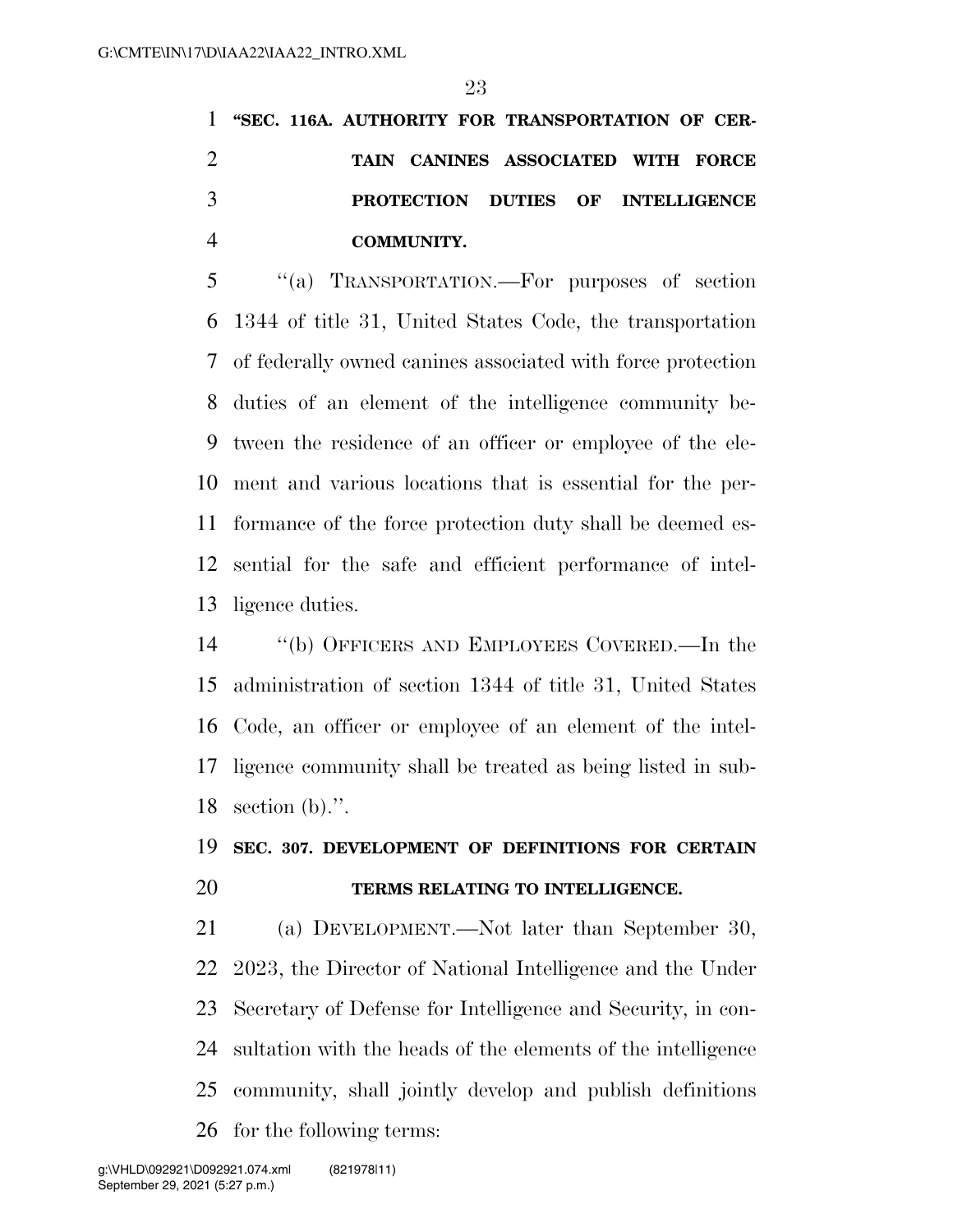| $\mathbf{1}$   | (1) Acoustic intelligence.                         |
|----------------|----------------------------------------------------|
| 2              | (2) All-source intelligence.                       |
| 3              | (3) Communications intelligence.                   |
| $\overline{4}$ | (4) Critical intelligence.                         |
| 5              | (5) Cyber-threat intelligence.                     |
| 6              | (6) Electronic intelligence.                       |
| 7              | (7) Explosive ordinance intelligence.              |
| 8              | (8) Instrumentation signals intelligence.          |
| 9              | (9) General military intelligence.                 |
| 10             | $(10)$ Imagery intelligence.                       |
| 11             | $(11)$ Joint intelligence.                         |
| 12             | (12) Measurement and signature intelligence.       |
| 13             | (13) Medical intelligence.                         |
| 14             | (14) Open-source intelligence.                     |
| 15             | (15) Operational intelligence.                     |
| 16             | (16) Scientific and technical intelligence.        |
| 17             | (17) Signals intelligence.                         |
| 18             | (18) Strategic intelligence.                       |
| 19             | (19) Tactical intelligence.                        |
| 20             | $(20)$ Target intelligence.                        |
| 21             | (21) Technical intelligence.                       |
| 22             | (22) Such others terms as may be jointly deter-    |
| 23             | mined necessary by the Director of National Intel- |
| 24             | ligence and the Under Secretary of Defense for In- |
| 25             | telligence.                                        |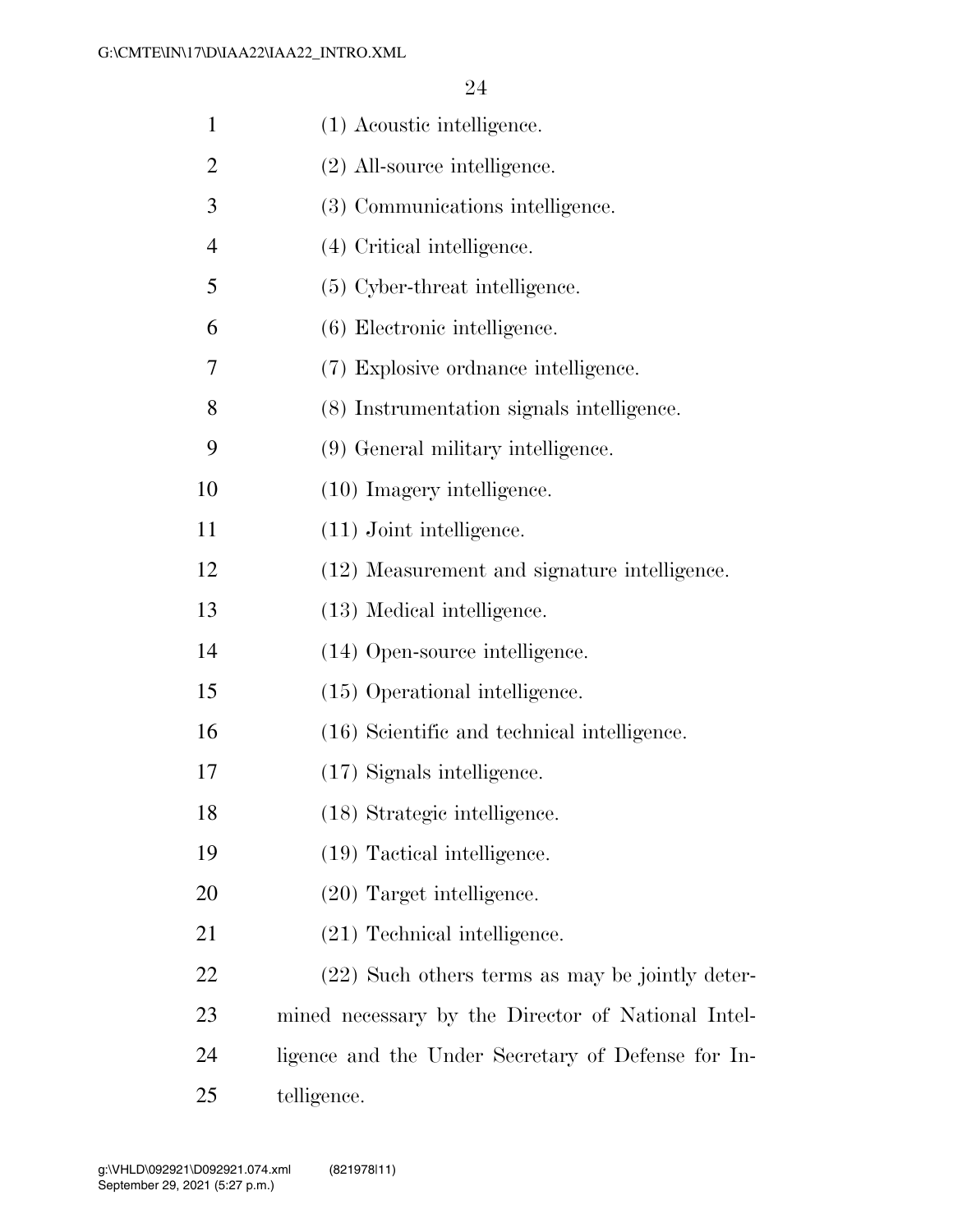(b) APPLICATION TO ACTIVITIES OF INTELLIGENCE COMMUNITY.—The Director of National Intelligence shall ensure that the definitions developed under subsection (a) are used uniformly across activities of the intelligence community with respect to the corresponding terms speci-fied in such subsection.

 (c) NOTICE OF MODIFICATIONS.—The Director of National Intelligence and the Under Secretary of Defense for Intelligence shall submit to the congressional intel- ligence committees notification of any modification by the Director and Under Secretary to a definition of a term specified in subsection (a) following the initial publication of the definition under such subsection.

 (d) DEFINITIONS.—In this section, the terms ''con- gressional intelligence committees'' and ''intelligence com- munity'' have the meanings given such terms in section 3 of the National Security Act of 1947 (50 U.S.C. 3003).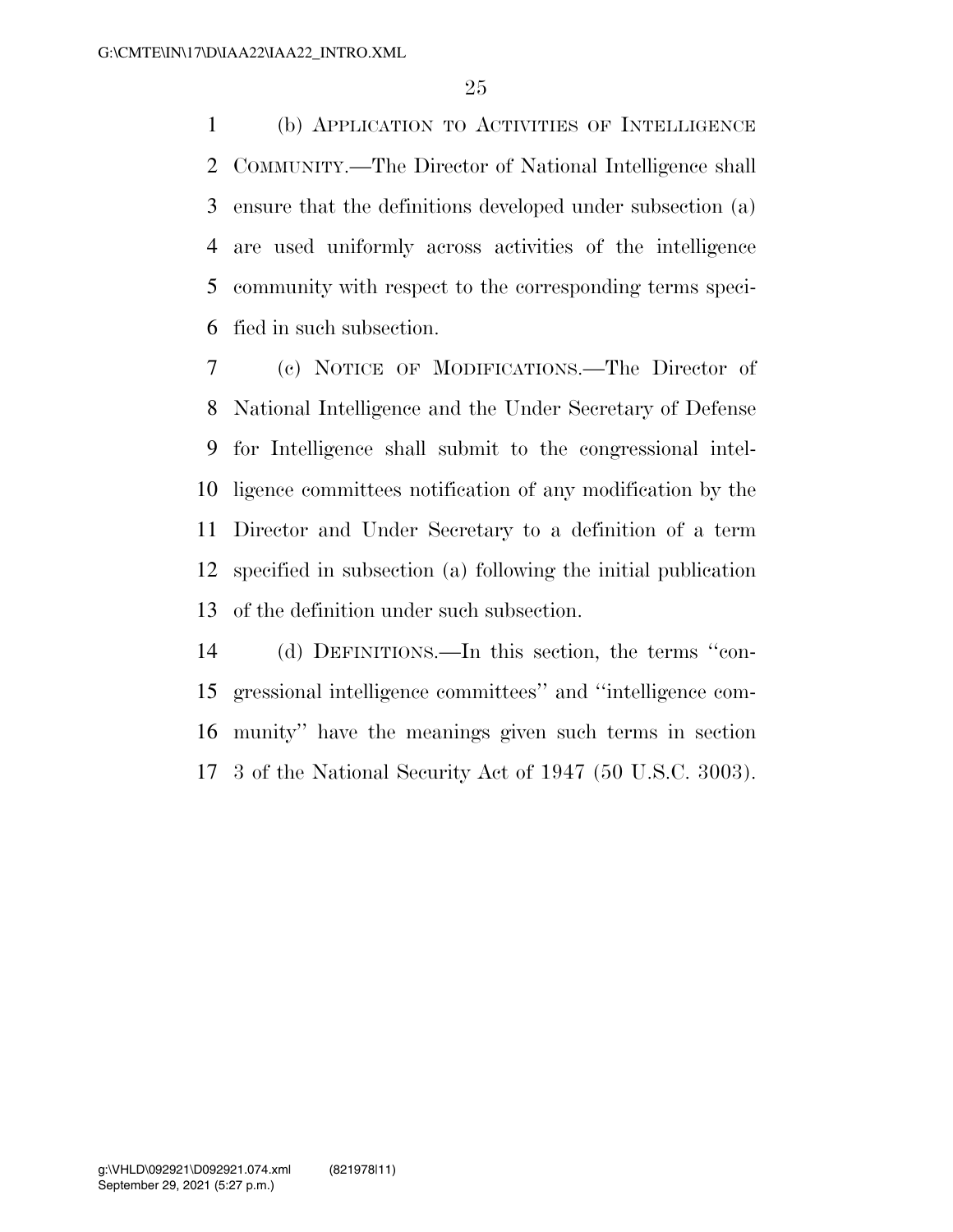# **TITLE IV—MATTERS RELATING TO ELEMENTS OF THE INTEL-LIGENCE COMMUNITY**

 **SEC. 401. PROTECTION OF CERTAIN FACILITIES AND AS-SETS OF CENTRAL INTELLIGENCE AGENCY** 

**FROM UNMANNED AIRCRAFT.** 

 The Central Intelligence Agency Act of 1949 (50 U.S.C. 3501 et seq.) is amended by inserting after section 15 the following new section:

## **''SEC. 15A. PROTECTION OF CERTAIN FACILITIES AND AS- SETS OF CENTRAL INTELLIGENCE AGENCY FROM UNMANNED AIRCRAFT.**

 ''(a) AUTHORITY.—In accordance with subsection (b), the Director shall have the same authority for the Agency as is available to the Secretary of Homeland Secu- rity for the Department of Homeland Security and the At- torney General for the Department of Justice under sec- tion 210G of the Homeland Security Act of 2002 (6 U.S.C. 124n), and shall be subject to the same limitations and requirements under such section.

 ''(b) ADMINISTRATION.—For purposes of subsection  $22 \text{ (a)}-$ 

23  $\frac{1}{2}$  (1) the reference in subsection (i) of section 210G of the Homeland Security Act of 2002 (6 U.S.C. 124n) to 'the date that is 4 years after the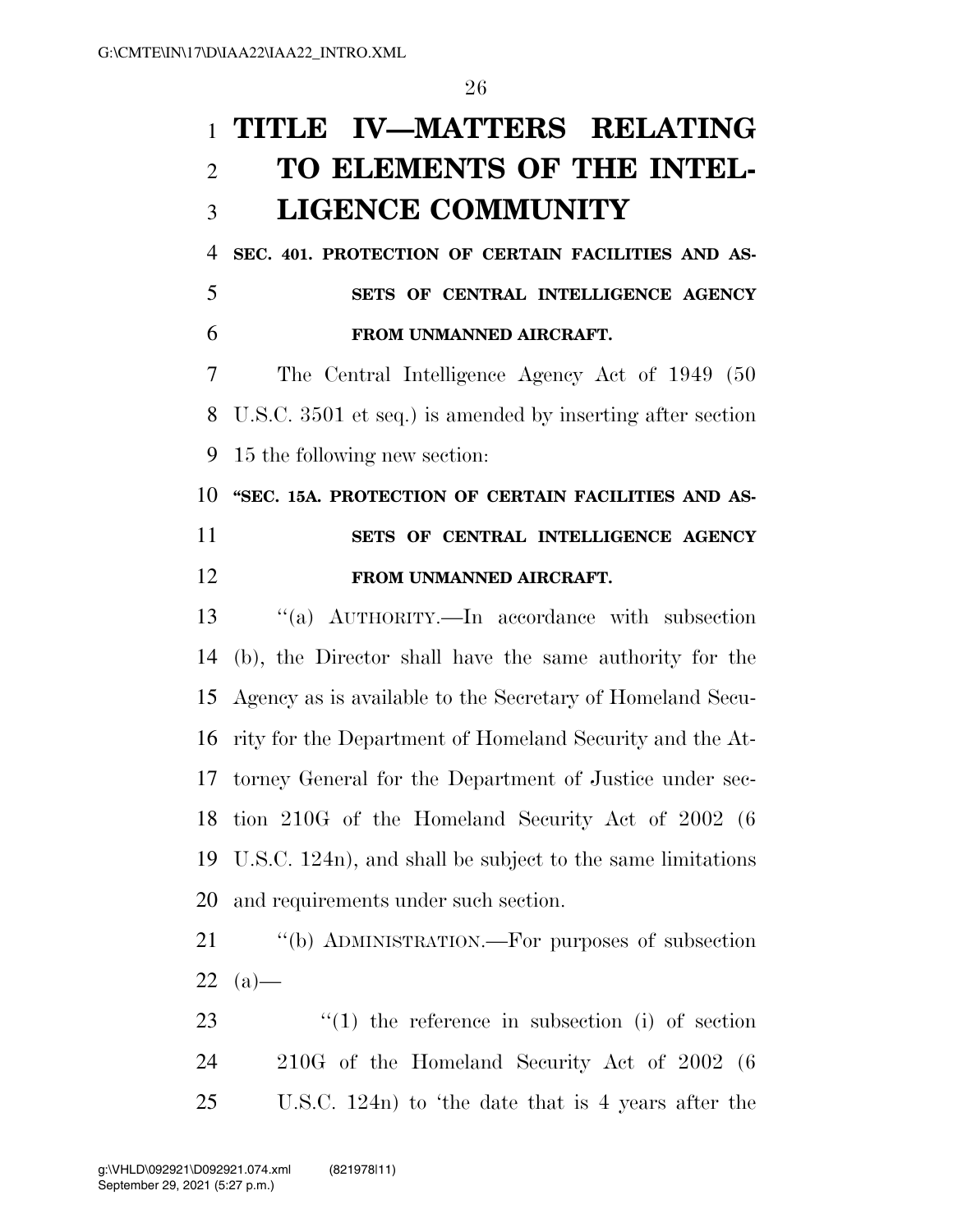| $\mathbf{1}$   | date of enactment of this section' shall be deemed to   |
|----------------|---------------------------------------------------------|
| $\overline{2}$ | be a reference to 'October 5, 2026';                    |
| 3              | $\lq(2)$ the term 'appropriate congressional com-       |
| $\overline{4}$ | mittees' as defined in paragraph (1) of subsection      |
| 5              | (k) of such section shall be deemed to mean the Per-    |
| 6              | manent Select Committee on Intelligence of the          |
| 7              | House of Representatives and the Select Committee       |
| 8              | on Intelligence of the Senate; and                      |
| 9              | $(3)$ the term 'covered facility or asset' as de-       |
| 10             | fined in paragraph $(3)$ of such subsection $(k)$ shall |
| 11             | be deemed to mean installations, property, and per-     |
| 12             | sons-                                                   |
| 13             | $\lq\lq$ that are located in the United States;         |
| 14             | "(B) for which the Director may provide                 |
| 15             | protection pursuant to section $5(a)(4)$ or             |
| 16             | $15(a)(1)$ of this Act; and                             |
| 17             | "(C) that the Director identifies as high-              |
| 18             | risk and a potential target for unlawful un-            |
| 19             | manned aircraft activity.".                             |
| 20             | SEC. 402. MODIFICATION OF NATIONAL GEOSPATIAL-IN-       |
| 21             | TELLIGENCE AGENCY PERSONNEL MANAGE-                     |
| 22             | MENT AUTHORITY TO ATTRACT EXPERTS IN                    |
| 23             | SCIENCE AND ENGINEERING.                                |
| 24             | Section $1599h(b)(2)(A)$ of title 10, United States     |
| 25             | Code, is amended—                                       |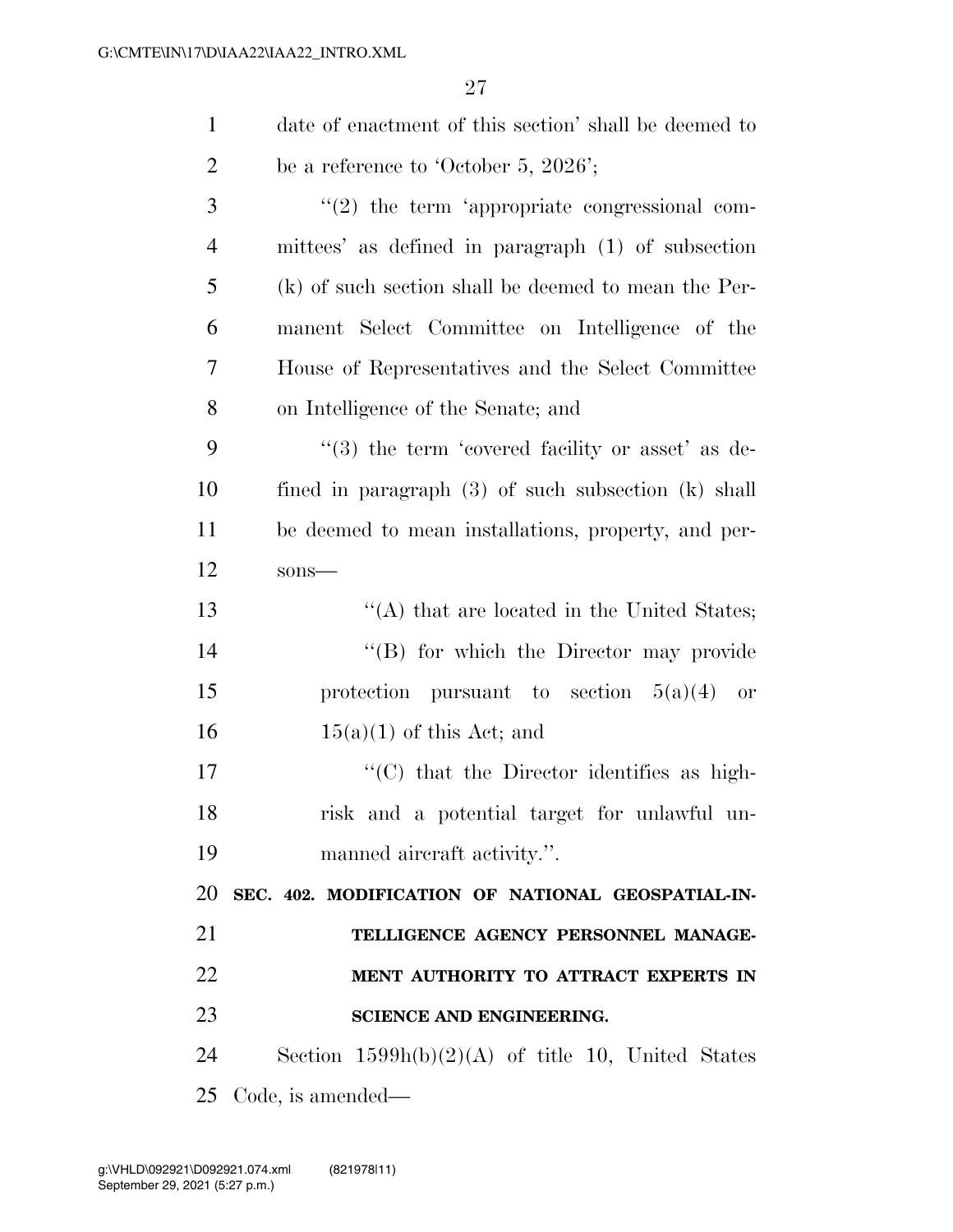| $\mathbf{1}$   | (1) by striking "paragraph $(1)(B)$ " and insert-             |
|----------------|---------------------------------------------------------------|
| $\overline{2}$ | ing "subparagraph $(B)$ of paragraph $(1)$ "; and             |
| 3              | (2) by inserting "or employees appointed pursu-               |
| $\overline{4}$ | ant to the first subparagraph $(G)$ of such paragraph         |
| 5              | to any of 2 positions of administration or manage-            |
| 6              | ment designated by the Director of the National               |
| 7              | Geospatial-Intelligence Agency for purposes of this           |
| 8              | subparagraph" after "this subparagraph".                      |
| 9              | SEC. 403. REQUIREMENTS FOR TERMINATION OF DUAL-HAT            |
| 10             | ARRANGEMENT FOR COMMANDER OF THE                              |
| 11             | UNITED STATES CYBER COMMAND.                                  |
| 12             | Section 1642 of the National Defense Authorization            |
| 13             | Act for Fiscal Year 2017 (Public Law 114–328; 130 Stat.       |
| 14             | $2601$ , as amended by section $1636$ of the National De-     |
| 15             | fense Authorization Act for Fiscal Year 2020 (Public Law      |
| 16             | 116–92; 133 Stat. 1748), is further amended—                  |
| 17             | $(1)$ by striking subsections $(a)$ , $(b)$ , and $(c)$ , and |
| 18             | inserting the following new subsections:                      |
| 19             | "(a) LIMITATION ON TERMINATION OF DUAL-HAT                    |
| 20             | ARRANGEMENT.—The Secretary of Defense may not ter-            |
| 21             | minate the dual-hat arrangement until the date on which       |
| 22             | the Secretary submits to the appropriate committees of        |
| 23             | Congress the certification under subsection $(b)(1)$ . The    |
| 24             | Secretary shall implement such termination by not later       |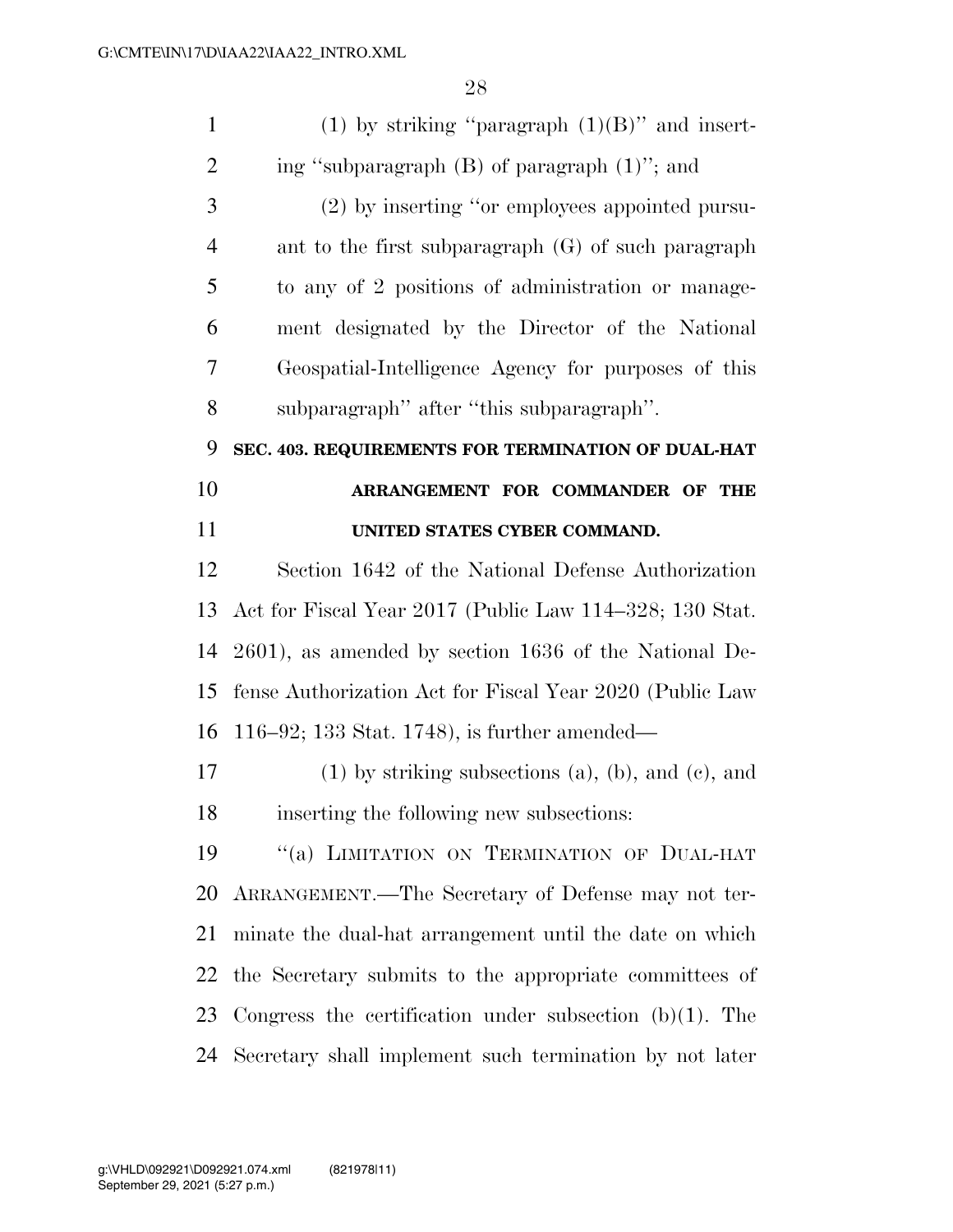than the first day of the fiscal year following the fiscal year in which the Secretary submits such certification.

- ''(b) ANNUAL SUBMISSION OF INFORMATION.—To- gether with the defense budget materials for fiscal year 2023, and annually thereafter until the termination of the dual-hat arrangement, the Secretary of Defense, in coordi- nation with the Director of National Intelligence, shall submit to the appropriate committees of Congress a report containing either of the following:
- 10  $\frac{1}{10}$  A certification that the United States Cyber Command has met each of the following con-ditions:
- ''(A) Sufficient operational infrastructure has been deployed to meet the unique cyber mission needs of the United States Cyber Com-mand.
- 17 ''(B) Sufficient command and control sys- tems and processes have been established for planning, deconflicting, and executing military 20 cyber operations.
- 21 ''(C) Capabilities have been established to enable intelligence collection and operational preparation of the environment for cyber oper- ations consistent with the United States Cyber Command reaching full operational status.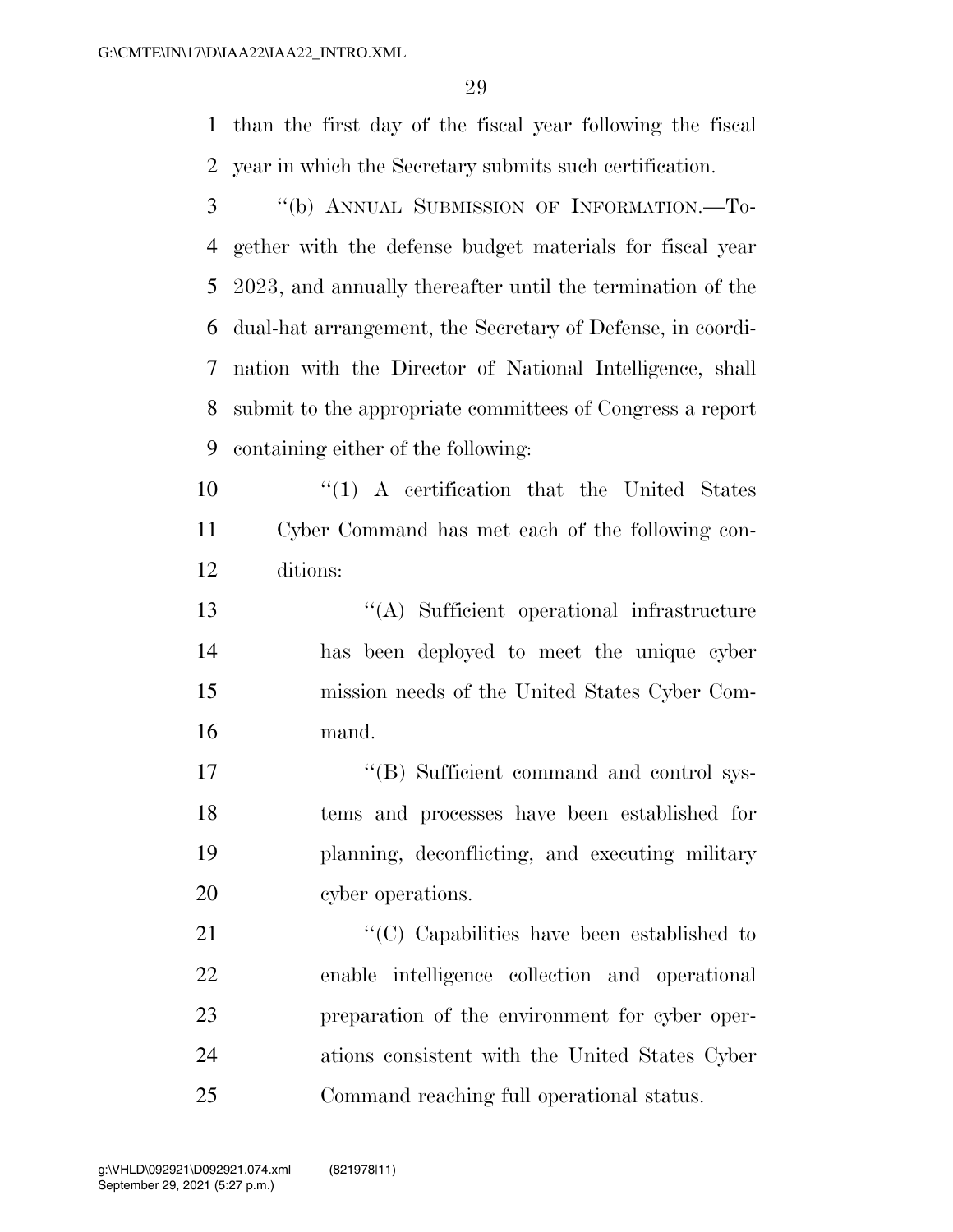| $\mathbf{1}$   | $\lq\lq$ (D) Mechanisms have been established to         |
|----------------|----------------------------------------------------------|
| $\overline{2}$ | train cyber operations personnel, test cyber ca-         |
| 3              | pabilities, and rehearse cyber missions.                 |
| $\overline{4}$ | "(E) The United States Cyber Command                     |
| 5              | has achieved full operational capability.                |
| 6              | $f'(2)$ If the Secretary, in coordination with the       |
| 7              | Director, is not able to make the certification under    |
| 8              | paragraph $(1)$ —                                        |
| 9              | $\lq\lq$ an identification of the items con-             |
| 10             | tained in the defense budget materials that are          |
| 11             | related to meeting the conditions specified in           |
| 12             | such paragraph; and                                      |
| 13             | $\lq\lq (B)$ an assessment of the funding re-            |
| 14             | quired to meet such conditions during the pe-            |
| 15             | riod covered by the future-years defense pro-            |
| 16             | gram under section 221 of title 10, United               |
| 17             | States Code.";                                           |
| 18             | (2) by redesignating subsection (d) as sub-              |
| 19             | section $(e)$ ; and                                      |
| 20             | $(3)$ in subsection $(e)$ , as so redesignated, by       |
| 21             | adding at the end the following new paragraph:           |
| 22             | "(3) DEFENSE BUDGET MATERIALS.—The term                  |
| 23             | defense budget materials' has the meaning given          |
| 24             | that term in section $231(f)$ of title 10, United States |
| 25             | Code.".                                                  |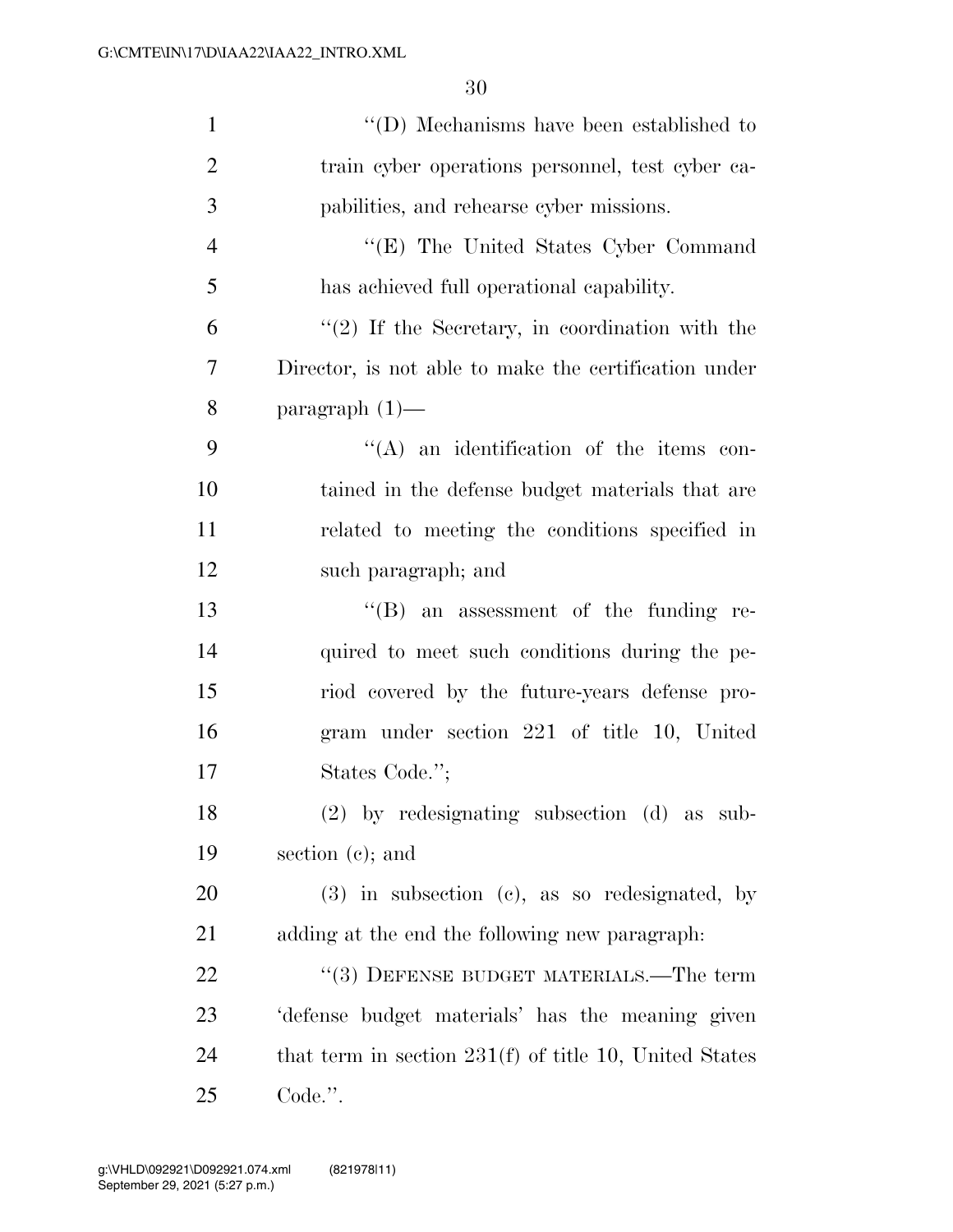## **SEC. 404. PROCUREMENT BY FEDERAL BUREAU OF INVES- TIGATION OF CHINESE PRODUCTS AND SERV-ICES.**

 (a) SECURITY ASSESSMENT.—The Director of the Federal Bureau of Investigation may not procure a Chi- nese product or service unless, before such procurement, the Counterintelligence Division of the Federal Bureau of Investigation—

 (1) conducts a security assessment of such product or service, including with respect to any physical or cyber vulnerabilities; and

 (2) makes a recommendation to the Director re-garding such proposed procurement.

 (b) SUBMISSION.—Not later than 30 days after the date on which the Counterintelligence Division of the Bu- reau conducts a security assessment under subsection (a), the Director shall submit to the congressional intelligence committees a copy of such assessment and the rec-ommendation under paragraph (2) of such subsection.

 (c) CHINESE PRODUCT OR SERVICE DEFINED.—In this section, the term ''Chinese product or service'' means a product or service provided by an entity that is owned or controlled by, or otherwise connected to, the govern-ment of China.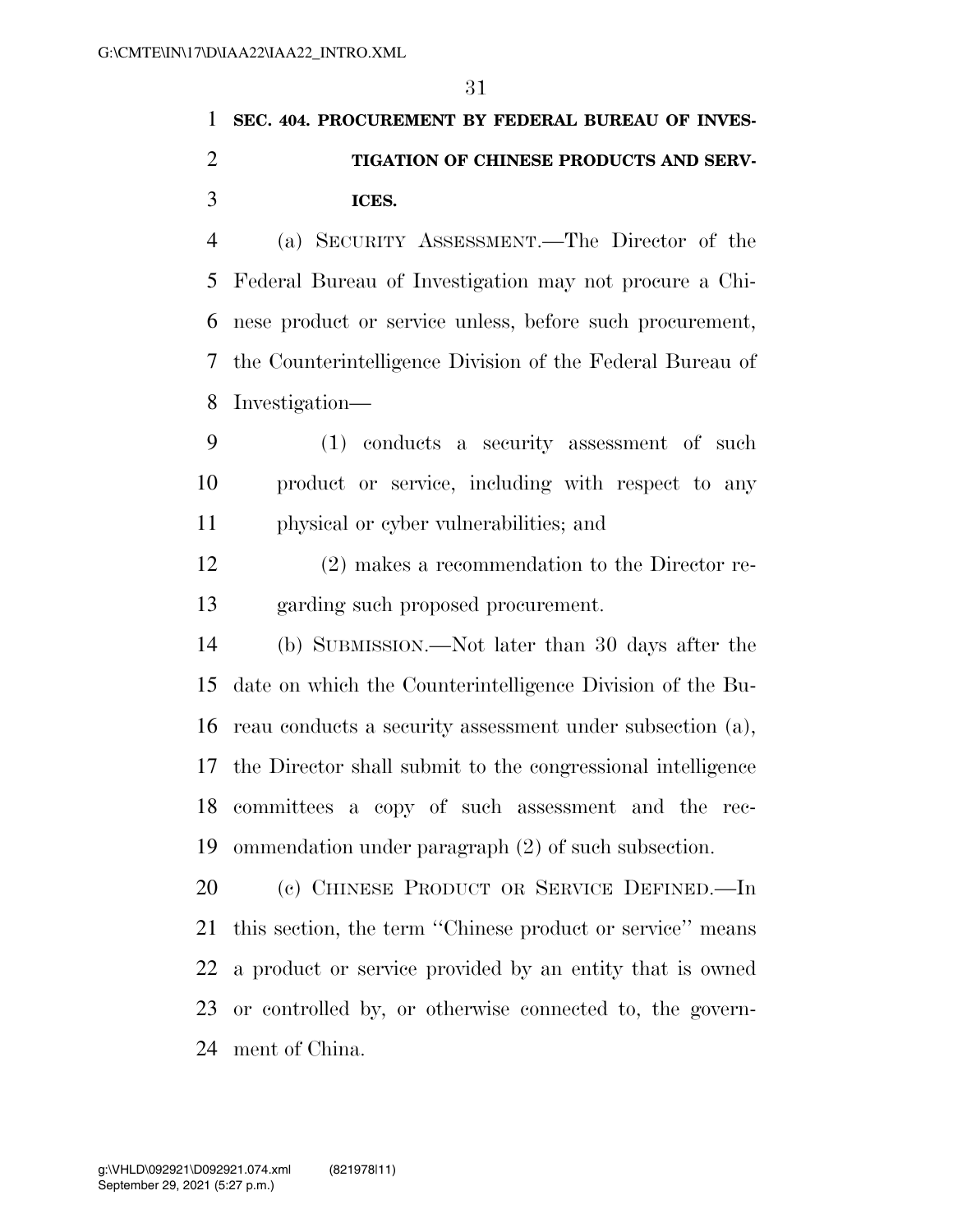# **SEC. 405. COUNTERINTELLIGENCE UNITS AT NON-INTEL- LIGENCE COMMUNITY FEDERAL DEPART-MENTS AND AGENCIES.**

 (a) ESTABLISHMENT.—The Director of the Federal Bureau of Investigation shall establish counterintelligence units in the departments and agencies described in sub- section (b). Such units shall be composed of officers of the Counterintelligence Division of the Federal Bureau of Investigation.

 (b) DEPARTMENTS AND AGENCIES DESCRIBED.— The departments and agencies described in this subsection are the following departments and agencies of the United States Government:

(1) The Department of Agriculture.

 (2) Any other department or agency that the Director, in coordination with the Director of Na-tional Intelligence, determines appropriate.

 (c) DUTIES.—The Director of the Federal Bureau of Investigation shall ensure that each counterintelligence unit established under subsection (a) in a department or agency described in subsection (b) carries out the fol-lowing duties:

 (1) Conducts assessments, in coordination with the leadership of the department or agency, to deter- mine the counterintelligence posture of the depart-ment or agency, including any components thereof.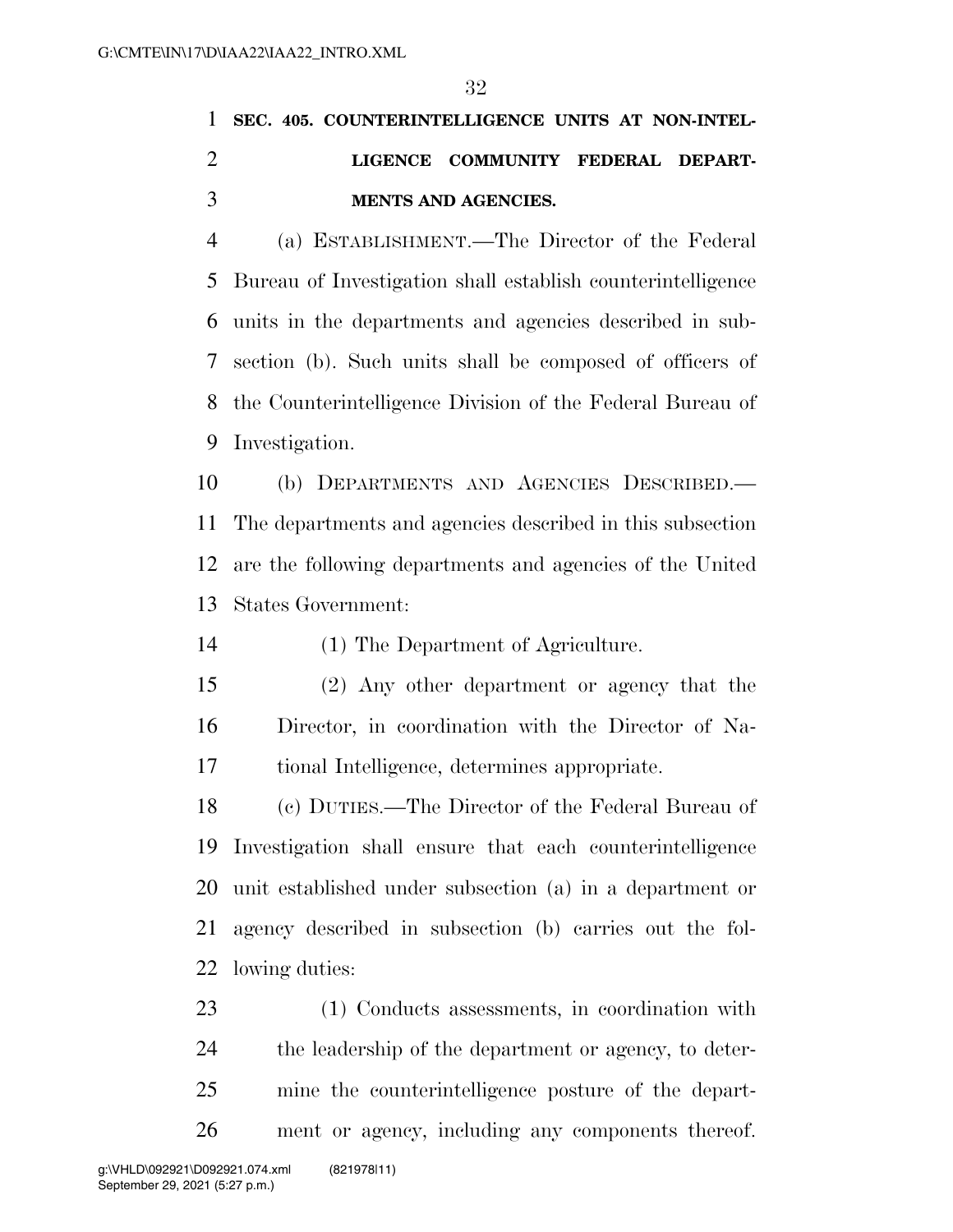(2) Informs and consults with the leadership of 2 the department or agency, including any components thereof, and provides recommendations with respect to any counterintelligence threats identified by the intelligence community.

 (3) Provides such administrative and technical support as is necessary to develop, in coordination with the leadership of the department or agency, a plan to eliminate or reduce the threats described in paragraph (2).

 (4) Serves as the primary point of contact for the department or agency with respect to counter-intelligence for the intelligence community.

 (d) INTELLIGENCE COMMUNITY SUPPORT.—The heads of the elements of the intelligence community shall ensure that relevant counterintelligence information is provided to counterintelligence units established under subsection (a) in a manner that is consistent with the need to protect sources and methods.

### **SEC. 406. DETECTION AND MONITORING OF WILDFIRES.**

 (a) SENSE OF CONGRESS.—It is the sense of Con- gress that the Director of the National Geospatial-Intel- ligence Agency, in accordance with relevant provisions of law, should continue to manage the systems of the Na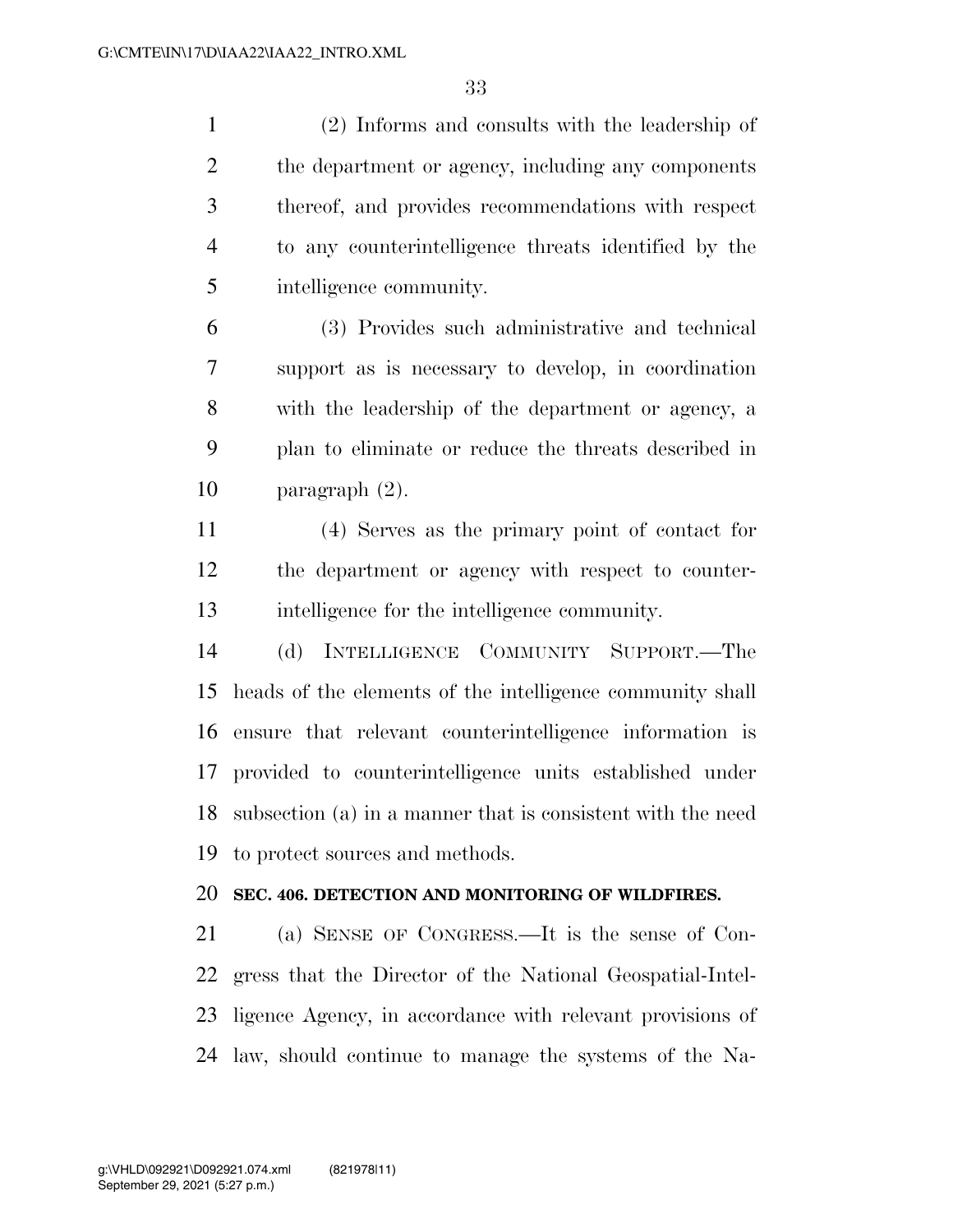tional Geospatial-Intelligence Agency that enable the FireGuard program of the Department of Defense.

 (b) REPORT.—Not later than 120 days after the date of the enactment of this Act, the Director of the National Geospatial-Intelligence Agency, in consultation with the Secretary of Defense and the heads of the departments and agencies of the United States Government and other organizations that constitute the National Interagency Fire Center, and any other relevant organization the Di- rector determines appropriate, shall submit to the appro- priate congressional committees a coordinated interagency report that—

 (1) explains how to leverage existing resources to improve processes and organization alignment;

 (2) identifies future opportunities to improve the ability to detect and track wildfires and support firefighting efforts; and

 (3) includes an explication of the relevant au- thorities with respect to the matters under para-graphs (1) and (2).

 (c) APPROPRIATE CONGRESSIONAL COMMITTEES DE- FINED.—In this section, the term ''appropriate congres-sional committees'' means—

 (1) the congressional intelligence committees; and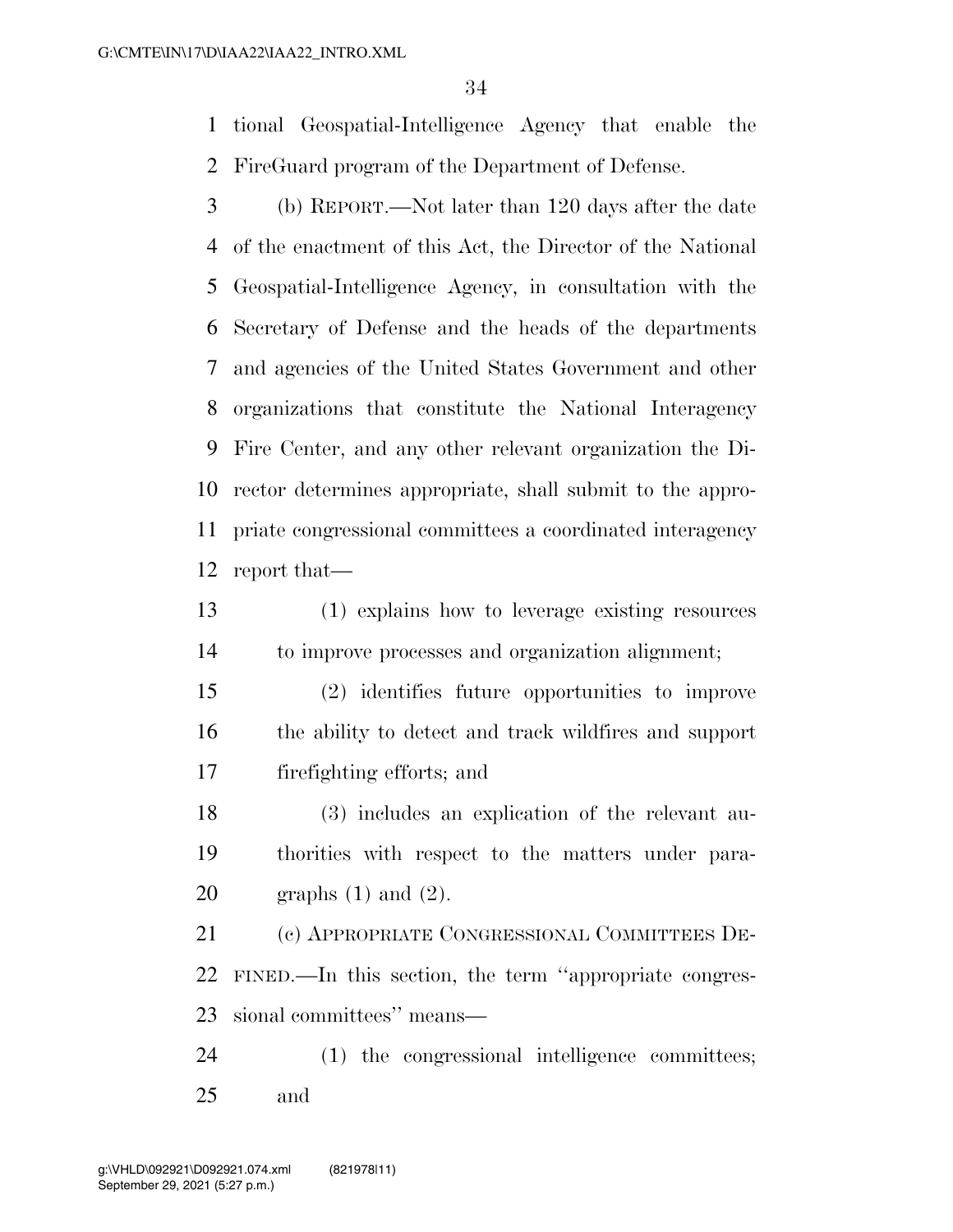| $\mathbf{1}$   | (2) the congressional defense committees (as          |
|----------------|-------------------------------------------------------|
| $\overline{2}$ | defined in section $101(a)(16)$ of title 10, United   |
| 3              | States Code).                                         |
| $\overline{4}$ | SEC. 407. NATIONAL SPACE INTELLIGENCE CENTER.         |
| 5              | (a) FINDINGS.—Congress finds the following:           |
| 6              | (1) Section 9081 of title 10, United States           |
| 7              | Code, establishes the United States Space Force as    |
| 8              | an Armed Force within the Department of the Air       |
| 9              | Force to, as stated in subsection (c) of such sec-    |
| 10             | $tion$ —                                              |
| 11             | (A) provide freedom of operation for the              |
| 12             | United States in, from, and to space;                 |
| 13             | (B) conduct space operations; and                     |
| 14             | (C) protect the interests of the United               |
| 15             | States in space.                                      |
| 16             | (2) The National Air and Space Intelligence           |
| 17             | Center, headquartered at Wright-Patterson Air         |
| 18             | Force Base, Ohio, is the primary source for foreign   |
| 19             | air and space threat analysis within the intelligence |
| 20             | enterprise of the Air Force.                          |
| 21             | (3) Section 8041 of the Department of Defense         |
| 22             | Appropriations Act, 2020 (division A of Public Law    |
| 23             | 116–93; 133 Stat. 2345) prohibits the establishment   |
| 24             | of a new field operating agency using funds made      |
| 25             | available under that Act, although the Secretary of   |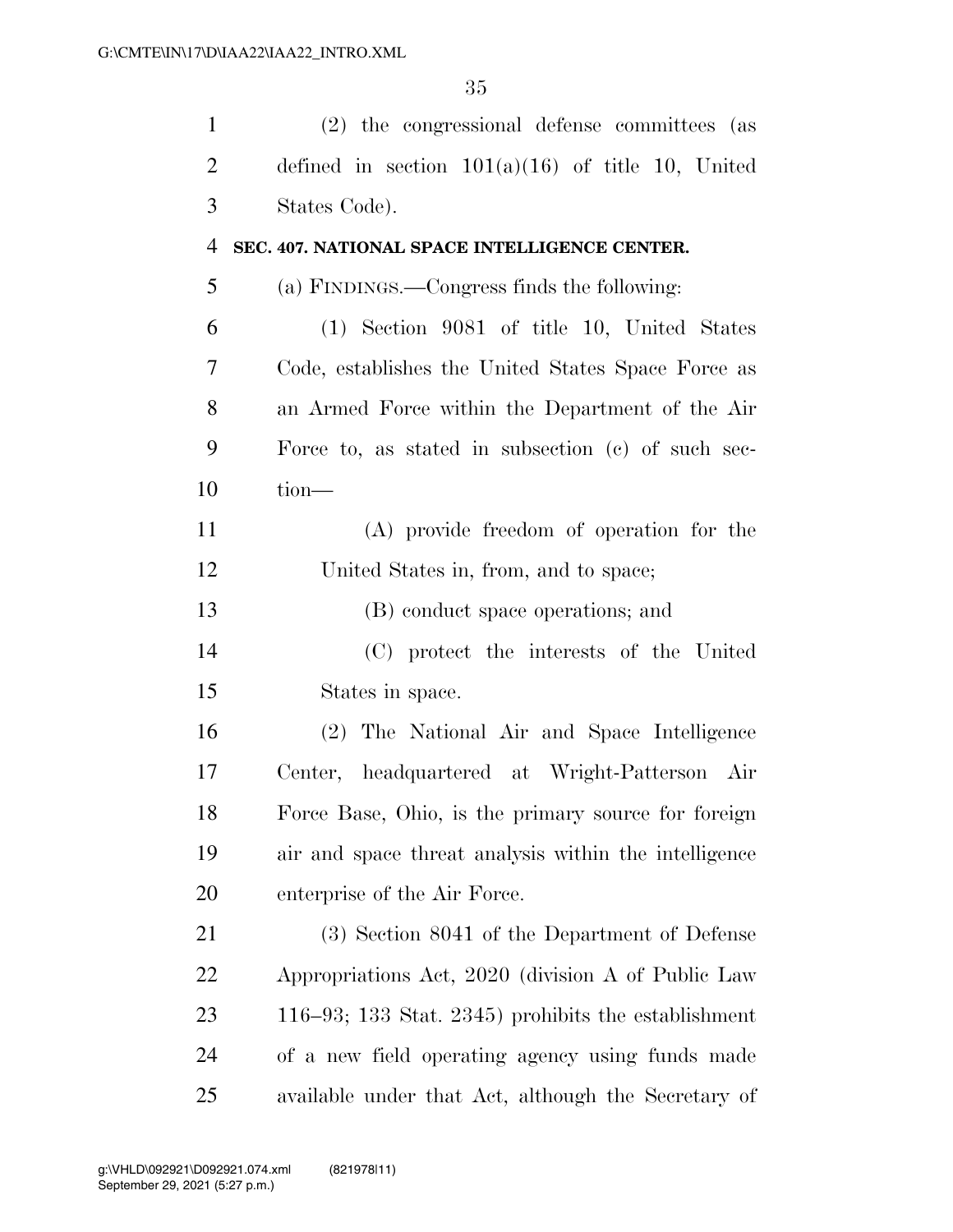Defense or the Secretary of a military department may waive the prohibition in cases where the rel- evant Secretary determines that the establishment will reduce the personnel or financial requirements of the relevant department.

 (b) SENSE OF CONGRESS.—It is the sense of Con-gress that—

 (1) space has become increasingly contested, congested, and competitive, mandating an expanded need for space intelligence;

 (2) to support this increasingly complex oper- ational environment, the Space Force should have its own intelligence organization dedicated to providing the Joint Combat forces with the required intel-ligence and analysis to support operations;

 (3) the co-location of the National Space Intel- ligence Center at Wright-Patterson Air Force Base has provided an operational and geographic synergy which greatly benefits combat operations across the air and space operational environments, and main- taining mission synergy across these domains must factor prominently in the basing decision;

 (4) the Air Force has requested authority to es- tablish the National Space Intelligence Center as a field operating agency to ensure the appropriate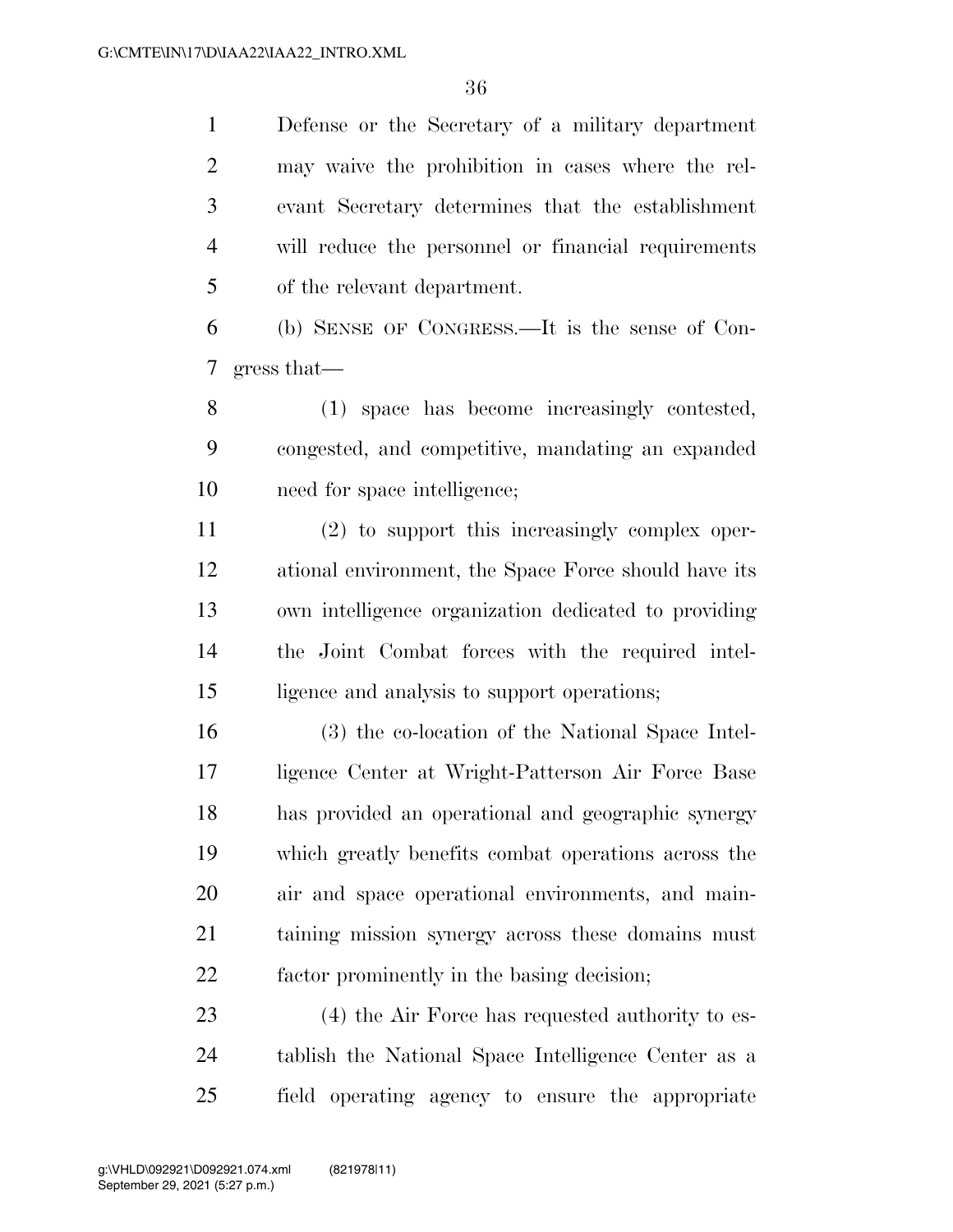prioritization of analytic effort for the space domain, enhance responsiveness to national-level customers, and align command relationships with the Director of Intelligence, Surveillance, and Reconnaissance of the Space Force; and

 (5) establishing the National Space Intelligence Center as a field operating agency would be a re- source-neutral administrative realignment of billets, and would facilitate a lean and agile space intel-ligence enterprise.

 (c) EXCEPTION.—Notwithstanding section 8041 of the Department of Defense Appropriations Act, 2020 (di- vision A of Public Law 116–93; 133 Stat. 2345), or any other provision of law prohibiting the establishment of a field operating agency, the Secretary of the Air Force may establish the National Space Intelligence Center as a field operating agency of the Space Force to perform the anal- ysis and production of scientific and technical intelligence on foreign space and counter-space threat capabilities in the support of the Space Force.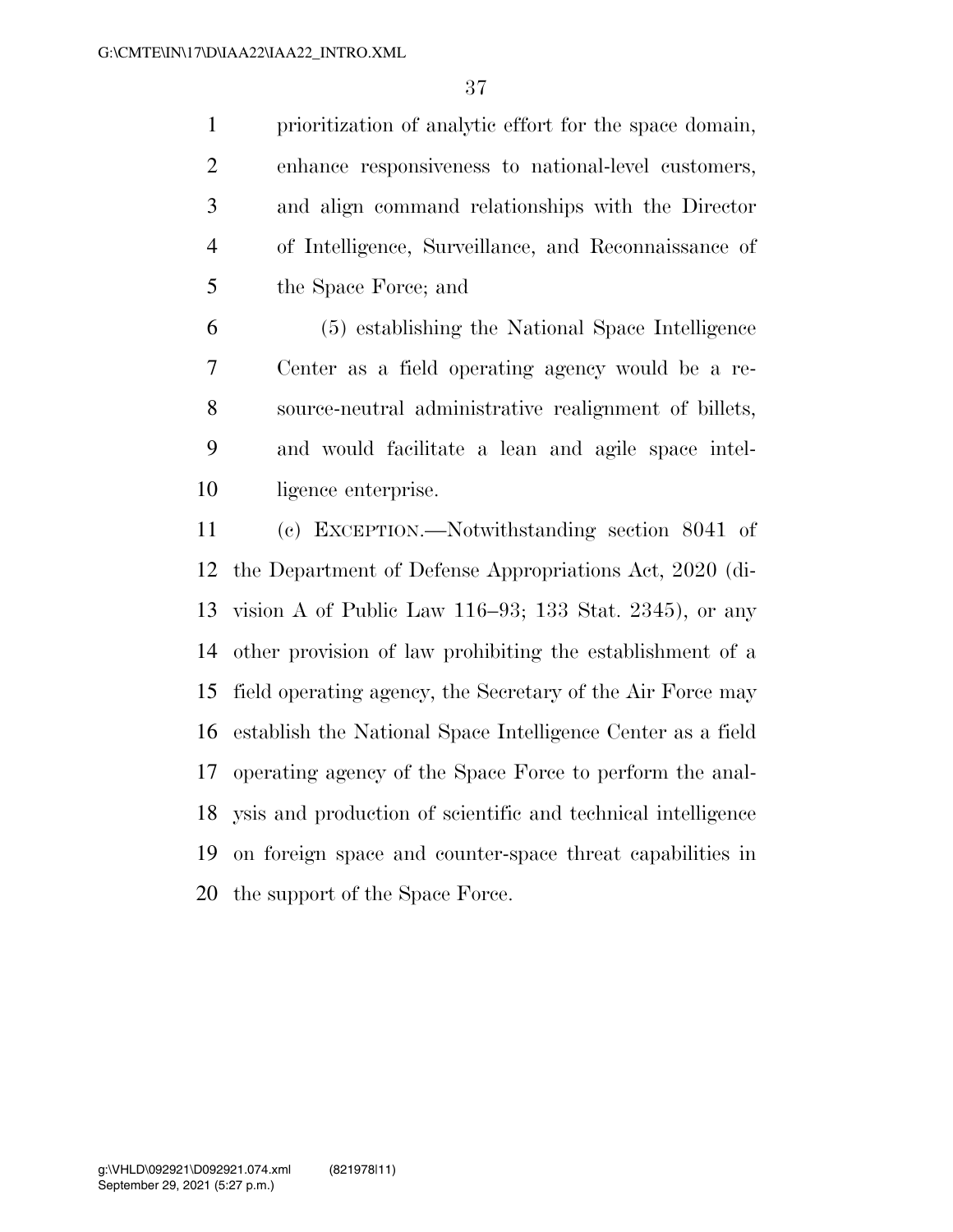## **TITLE V—ANOMALOUS HEALTH INCIDENTS AND OTHER HEALTH CARE MATTERS**

**SEC. 501. COMPENSATION AND PROFESSIONAL STANDARDS** 

 **FOR CERTAIN MEDICAL OFFICERS OF THE CENTRAL INTELLIGENCE AGENCY.** 

 The Central Intelligence Agency Act of 1949 (50 U.S.C. 3501 et seq.) is amended by adding at the end the following new section:

### **''SEC. 26. COMPENSATION AND PROFESSIONAL STANDARDS FOR CERTAIN MEDICAL OFFICERS.**

 ''(a) OFFICE OF MEDICAL SERVICES.—There is in the Agency an Office of Medical Services.

 ''(b) COMPENSATION.—Beginning not later than 1 year after the date of the enactment of the Intelligence Authorization Act for Fiscal Year 2022, each medical offi- cer of the Office of Medical Services who meets the quali- fications under subsection (c) shall be compensated during a pay period pursuant to a pay range that is equal to the pay range published in the Federal Register pursuant to section 7431(e)(1)(C) of title 38, United States Code (for the corresponding pay period), for a physician in the Vet- erans Health Administration in the District of Columbia region with a medical subspecialty that is the equivalent of the medical subspecialty of the officer.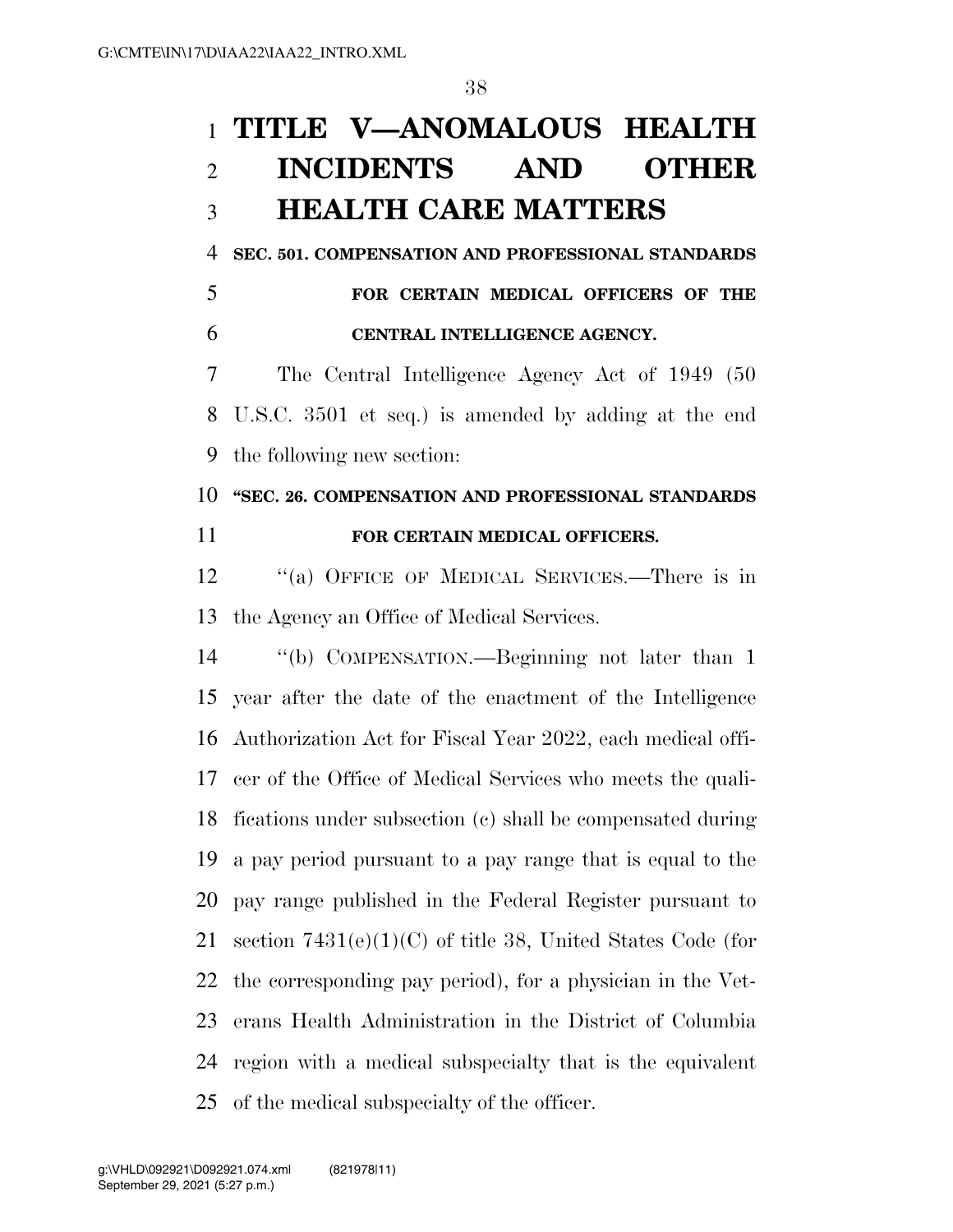1 "(c) CLINICAL PRACTICE QUALIFICATIONS.—A med- ical officer meets the qualifications under this subsection if the officer provides direct care services to patients in connection with the official duties of the officer and—

 ''(1) maintains current, active, full, and unre- stricted licensure or registration as a physician from a State, the District of Columbia, or a common-wealth or territory of the United States;

9  $(2)$  holds active board certification and main- tains accreditation in an American Board of Medical Specialties direct care clinical specialty; and

 $\frac{12}{2}$  ''(3) except as provided in subsection (d), main- tains a minimum of 160 hours per year of clinical practice in an accredited clinic or hospital facility that is not affiliated with the Central Intelligence Agency.

 ''(d) EXCEPTION FOR OVERSEAS SERVICE.—If a medical officer is a regional medical officer located in a duty station outside of the United States pursuant to a permanent change of station and greater than 50 percent of the official duties of the officer in such duty station involve direct patient care, the officer, in lieu of per-23 forming the minimum hours under subsection  $(c)(3)$  on an annual basis, may perform up to 480 hours of clinical practice as specified in such subsection prior to such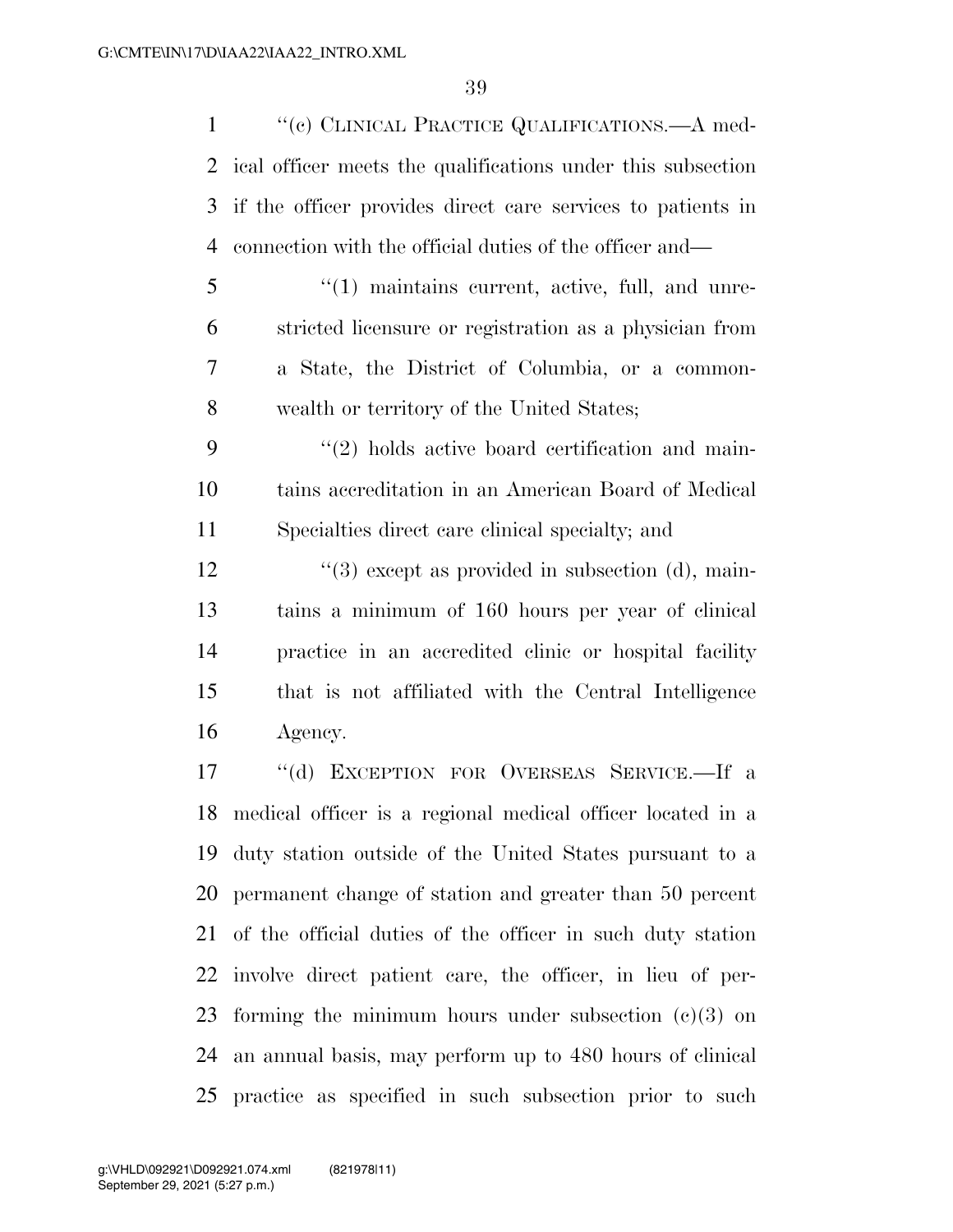change of station, to fulfil in advance the requirement under such subsection for up to 3 years.

 ''(e) CLINICAL PRACTICE HOURS.—The head of the Office of Medical Services shall make available to medical officers excused absence time to allow for the maintenance of clinical practice hours in accordance with subsection 7 (e)(3).".

## **SEC. 502. MEDICAL ADVISORY BOARD OF THE CENTRAL IN-TELLIGENCE AGENCY.**

 (a) ESTABLISHMENT.—The Central Intelligence Agency Act of 1949 (50 U.S.C. 3501 et seq.), as amended by section 501, is further amended by adding at the end the following new section:

#### **''SEC. 27. MEDICAL ADVISORY BOARD.**

 ''(a) ESTABLISHMENT.—The Director shall establish within the Agency a medical advisory board (in this sec-tion referred to as the 'Board').

''(b) DUTIES.—The Board shall—

- 19 ''(1) conduct a study on the Office of Medical Services of the Agency, and submit reports regard-21 ing such study, in accordance with subsection (c); and
- 23  $(2)$  upon request, provide advice and guidance in connection with any independent review of the Of-fice conducted by an inspector general.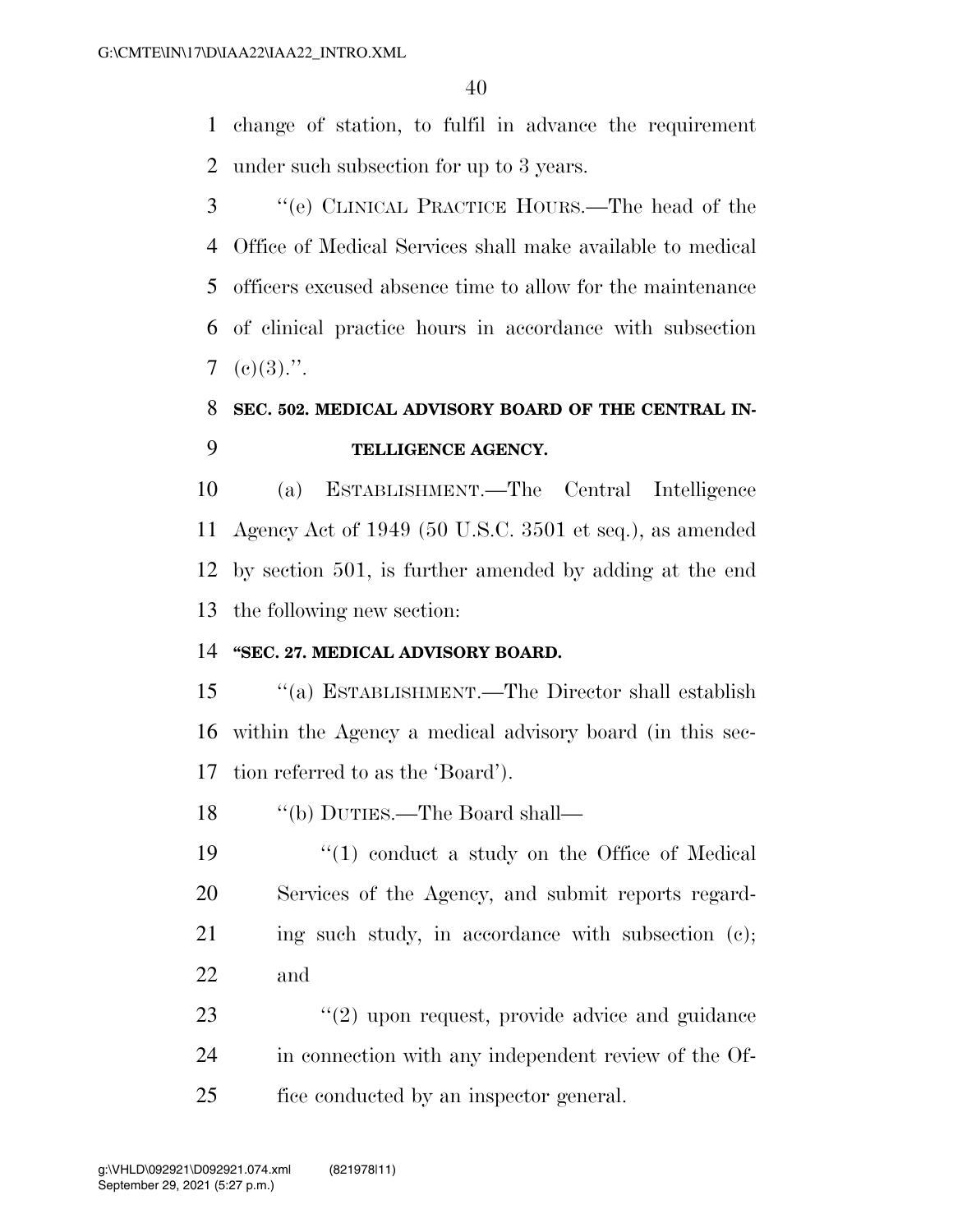| $\mathbf{1}$   | $``$ (c) STUDY.—                                   |
|----------------|----------------------------------------------------|
| $\overline{2}$ | "(1) OBJECTIVES.—In conducting the study           |
| 3              | under subsection (b)(1), the Board shall seek to-  |
| $\overline{4}$ | $\lq\lq$ contribute to the modernization and       |
| 5              | reform of the Office of Medical Services;          |
| 6              | $\cdot$ (B) ensure that the activities of the Of-  |
| 7              | fice are of the highest professional quality; and  |
| 8              | $\lq\lq$ ensure that all medical care provided     |
| 9              | by the Office is provided in accordance with the   |
| 10             | highest professional medical standards.            |
| 11             | "(2) REPORTS.—The Board shall submit to the        |
| 12             | congressional intelligence committees, in writing— |
| 13             | $\lq\lq$ interim reports on the study; and         |
| 14             | $\lq\lq (B)$ a final report on the study, which    |
| 15             | shall—                                             |
| 16             | "(i) set forth in detail the findings of           |
| 17             | the study and the recommendations of the           |
| 18             | Board, based on such findings and taking           |
| 19             | into consideration the objectives under            |
| 20             | paragraph $(1)$ , regarding any changes to         |
| 21             | the activities of the Office of Medical Serv-      |
| 22             | ices; and                                          |
| 23             | "(ii) include, as applicable, any addi-            |
| 24             | tional or dissenting views submitted by a          |
| 25             | member of the Board.                               |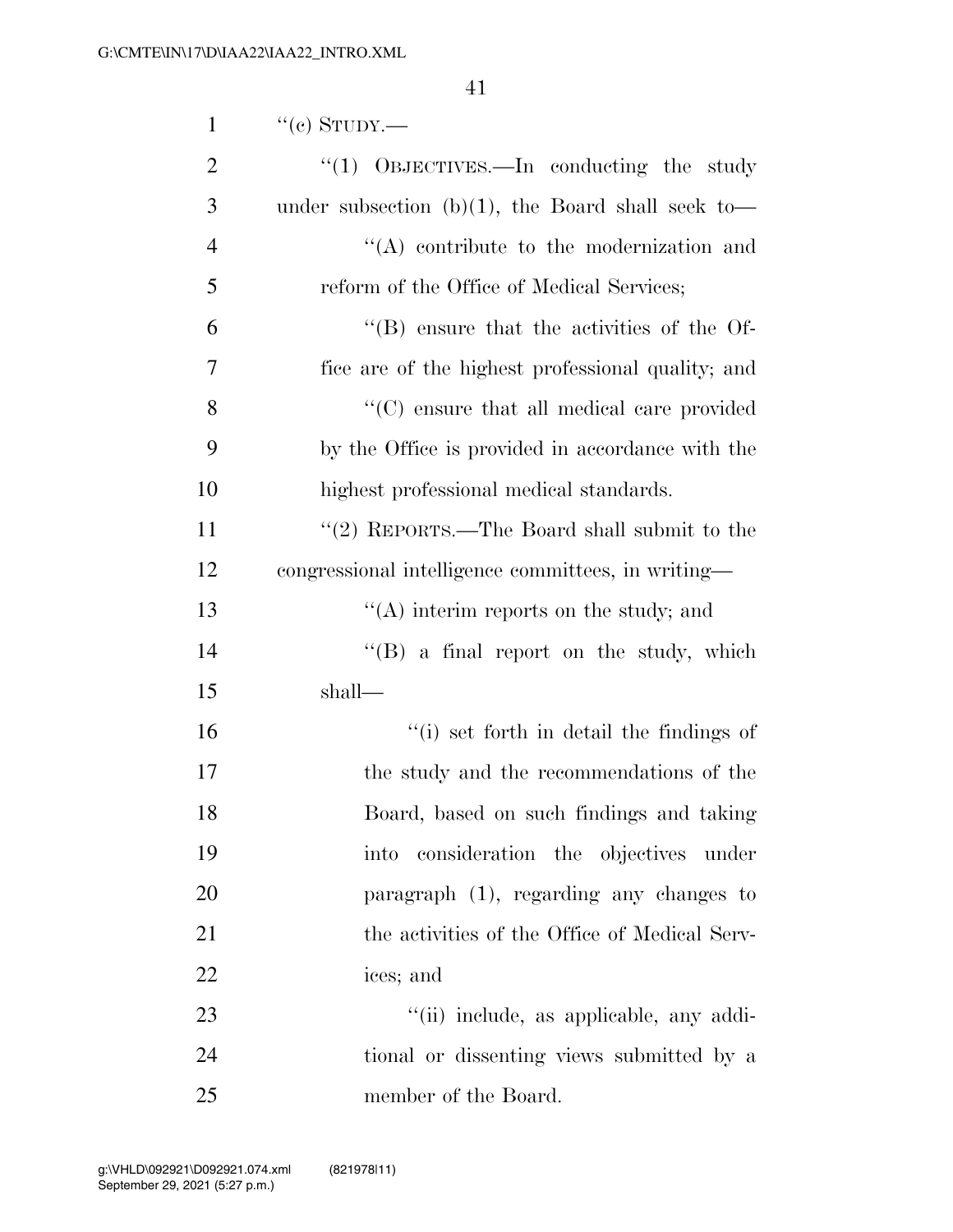| $\mathbf{1}$   | $\lq\lq$ (d) MEMBERSHIP.—                            |
|----------------|------------------------------------------------------|
| $\overline{2}$ | "(1) NUMBER AND APPOINTMENT.—The Board               |
| 3              | shall be composed of 11 members, appointed as fol-   |
| $\overline{4}$ | lows:                                                |
| 5              | "(A) 2 members appointed by the Chair-               |
| 6              | man of the Permanent Select Committee on In-         |
| 7              | telligence of the House of Representatives.          |
| 8              | $\lq\lq (B)$ 2 members appointed by the ranking      |
| 9              | minority member of the Permanent Select Com-         |
| 10             | mittee on Intelligence of the House of Rep-          |
| 11             | resentatives.                                        |
| 12             | $\lq\lq$ (C) 2 members appointed by the Chair-       |
| 13             | man of the Select Committee on Intelligence of       |
| 14             | the Senate.                                          |
| 15             | $\lq\lq$ (D) 2 members appointed by the Vice         |
| 16             | Chairman of the Select Committee on Intel-           |
| 17             | ligence of the Senate.                               |
| 18             | $\lq\lq(E)$ 3 members appointed by the Director      |
| 19             | of National Intelligence.                            |
| 20             | "(2) CHAIRPERSON.—During the first meeting           |
| 21             | under subsection $(e)(1)$ , the members of the Board |
| 22             | shall elect a Chairperson of the Board. In addition  |
| 23             | to meeting the criteria under paragraph (3), the     |
| 24             | Chairperson may not be an employee, or former em-    |
| 25             | ployee, of the Agency.                               |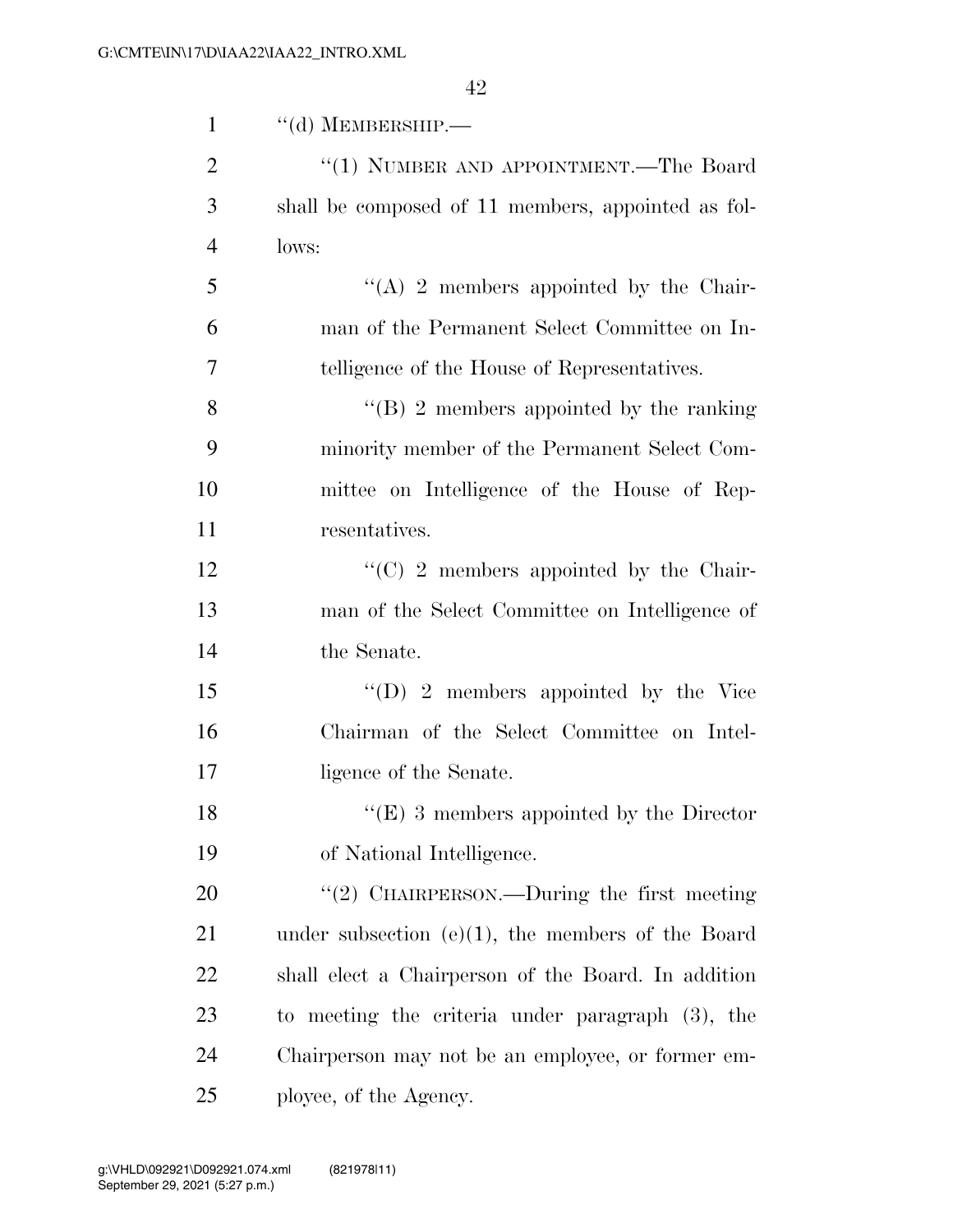| $\mathbf{1}$   | "(3) CRITERIA.—The members appointed under        |
|----------------|---------------------------------------------------|
| $\overline{2}$ | paragraph (1) shall meet the following criteria:  |
| 3              | "(A) Each member shall be a recognized            |
| $\overline{4}$ | expert in at least 1 medical field, as dem-       |
| 5              | onstrated by appropriate credentials.             |
| 6              | "(B) Each member shall possess signifi-           |
| 7              | cant and diverse medical experience, including    |
| 8              | clinical experience.                              |
| 9              | "(C) Each member shall hold a security            |
| 10             | clearance at the top secret level and be able to  |
| 11             | access sensitive compartmented information.       |
| 12             | $``(4)$ TERMS.—                                   |
| 13             | "(A) IN GENERAL.—Each member, includ-             |
| 14             | ing the Chairperson, shall be appointed or elect- |
| 15             | ed, as applicable, for the life of the Board.     |
| 16             | "(B) VACANCIES.—Any vacancy in the                |
| 17             | Board occurring prior to the expiration of the    |
| 18             | term under subparagraph $(A)$ shall be filled in  |
| 19             | the manner in which the original appointment      |
| 20             | or election was made.                             |
| 21             | COMPENSATION AND<br>``(5)<br><b>TRAVEL</b><br>EX- |
| 22             | PENSES.-                                          |
| 23             | "(A) COMPENSATION.—Except as provided             |
| 24             | in subparagraph (B), each member of the           |
| 25             | Board, including the Chairperson, may be com-     |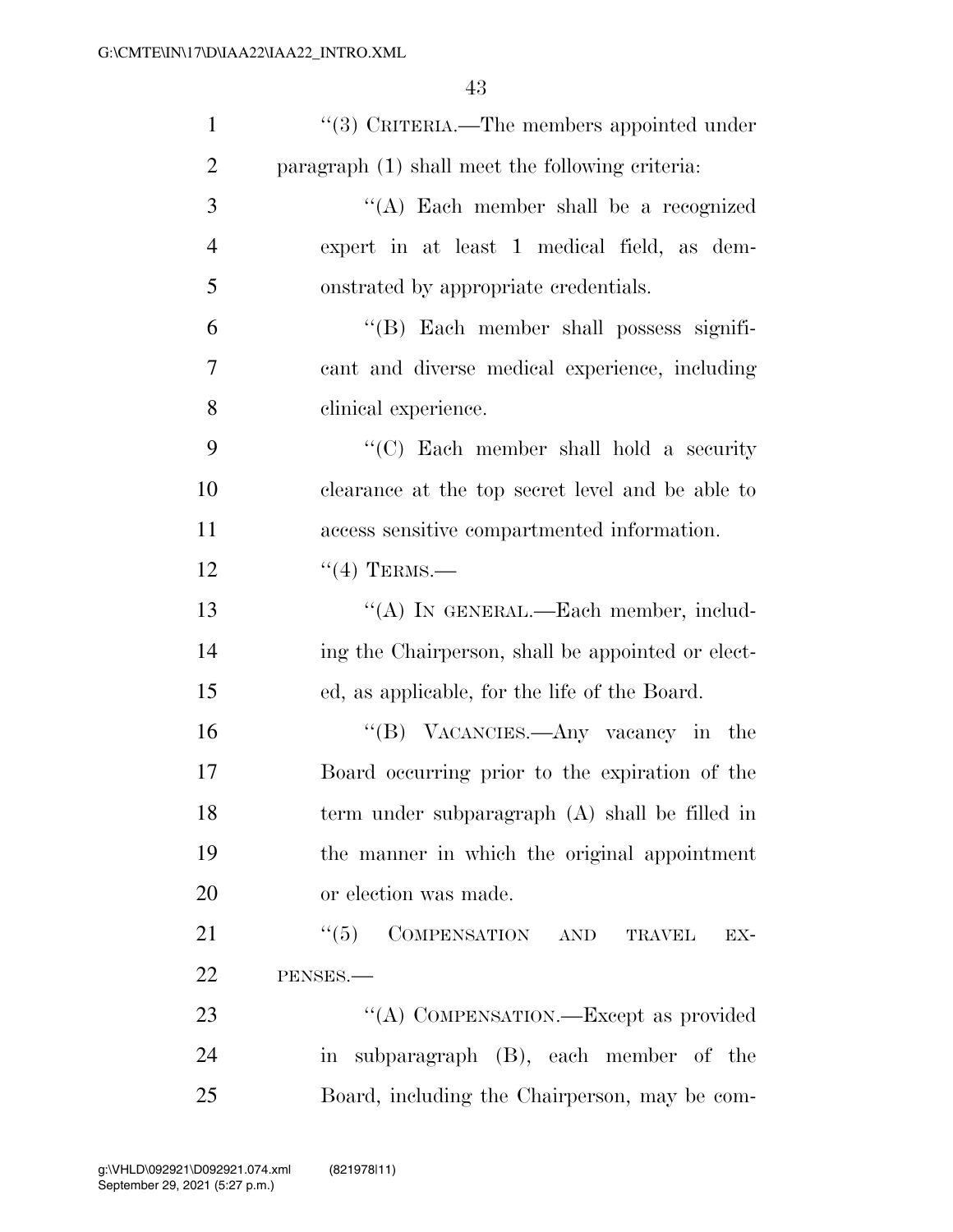pensated at not to exceed the daily equivalent of the annual rate of basic pay in effect for a position at level IV of the Executive Schedule under section 5315 of title 5, United States Code, for each day during which that member is engaged in the actual performance of the du-ties under subsection (b).

8 "(B) EXCEPTION FOR FEDERAL EMPLOY- EES.—Members of the Board, including the Chairperson, who are officers or employees of the United States shall receive no additional pay by reason of the service of the member on the Board.

14 "(C) TRAVEL EXPENSES.—Each member of the Board, including the Chairperson, while away from the home or regular places of busi- ness of the member in the performance of serv- ices for the Board, may be allowed travel ex- penses, including per diem in lieu of subsist- ence, in the same manner as persons employed intermittently in the Government service are al- lowed expenses under section 5703 of title 5, United States Code.

24 "(6) DETAILEES.—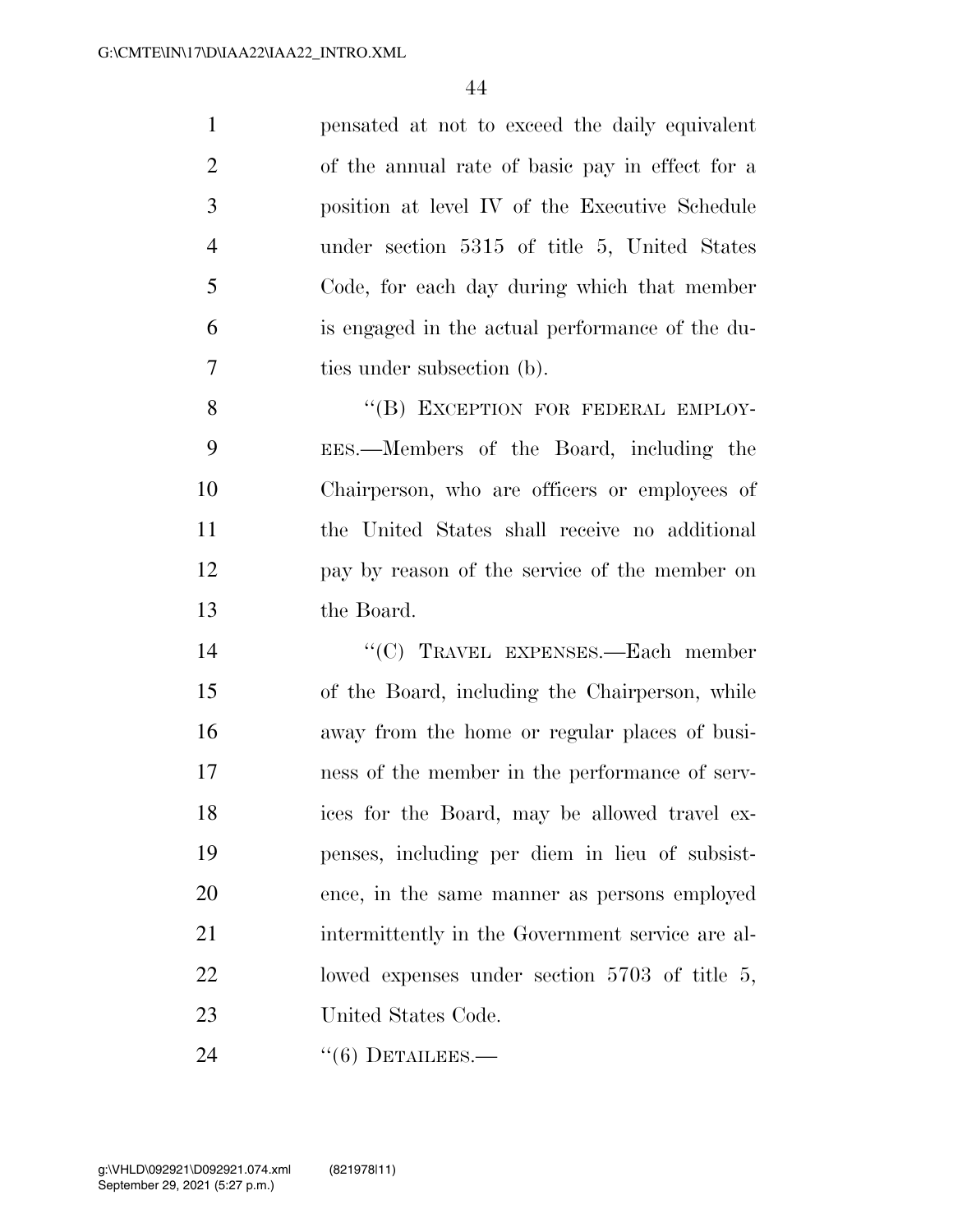1 "'(A) In GENERAL.—Upon request of the Board, the Director of National Intelligence may detail to the Board, without reimburse- ment from the Board, any of the personnel of the Office of the Director of National Intel- ligence to assist in carrying out the duties under subsection (b). Any such detailed per- sonnel shall retain the rights, status, and privi- leges of the regular employment of the per- sonnel without interruption. 11 ""(B) CLEARANCE.—Any personnel detailed 12 to the Board under subparagraph (A) shall pos- sess a security clearance in accordance with ap- plicable laws and regulations concerning the handling of classified information. "(e) MEETINGS.— 17 ''(1) BOARD MEETINGS.—The Board shall meet not less frequently than on a quarterly basis. ''(2) MEETINGS WITH CONGRESS.—The Board shall meet with the congressional intelligence com- mittees on a biannual basis. 22 ""(f) INFORMATION ACCESS.— 23 "(1) IN GENERAL.—Except as provided in para-graph (2), the Board may secure directly from any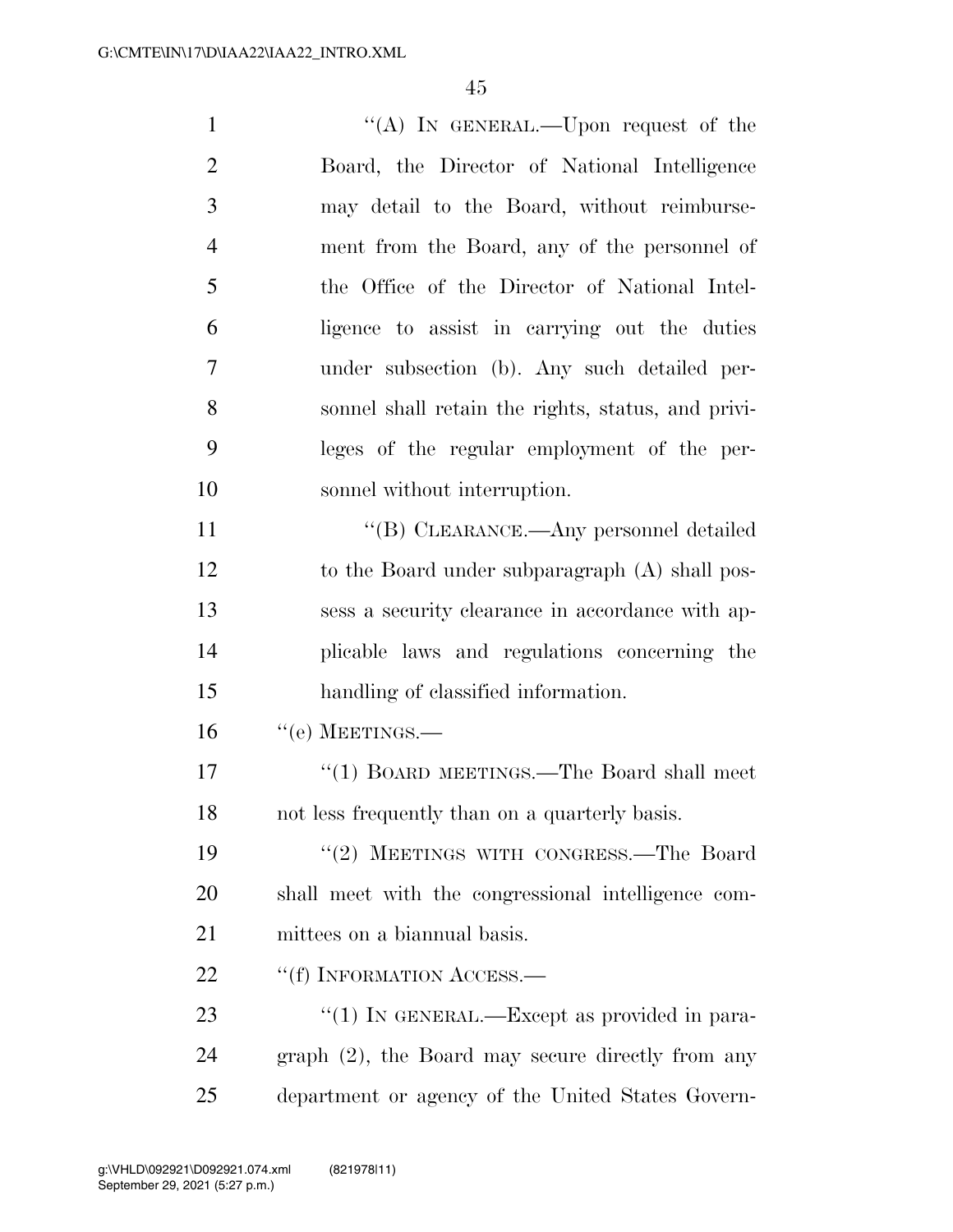ment information necessary to enable it to carry out 2 the duties under subsection (b) and, upon request of the Chairperson of the Board, the head of that de- partment or agency shall furnish such information to the Board.

 ''(2) EXCEPTION.—The Director (without dele- gation) may deny a request for information made by the Board pursuant to paragraph (1), regardless of the agency from which such information is re-quested.

11 "(3) NOTIFICATION REQUIREMENT.—If the Di- rector denies a request under paragraph (2), not later than 15 days after the date of such denial, the Director shall submit to the congressional intel- ligence committees a written notification of such de-nial.

17 ''(4) BRIEFINGS.—The Director shall ensure that the Board receives comprehensive briefings on all activities of the Office, including by promptly scheduling such briefings at the request of the Board.

 ''(g) TERMINATION.—The Board shall terminate on the date that is 5 years after the date of the first meeting of the Board.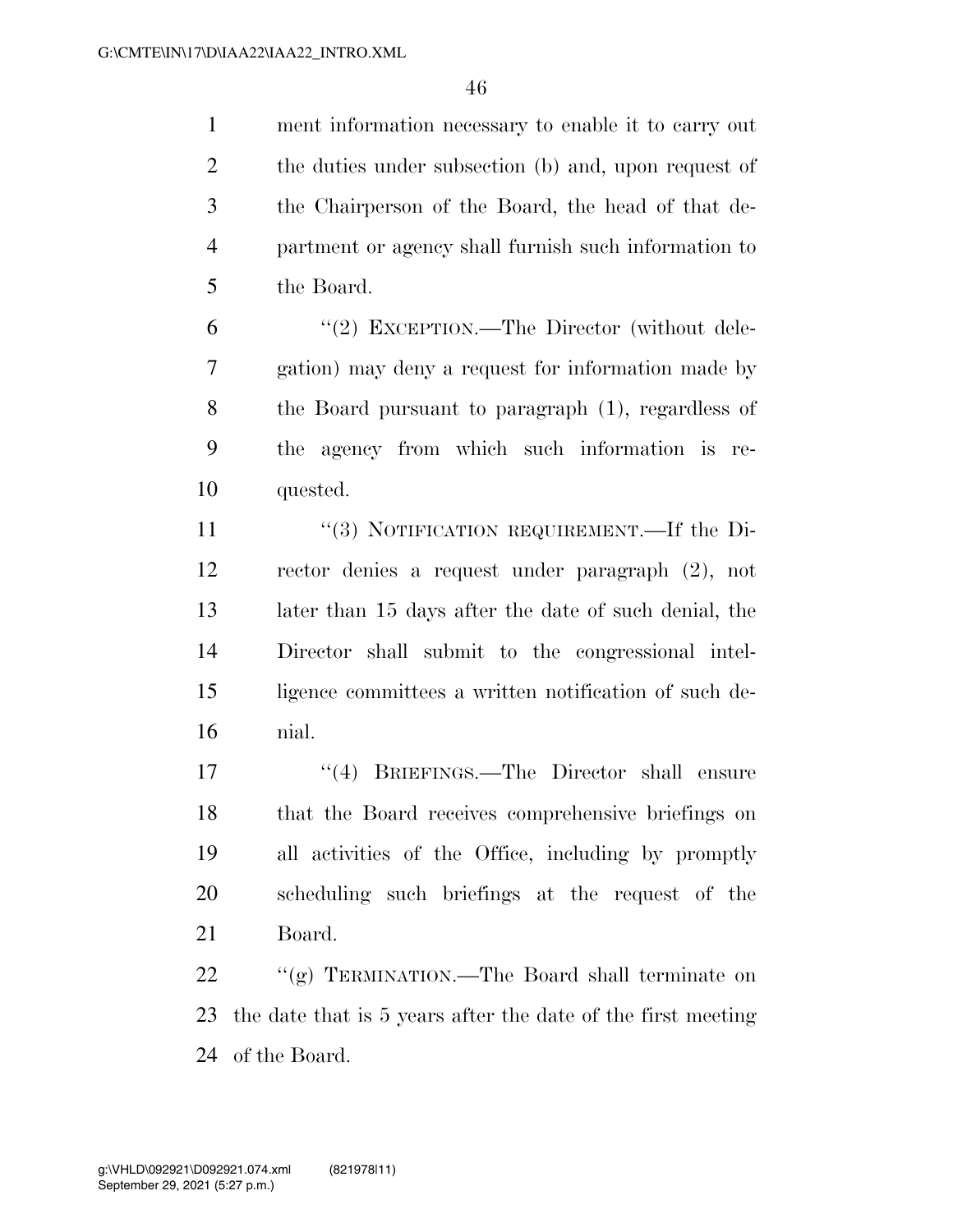''(h) DEFINITIONS.—In this section, the terms 'con- gressional intelligence committees' and 'intelligence com- munity' have the meanings given such terms in section 3 of the National Security Act of 1947 (50 U.S.C.  $5 \text{ } 3003$ .".

 (b) DEADLINE FOR APPOINTMENTS; FIRST MEET-INGS.—

 (1) DEADLINE FOR APPOINTMENTS.—Each member of the medical advisory board established under section 27 of the Central Intelligence Agency Act of 1949 (as added by subsection (a)), including the Chairperson, shall be appointed or elected, as applicable, in accordance with subsection (d) of such section by not later than 45 days after the date of the enactment of this Act.

 (2) FIRST BOARD MEETING.—Not later than 30 days after the first date on which at least 7 mem- bers of the Board described in paragraph (1) hold the security clearance and are able to access infor-20 mation in accordance with subsection  $(d)(3)(C)$  of 21 such section 27, the Board shall meet. During such meeting, the Director of the Central Intelligence Agency shall provide to the Board a comprehensive briefing on all aspects of the Office of Medical Serv-ices of the Central Intelligence Agency.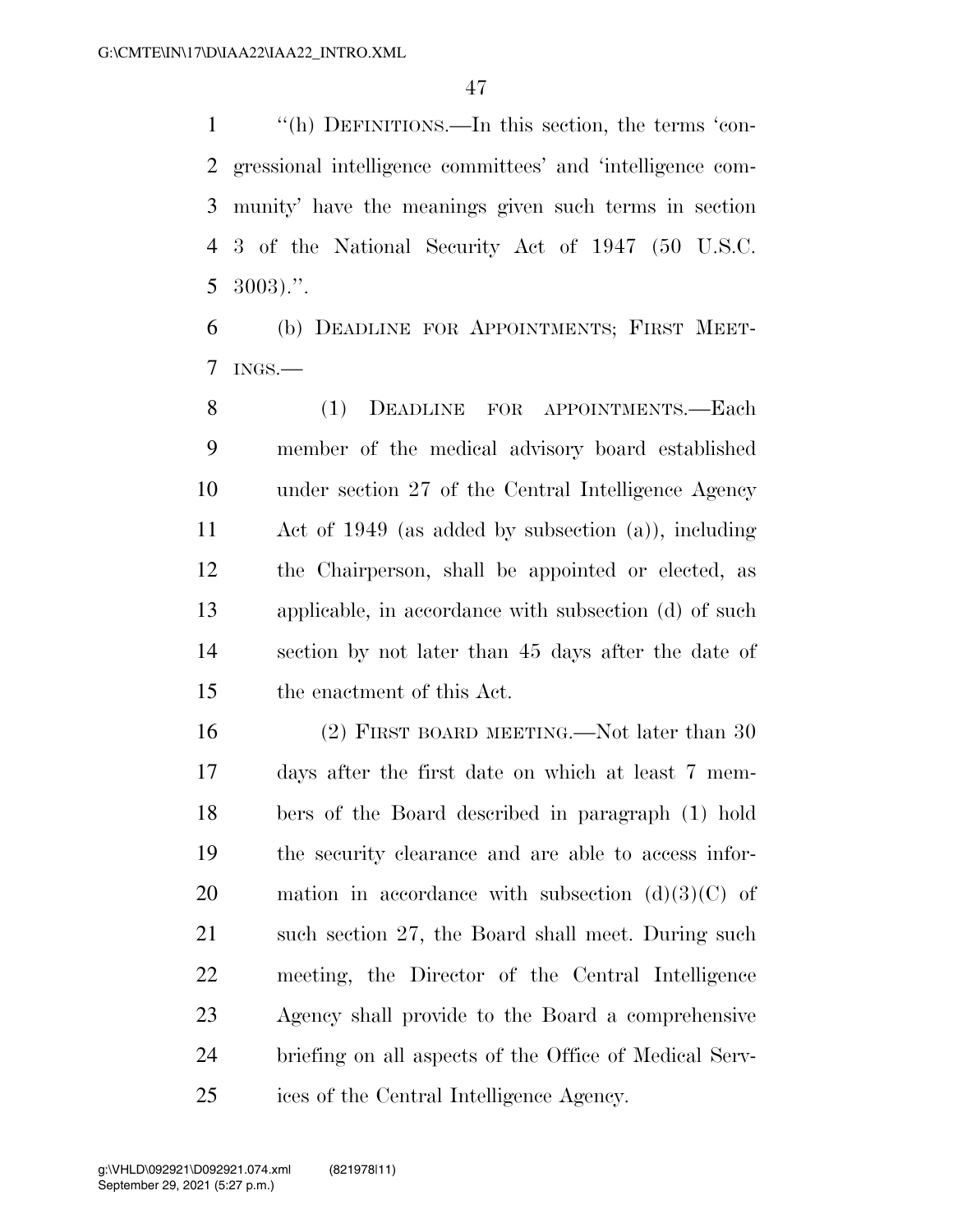(3) FIRST MEETING WITH CONGRESS.—Not later than 30 days after the date of the briefing under paragraph (2), the Board described in such paragraph shall meet with the staff members of the congressional intelligence committees to discuss top- ics for the Board to examine in carrying out the du-ties under subsection (b) of such section 27.

## **SEC. 503. REPORT ON PROTOCOLS FOR CERTAIN INTEL- LIGENCE COMMUNITY EMPLOYEES AND DE-PENDENTS.**

 (a) IN GENERAL.—Beginning not later than 180 days after the date of enactment of this Act, the President shall develop, for uniform implementation across the ele- ments of the intelligence community, each of the protocols described in subsections (c) through (f). Such protocols shall be subject to review and revision on a periodic basis, and any implementation of such protocols shall be con- ducted in accordance with the current clinical and profes-sional practices of the interagency medical community.

 (b) PRIVACY.—No data collected pursuant to any protocol under this section may be used for research or analytical purposes without the written consent of the in- dividual from whom such data was collected with respect to such use.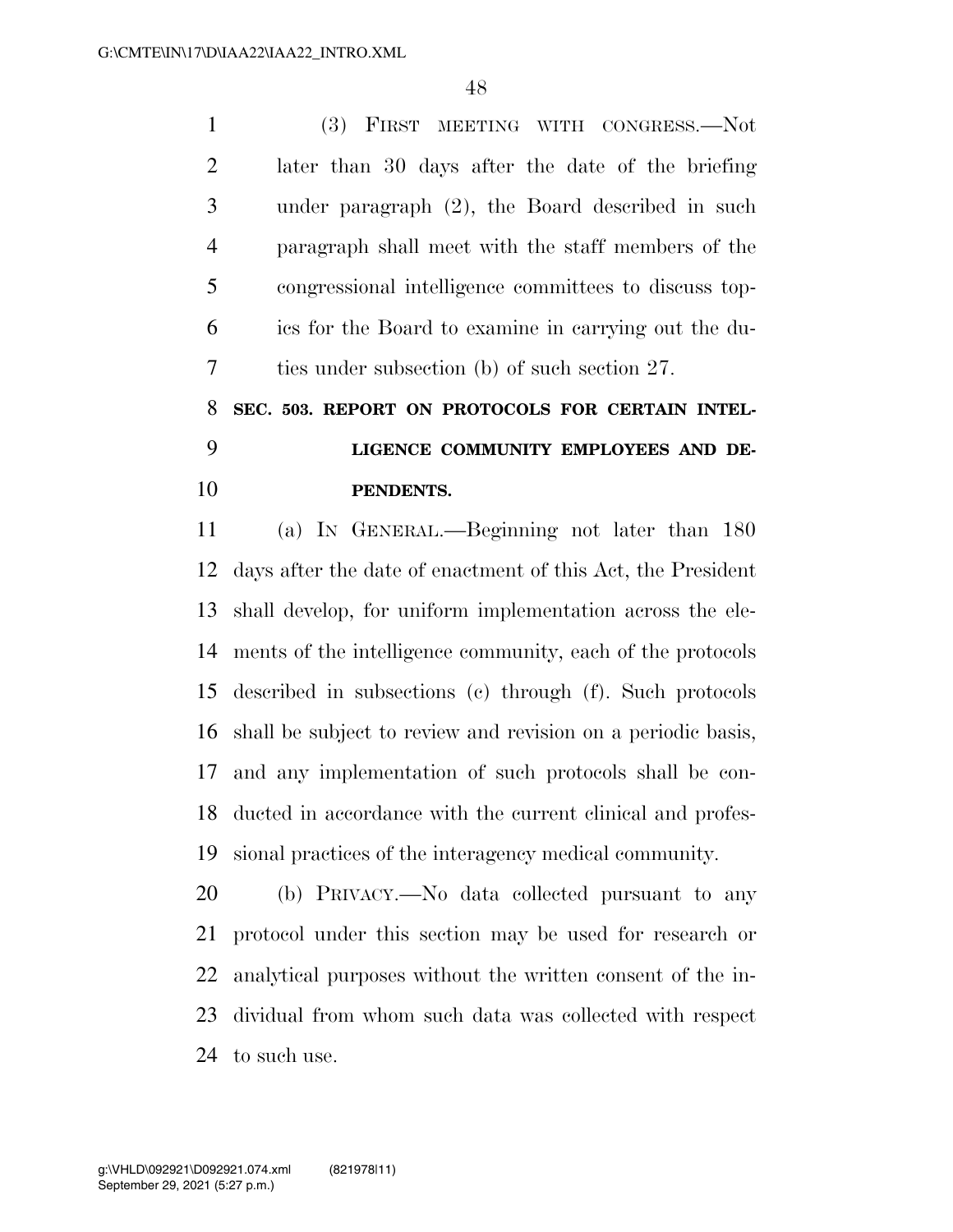(c) PROTOCOL ON BASELINE MEDICAL TESTING.— The protocol described in this subsection is a protocol for conducting baseline medical testing of covered employees, and the dependents of covered employees, with respect to anomalous health incidents. Such protocol shall set forth the required elements of such baseline medical testing, such as— (1) the collection and testing of relevant bio- fluids; (2) the conduct of relevant visual and auditory examinations; (3) the conduct of Acquired Brain Injury Tool

assessments;

 (4) the assessment of relevant medical histories relating to prior brain injuries; and

 (5) the conduct of any other relevant medical or neurological examinations, testing, or assessments.

 (d) PROTOCOLS ON POST-INCIDENT MEDICAL TEST- ING.—The protocols described in this subsection are pro- tocols for the medical testing and treatment of covered em- ployees, and the dependents of covered employees, fol- lowing a reported anomalous health incident, such as— (1) a protocol that sets forth required elements,

 similar to the required elements described in sub-section (c), of such testing;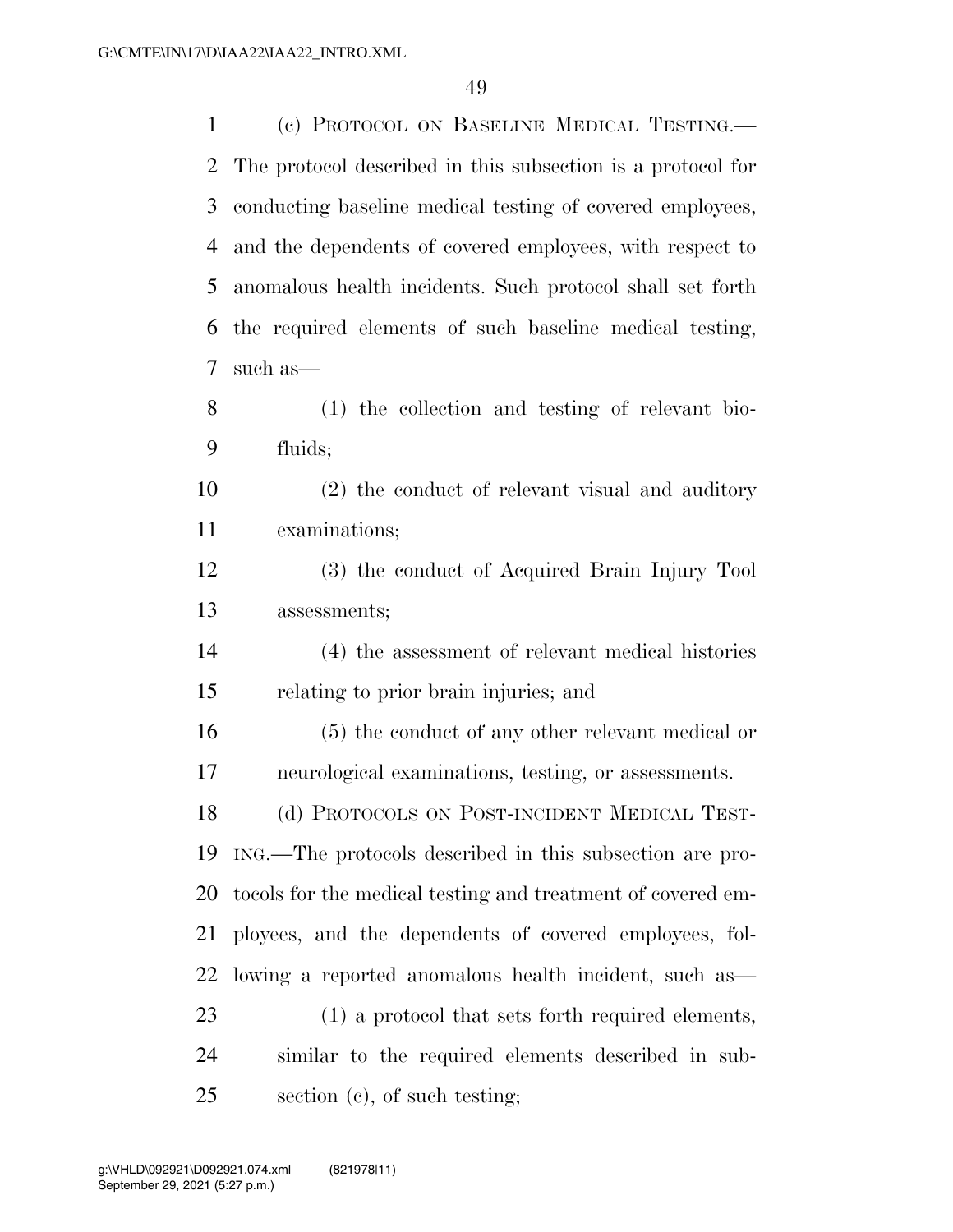(2) a protocol pertaining to the testing and treatment of victims of anomalous health incidents who are children;

 (3) a protocol for ensuring that all victims of anomalous health incidents receive prompt and con- sistent medical treatment, including from medical professionals holding appropriate security clearances and medical professionals with expertise in child care;

 (4) a protocol for ensuring that all victims of anomalous health incidents are offered options for psychological treatment for the effects of such inci-dents; and

 (5) a protocol for ensuring that any testing, evaluation, or collection of biofluids or other samples following a reported anomalous health incident may be compared against the baseline for the victim of the anomalous health incident.

 (e) PROTOCOL ON INFORMATION COLLECTION, STOR- AGE, AND SAFEGUARDING.—The protocol described in this subsection is a protocol for the collection, storage, and safeguarding of information acquired as a result of the protocols described in subsections (c) and (d).

 (f) PROTOCOL ON REPORTING MECHANISMS.—The protocol described in this subsection is a protocol for the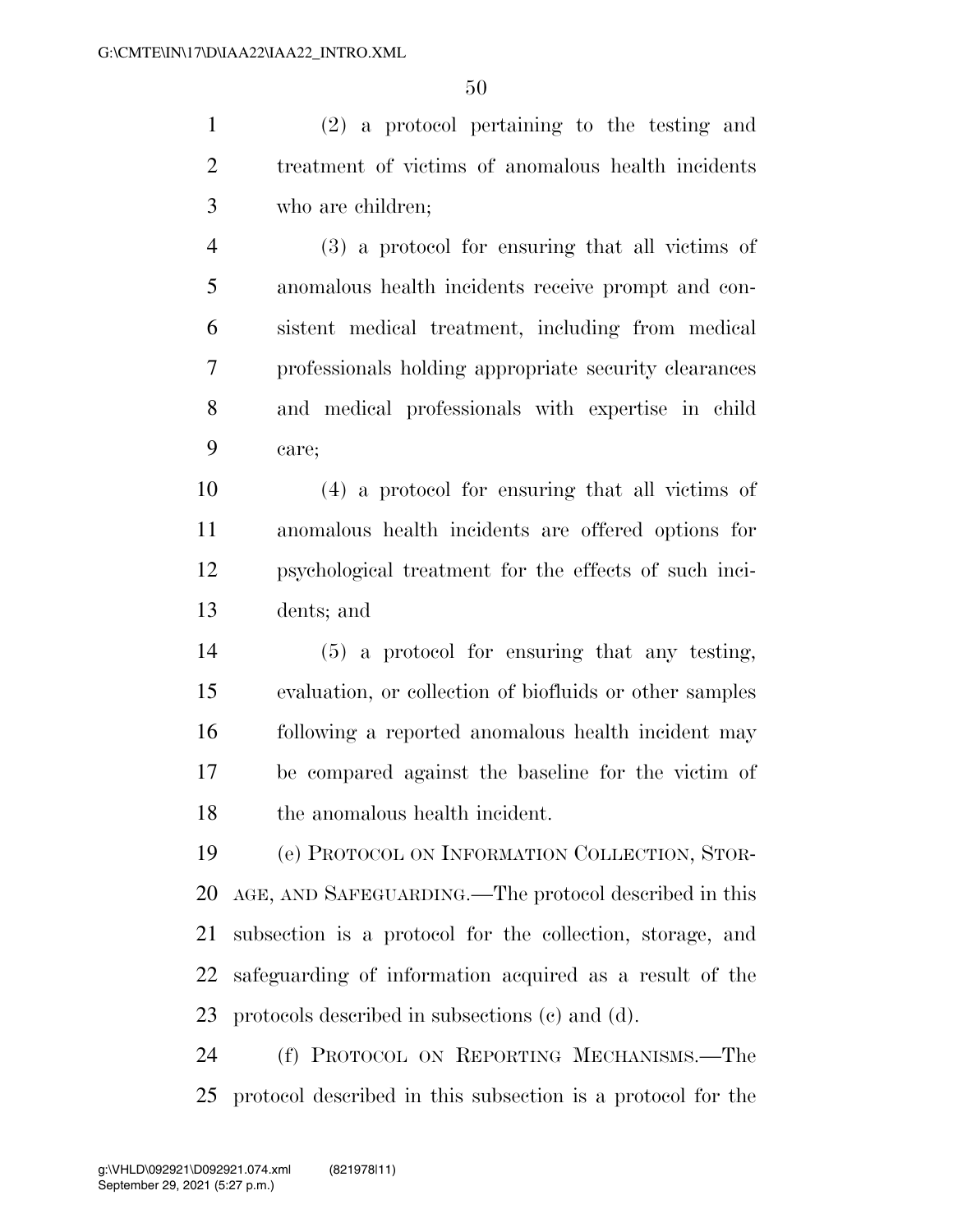reporting of matters relating to anomalous health inci- dents by covered employees and the dependents of covered employees, including the development of a system for the adjudication of complaints regarding medical treatment submitted by such covered employees or dependents.

(g) REPORT AND BRIEFINGS.—

- (1) REPORT.—Not later than 120 days after the date of the enactment of this Act, the Director of National Intelligence shall submit to the congres- sional intelligence committees a report on the proto-cols described in subsections (c) through (f).
- (2) ELEMENTS.—Such report shall include the following elements:
- (A) A copy of each protocol under this sec-tion.
- (B) A description of the following: (i) Any interagency agreements, au- thorities, or policies required to effectively implement the protocols under this section. 20 (ii) Any new facilities, medical equip- ment, tools, training, or other resources re-22 quired to effectively implement such proto-23 cols.
- (C) A timeline for the implementation of the protocols under this section, including a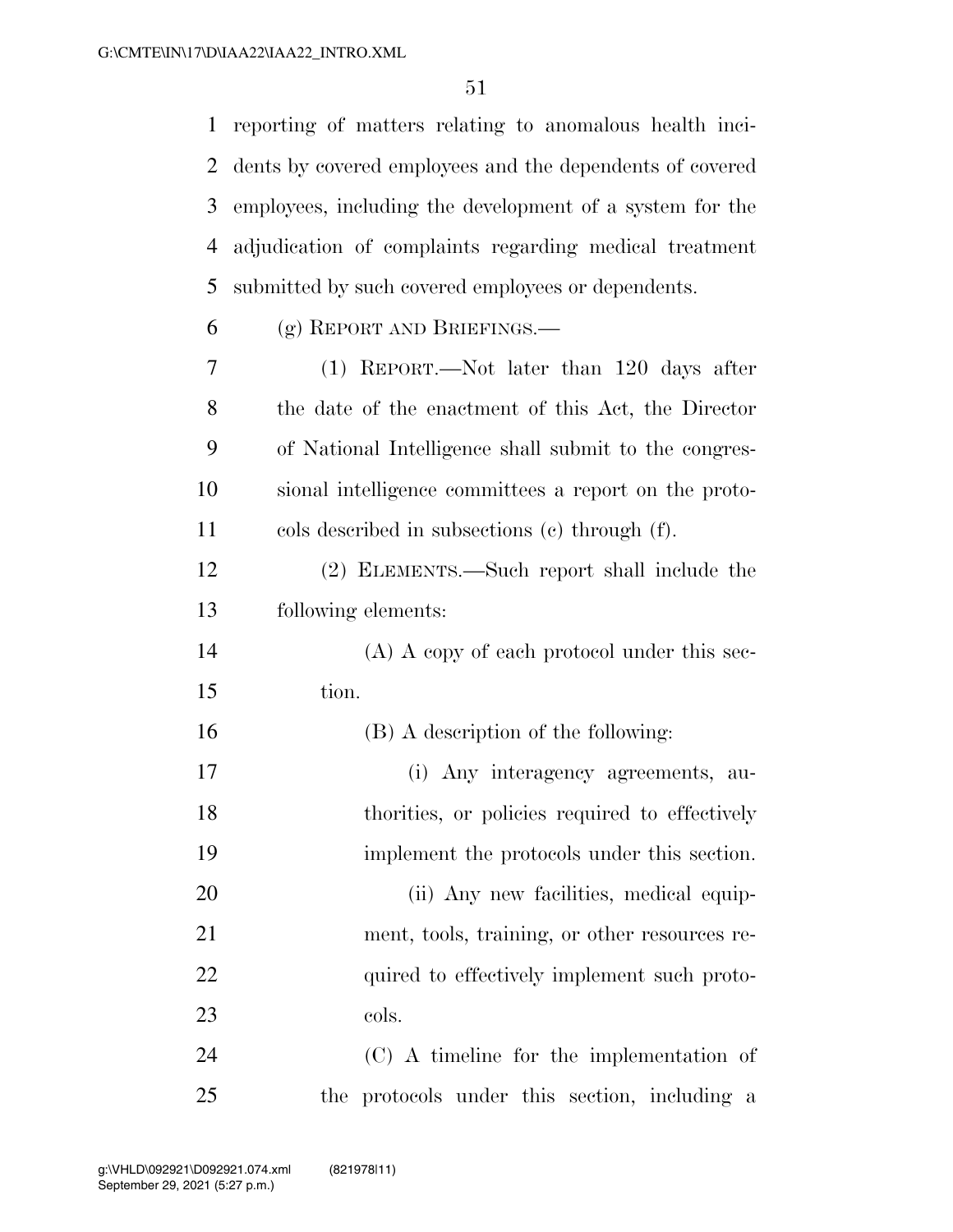proposal for the prioritization of implementa- tion with respect to various categories of cov- ered employees and the dependents of covered employees.

 (3) BRIEFING.—Not later than 60 days fol- lowing the date of submission of the report under paragraph (1), and biannually thereafter, the Direc- tor shall provide to the congressional intelligence committees a briefing regarding the implementation of the protocols under this section.

(h) DEFINITIONS.—In this section:

 (1) COVERED EMPLOYEE.—The term ''covered employee'' means an individual who is an employee, contractor, assignee, or detailee, of an element of the intelligence community.

 (2) VICTIM OF AN ANOMALOUS HEALTH INCI- DENT.—The term ''victim of an anomalous health incident'' means a covered employee, or a dependent of a covered employee (including a child), who is, or is suspected to have been, affected by an anomalous health incident.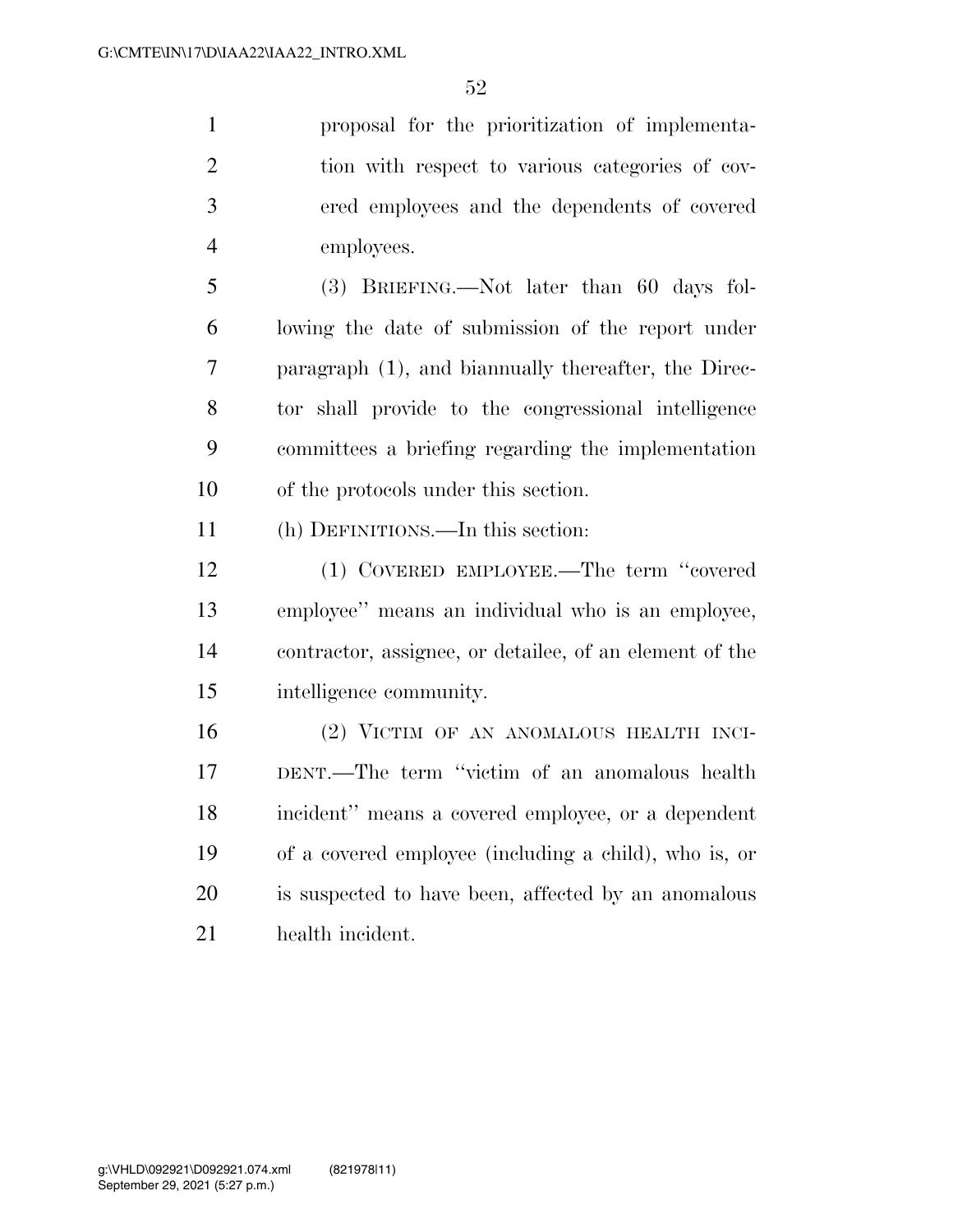## **SEC. 504. INSPECTOR GENERAL OF THE CENTRAL INTEL- LIGENCE AGENCY REVIEW OF OFFICE OF MEDICAL SERVICES.**

 (a) REVIEW.—Not later than one year after the date of the enactment of this Act, the Inspector General of the Central Intelligence Agency, in coordination with, and with the support of, the Inspector General of the Intel- ligence Community, shall submit to the congressional in- telligence committees a report containing a review of the responsibilities, authorities, resources, and performance of the Office of Medical Services of the Central Intelligence Agency (in this section referred to as the ''Office'').

 (b) MATTERS INCLUDED.—The review under sub-section (a) shall include the following:

 (1) A detailed description of the responsibilities and authorities of the Office, as set forth in Federal law and any applicable regulation, policy, or other document of the Central Intelligence Agency.

 (2) A detailed description of the budgetary, human, and other resources available to the Office, including with respect to employees and any other personnel.

 (3) An assessment of the ability of the Office to consistently discharge the responsibilities of the Office, with an emphasis on the provision of medical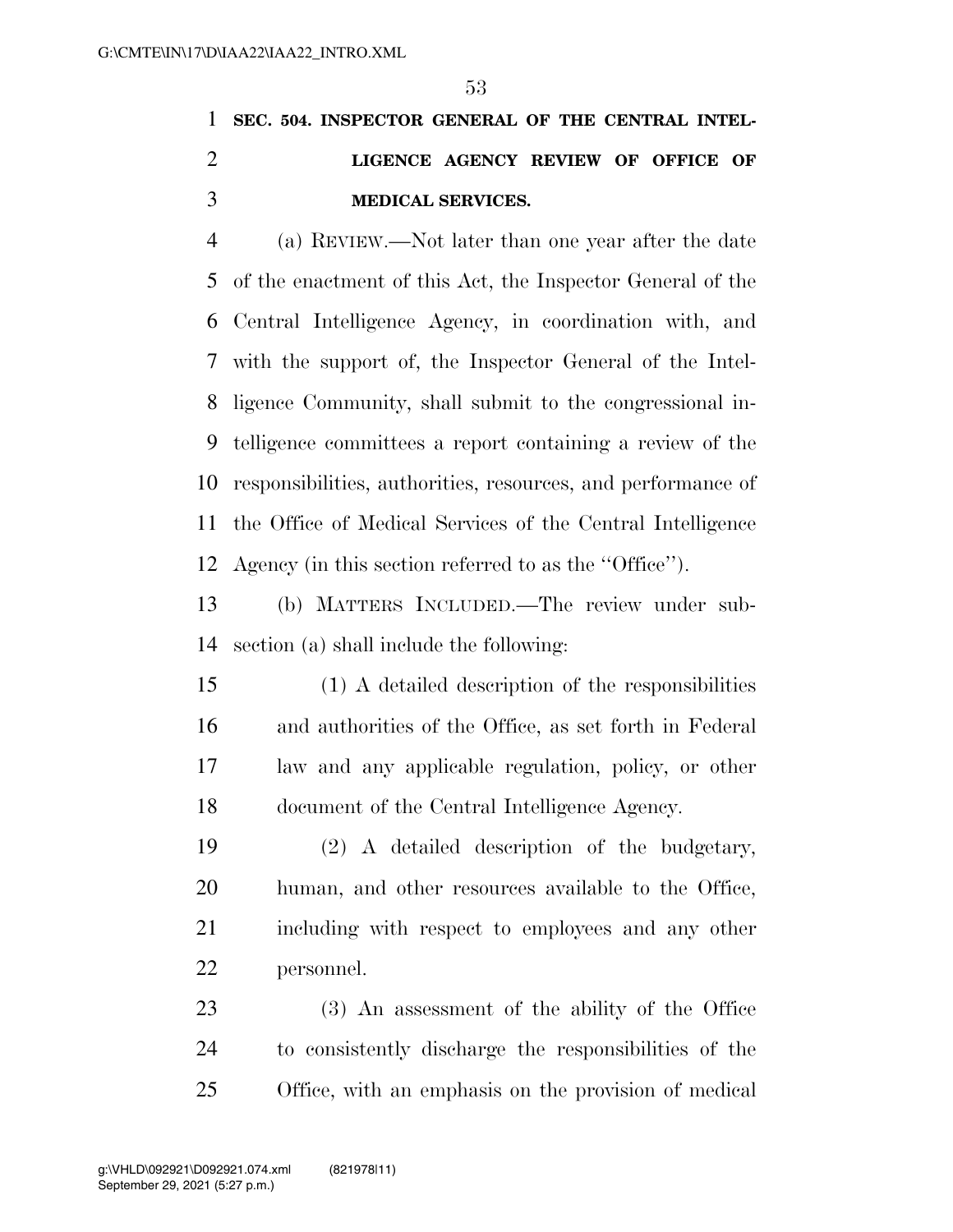treatment and care by personnel of the Office, in-cluding with respect to—

 (A) the roles of personnel of the Office, and of senior officials of the Agency outside of the Office, in determining what medical evalua- tion, treatment, and care should be provided in a particular case, including the provision of spe- cialty care by medical personnel outside of the Office;

 (B) whether personnel of the Office con- sistently provide appropriate and high-quality medical treatment and care in accordance with standards set independently by the professional medical community;

 (C) whether the Office has sufficient human and other resources, including personnel with specialized background, qualifications, or expertise, to consistently provide high-quality medical treatment and care in accordance with standards set independently by the professional 21 medical community;

 (D) whether personnel of the Office, in- cluding personnel claiming specialized medical backgrounds and expertise, are required by the Agency to maintain current board certifications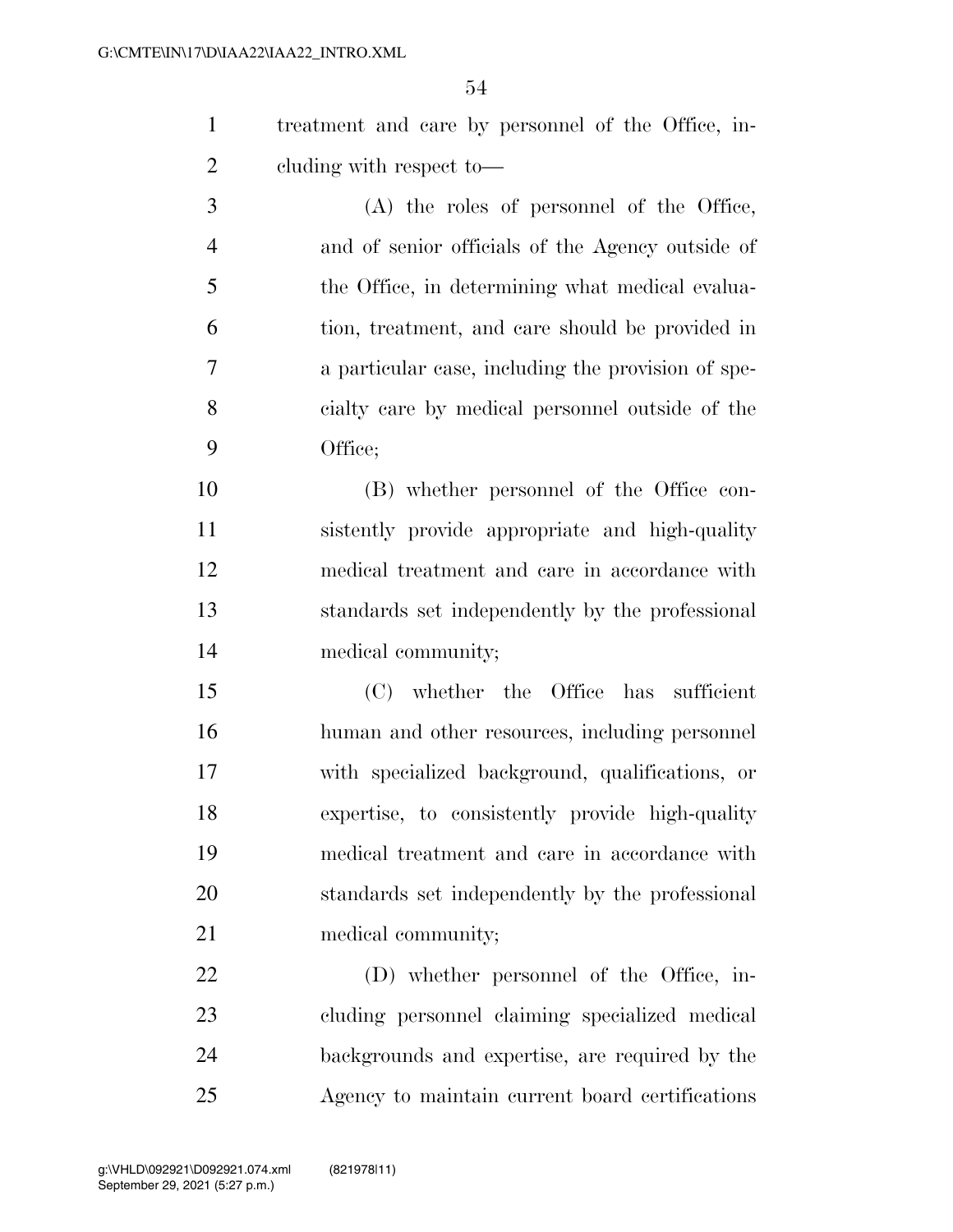or other certifications and licenses, and the ex- tent to which the Office verifies such certifi-cations and licenses;

 (E) the extent to which the Office makes consistent and effective use of the specialized medical background, qualifications, and exper- tise of the personnel of the Office in providing medical treatment and care;

 (F) an assessment of whether personnel of the Office who provide medical treatment and care, or who make decisions with respect to such treatment or care, are required to have ex- tensive clinical or other experience in directly treating patients, including in areas requiring specialized background, qualifications, or exper-16 tise;

 (G) any factors that have frustrated or de- layed the provision of medical treatment and care by personnel of the Office in significant cases; and

 (H) any factors that have frustrated or could frustrate prompt detection, effective over- sight, and swift remediation of problems within the Office, including such factors that frustrate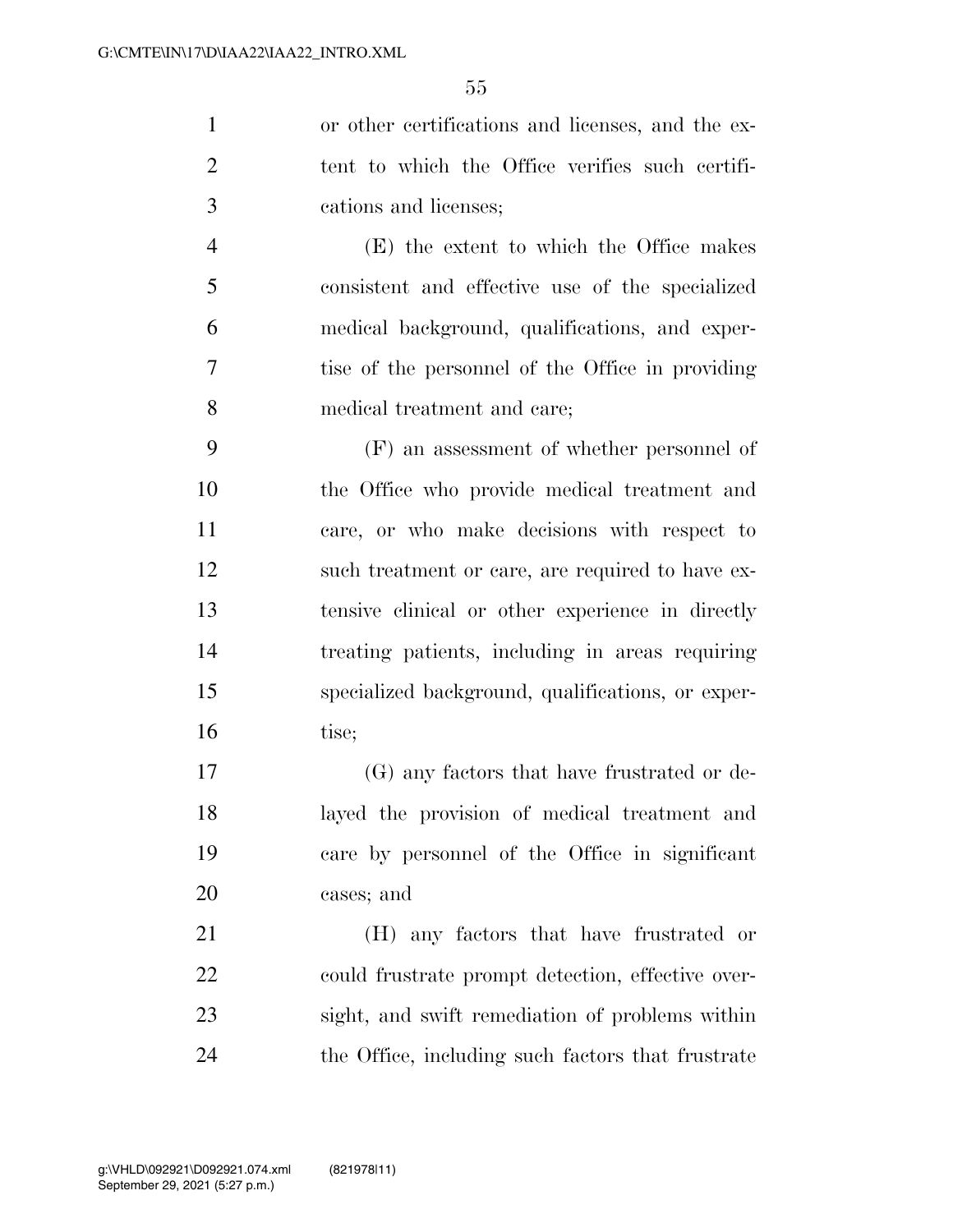or delay the provision of medical treatment and care in significant cases.

 (c) INDEPENDENT ADVICE.—In conducting the re- view under subsection (a), the Inspector General may ob- tain the advice of the medical advisory board established under section 502.

 (d) FORM.—The report under subsection (a) shall be submitted in an unclassified form to the extent prac- ticable, consistent with the protection of intelligence sources and methods, but may include a classified annex. **SEC. 505. CLARIFICATION OF EFFECT OF CERTAIN BENE-**

#### **FITS RELATING TO INJURIES TO THE BRAIN.**

 (a) PERSONNEL OF CENTRAL INTELLIGENCE AGEN- CY.—Subsection (d) of section 19A of the Central Intel- ligence Agency Act of 1949 (50 U.S.C. 3519b), as added by the HAVANA Act of 2021, is amended by adding at the end the following new paragraph:

18 "(5) NO EFFECT ON OTHER BENEFITS.—Pay- ments made under paragraph (2) are supplemental to any other benefit furnished by the United States Government for which a covered dependent, covered employee, or covered individual is entitled, and the receipt of such payments may not affect the eligi- bility of such a person to any other benefit furnished by the United States Government.''.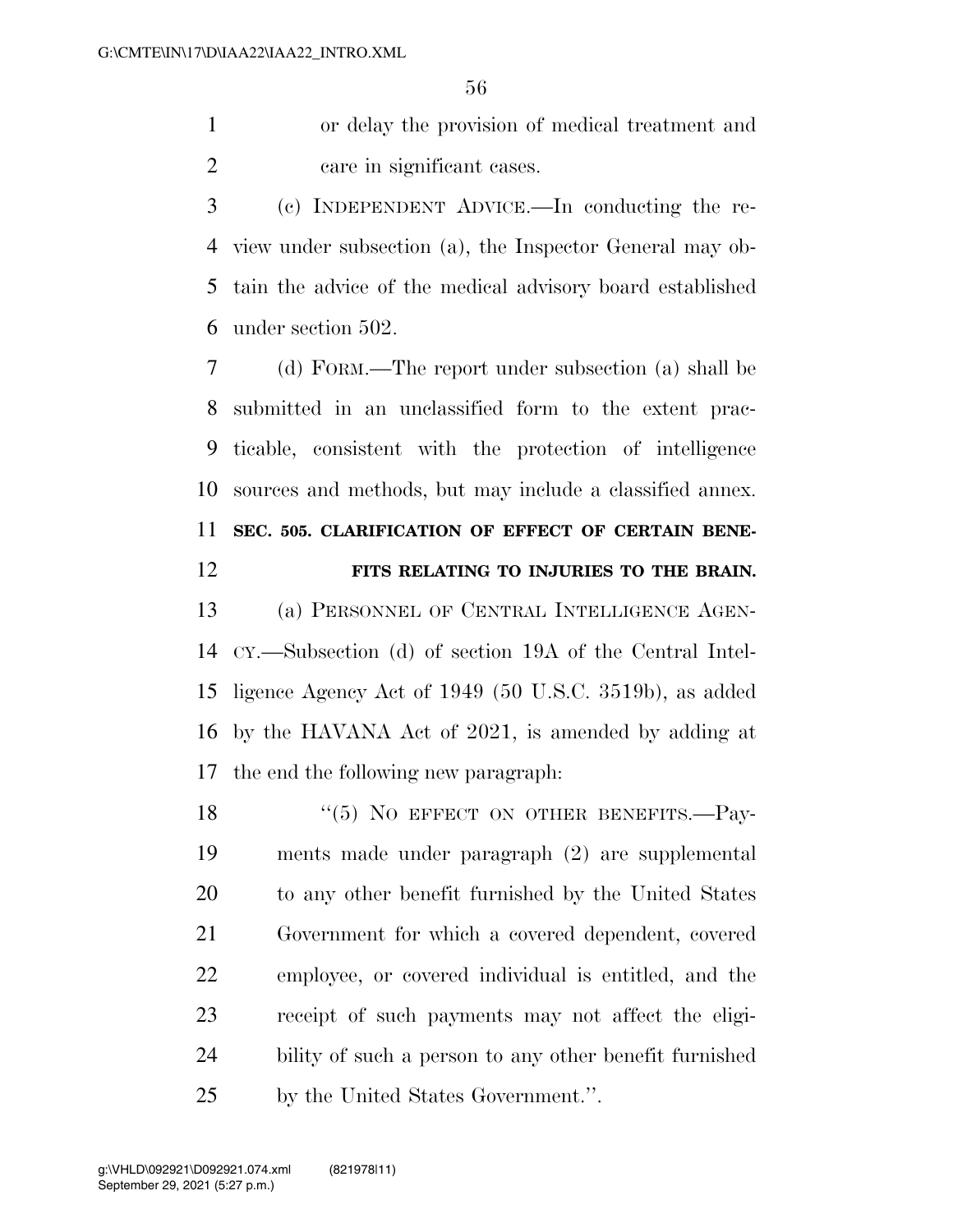(b) PERSONNEL OF DEPARTMENT OF STATE.—Sub- section (i) of section 901 of title IX of division J of the Further Consolidated Appropriations Act, 2020 (22 U.S.C. 2680b), as added by the HAVANA Act of 2021, is amended by adding at the end the following new para-graph:

7 "(5) NO EFFECT ON OTHER BENEFITS.—Pay- ments made under paragraph (2) are supplemental to any other benefit furnished by the United States Government for which a covered dependent, depend- ent of a former employee, covered employee, former employee, or covered individual is entitled, and the receipt of such payments may not affect the eligi- bility of such a person to any other benefit furnished by the United States Government.''.

# **TITLE VI—MATTERS RELATING TO FOREIGN COUNTRIES SEC. 601. NATIONAL INTELLIGENCE ESTIMATE ON SECU- RITY SITUATION IN AFGHANISTAN AND RE- LATED REGION.**  (a) REQUIREMENT.—The Director of National Intel-

 ligence, acting through the National Intelligence Council, shall produce a National Intelligence Estimate on the situ-ation in Afghanistan and the covered region.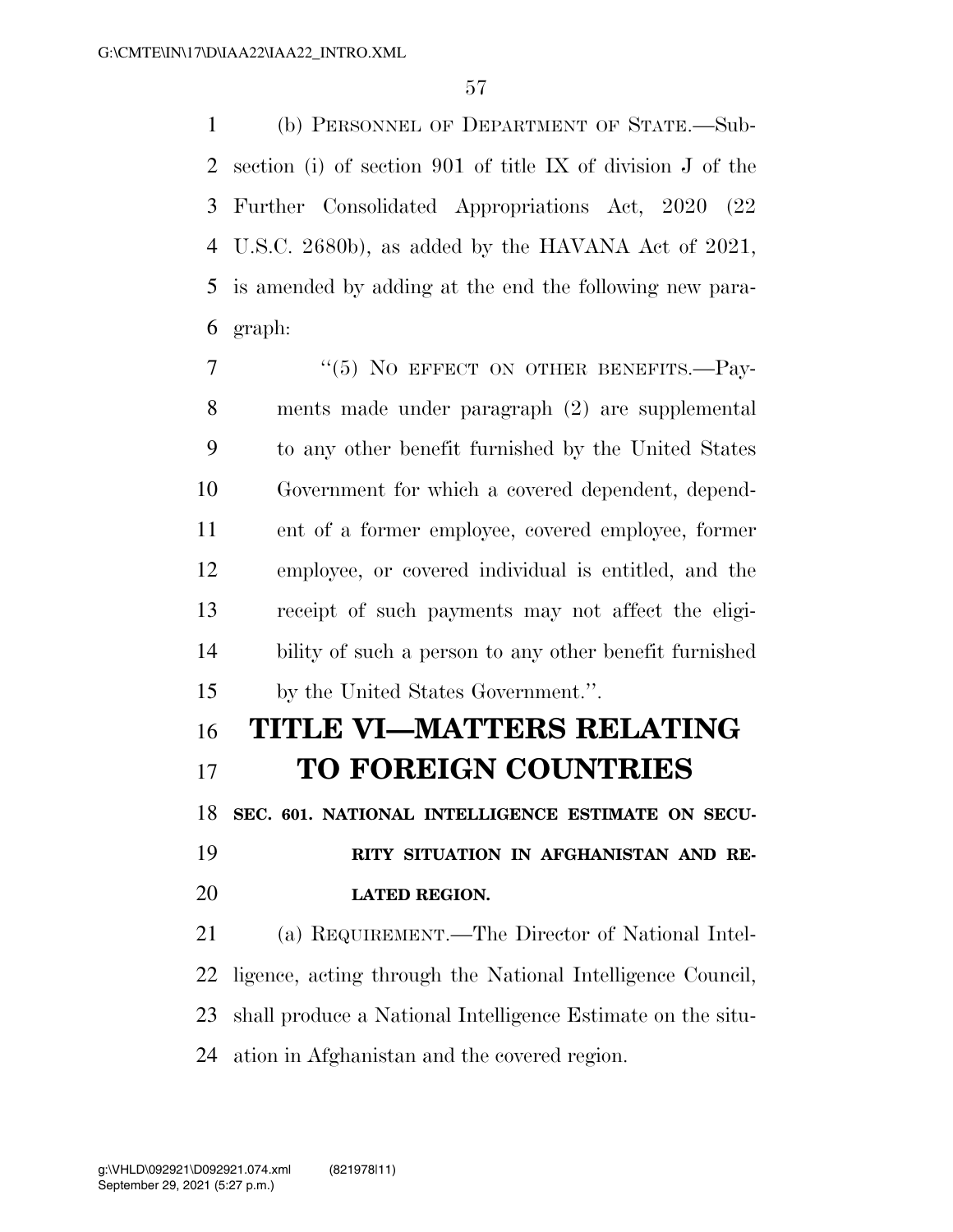(b) MATTERS.—The National Intelligence Estimate produced under subsection (a) shall include, with respect to the 2-year period beginning on the date on which the Estimate is produced, an assessment of the following:

 (1) The presence in Afghanistan (including fi- nancial contributions to the Taliban, political rela- tions with the Taliban, military presence in the cov- ered region, economic presence in the covered region, and diplomatic presence in the covered region) of China, Iran, Pakistan, Russia, and any other foreign country determined relevant by the Director, respec- tively, and an assessment of the potential risks, or benefits, of any such presence, contributions, or rela-tions.

 (2) Any increased threat to the United States homeland or United States entities abroad as a re- sult of the withdrawal of the Armed Forces from Af- ghanistan on August 31, 2021, including an assess- ment of the risk of al-Qaeda or any affiliates there- of, the Islamic State of Iraq and ash Sham- Khorasan or any affiliates thereof, or any other similar international terrorist group, using Afghani-stan as a safe harbor.

 (3) The political composition and sustainability of the governing body of Afghanistan, including an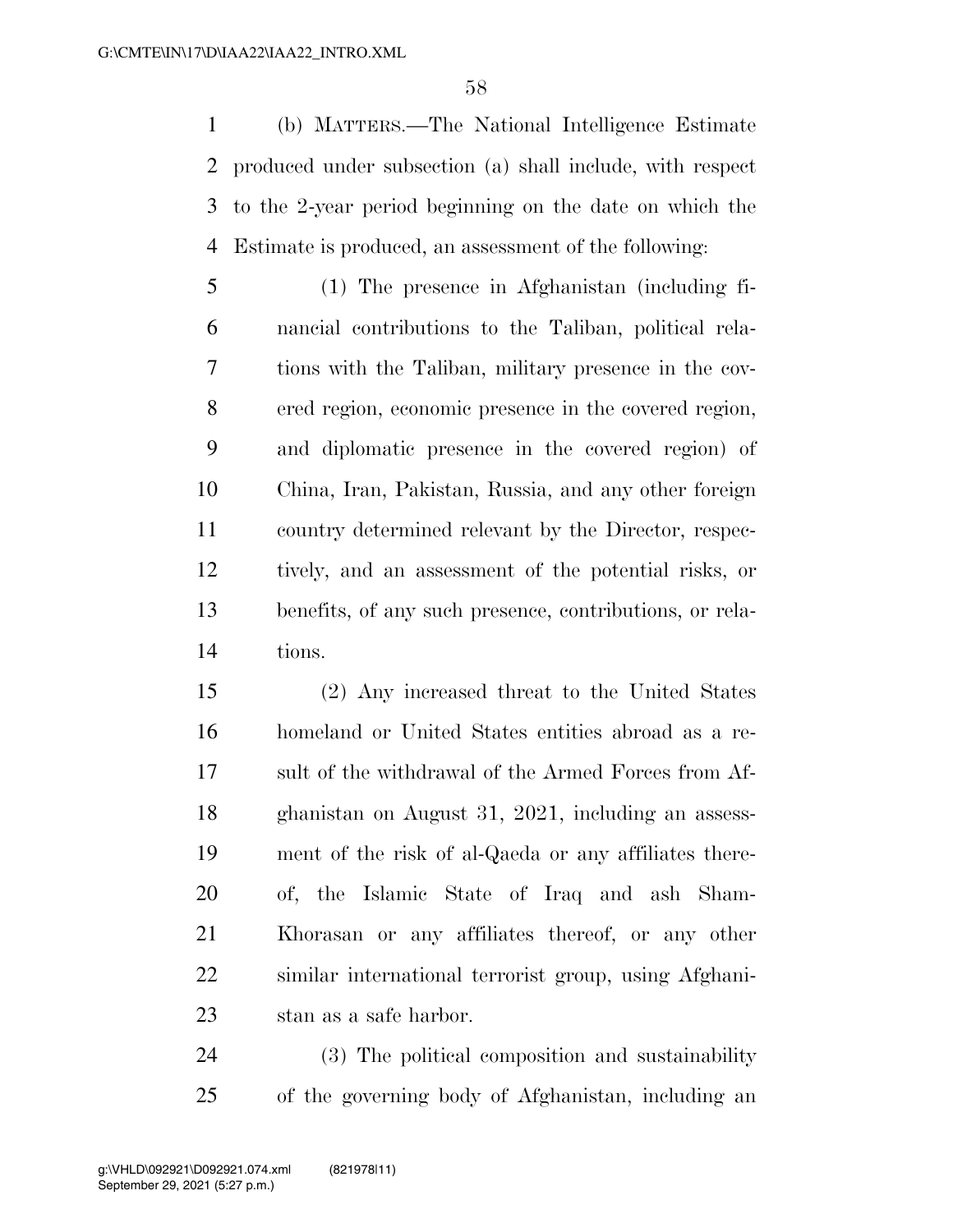| $\mathbf{1}$   | assessment of the ability of the United States Gov- |
|----------------|-----------------------------------------------------|
| $\overline{2}$ | ernment to influence the policies of such governing |
| 3              | body on the following:                              |
| $\overline{4}$ | (A) Counterterrorism.                               |
| 5              | (B) Counternareoties.                               |
| 6              | (C) Human rights (particularly regarding            |
| 7              | and traditionally targeted ethnic<br>women          |
| 8              | groups).                                            |
| 9              | (D) The treatment and safe transit of Af-           |
| 10             | ghans holding special immigrant visa status         |
| 11             | under section 602 of the Afghan Allies Protec-      |
| 12             | tion Act of $2009$ (8 U.S.C. 1101 note) and         |
| 13             | other Afghans who, during the period beginning      |
| 14             | in 2001, assisted efforts of the United States in   |
| 15             | Afghanistan or the covered region.                  |
| 16             | (4) The effect on the covered region, and Eu-       |
| 17             | rope, of refugees leaving Afghanistan.              |
| 18             | (5) The commitments of the Taliban relating to      |
| 19             | counterterrorism, including an assessment of—       |
| 20             | (A) whether such commitments required               |
| 21             | under the agreement entered into between the        |
| 22             | United States Government and the Taliban in         |
| 23             | February 2020, have been tested, or will be         |
| 24             | tested during the 2-year period covered by the      |
| 25             | Estimate, and what such commitments entail;         |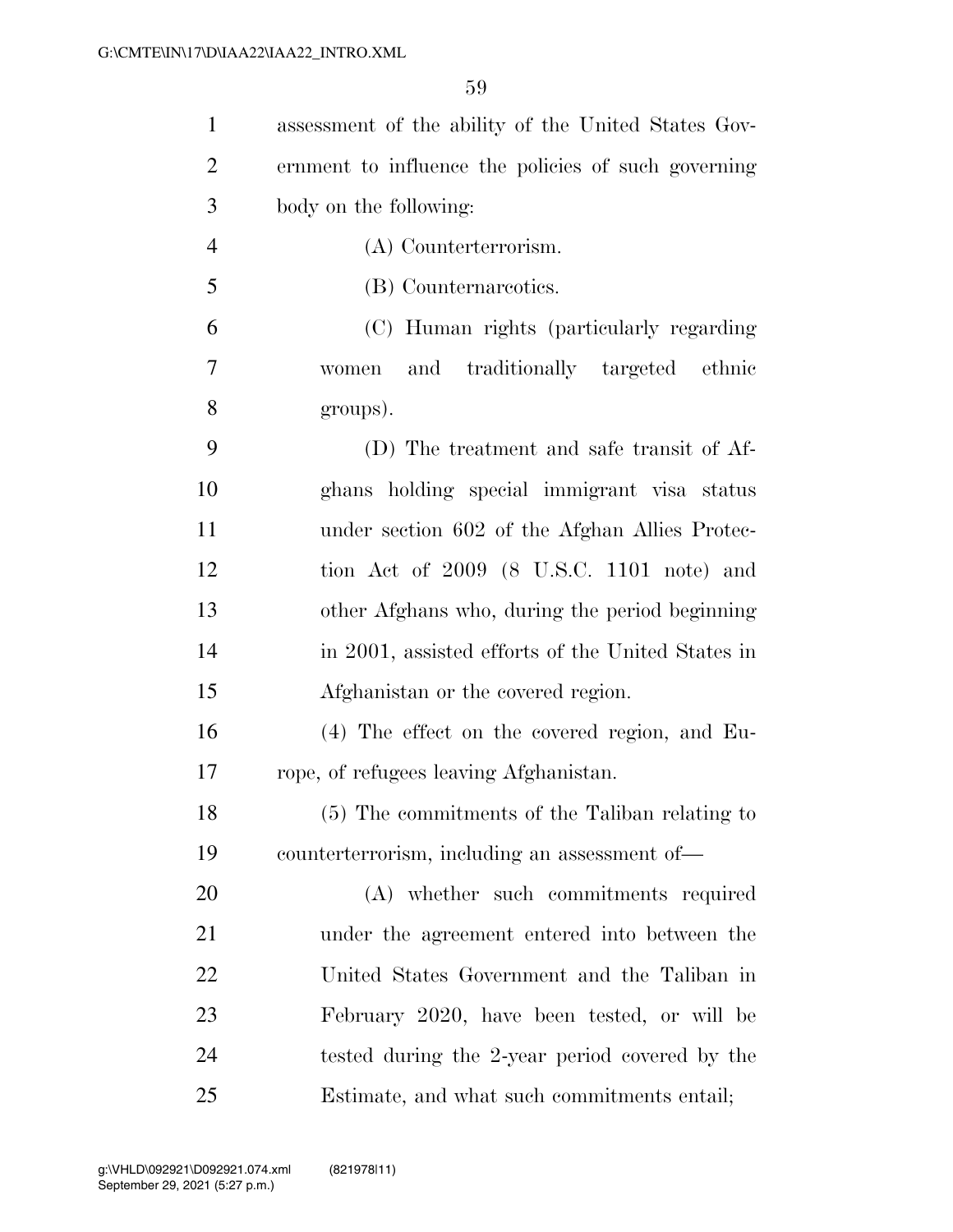(B) whether any additional commitments relating to counterterrorism agreed to by the Taliban pursuant to subsequent negotiations with the United States Government following February 2020, have been tested, or will be tested during the 2-year period covered by the Estimate, and, if applicable, what such commit- ments entail; (C) any benchmarks against which the Taliban are to be evaluated with respect to commitments relating to counterterrorism; and (D) the intentions and capabilities of the Taliban with respect to counterterrorism (as

 such term is understood by the United States and by the Taliban, respectively), including the relations of the Taliban with al-Qaeda or any affiliates thereof, the Islamic State of Iraq and ash Sham-Khorasan or any affiliates thereof, or any other similar international terrorist group. 20 (c) SUBMISSION TO CONGRESS.—

21 (1) SUBMISSION.—Not later than one year after the date of the enactment of this Act, the Director shall submit to the congressional intelligence com-mittees the National Intelligence Estimate produced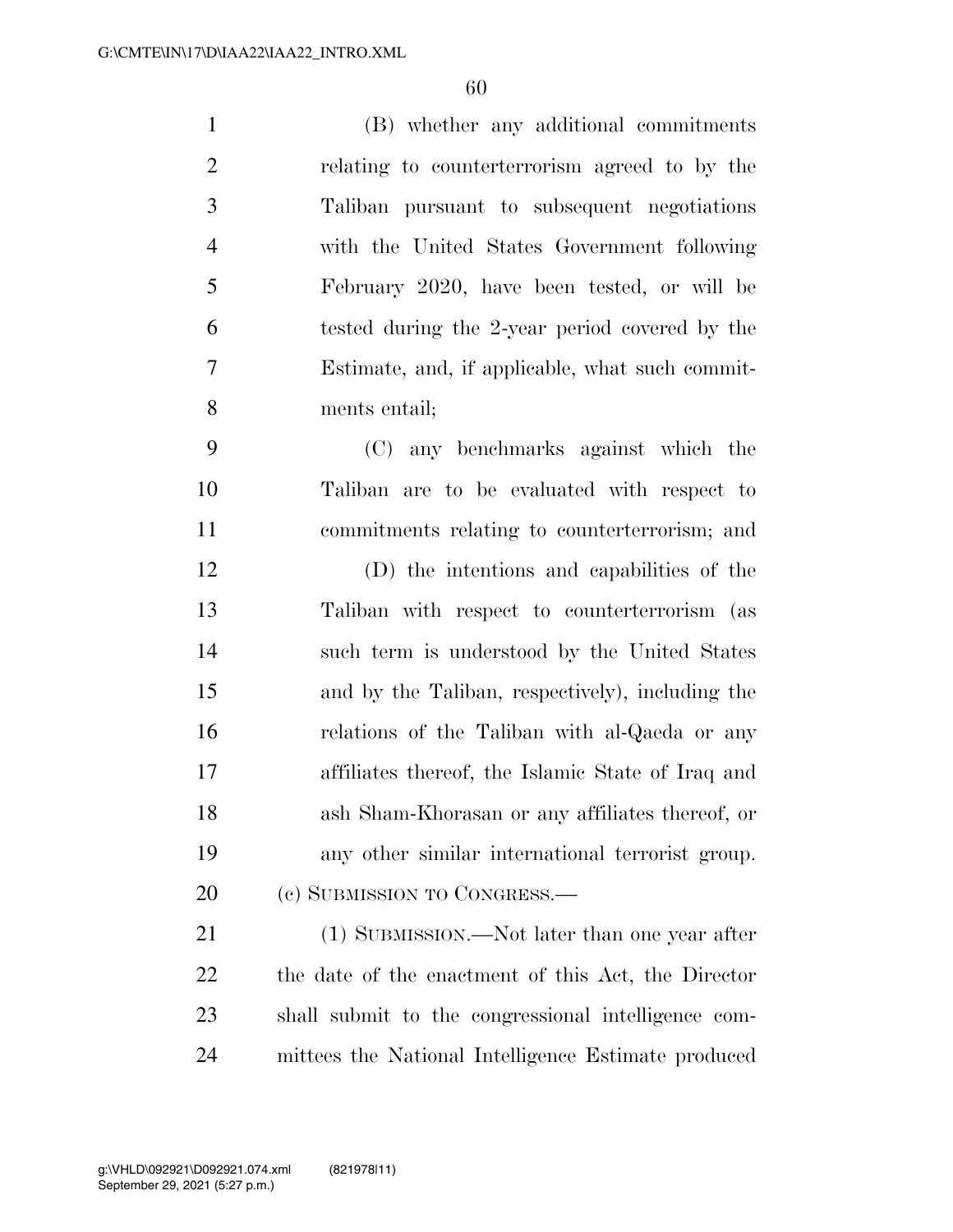under subsection (a), including all intelligence re-porting underlying the Estimate.

 (2) FORM.—The National Intelligence Estimate shall be submitted under paragraph (1) in classified form.

 (d) PUBLIC VERSION.—Consistent with the protec- tion of intelligence sources and methods, at the same time as the Director submits to the congressional intelligence committees the National Intelligence Estimate under sub- section (c), the Director shall make publicly available on the internet website of the Director an unclassified version of the key findings of the National Intelligence Estimate.

#### (e) DEFINITIONS.—In this section:

- (1) COVERED REGION.—The term ''covered re- gion'' includes the following countries: (A) India. (B) Iran. (C) Pakistan.
- (D) Saudi Arabia.
- (E) Tajikistan.
- 21 (F) Turkey.
- (G) Turkmenistan.
- (H) Uzbekistan.

 (2) UNITED STATES ENTITY.—The term ''United States entity'' means a citizen of the United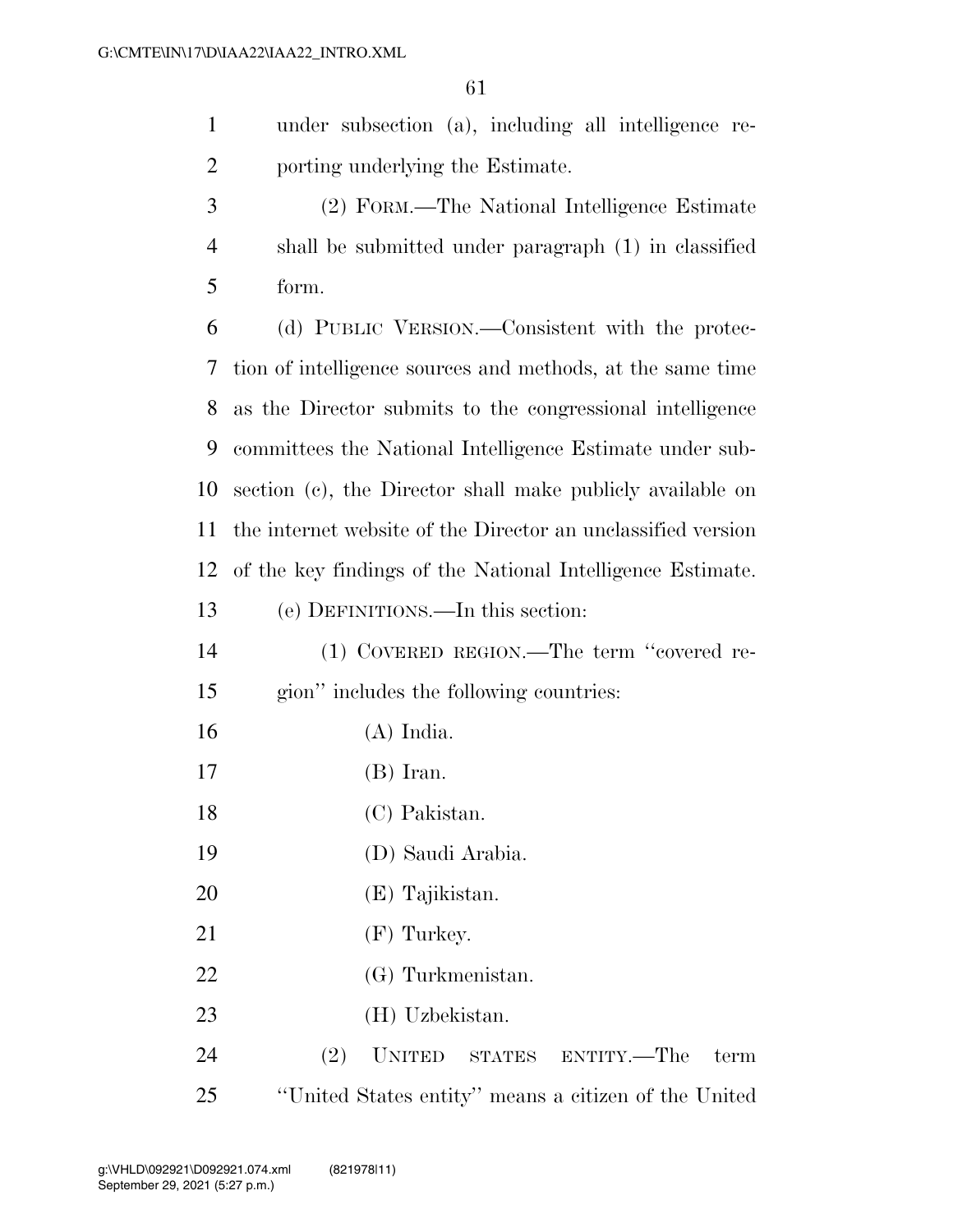States, an embassy or consulate of the United States, or an installation, facility, or personnel of the United States Government.

## **SEC. 602. REPORT ON INTELLIGENCE COLLECTION POS- TURE AND OTHER MATTERS RELATING TO AFGHANISTAN AND RELATED REGION.**

 (a) REPORT.—Not later than 90 days after the date of the enactment of this Act, the Director of National In- telligence, in consultation with the heads of elements of the intelligence community determined relevant by the Di- rector, shall submit to the congressional intelligence com- mittees a report on the collection posture of the intel- ligence community and other matters relating to Afghani-stan and the covered region.

 (b) MATTERS.—The report under subsection (a) shall include the following:

 (1) A detailed description of the collection pos- ture of the intelligence community with respect to Afghanistan, including with respect to the following:

 (A) The countering of terrorism threats 21 that are directed at the United States homeland 22 or United States entities abroad.

 (B) The finances of the Taliban, including financial contributions to the Taliban from for-eign countries (particularly from China, Iran,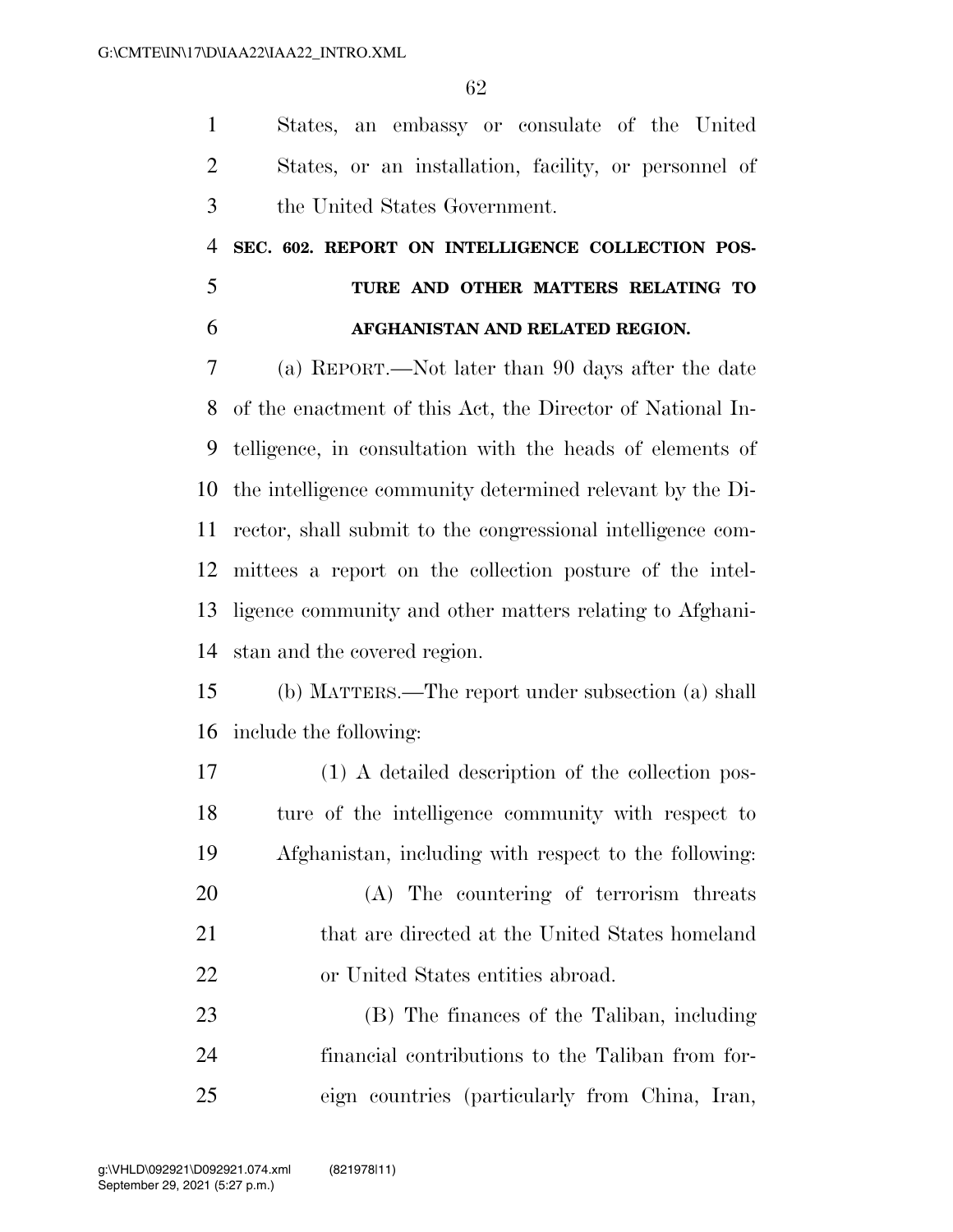Russia, and any other foreign country in the Arab Gulf region (or elsewhere) determined rel-evant by the Director, respectively).

 (C) The detection, and prevention of, any increased threat to the United States homeland or United States entities abroad as a result of the withdrawal of the United States Armed Forces from Afghanistan on August 31, 2021, including any such increased threat resulting from al-Qaeda or any affiliates thereof, the Is- lamic State of Iraq and ash Sham-Khorasan or any affiliates thereof, or any other similar inter- national terrorist group, using Afghanistan as a safe harbor.

 (2) A detailed description of any plans, strate- gies, or efforts to improve the collection posture de-17 scribed in paragraph  $(1)(A)$ , including by filling any gaps identified pursuant to such paragraph.

 (3) An assessment of the effect of publicly doc- umenting abuses engaged in by the Taliban, and a description of the efforts of the intelligence commu- nity to support other departments and agencies in the Federal Government with respect to the collec-tion and documentation of such abuses.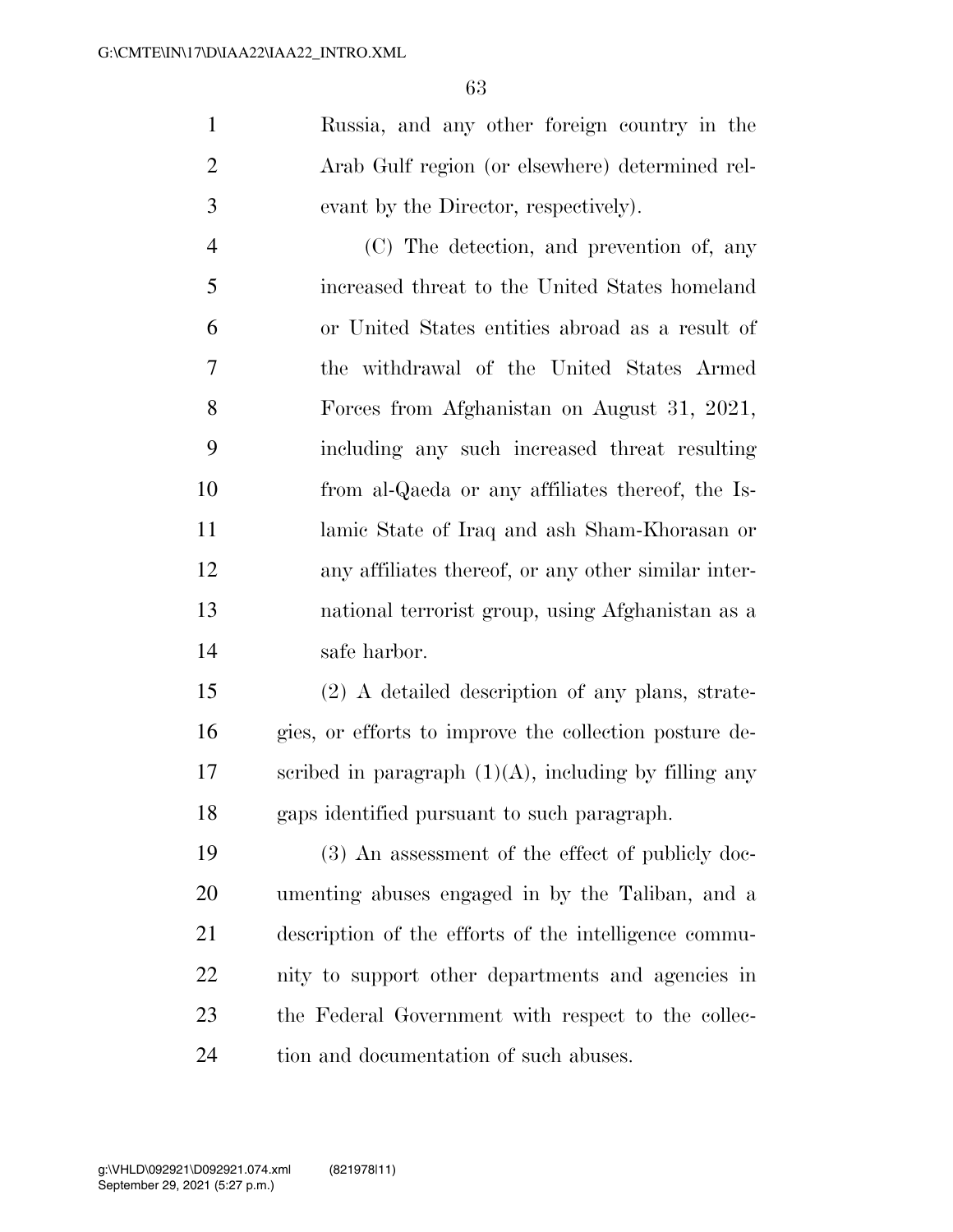| $\mathbf{1}$   | (4) An assessment of the relationship between         |
|----------------|-------------------------------------------------------|
| $\overline{2}$ | the intelligence community and countries in the cov-  |
| 3              | ered region, including an assessment of the fol-      |
| $\overline{4}$ | lowing:                                               |
| 5              | (A) Intelligence and information sharing              |
| 6              | with such countries.                                  |
| $\overline{7}$ | (B) Any change in the collection posture of           |
| 8              | the intelligence community with respect to the        |
| 9              | nuclear activities of such countries as a result      |
| 10             | of the withdrawal of the United States Armed          |
| 11             | Forces from Afghanistan on August 31, 2021.           |
| 12             | (C) The collection posture of the intel-              |
| 13             | ligence community with respect to the presence        |
| 14             | of such countries in Afghanistan (including fi-       |
| 15             | nancial contributions to the Taliban, political       |
| 16             | relations with the Taliban, military presence in      |
| 17             | Afghanistan, economic presence in Afghanistan,        |
| 18             | and diplomatic presence in Afghanistan) and           |
| 19             | the understanding of the intelligence community       |
| 20             | regarding the potential risks, or benefits, of any    |
| 21             | such presence, contributions, or relations.           |
| 22             | (D) The ability of the intelligence commu-            |
| 23             | nity to use the airspace of any such countries.       |
| 24             | (5) An assessment of any financial contribu-          |
| 25             | tions to the Taliban from foreign countries (particu- |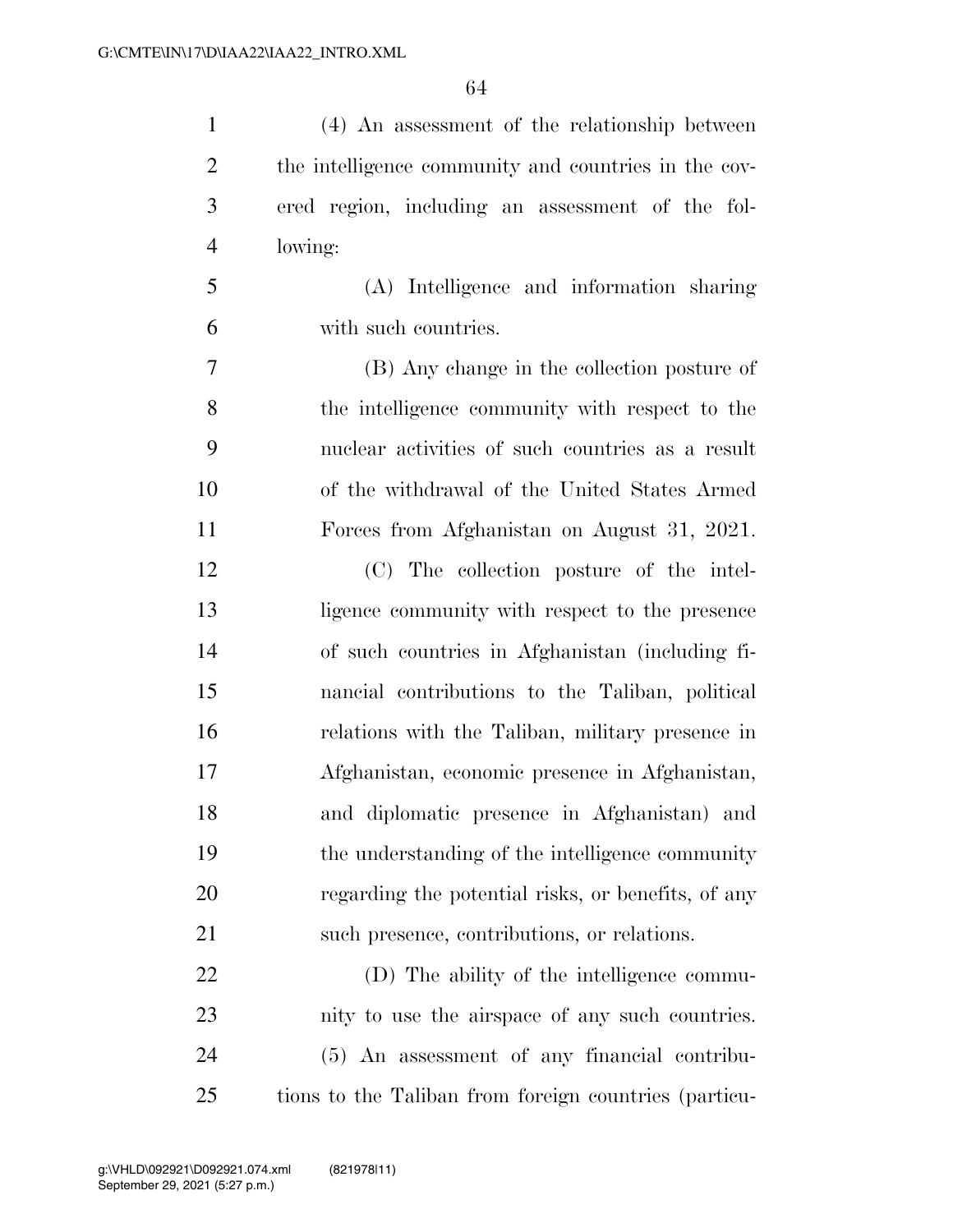larly from China, Iran, Russia, and any other for- eign country in the Arab Gulf region (or elsewhere) determined relevant by the Director, respectively) made during the year preceding the withdrawal of the United States Armed Forces from Afghanistan on August 31, 2021.

 (c) FORM.—The report under subsection (a) may be submitted in classified form, but shall include an unclassi-fied summary.

 (d) BIANNUAL UPDATES.—On a biannual basis dur- ing the 5-year period following the date of the submission of the report under subsection (a), the Director of Na- tional Intelligence, in consultation with the heads of the elements of the intelligence community determined rel- evant by the Director, shall submit to the congressional intelligence committees an update to such report.

(e) DEFINITIONS.—In this section:

 (1) COVERED REGION.—The term ''covered re-gion'' includes the following countries:

- (A) India.
- (B) Iran.
- 22 (C) Pakistan.
- (D) Saudi Arabia.
- (E) Tajikistan.
- (F) Turkey.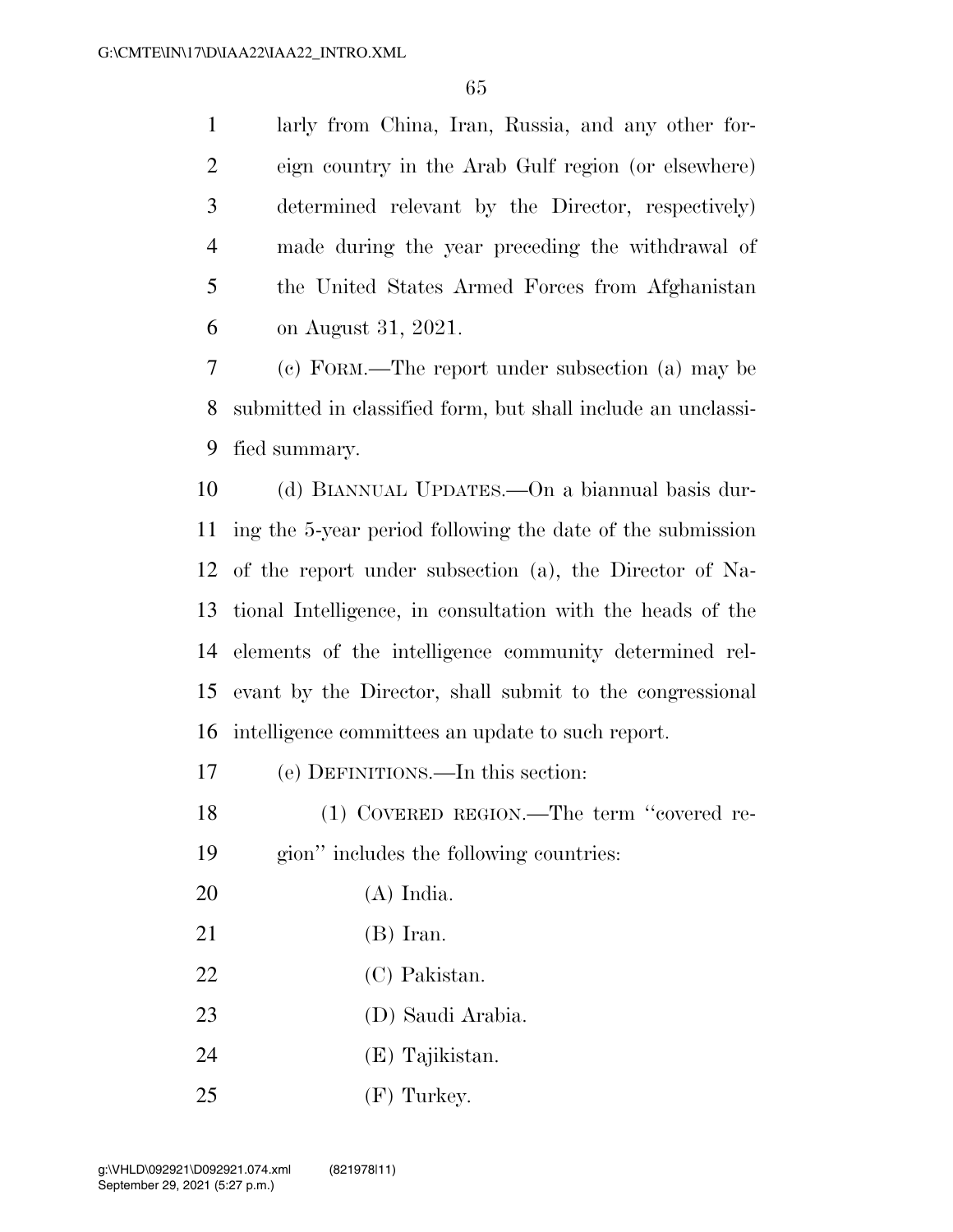(G) Turkmenistan.

(H) Uzbekistan.

 (2) UNITED STATES ENTITY.—The term ''United States entity'' means a citizen of the United States, an embassy or consulate of the United States, or an installation, facility, or personnel of the United States Government.

## **SEC. 603. REPORT ON THREAT POSED BY EMERGING CHI-NESE TECHNOLOGY COMPANIES.**

 (a) REPORT.—Not later than 180 days after the date of the enactment of this Act, the Director of National In- telligence, in consultation with the Assistant Secretary of the Treasury for Intelligence and Analysis and the Direc- tor of the Federal Bureau of Investigation, shall submit to the congressional intelligence committees a report on the threat to the national security of the United States posed by emerging Chinese technology companies.

 (b) MATTERS INCLUDED.—The report under sub-section (a) shall include the following:

 (1) An assessment of the threat to the national security of the United States posed by emerging Chinese technology companies, including with re-spect to—

 (A) the practices of the companies and their relationships to the government of China;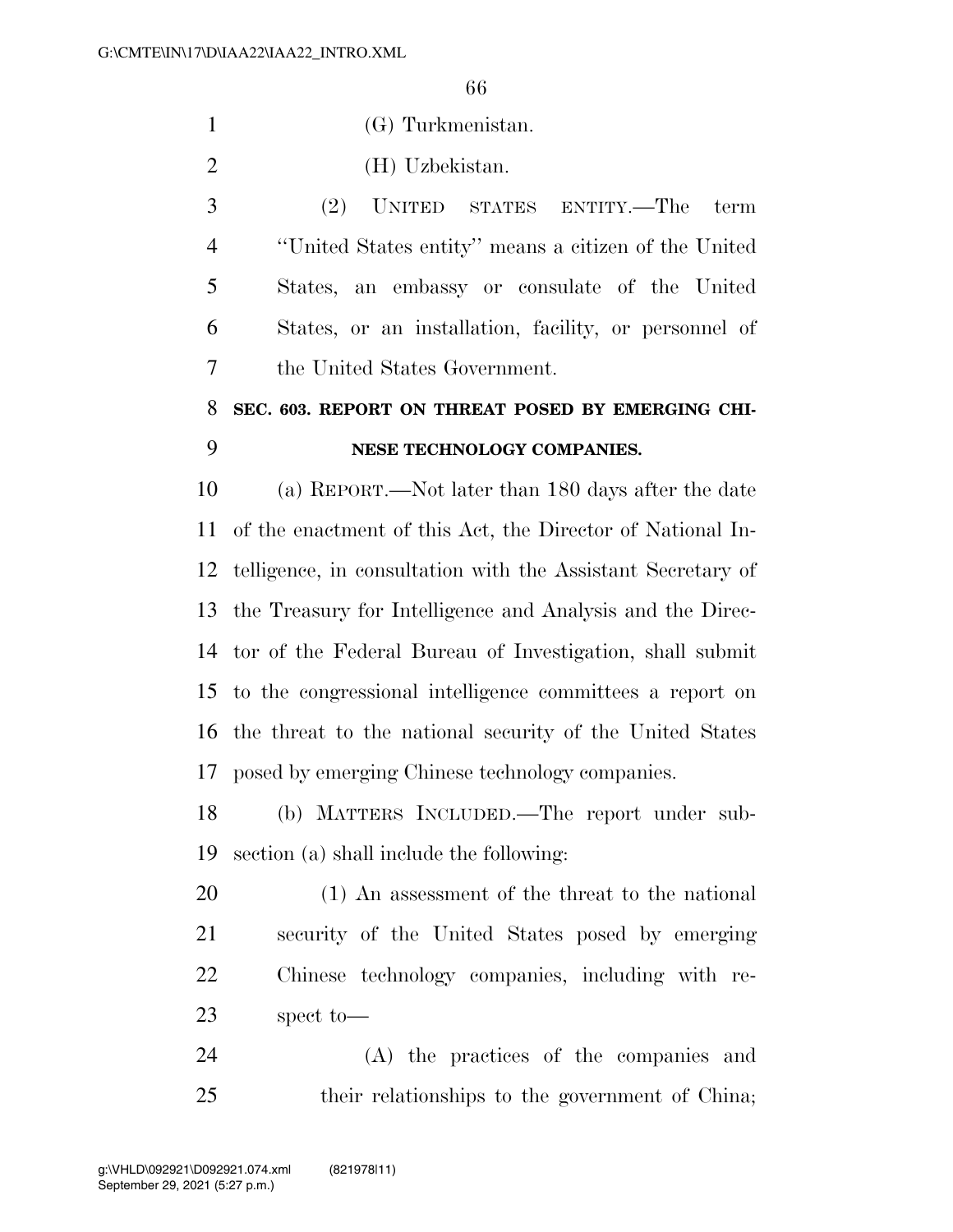(B) the security of the communications, data, and commercial interests of the United States; and

 (C) the privacy interests of United States persons.

 (2) An assessment of the ability of the United States to counter any such threat, including with re- spect to different tools that could counter such a threat.

 (c) FORM.—The report under subsection (a) may be submitted in classified form, but if so submitted shall in-clude an unclassified executive summary.

 (d) EMERGING CHINESE TECHNOLOGY COMPANIES DEFINED.—In this section, the term ''emerging Chinese technology companies'' means a Chinese technology com- pany, including a company listed on the Science and Tech- nology Innovation Board of the Shanghai Stock Exchange, that the Assistant Secretary of the Treasury for Intel- ligence and Analysis determines poses a significant threat to the national security of the United States.

### **SEC. 604. REPORT ON COOPERATION BETWEEN CHINA AND UNITED ARAB EMIRATES.**

 (a) REQUIREMENT.—Not later than 60 days after the date of the enactment of this Act, the Director of National Intelligence, in consultation with the heads of elements of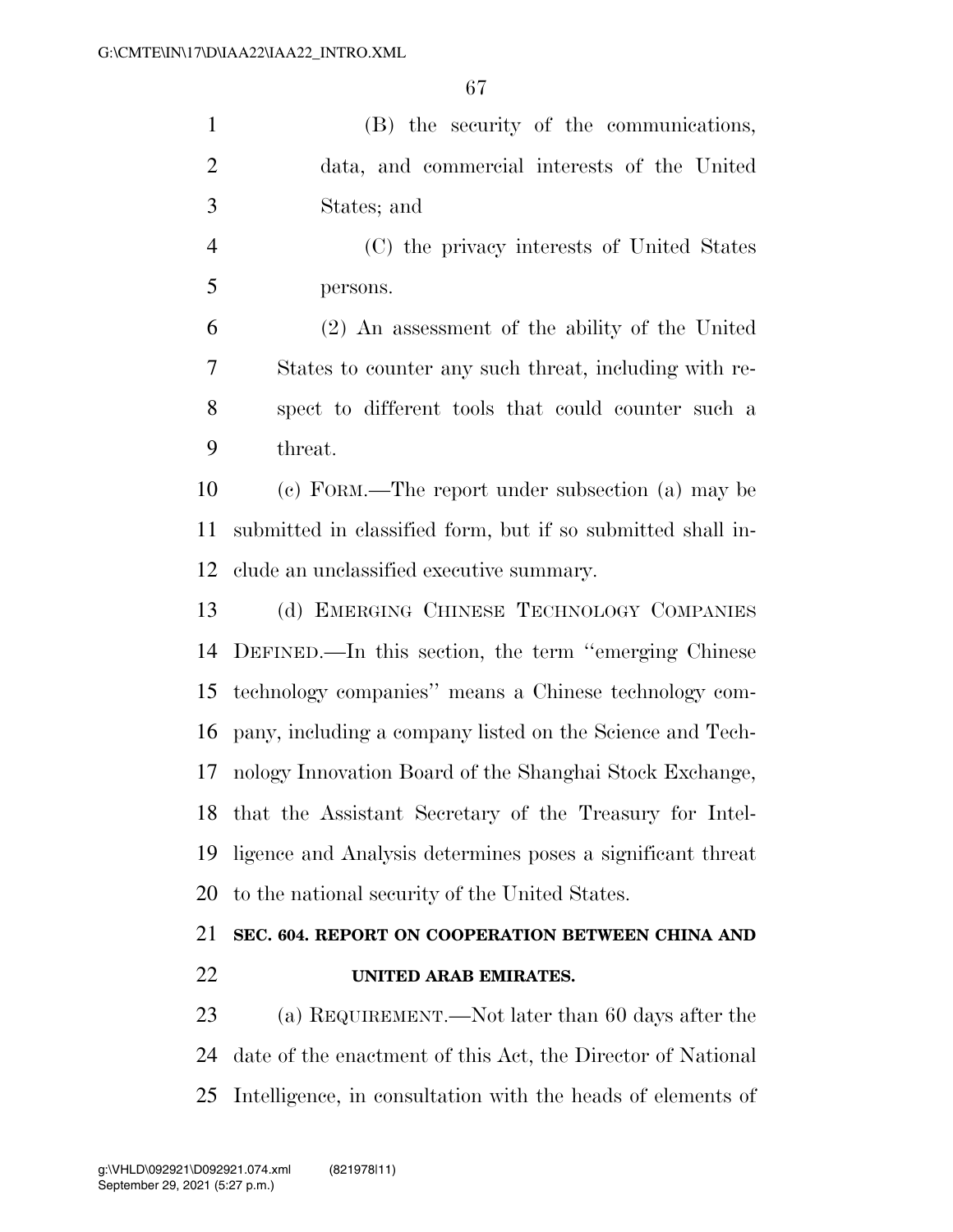the intelligence community that the Director determines appropriate, shall submit to the congressional intelligence committees a report containing the following:

 (1) Details on the cooperation between China and the United Arab Emirates regarding defense, security, technology, and other strategically sensitive matters that implicate the national security interests of the United States.

 (2) The most recent, as of the date of the re- port, quarterly assessment by the intelligence com- munity of measures that the United Arab Emirates has implemented to safeguard technology of the United States and the reliability of any assurances by the United Arab Emirates (with respect to both current assurances and assurances being considered as of the date of the report).

 (3) A certification by the Director regarding whether such assurances described in paragraph (2) are viable and sufficient to protect technology of the United States from being transferred to China or other third parties.

 (b) FORM.—The report under subsection (a) may be submitted in classified form, but if so submitted shall in-clude an unclassified executive summary.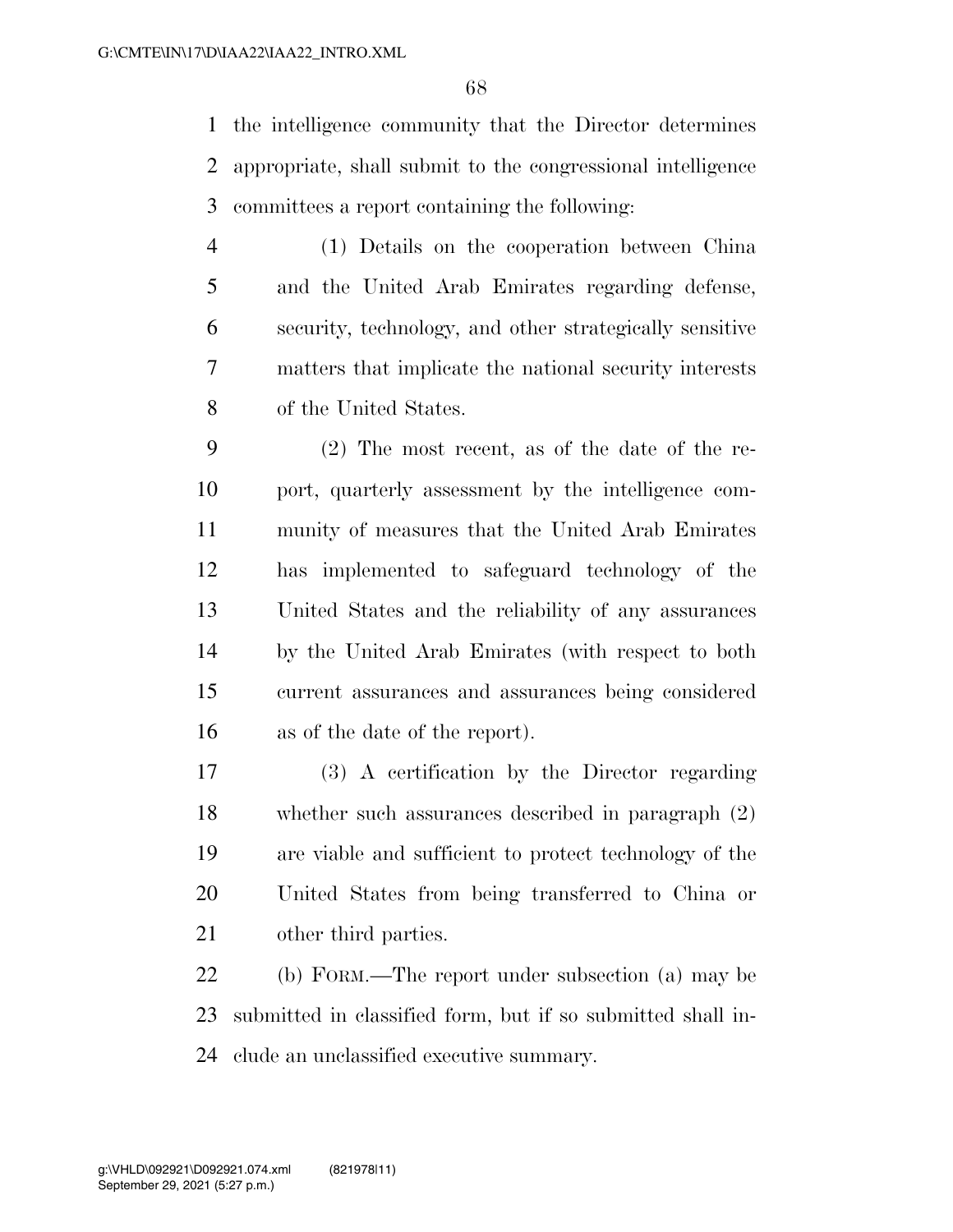### **SEC. 605. REPORT ON PROPAGATION OF EXTREMIST IDEOLOGIES FROM SAUDI ARABIA.**

 (a) REPORT.—Not later than February 1, 2022, the Director of National Intelligence, in consultation with other relevant Federal departments and agencies, shall submit to the congressional intelligence committees a re- port on the threat of extremist ideologies propagated from Saudi Arabia and the failure of the Government of Saudi Arabia to prevent the propagation of such ideologies. Such report shall include a detailed description of—

- (1) the role of governmental and nongovern- mental entities and individuals of Saudi Arabia in promoting, funding, and exporting ideologies, includ- ing so-called ''Wahhabist ideology'', that inspire ex-tremism or extremist groups in other countries; and
- (2) the strategic consequences for vital national security interests of the United States as a result of such promotion, funding, or export.

 (b) FORM.—The report under subsection (a) shall be submitted in unclassified form, but may include a classi-fied annex.

### **SEC. 606. REPORT ON EFFECTS OF SANCTIONS BY UNITED STATES.**

 (a) REPORT.—Not later than 180 days after the date of the enactment of this Act, the Director of National In-telligence, in consultation with the Assistant Secretary of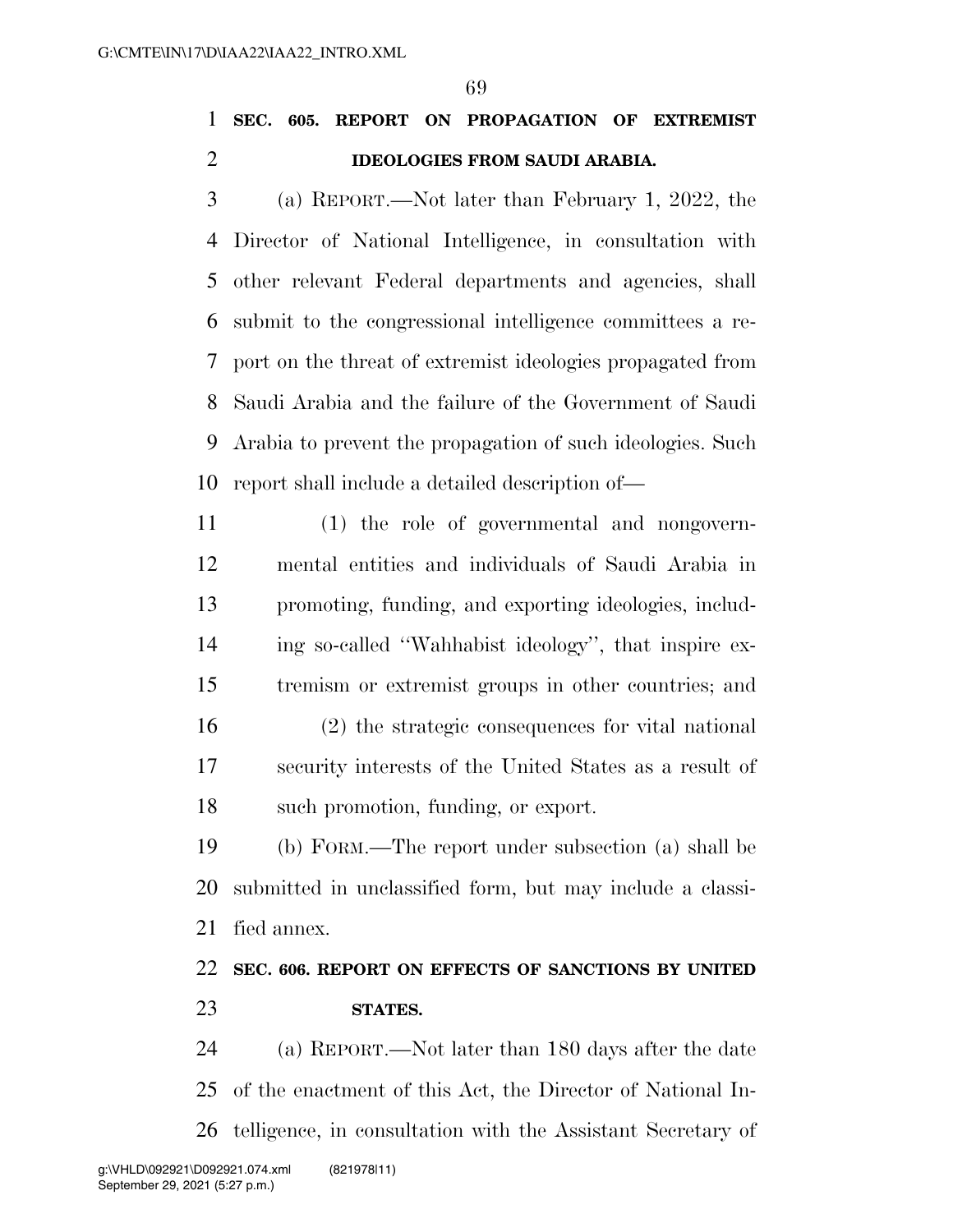the Treasury for Intelligence and Analysis, shall submit to the congressional intelligence committees a report on how covered countries respond to sanctions imposed by the United States. (b) MATTERS INCLUDED.—The report under sub-

section (a) shall include the following:

 (1) An assessment of whether sanctions im- posed by the United States on entities, individuals, or the governments of covered countries have caused those countries to alter their behavior.

(2) An assessment of the effectiveness of—

(A) continuing such sanctions; and

(B) imposing additional sanctions.

 (c) FORM.—The report under subsection (a) may be submitted in classified form, but if so submitted shall in-clude an unclassified executive summary.

 (d) COVERED COUNTRY DEFINED.—In this section, 18 the term "covered country" means—

- (1) China;
- (2) Iran;
- (3) Russia; and

 (4) any other foreign country the Assistant Sec- retary of the Treasury for Intelligence and Analysis determines appropriate.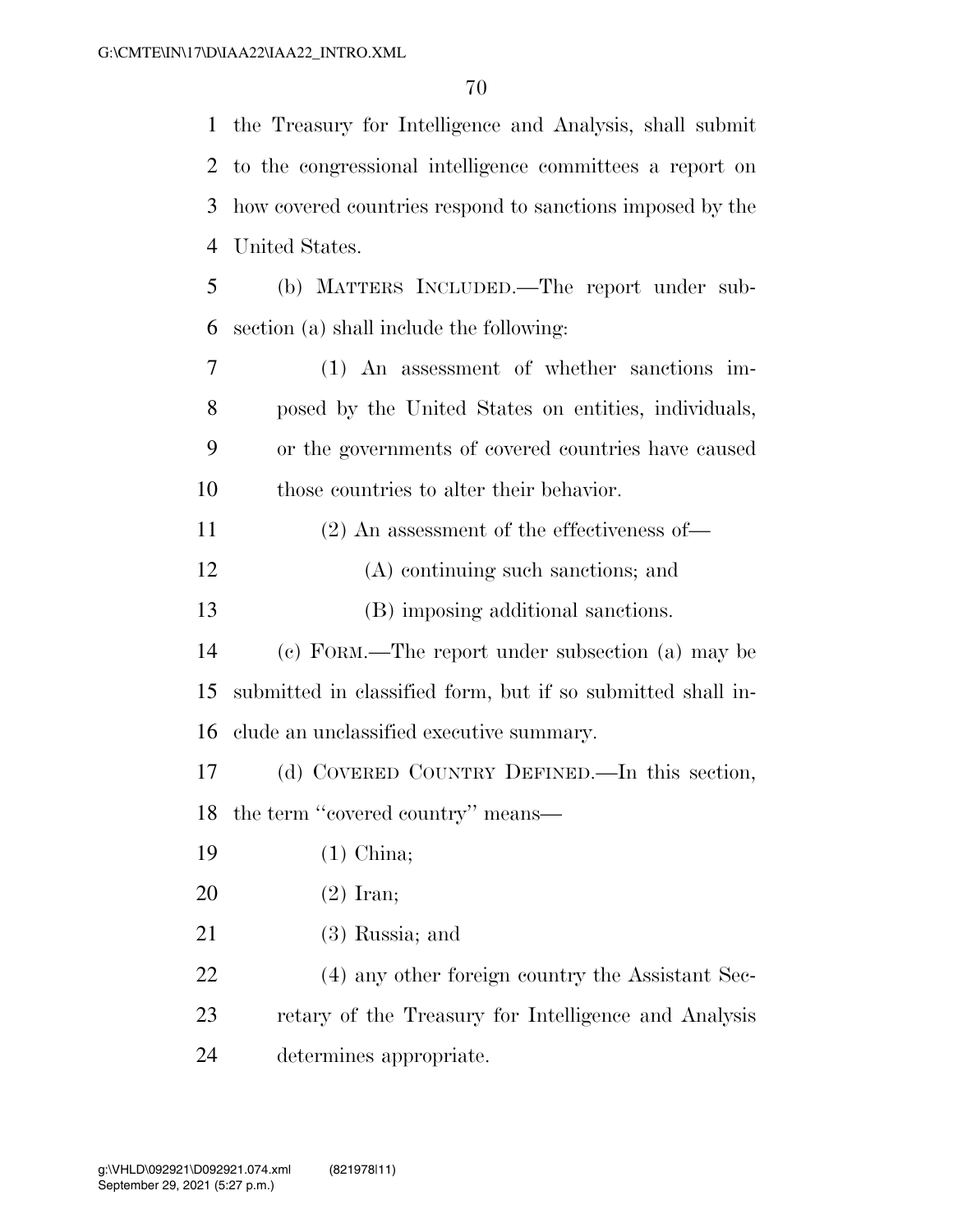## **TITLE VII—REPORTS AND OTHER MATTERS**

 **SEC. 701. PILOT PROGRAM FOR SECURITY VETTING OF CERTAIN INDIVIDUALS.** 

 (a) ESTABLISHMENT.—The Under Secretary of De- fense for Intelligence and Security may establish a pilot program to identify risks associated with individuals who are performing unclassified research funded by the De- partment of Defense who would not otherwise undergo Federal personnel vetting.

 (b) ELEMENTS.—In carrying out the pilot program under this section, the Under Secretary of Defense for In-telligence and Security may—

 (1) identify the size of the population to be vet-ted under the pilot program;

 (2) establish a process to obtain information from individuals to be vetted under the pilot pro-gram;

 (3) determine the criteria to evaluate national security risks to research funded by the Department of Defense from individuals who are participating in such research;

 (4) establish a process to conduct vetting, in-cluding referrals to appropriate counterintelligence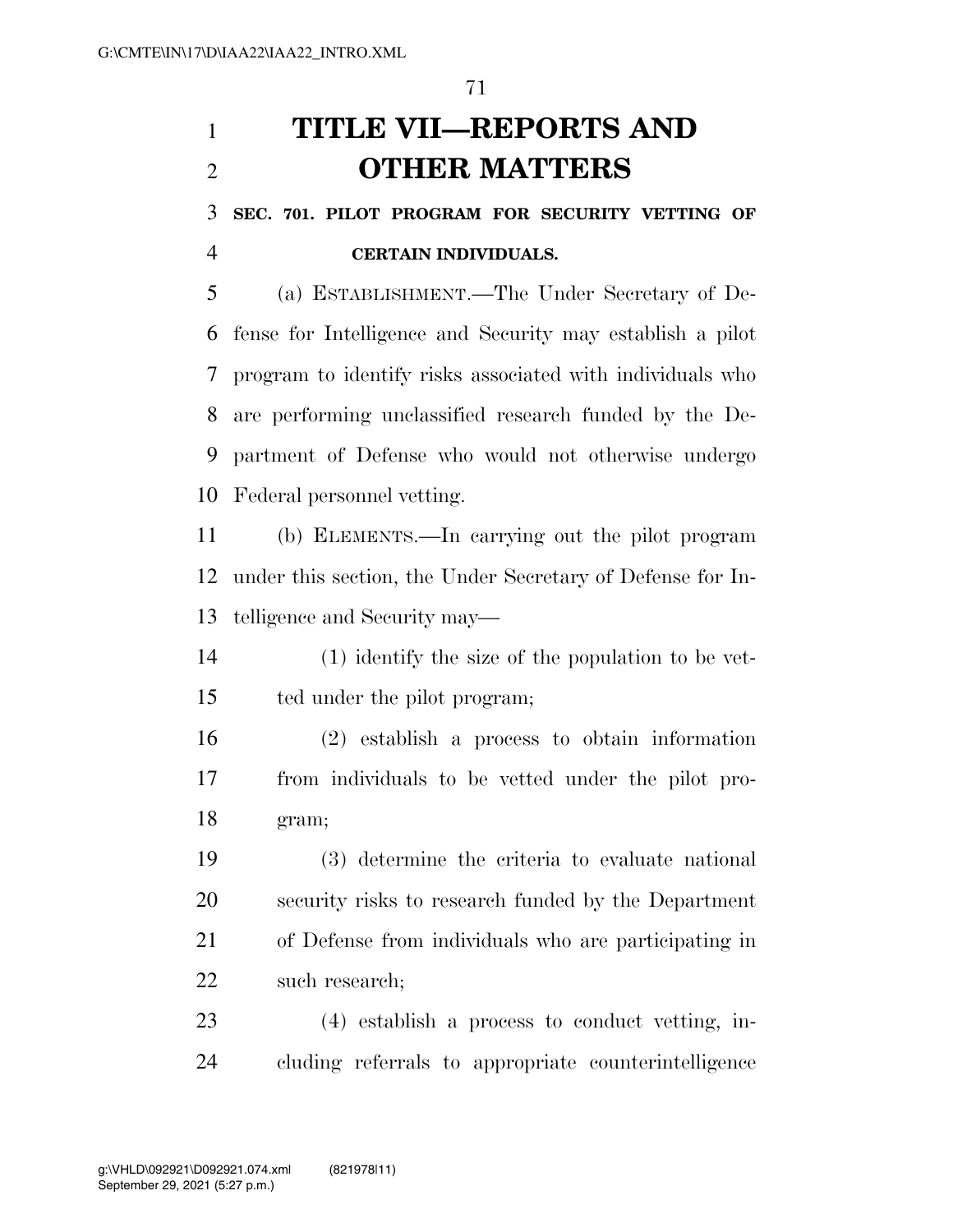and law enforcement entities, for the population to be screened under the pilot program; and

 (5) carry out the process described in para- graph (4) with respect to the population to be screened under the pilot program.

 (c) REPORT.—Before commencing the pilot program under this section, the Under Secretary of Defense for In- telligence and Security shall submit to the appropriate congressional committees a report containing details of the planned elements of the pilot program under subsection (b).

 (d) BRIEFINGS.—Not less frequently than annually during the 3-year period beginning on the date that is 1 year after the date of the enactment of this Act, the Under Secretary of Defense for Intelligence and Security shall provide to the appropriate congressional committees a briefing on the status of the pilot program under this sec-tion.

 (e) TERMINATION.—The authority to conduct the pilot program under this section shall terminate on the date that is 5 years after the date of the enactment of this Act.

 (f) APPROPRIATE CONGRESSIONAL COMMITTEES DE- FINED.—In this section, the term ''appropriate congres-sional committees'' means—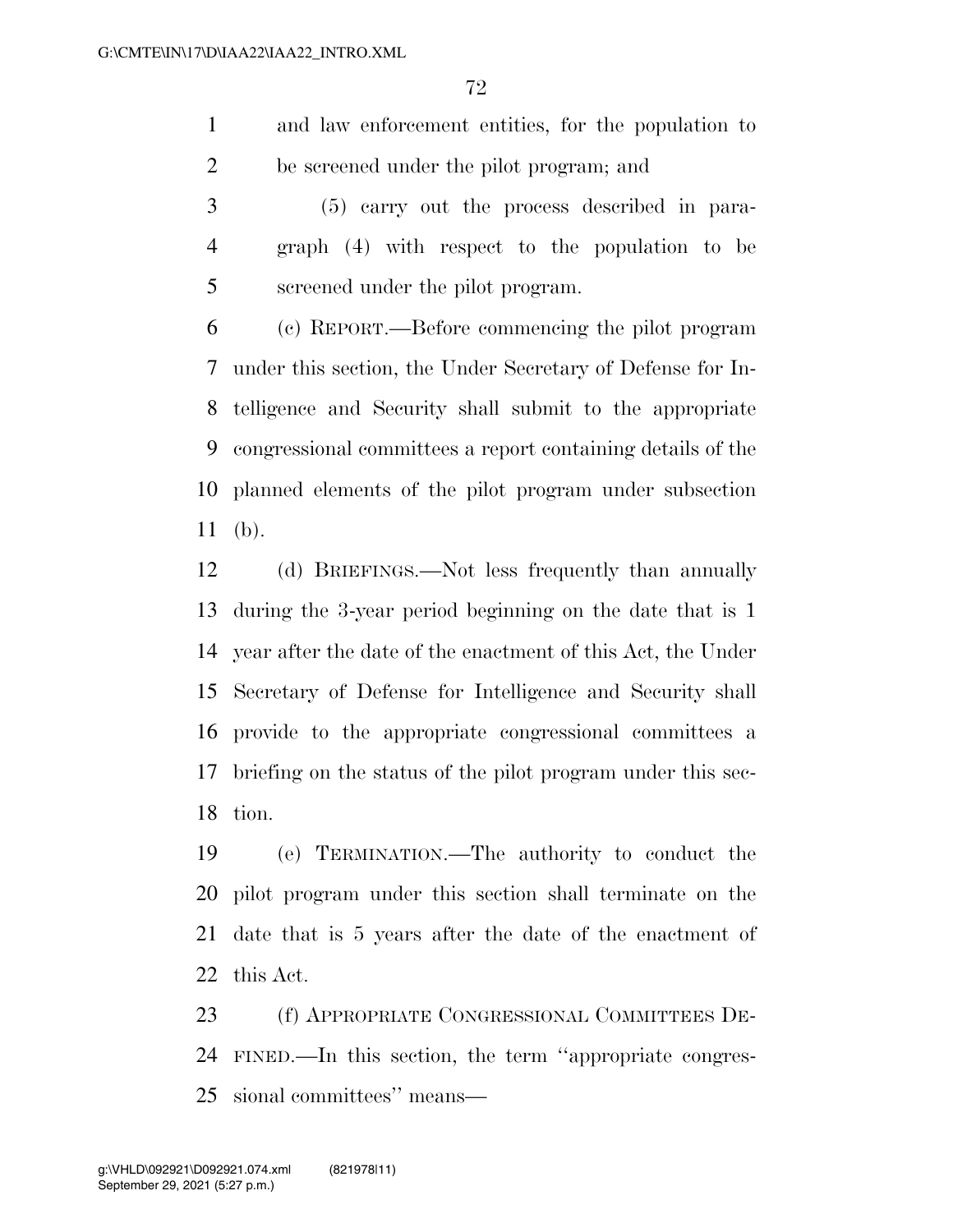(1) the congressional intelligence committees; and

 (2) the congressional defense committees (as such term is defined in section 101(a) of title 10, United States Code).

**SEC. 702. PERIODIC REPORT ON POSITIONS IN THE INTEL-**

|     | LIGENCE COMMUNITY THAT CAN BE CON-    |
|-----|---------------------------------------|
| - 8 | DUCTED WITHOUT ACCESS TO CLASSIFIED   |
|     | INFORMATION, NETWORKS, OR FACILITIES. |

 Section 6610 of the Damon Paul Nelson and Mat- thew Young Pollard Intelligence Authorization Act for Fiscal Years 2018, 2019, and 2020 (50 U.S.C. 3352e) is amended—

 (1) by striking ''this Act and not less frequently than once every 5 years thereafter,'' and inserting ''this Act, and biennially thereafter,''; and

 (2) by adding at the end the following new sen- tence: ''Such report shall take into account the po- tential effect of maintaining continuity of operations during a covered national emergency (as defined by section 303 of the Intelligence Authorization Act for Fiscal Year 2021 (division W of Public Law 116– 260)) and the assessed needs of the intelligence com-munity to maintain such continuity of operations.''.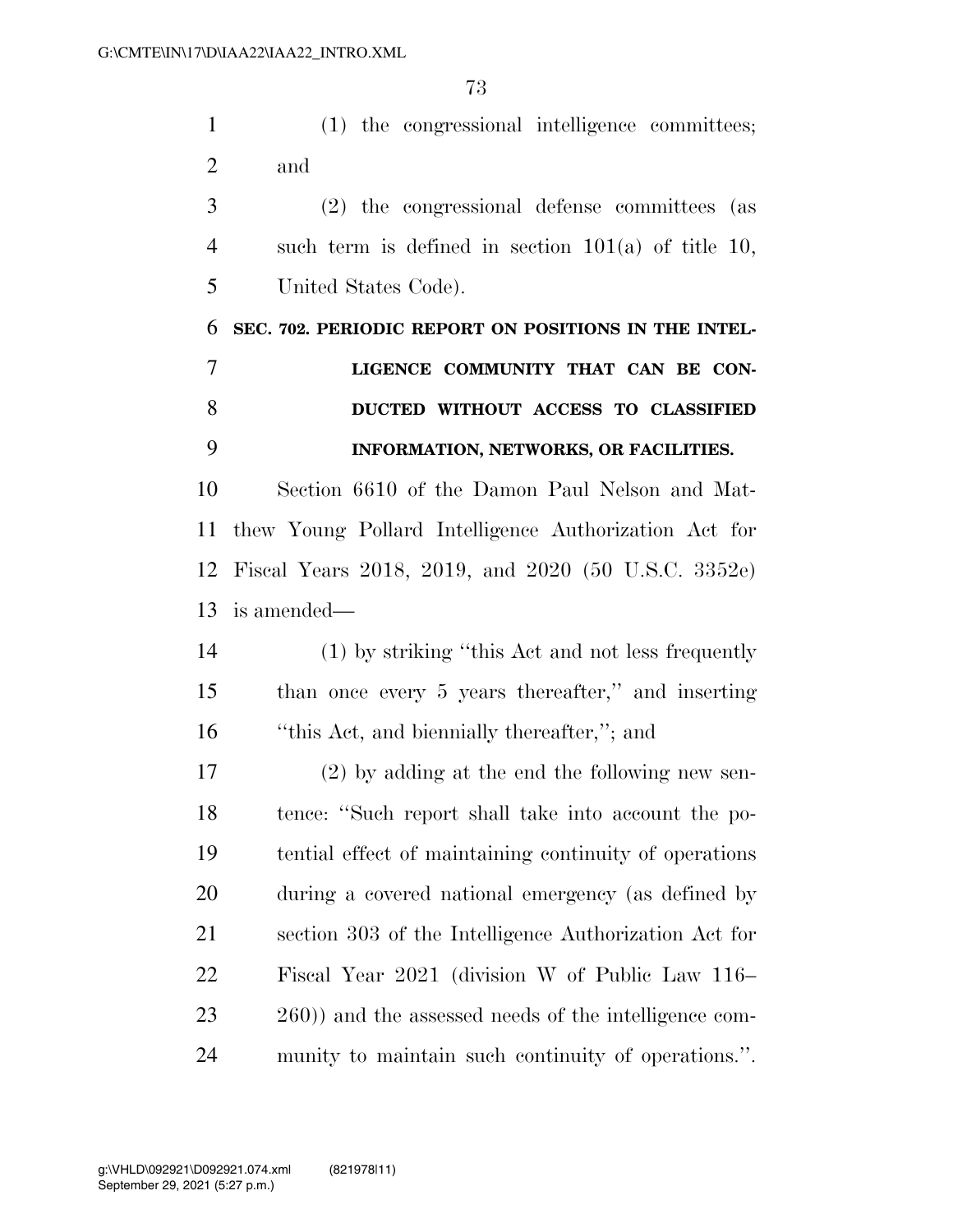**SEC. 703. ANNUAL REPORTS ON CERTAIN CYBER VULNERABILITIES PROCURED BY INTEL- LIGENCE COMMUNITY AND FOREIGN COM- MERCIAL PROVIDERS OF CYBER VULNERABILITIES.** 

 (a) REQUIREMENT.—Title XI of the National Secu- rity Act of 1947 (50 U.S.C. 3231 et seq.) is amended by adding at the end the following new section (and con- forming the table of contents at the beginning of such Act accordingly):

 **''SEC. 1111. ANNUAL REPORTS ON CERTAIN CYBER VULNERABILITIES PROCURED BY INTEL- LIGENCE COMMUNITY AND FOREIGN COM- MERCIAL PROVIDERS OF CYBER VULNERABILITIES.** 

 ''(a) ANNUAL REPORTS.—On an annual basis through 2026, the Director of the Central Intelligence Agency and the Director of the National Security Agency, in coordination with the Director of National Intelligence, shall jointly submit to the congressional intelligence com- mittees a report containing information on foreign com- mercial providers and the cyber vulnerabilities procured by the intelligence community through foreign commercial providers.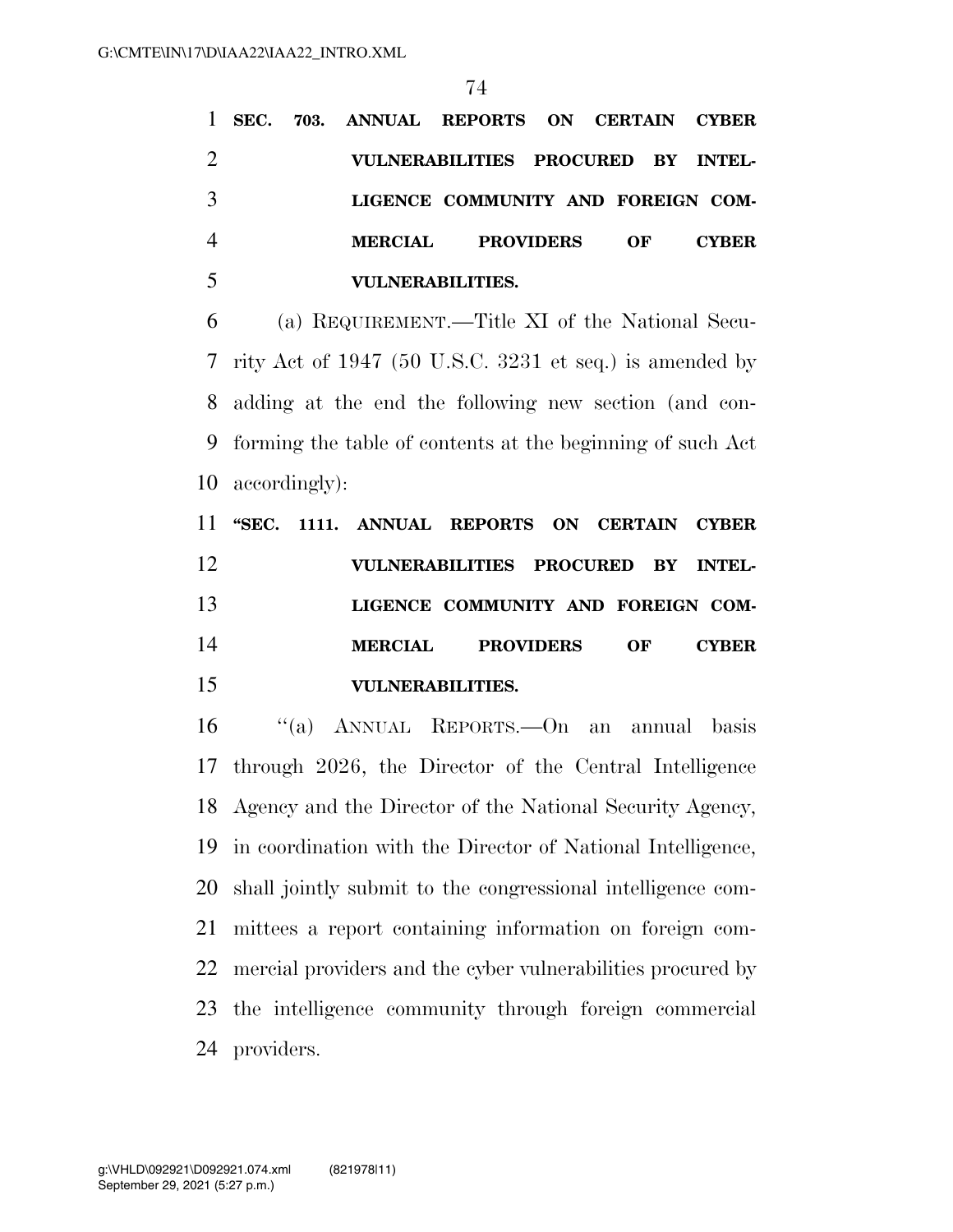| $\mathbf{1}$   | "(b) ELEMENTS.—Each report under subsection (a)          |
|----------------|----------------------------------------------------------|
| $\overline{2}$ | shall include, with respect to the period covered by the |
| 3              | report, the following:                                   |
| $\overline{4}$ | $\lq(1)$ A description of each cyber vulnerability       |
| 5              | procured through a foreign commercial provider, in-      |
| 6              | cluding—                                                 |
| 7              | "(A) a description of the vulnerability;                 |
| 8              | $\lq\lq$ the date of the procurement;                    |
| 9              | $\cdot$ (C) whether the procurement consisted of         |
| 10             | only that vulnerability or included other                |
| 11             | vulnerabilities;                                         |
| 12             | $\lq\lq$ (D) the cost of the procurement;                |
| 13             | $\lq\lq(E)$ the identity of the commercial pro-          |
| 14             | vider and, if the commercial provider was not            |
| 15             | the original supplier of the vulnerability, a de-        |
| 16             | scription of the original supplier;                      |
| 17             | $\lq\lq(F)$ the country of origin of the vulner-         |
| 18             | ability; and                                             |
| 19             | $\lq\lq(G)$ an assessment of the ability of the in-      |
| 20             | telligence community to use the vulnerability,           |
| 21             | including whether such use will be operationally         |
| 22             | or for research and development, and the ap-             |
| 23             | proximate timeline for such use.                         |
| 24             | $\lq(2)$ An assessment of foreign commercial pro-        |
| 25             | viders that—                                             |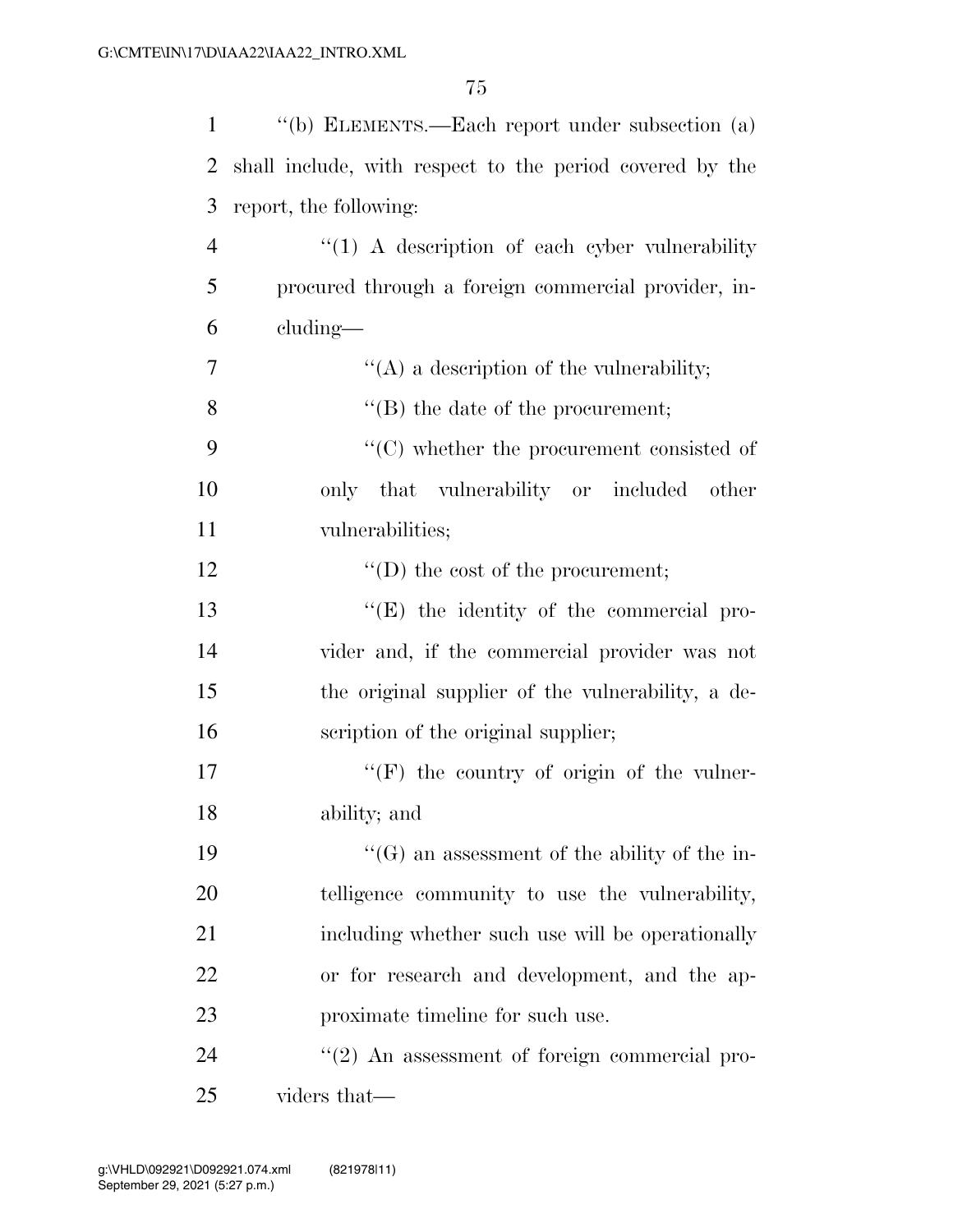| $\mathbf{1}$   | $\lq\lq$ pose a significant threat to the na-          |
|----------------|--------------------------------------------------------|
| $\overline{2}$ | tional security of the United States; or               |
| 3              | $\lq\lq$ (B) have provided cyber vulnerabilities to    |
| $\overline{4}$ | any foreign government that—                           |
| 5              | "(i) has used the cyber vulnerabilities                |
| 6              | target United States persons, the<br>to                |
| $\overline{7}$ | United States Government, journalists, or              |
| 8              | dissidents; or                                         |
| 9              | "(ii) has an established pattern or                    |
| 10             | practice of violating human rights or sup-             |
| 11             | pressing dissent.                                      |
| 12             | $\lq(3)$ An assessment of whether the intelligence     |
| 13             | community has conducted business with the foreign      |
| 14             | commercial providers identified under paragraph (2)    |
| 15             | during the 5-year period preceding the date of the     |
| 16             | report.                                                |
| 17             | "(c) FORM.—Each report under subsection (a) may        |
| 18             | be submitted in classified form.                       |
| 19             | "(d) DEFINITIONS.—In this section:                     |
| 20             | "(1) COMMERCIAL PROVIDER.—The term 'com-               |
| 21             | mercial provider' means any person that sells, or      |
| 22             | acts as a broker, for a cyber vulnerability.           |
| 23             | "(2) CYBER VULNERABILITY.—The term 'cyber              |
| 24             | vulnerability' means any tool, exploit, vulnerability, |
| 25             | or code that is intended to compromise a device, net-  |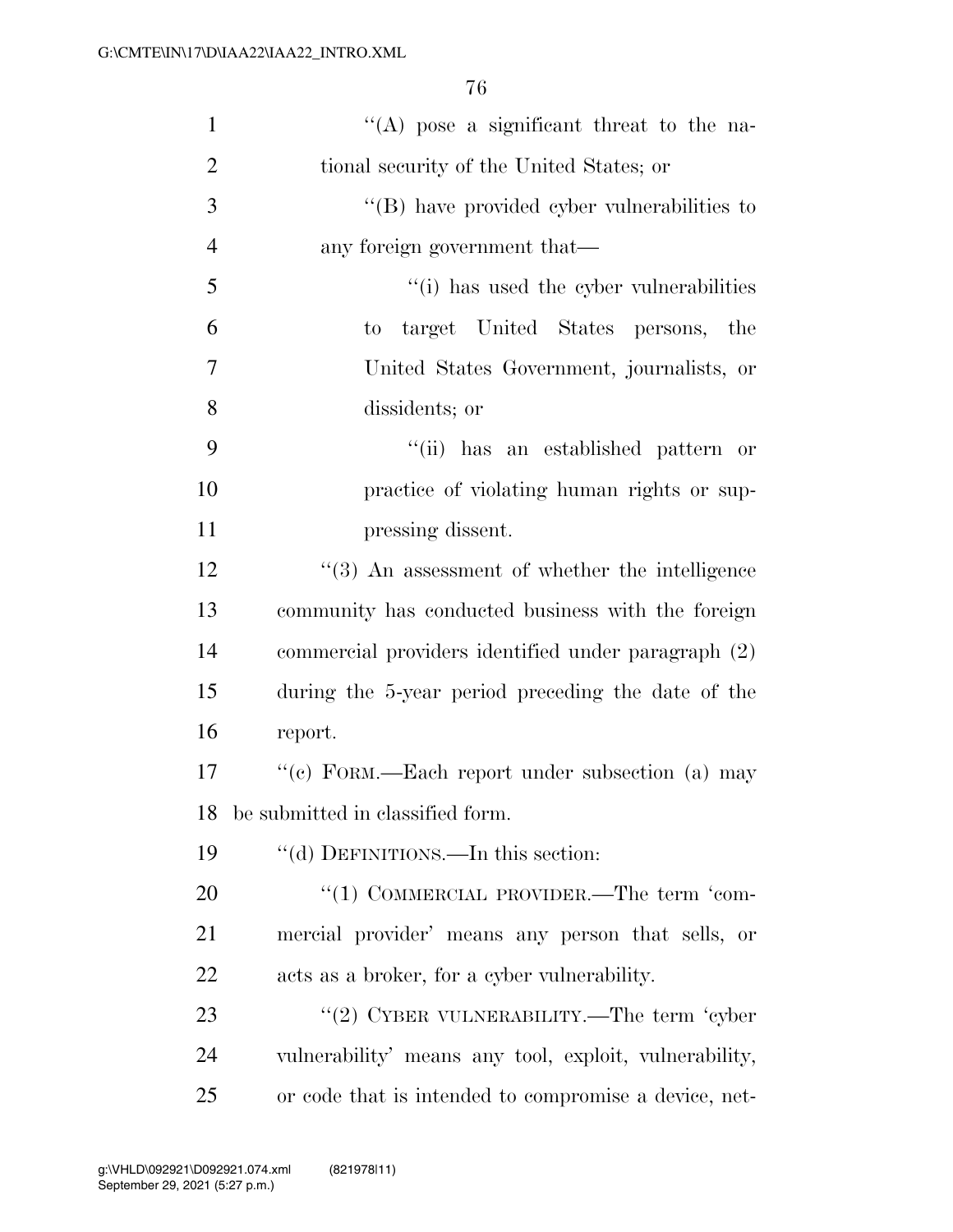work, or system, including such a tool, exploit, vul- nerability, or code procured by the intelligence com- munity for purposes of research and development.''. (b) FIRST REPORT.—Not later than 90 days after the date of the enactment of this Act, the Director of the Central Intelligence Agency and the Director of the Na- tional Security Agency shall jointly submit to the appro- priate congressional committees the first report required under section 1111 of the National Security Act of 1947, as added by subsection (a).

## **SEC. 704. BRIEFING ON TRAININGS RELATING TO BLOCKCHAIN TECHNOLOGY.**

 (a) BRIEFING.—Not later than 90 days after the date of the enactment of this Act, the Director of National In- telligence shall provide to the congressional intelligence committees a briefing on the feasibility and benefits of providing training described in subsection (b).

 (b) TRAINING DESCRIBED.—Training described in this subsection is training that meets the following cri-teria:

 (1) The training is on cryptocurrency, blockchain technology, or both subjects.

 (2) The training may be provided through part-nerships with universities or private sector entities.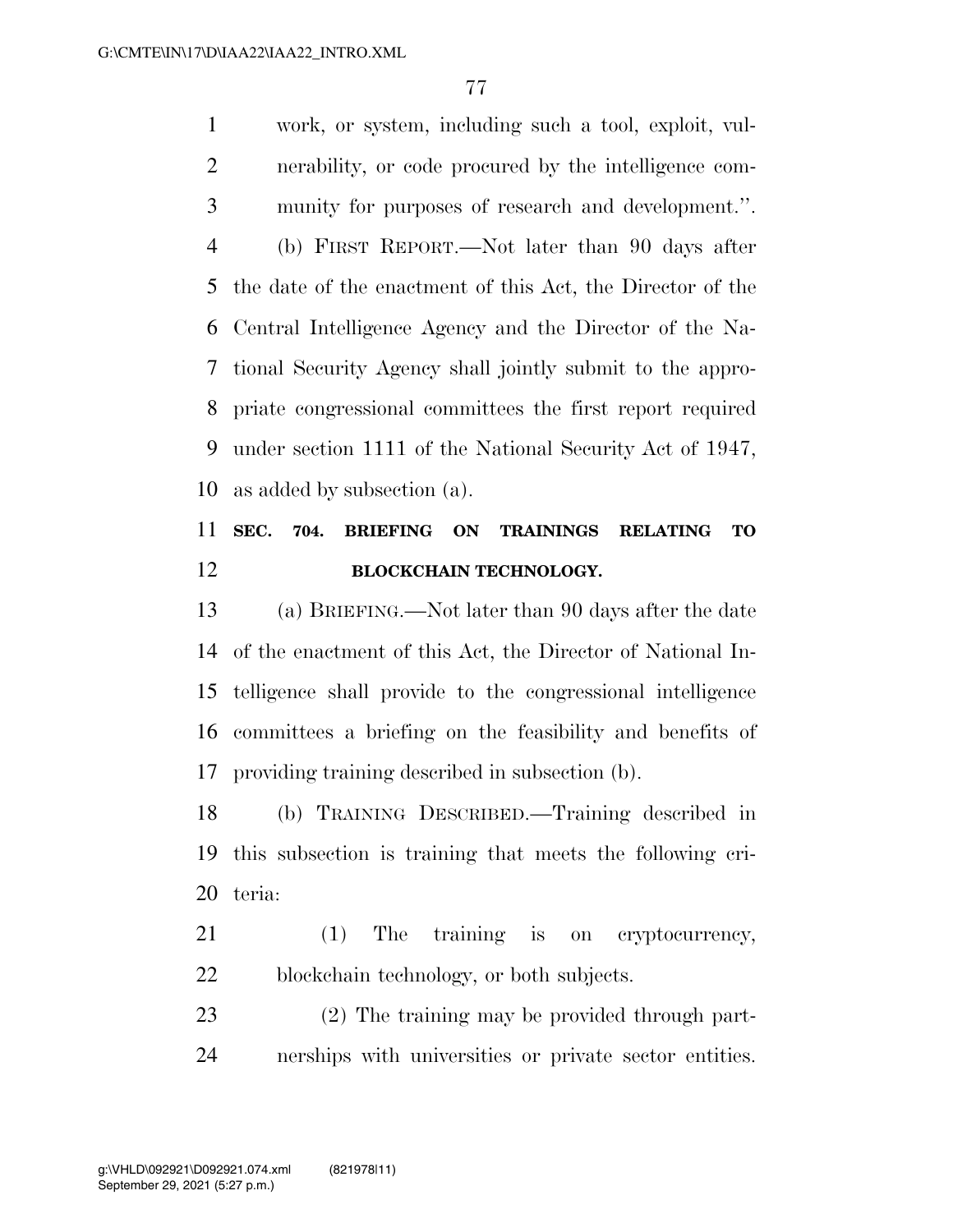|               | 1 SEC. 705. REPORT ON PROSPECTIVE ABILITY TO ADMIN- |
|---------------|-----------------------------------------------------|
|               | ISTER COVID-19 VACCINES AND OTHER MED-              |
| $\mathcal{R}$ | ICAL INTERVENTIONS TO CERTAIN INTEL-                |
|               | LIGENCE COMMUNITY PERSONNEL.                        |

 (a) REPORT.—Not later than 180 days after the date of the enactment of this Act, the Director of National In- telligence and the Under Secretary of Defense for Intel- ligence and Security, in consultation with the elements of the intelligence community and relevant public health agencies of the United States, shall jointly develop and submit to the congressional intelligence committees a re- port on the prospective ability of the intelligence commu- nity to administer COVID–19 vaccines, and such other medical interventions as may be relevant in the case of a future covered national emergency, to covered personnel (particularly with respect to essential covered personnel and covered personnel deployed outside of the United States).

 (b) MATTERS INCLUDED.—The report under sub-section (a) shall include an assessment of the following:

 (1) The prospective ability of the elements of 22 the intelligence community to administer COVID–19 vaccines (including subsequent booster shots for COVID–19), to covered personnel, and whether ad- ditional authorities or resources are necessary for, or may otherwise facilitate, such administration.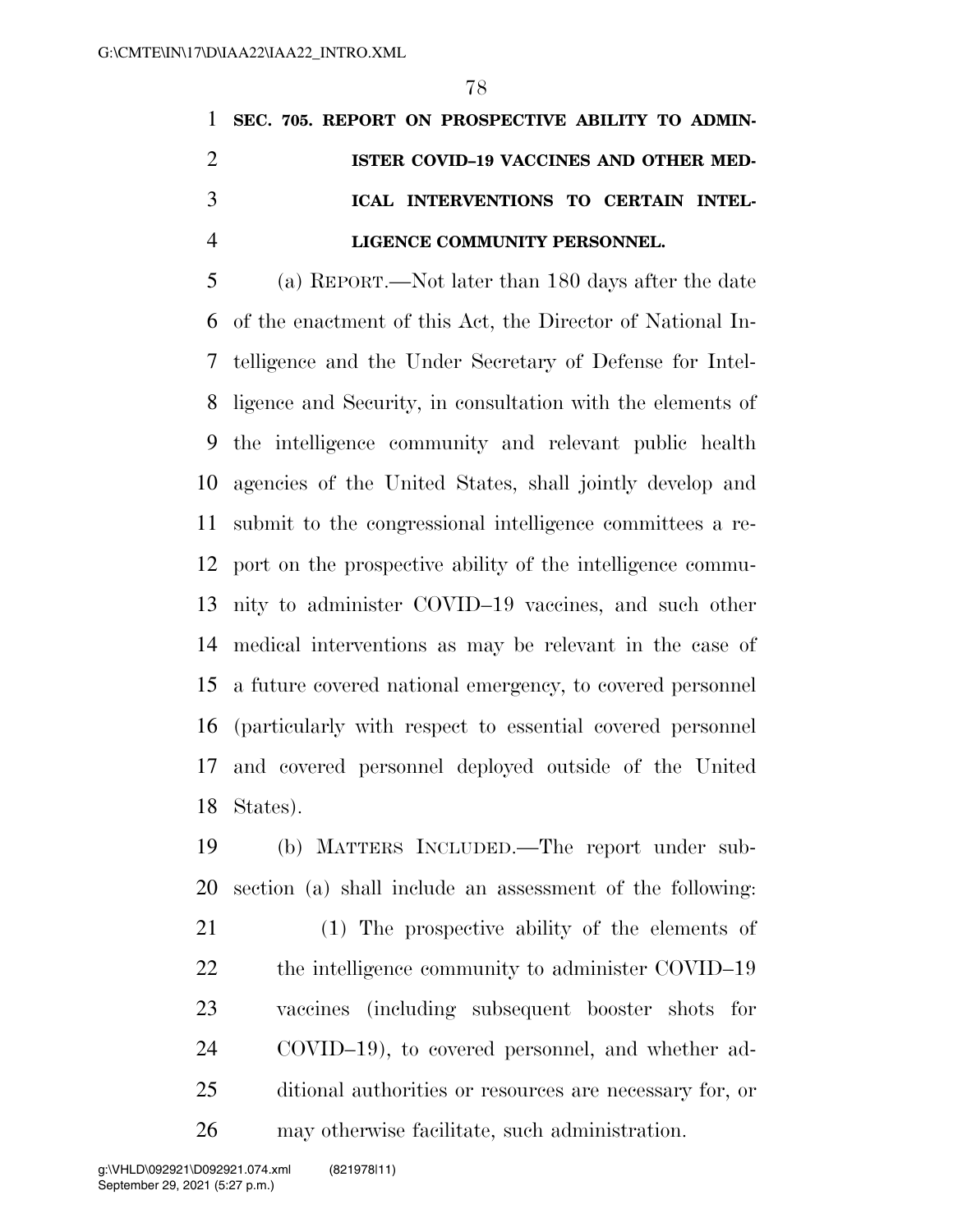(2) The potential risks and benefits of granting

 the additional authorities or resources described in paragraph (1) to the Director, the Under Secretary, or both. (3) With respect to potential future covered na- tional emergencies, including future outbreaks of an infectious pandemic disease or similar public health emergencies, the following: (A) The ability of the intelligence commu- nity to ensure the timely administration of med- ical interventions to covered personnel during 12 the covered national emergency. (B) Whether additional authorities or re- sources are necessary to ensure, or may other- wise facilitate, such timely administration, in- cluding with respect to the ability of the Direc- tor or Under Secretary to provide an alternative means of access to covered personnel with re- duced access to the interventions provided by the respective element. (C) The potential risks and benefits of granting the additional authorities or resources described in subparagraph (B) to the Director, the Under Secretary, or both.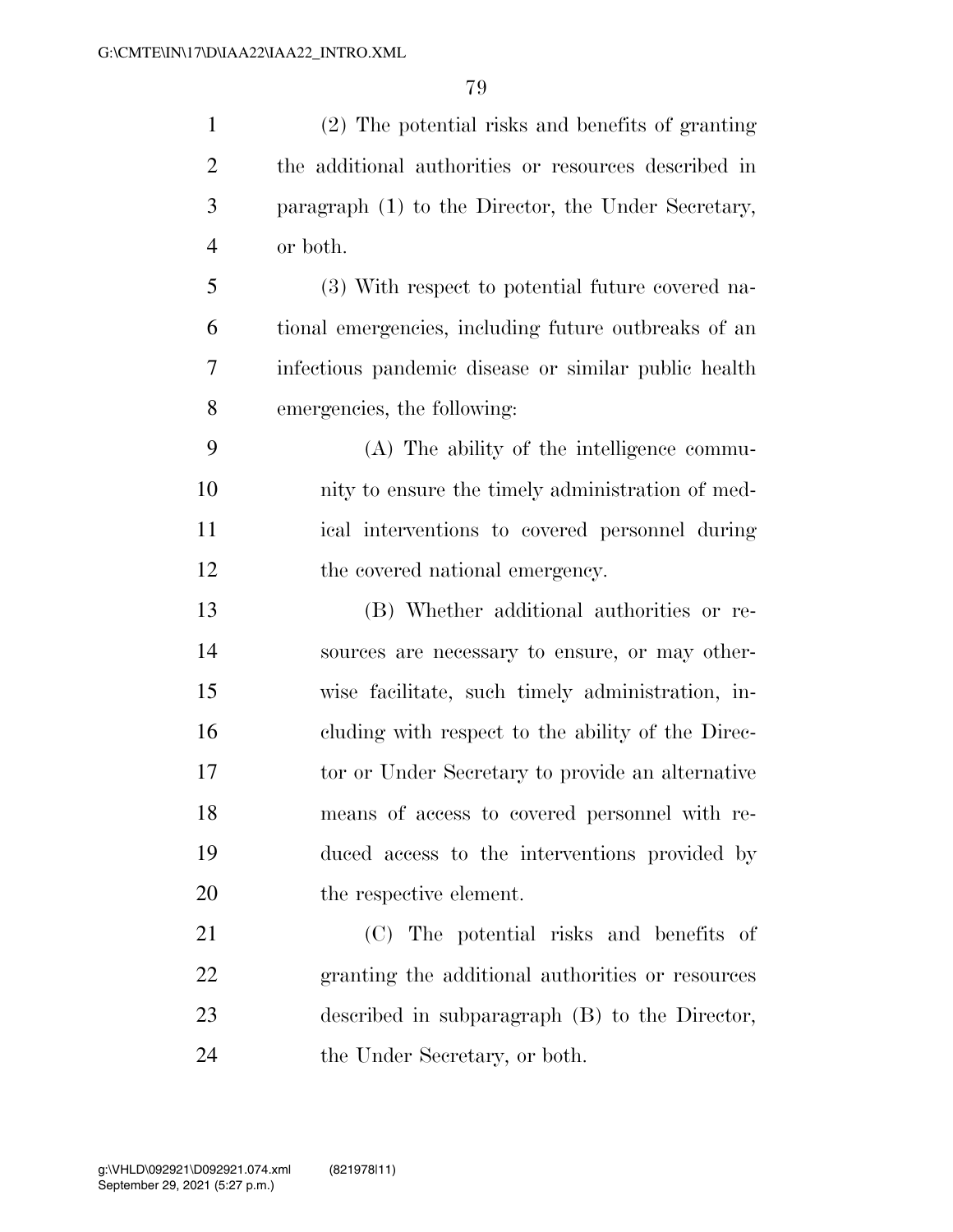(4) A summary of the findings of the survey 2 under subsection (c).

 (c) SURVEY.—Not later than 120 days after the date of the enactment of this Act, and prior to submitting the report under subsection (a), the Director and the Under Secretary shall jointly conduct a survey to determine the process by which each element of the intelligence commu- nity has administered COVID–19 vaccines to covered per- sonnel, to inform continued medical care relating to COVID–19 and future responses to covered national emer- gencies. Such survey shall address, with respect to each element, the following:

 (1) The timeline of the element with respect to the administration of COVID–19 vaccines prior to the date of the enactment of this Act.

 (2) The process by which the element deter- mined when covered personnel would become eligible to receive the COVID–19 vaccine (including if cer- tain categories of such personnel became eligible be-fore others).

 (3) A general approximation of the percentage of covered personnel of the element that received the COVID–19 vaccine from the element versus through an alternative means (such as a private sector enti-ty, foreign government, State, or local government),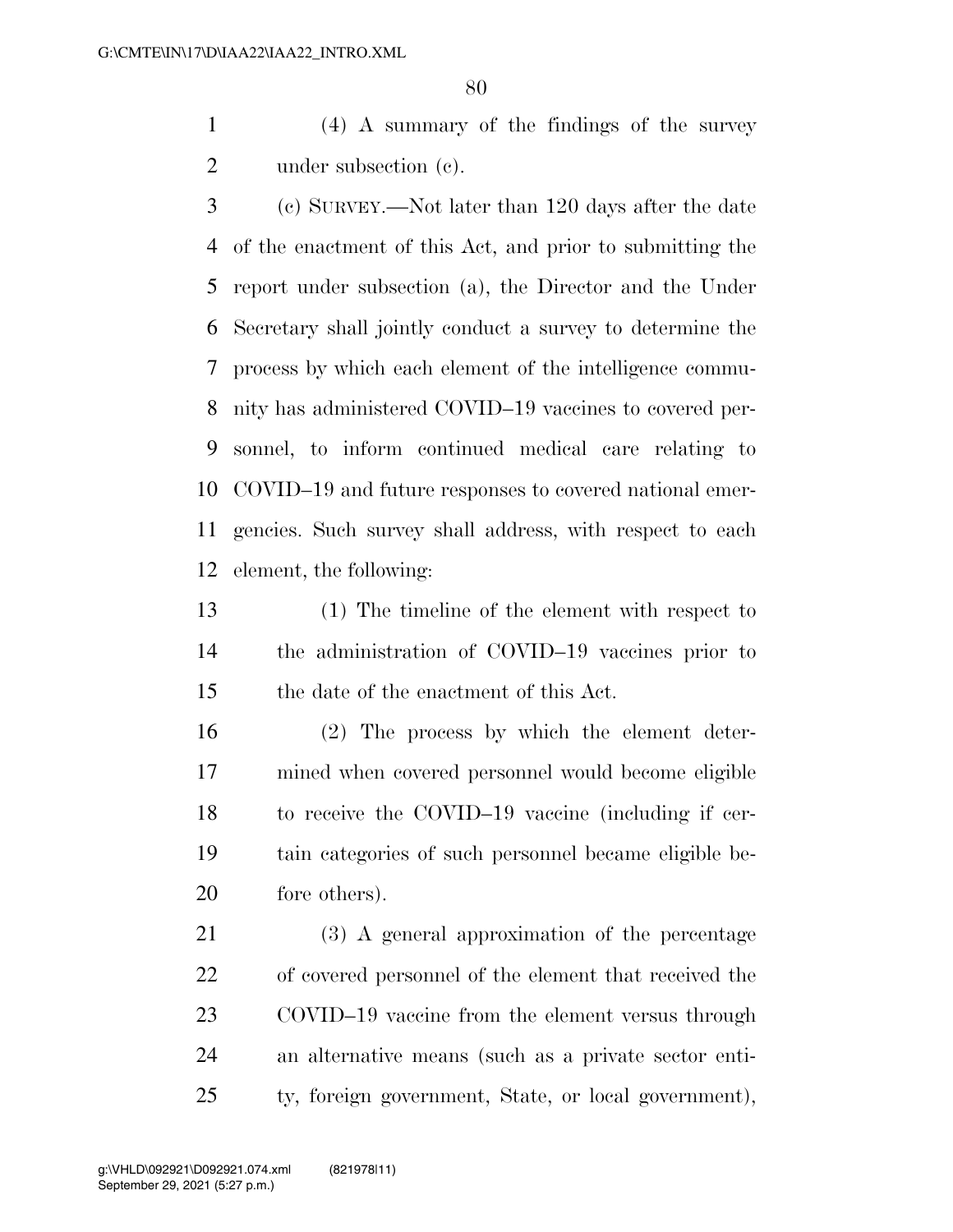particularly with respect to covered personnel de-ployed outside of the United States.

 (4) Any challenges encountered by the element with respect to the administration of COVID–19 vaccines prior to the date of the enactment of this Act.

 (5) Any other feedback determined relevant for purposes of the survey.

 (d) PRIVACY CONSIDERATIONS.—In carrying out the report and survey requirements under this section, the Di- rector, the Under Secretary, and the heads of the elements of the intelligence community shall ensure, to the extent practicable, the preservation of medical privacy and the anonymity of data.

(e) DEFINITIONS.—In this section:

 (1) COVERED NATIONAL EMERGENCY.—The term ''covered national emergency'' has the meaning given such term in section 303 of the Intelligence Authorization Act for Fiscal Year 2021 (50 U.S.C. 3316b).

 (2) COVERED PERSONNEL.—The term ''covered personnel'' means personnel who are—

 (A) employees of, or otherwise detailed or assigned to, an element of the intelligence com-munity; and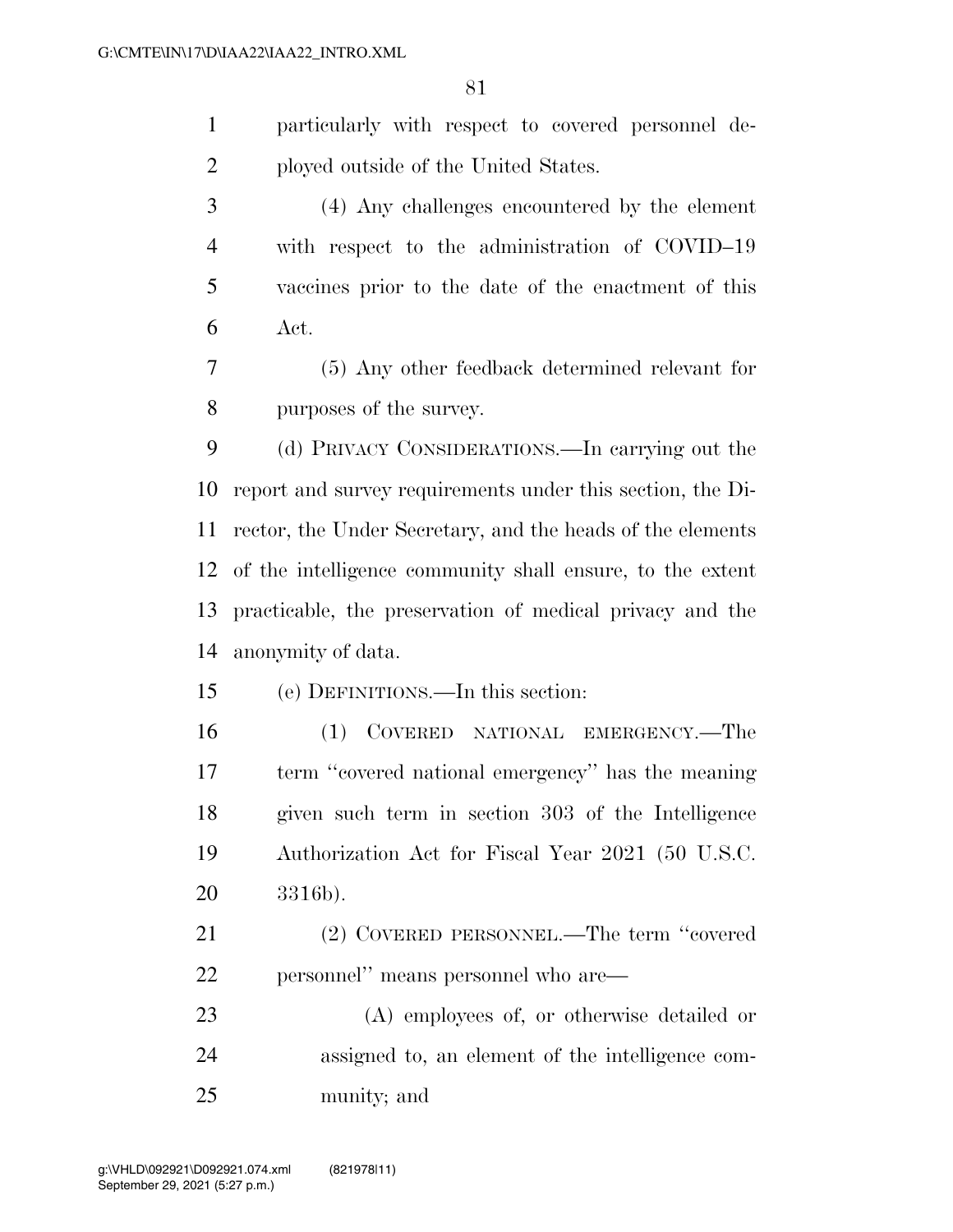| 1              | (B) funded under the National Intelligence                 |
|----------------|------------------------------------------------------------|
| $\overline{2}$ | Program or the Military Intelligence Program.              |
| 3              | (3) ESSENTIAL COVERED PERSONNEL.—The                       |
| $\overline{4}$ | term "essential covered personnel" means covered           |
| 5              | personnel deemed essential to-                             |
| 6              | (A) continuity of operations of the intel-                 |
| 7              | ligence community;                                         |
| 8              | (B) continuity of operations of the United                 |
| 9              | States Government; or                                      |
| 10             | (C) other purposes related to the national                 |
| 11             | security of the United States.                             |
| 12             | (4) NATIONAL INTELLIGENCE PROGRAM.—The                     |
| 13             | term "National Intelligence Program" has the mean-         |
| 14             | ing given such term in section 3 of the National Se-       |
| 15             | curity Act of 1947 (50 U.S.C. 3003).                       |
| 16             | SEC. 706. REPORT ON POTENTIAL INCLUSION WITHIN IN-         |
| 17             | TELLIGENCE COMMUNITY OF THE OFFICE OF                      |
| 18             | NATIONAL SECURITY OF THE DEPARTMENT                        |
| 19             | OF HEALTH AND HUMAN SERVICES.                              |
| 20             | (a) REPORT.—Not later than 180 days after the date         |
| 21             | of the enactment of this Act, the Director of National In- |
| 22             | telligence, in coordination with the Secretary of Health   |
| 23             | and Human Services, shall submit to the congressional in-  |
| 24             | telligence committees a report on the potential advantages |
| 25             | and disadvantages of adding the Office of National Secu-   |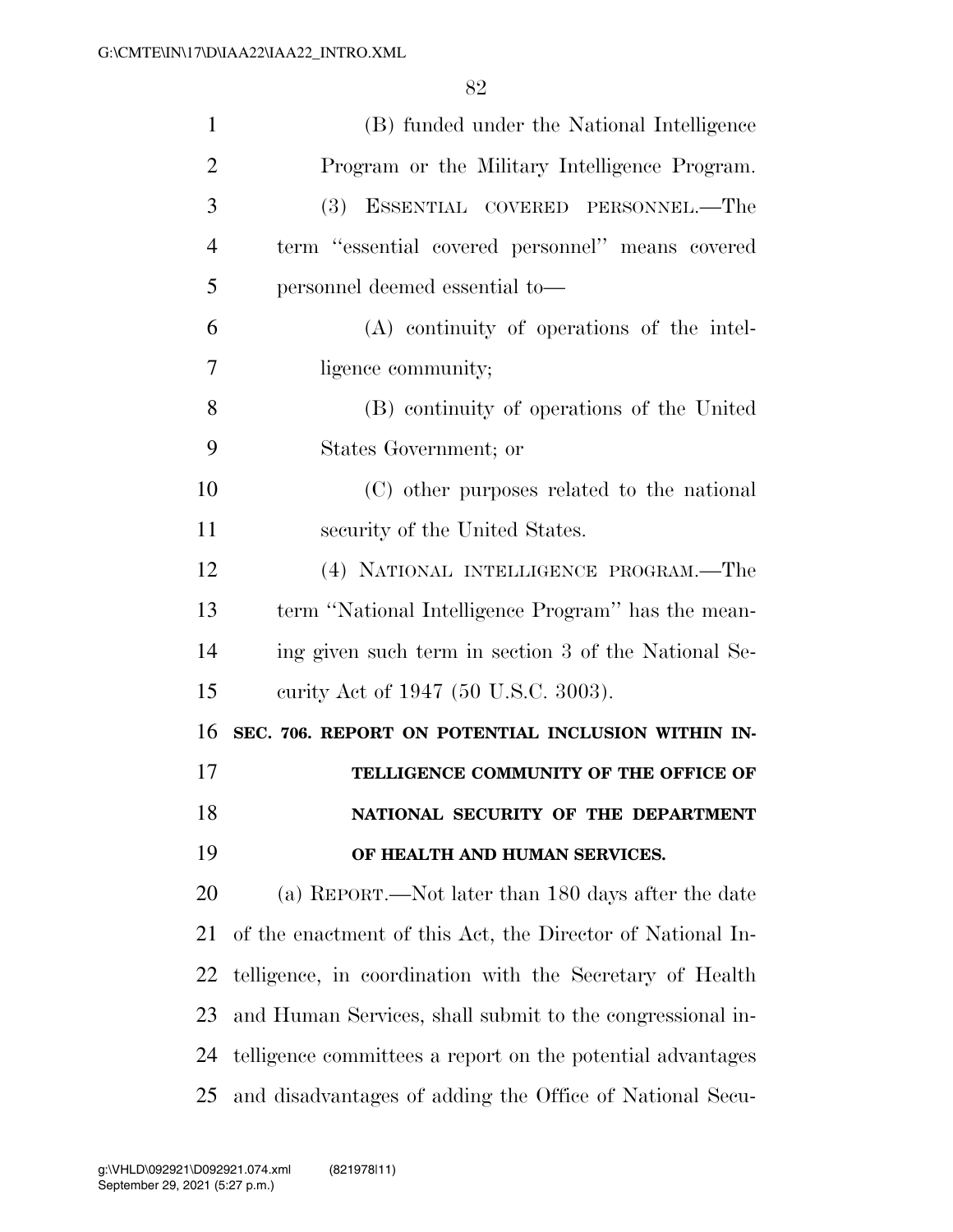rity of the Department of Health and Human Services as a new element of the intelligence community.

- (b) MATTERS INCLUDED.—The report under sub-section (a) shall include the following:
- (1) An assessment of the following:
- (A) The likelihood that the addition of the Office of National Security as a new element of the intelligence community would increase connectivity between other elements of the intel- ligence community working on health security topics and the Department of Health and Human Services.
- (B) The likelihood that such addition would increase the flow of raw intelligence and finished intelligence products to officials of the Department of Health and Human Services.
- (C) The likelihood that such addition would facilitate the flow of information relating to health security topics to intelligence analysts of various other elements of the intelligence 21 community working on such topics.
- (D) The extent to which such addition would clearly demonstrate to both the national security community and the public health com-munity that health security is national security.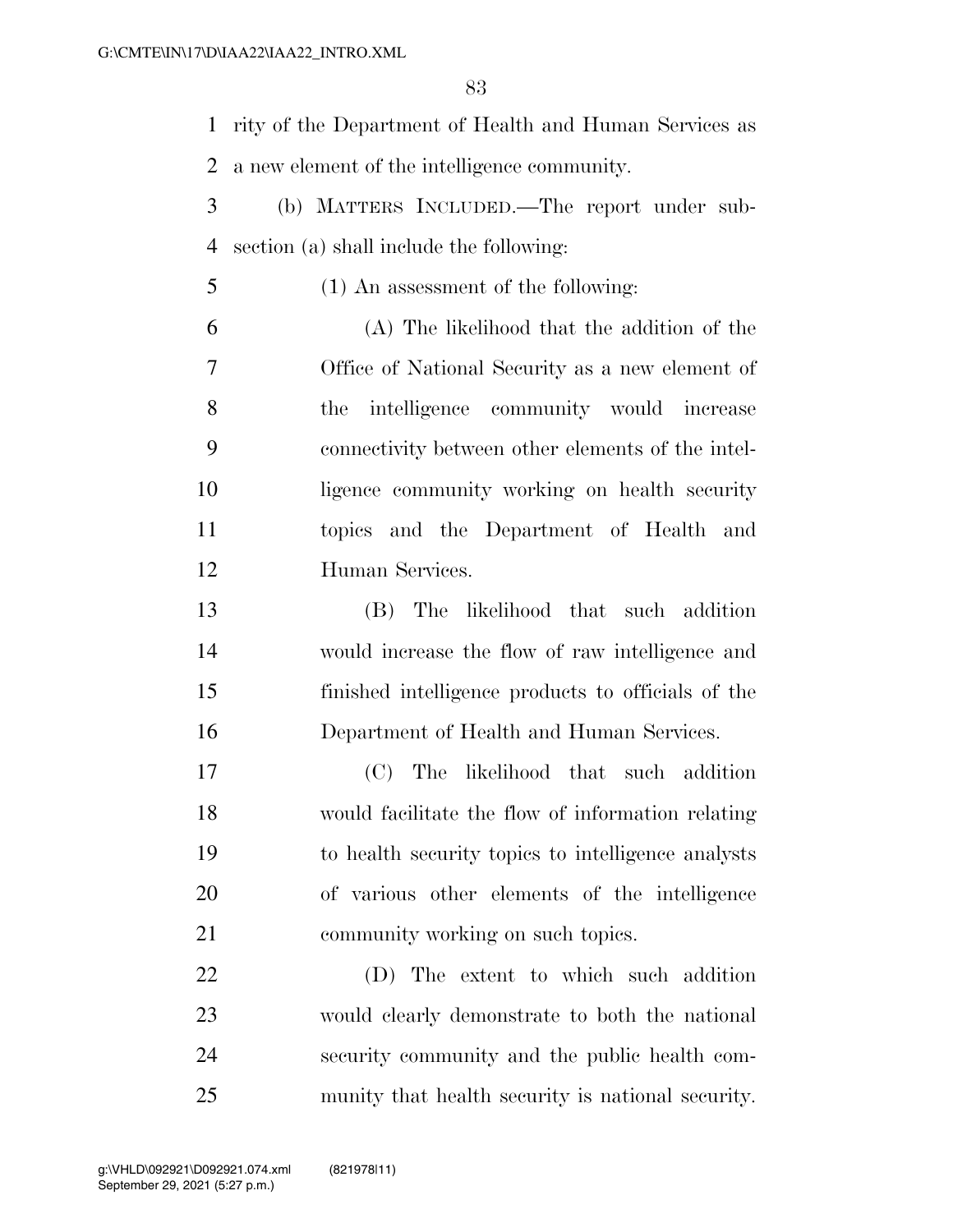| $\mathbf{1}$   | (E) Any anticipated impediments to such                   |
|----------------|-----------------------------------------------------------|
| $\overline{2}$ | addition relating to additional budgetary over-           |
| 3              | sight by the executive branch or Congress.                |
| $\overline{4}$ | (F) Any other significant advantages<br>or                |
| 5              | disadvantages of such addition, as identified by          |
| 6              | either the Director of National Intelligence or           |
| 7              | the Secretary of Health and Human Services.               |
| 8              | $(2)$ A joint recommendation by the Director of           |
| 9              | National Intelligence and the Secretary of Health         |
| 10             | and Human Services as to whether to add the Office        |
| 11             | of National Security as a new element of the intel-       |
| 12             | ligence community.                                        |
| 13             | (c) FORM.—The report under subsection (a) shall be        |
| 14             | submitted in unclassified form, but may include a classi- |
| 15             | fied annex.                                               |
| 16             | SEC. 707. REPORTS RELATING TO INSPECTOR GENERAL OF        |
| 17             | DEFENSE INTELLIGENCE AGENCY.                              |
| 18             | (a) REPORT ON RESPONSES BY INSPECTOR GEN-                 |
| 19             | ERAL TO SUBSTANTIATED ALLEGATIONS.—                       |
| 20             | (1) REPORT.—Not later than 180 days after                 |
| 21             | the date of the enactment of this Act, the Director       |
| 22             | of the Defense Intelligence Agency shall submit to        |
| 23             | the congressional intelligence committees a report on     |
| 24             |                                                           |
|                | allegations of reprisal or abuse of authority deter-      |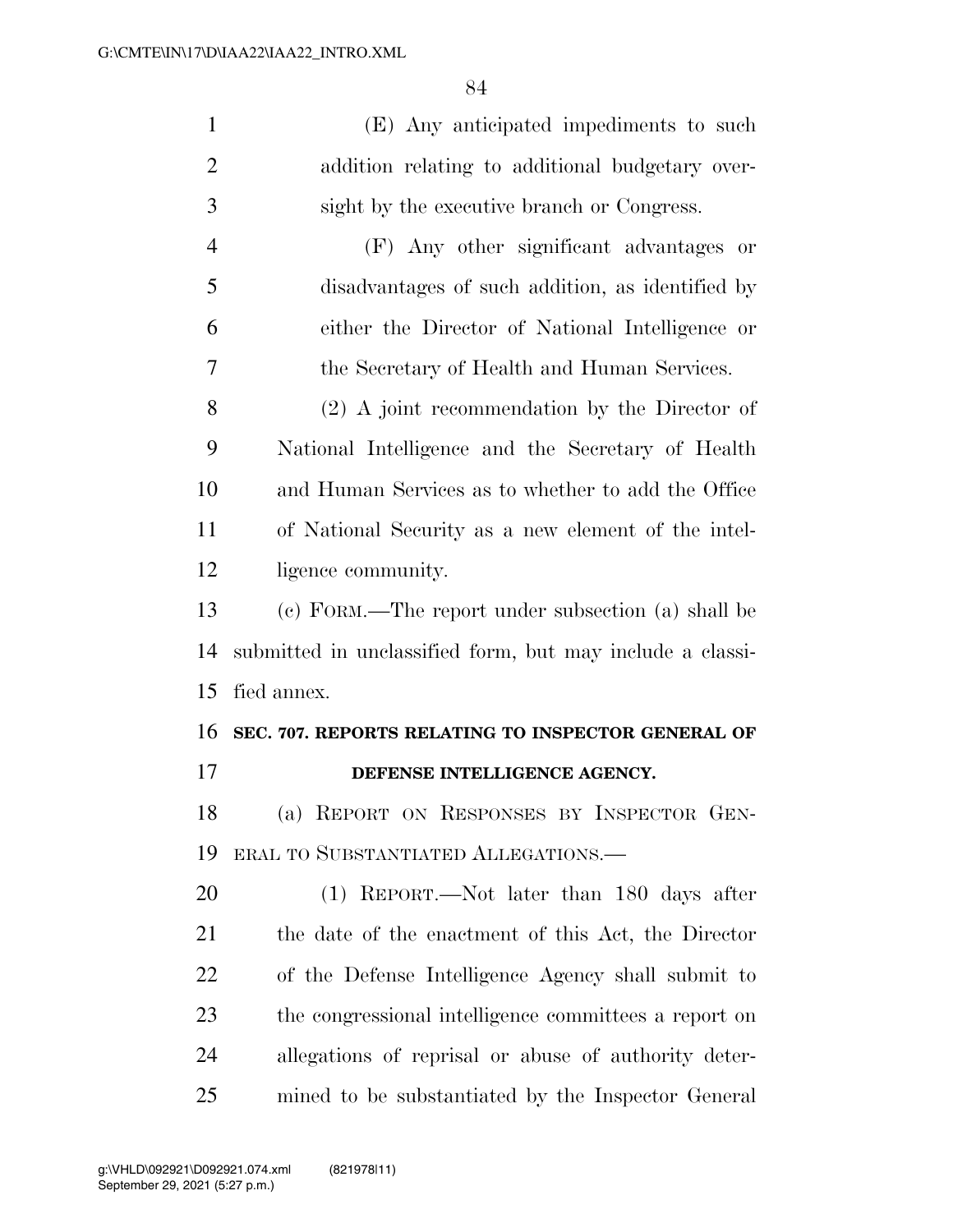| $\mathbf{1}$   | of the Defense Intelligence Agency during the 5-year  |
|----------------|-------------------------------------------------------|
| $\overline{2}$ | period preceding the date of the enactment of this    |
| 3              | Act.                                                  |
| $\overline{4}$ | (2) MATTERS INCLUDED.—The report under                |
| 5              | paragraph (1) shall include, with respect to each al- |
| 6              | legation determined to be substantiated during the    |
| 7              | 5-year period specified in such paragraph, a descrip- |
| 8              | tion of the following:                                |
| 9              | (A) Details of each substantiated allega-             |
| 10             | tion.                                                 |
| 11             | (B) The rank or grade of the individuals              |
| 12             | involved in the allegation.                           |
| 13             | (C) Any disciplinary action recommended               |
| 14             | by the Inspector General in response to the alle-     |
| 15             | gation, or, if the Inspector General rec-             |
| 16             | ommended no disciplinary action be taken in re-       |
| 17             | sponse, any justification for such recommenda-        |
| 18             | tion.                                                 |
| 19             | (D) Any disciplinary action taken by the              |
| 20             | relevant manager of the Defense Intelligence          |
| 21             | Agency in response to the allegation.                 |
| 22             | (E) Whether the relevant manager re-                  |
| 23             | duced, or declined to take, a disciplinary action     |
| 24             | recommended by the Inspector General in re-           |
| 25             | sponse to the allegation.                             |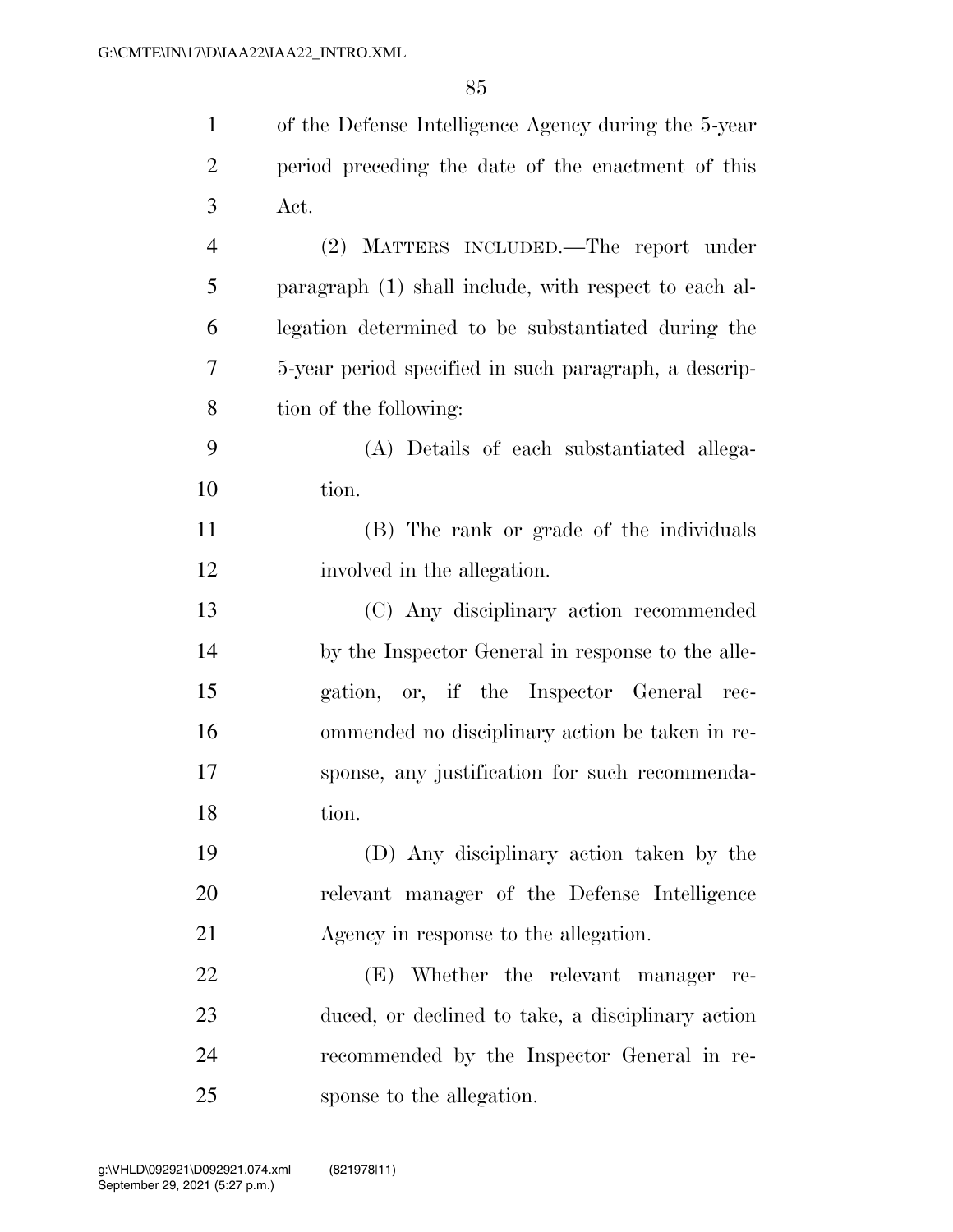| $\mathbf{1}$   | (F) Any justification from the relevant              |
|----------------|------------------------------------------------------|
| $\overline{2}$ | manager regarding the decision to take, reduce,      |
| 3              | or decline to take, a disciplinary action rec-       |
| $\overline{4}$ | ommended by the Inspector General in response        |
| 5              | to the allegation.                                   |
| 6              | (G) The process by which Defense Intel-              |
| $\overline{7}$ | ligence Agency management reviews and makes          |
| 8              | decisions regarding disciplinary actions in re-      |
| 9              | sponse to substantiated allegations, including-      |
| 10             | (i) the criteria applied by management               |
| 11             | in making the decision to take, reduce, or           |
| 12             | decline to take, a disciplinary action;              |
| 13             | (ii) a description of which managers                 |
| 14             | have the authority to make such decisions,           |
| 15             | including the rank or grade of the man-              |
| 16             | agers; and                                           |
| 17             | (iii) a description of any formal or in-             |
| 18             | formal appeals processes available with re-          |
| 19             | spect to such decisions.                             |
| 20             | $(3)$ FORM.—The report under paragraph $(1)$         |
| 21             | shall be submitted in unclassified form, but may in- |
| 22             | clude a classified annex.                            |
| 23             | (b) REPORT ON PROCESSES FOR ENSURING INDE-           |
| 24             | PENDENCE OF INSPECTOR GENERAL.                       |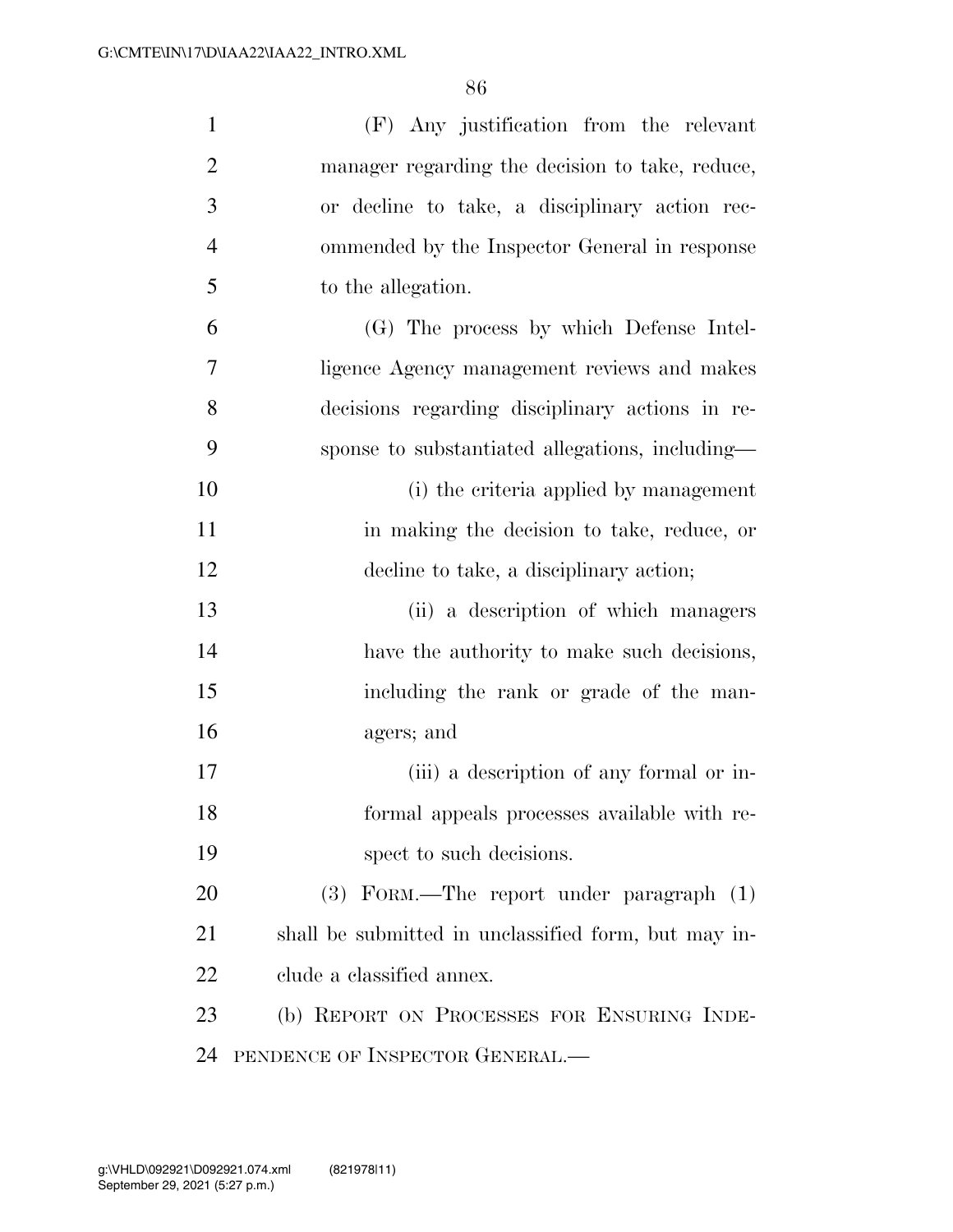| $\mathbf{1}$   | (1) REPORT.—Not later than 30 days after the          |
|----------------|-------------------------------------------------------|
| $\overline{2}$ | date of the enactment of this Act, the Director of    |
| 3              | the Defense Intelligence Agency shall submit to the   |
| $\overline{4}$ | congressional intelligence committees and the Coun-   |
| 5              | cil of the Inspectors General on Integrity and Effi-  |
| 6              | ciency established under section 11 of the Inspector  |
| 7              | General Act of 1978 (5 U.S.C. App.) a report on the   |
| 8              | processes of the Defense Intelligence Agency for en-  |
| 9              | suring the independence of the position of the In-    |
| 10             | spector General of the Defense Intelligence Agency.   |
| 11             | (2) MATTERS INCLUDED.—The report under                |
| 12             | paragraph (1) shall include a description of the fol- |
| 13             | lowing:                                               |
| 14             | (A) The selection criteria used by the Di-            |
| 15             | rector in the appointment of the Inspector Gen-       |
| 16             | eral.                                                 |
| 17             | (B) The methods used by the Director to               |
| 18             | ensure the independence of the position of the        |
| 19             | Inspector General, including—                         |
| 20             | (i) the process for vetting candidates                |
| 21             | for such position for independence from               |
| 22             | leadership of the Defense Intelligence                |
| 23             | Agency and from officials occupying posi-             |
| 24             | tions in the Defense Intelligence Senior              |
| 25             | Executive Service; and                                |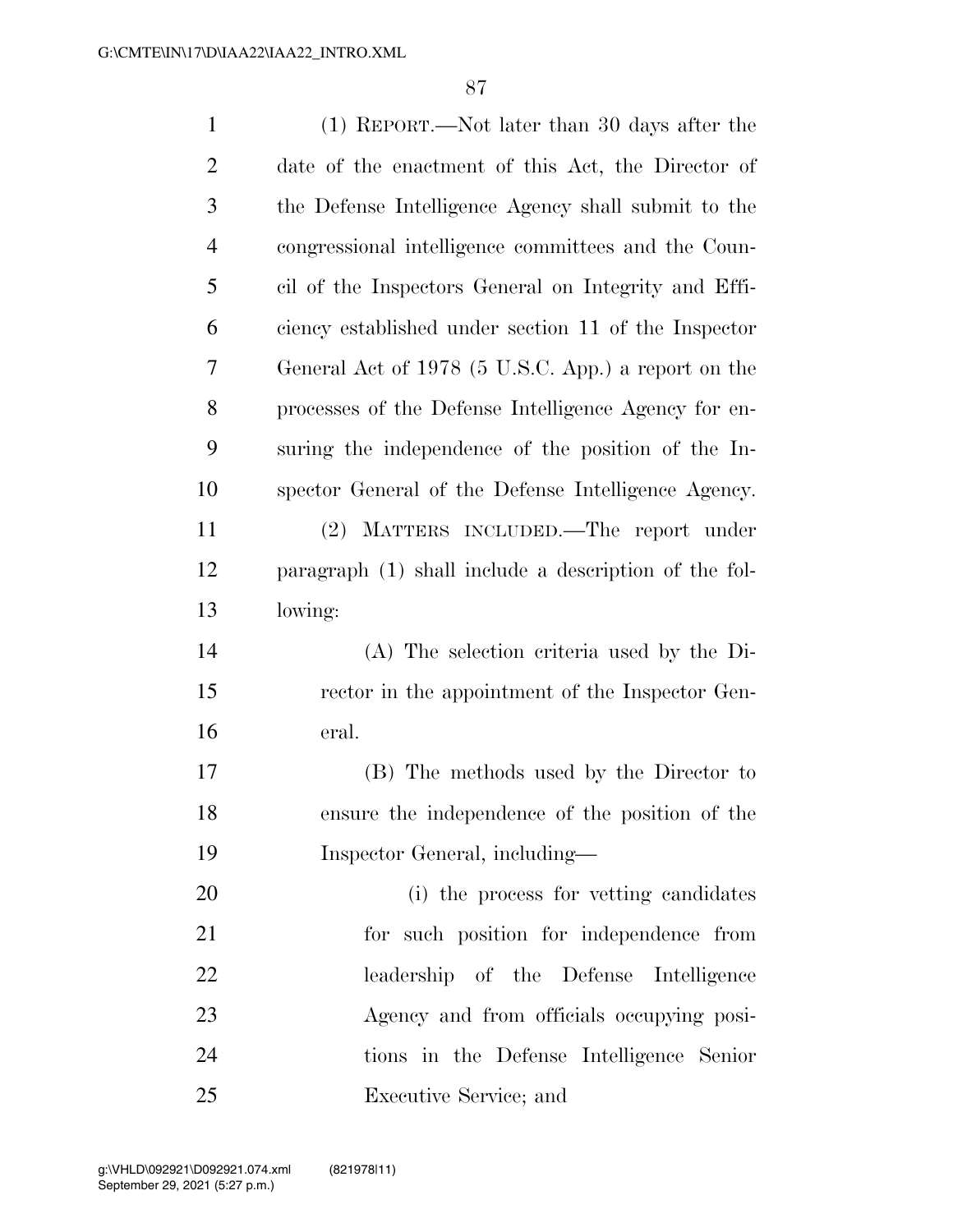| $\mathbf{1}$   | (ii) the process for evaluating such                       |
|----------------|------------------------------------------------------------|
| $\overline{2}$ | candidates for conflicts of interest.                      |
| 3              | (3) FORM.—The report under paragraph (1)                   |
| $\overline{4}$ | shall be submitted in unclassified form, but may in-       |
| 5              | clude a classified annex.                                  |
| 6              | (c) ASSESSMENT BY COUNCIL OF INSPECTORS GEN-               |
| 7              | ERAL ON INTEGRITY AND EFFICIENCY.-                         |
| 8              | (1) ASSESSMENT.—Not later than 120 days                    |
| 9              | after the date of the enactment of this Act, the           |
| 10             | Council of the Inspectors General on Integrity and         |
| 11             | Efficiency shall—                                          |
| 12             | (A) conduct an assessment of the effective-                |
| 13             | ness of the selection criteria and methods speci-          |
| 14             | fied in subsection $(b)(2)$ with respect to the po-        |
| 15             | sition of the Inspector General of the Defense             |
| 16             | Intelligence Agency; and                                   |
| 17             | (B) submit to the congressional intelligence               |
| 18             | committees a report containing the results of              |
| 19             | such assessment.                                           |
| 20             | $(2)$ FORM.—The report under paragraph $(1)(B)$            |
| 21             | shall be submitted in unclassified form, but may in-       |
| 22             | clude a classified annex.                                  |
| 23             | SEC. 708. REPORT ON RARE EARTH ELEMENTS.                   |
| 24             | (a) REPORT.—Not later than 180 days after the date         |
| 25             | of the enactment of this Act, the Director of National In- |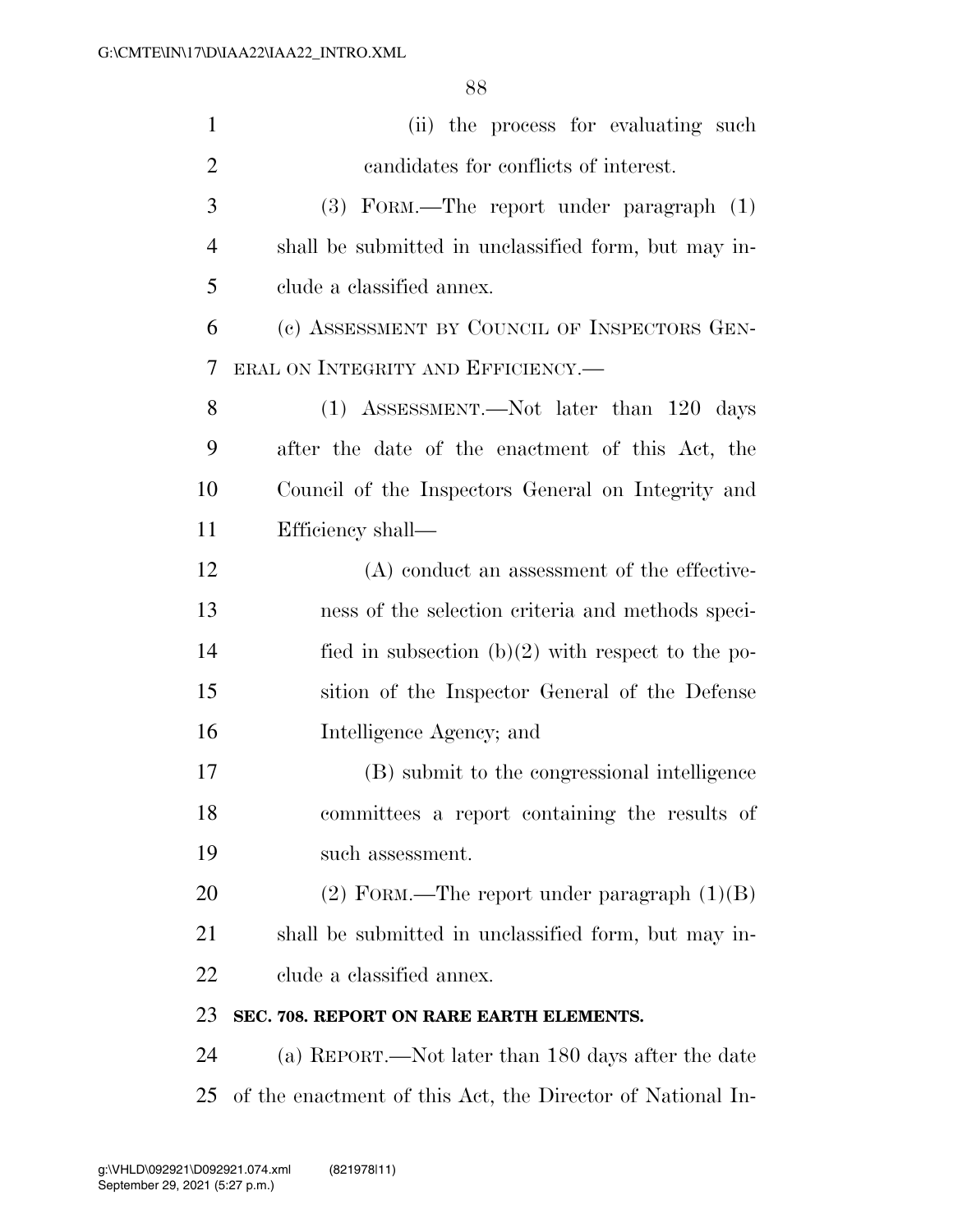| telligence, in coordination with the Director of the Defense |
|--------------------------------------------------------------|
| Intelligence Agency, the Director of the Office of Intel-    |
| ligence and Counterintelligence of the Department of En-     |
| ergy, and any other head of an element of the intelligence   |
| community that the Director of National Intelligence de-     |
| termines relevant, shall submit to the congressional intel-  |
| ligence committees a report on rare earth elements.          |
| (b) MATTERS INCLUDED.—The report under sub-                  |
| section (a) shall include the following:                     |
| (1) An assessment coordinated by the National                |
| Intelligence Council of-                                     |
| (A) long-term trends in the global rare                      |
| earth element industry;                                      |
| (B) the national security, economic, and                     |
| industrial risks to the United States, and to the            |
| partners and allies of the United States, with               |
| respect to relying on foreign countries for rare             |
| earth mining and the processing or production                |
| of rare earth elements;                                      |
| (C) the intentions of foreign governments                    |
| with respect to limiting, reducing, or ending ac-            |
| cess of the United States or the partners and                |
| allies of the United States to—                              |
|                                                              |

(i) rare earth elements; or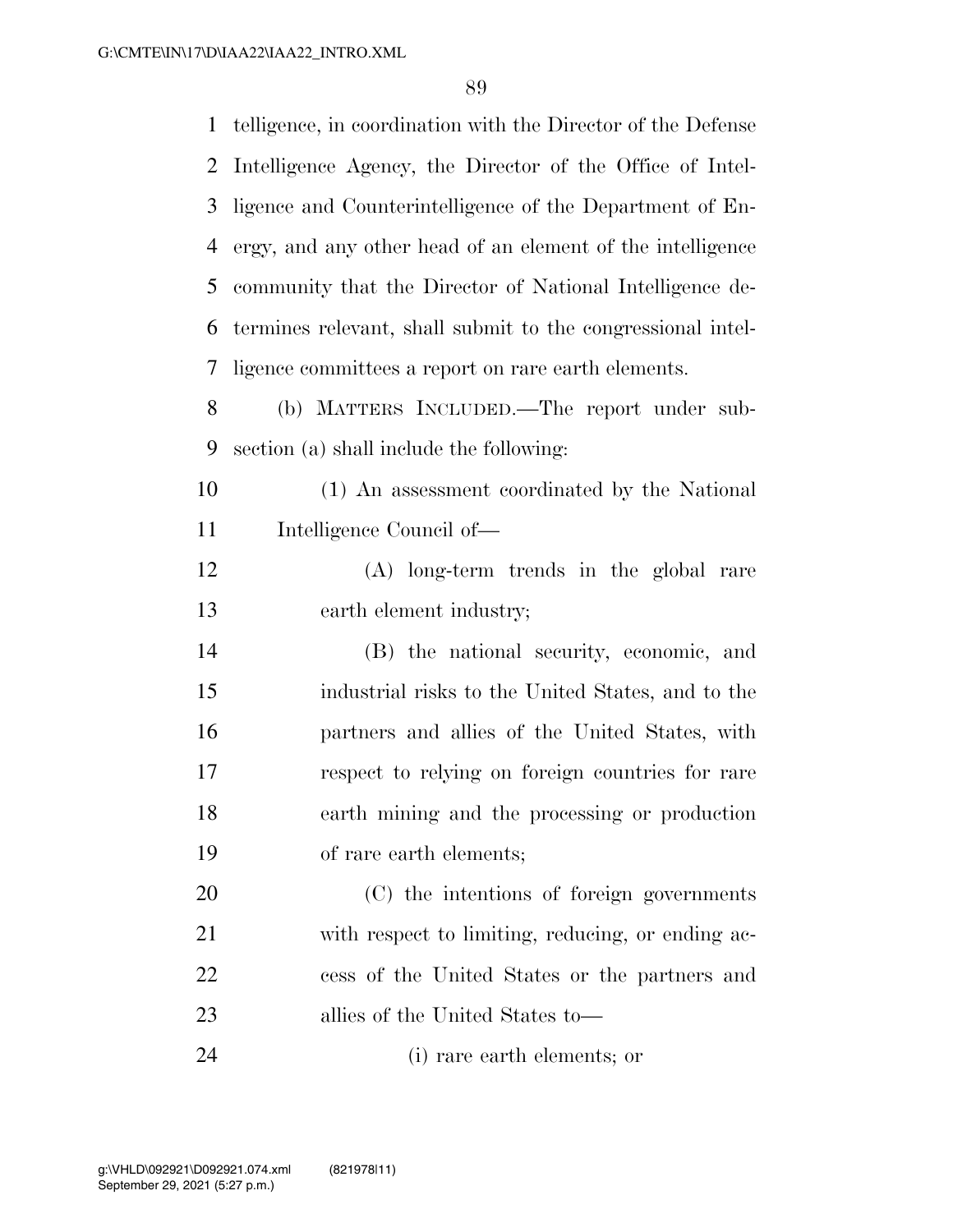| $\mathbf{1}$   | (ii) any aspect of the rare earth min-          |
|----------------|-------------------------------------------------|
| $\overline{2}$ | ing, processing, or production chain; and       |
| 3              | (D) opportunities for the United States,        |
| $\overline{4}$ | and for the partners and allies of the United   |
| 5              | States, to assure continued access to—          |
| 6              | (i) rare earth elements; and                    |
| $\overline{7}$ | (ii) the rare earth mining, processing,         |
| 8              | or production chain.                            |
| 9              | $(2)$ A description of —                        |
| 10             | (A) any relevant procurement, use, and          |
| 11             | supply chain needs of the intelligence commu-   |
| 12             | nity with respect to rare earth elements;       |
| 13             | (B) any relevant planning or efforts by the     |
| 14             | intelligence community to assure secured access |
| 15             | to rare earth magnets;                          |
| 16             | (C) any assessed vulnerabilities or risks to    |
| 17             | the intelligence community with respect to rare |
| 18             | earth elements;                                 |
| 19             | (D) any relevant planning or efforts by the     |
| 20             | intelligence community to coordinate with de-   |
| 21             | partments and agencies of the United States     |
| 22             | Government that are not elements of the intel-  |
| 23             | ligence community on securing the rare earth    |
| 24             | element supply chain; and                       |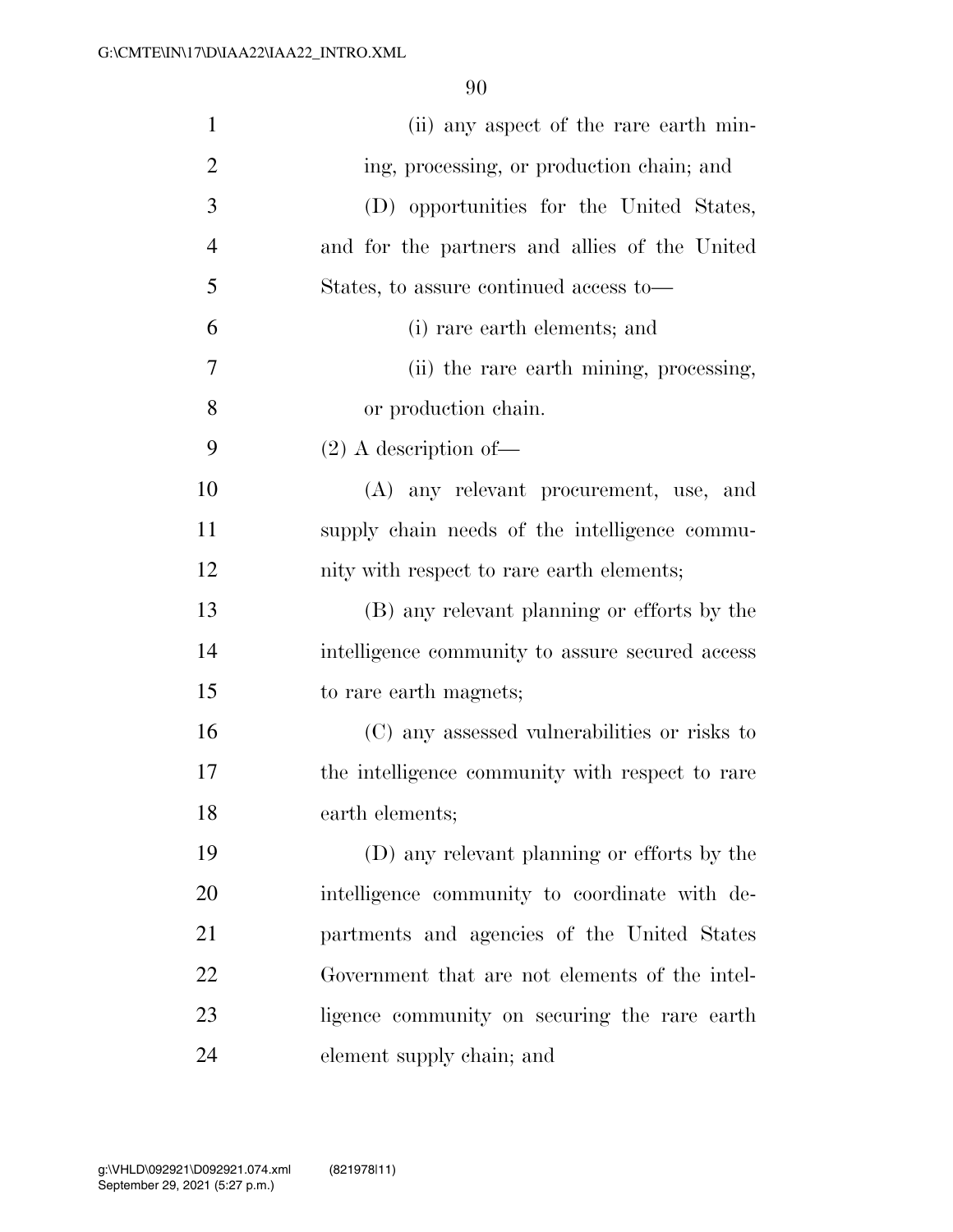(E) any previous or anticipated efforts by the Supply Chain and Counterintelligence Risk Management Task Force established under sec- tion 6306 of the Damon Paul Nelson and Mat- thew Young Pollard Intelligence Authorization Act for Fiscal Years 2018, 2019, and 2020 (50 U.S.C. 3370) with respect to rare earth ele-ments.

 (c) FORM.—The report under subsection (a) shall be submitted in unclassified form, but may include a classi-fied annex.

 (d) RARE EARTH ELEMENTS DEFINED.—In this sec- tion, the term ''rare earth elements'' includes products that contain rare earth elements, including rare earth magnets.

**SEC. 709. REPORT ON PLAN TO FULLY FUND THE INFORMA-**

**TION SYSTEMS SECURITY PROGRAM AND** 

## **NEXT GENERATION ENCRYPTION.**

 (a) REPORT.—Not later than 1 year after the date of the enactment of this Act, the Secretary of Defense shall submit to the appropriate congressional committees a report on the resources necessary to fully fund the Infor- mation Systems Security Program during the period cov- ered by the most recent future-years defense program sub-mitted under section 221 of title 10, United States Code—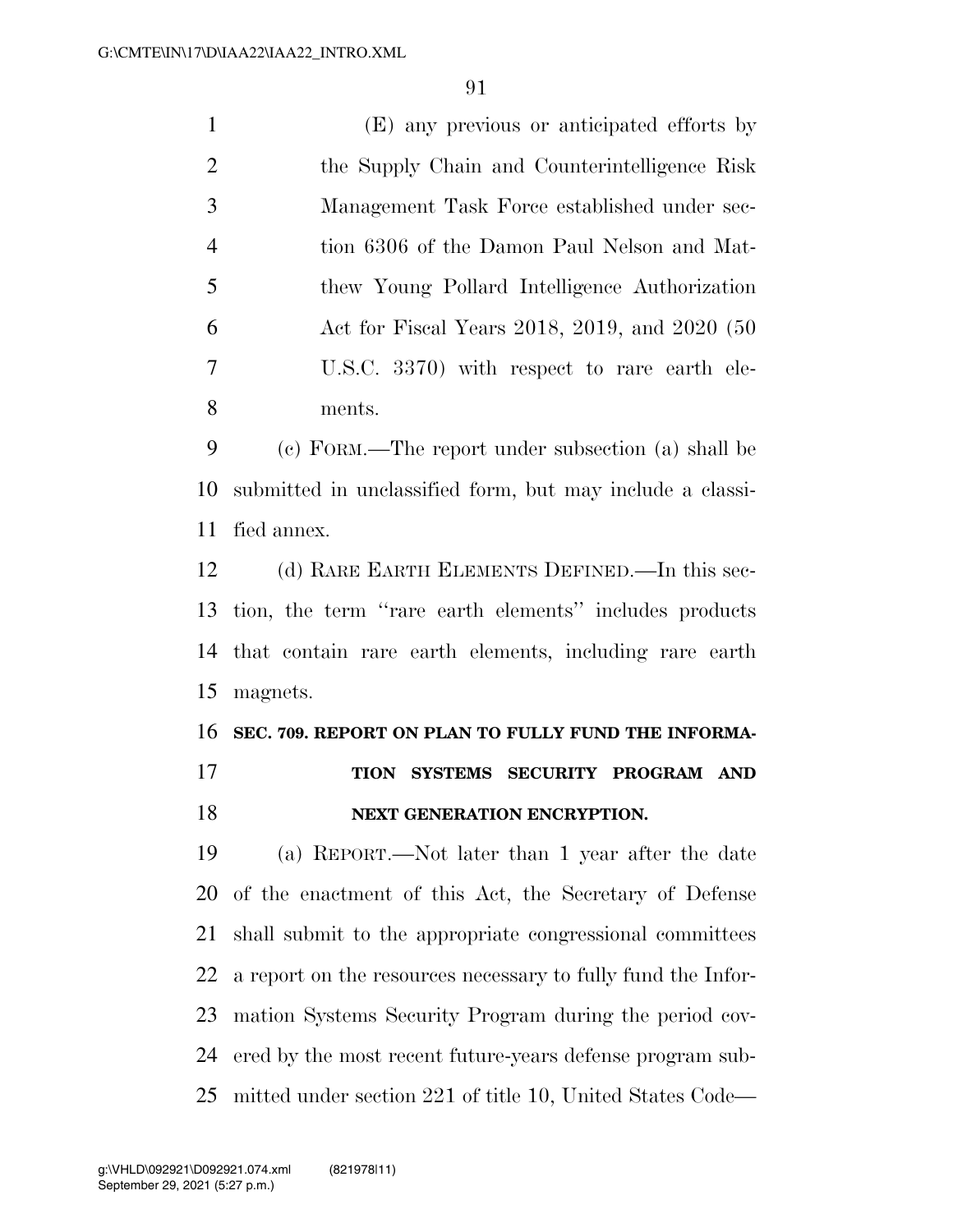| $\mathbf{1}$   | (1) to address the cybersecurity requirements of     |
|----------------|------------------------------------------------------|
| $\overline{2}$ | the Department of Defense; and                       |
| 3              | $(2)$ for the adoption of next generation            |
| $\overline{4}$ | encryption into existing and future systems.         |
| 5              | (b) MATTERS INCLUDED.—The report under sub-          |
| 6              | section (a) shall include the following:             |
| $\overline{7}$ | (1) An assessment by the Chief Information Of-       |
| 8              | ficer of the Department of Defense, in coordination  |
| 9              | with the chiefs of the Armed Forces and in consulta- |
| 10             | tion with the Director of the National Security      |
| 11             | Agency, of the additional resources required to fund |
| 12             | the Information Systems Security Program at a level  |
| 13             | that satisfies current and anticipated cybersecurity |
| 14             | requirements of the Department.                      |
| 15             | (2) An identification of any existing funding not    |
| 16             | currently aligned to the Program that is more ap-    |
| 17             | propriately funded through the Program.              |
| 18             | (3) A strategic plan, developed in coordination      |
| 19             | with the chiefs of the Armed Forces and in consulta- |
| 20             | tion with the Director of the National Security      |
| 21             | Agency, that provides options, timelines, and re-    |
| 22             | quired funding by the Armed Forces or a component    |
| 23             | of the Department, for the adoption of next genera-  |
| 24             | tion encryption into existing and future systems.    |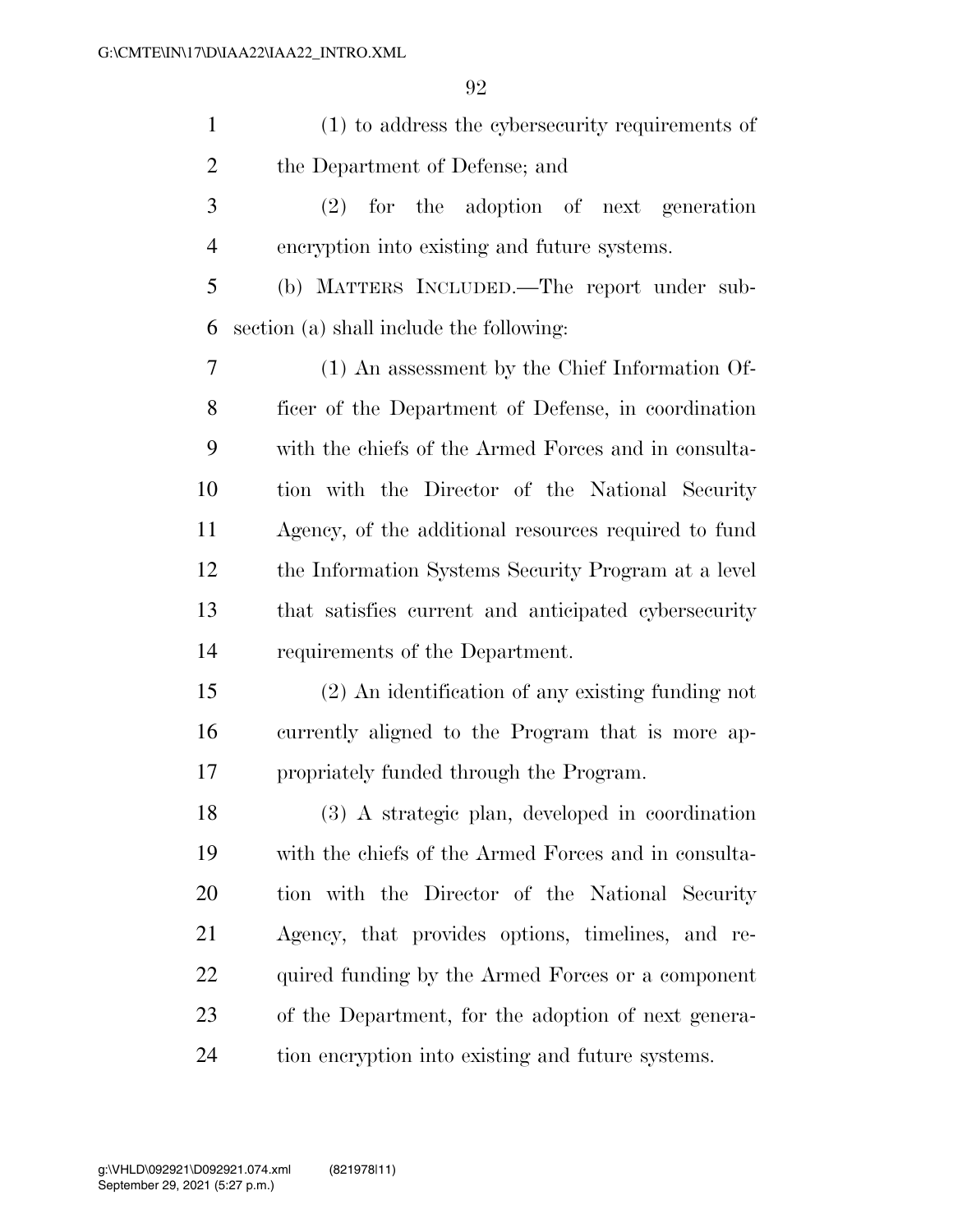(c) FORM.—The report under subsection (a) may be submitted in classified form.

 (d) BRIEFING.—Not later than 30 days after the date on which the Secretary submits the report under sub- section (a), the Chief Information Officer of the Depart- ment and the Director of the National Security Agency shall jointly provide to the appropriate congressional com-mittees a briefing on the report.

 (e) APPROPRIATE CONGRESSIONAL COMMITTEES DE- FINED.—In this section, the term ''appropriate congres-sional committees'' means—

 (1) the Committee on Armed Services, the Committee on Appropriations, and the Permanent Select Committee on Intelligence of the House of Representatives; and

 (2) the Committee on Armed Services, the Committee on Appropriations, and the Select Com-mittee on Intelligence of the Senate.

 **SEC. 710. REVIEW OF NATIONAL SECURITY AGENCY AND UNITED STATES CYBER COMMAND.** 

 (a) REVIEW REQUIRED.—Not later than 180 days after the date of the enactment of this Act, the Inspectors General of the National Security Agency, Intelligence Community, and Department of Defense shall jointly com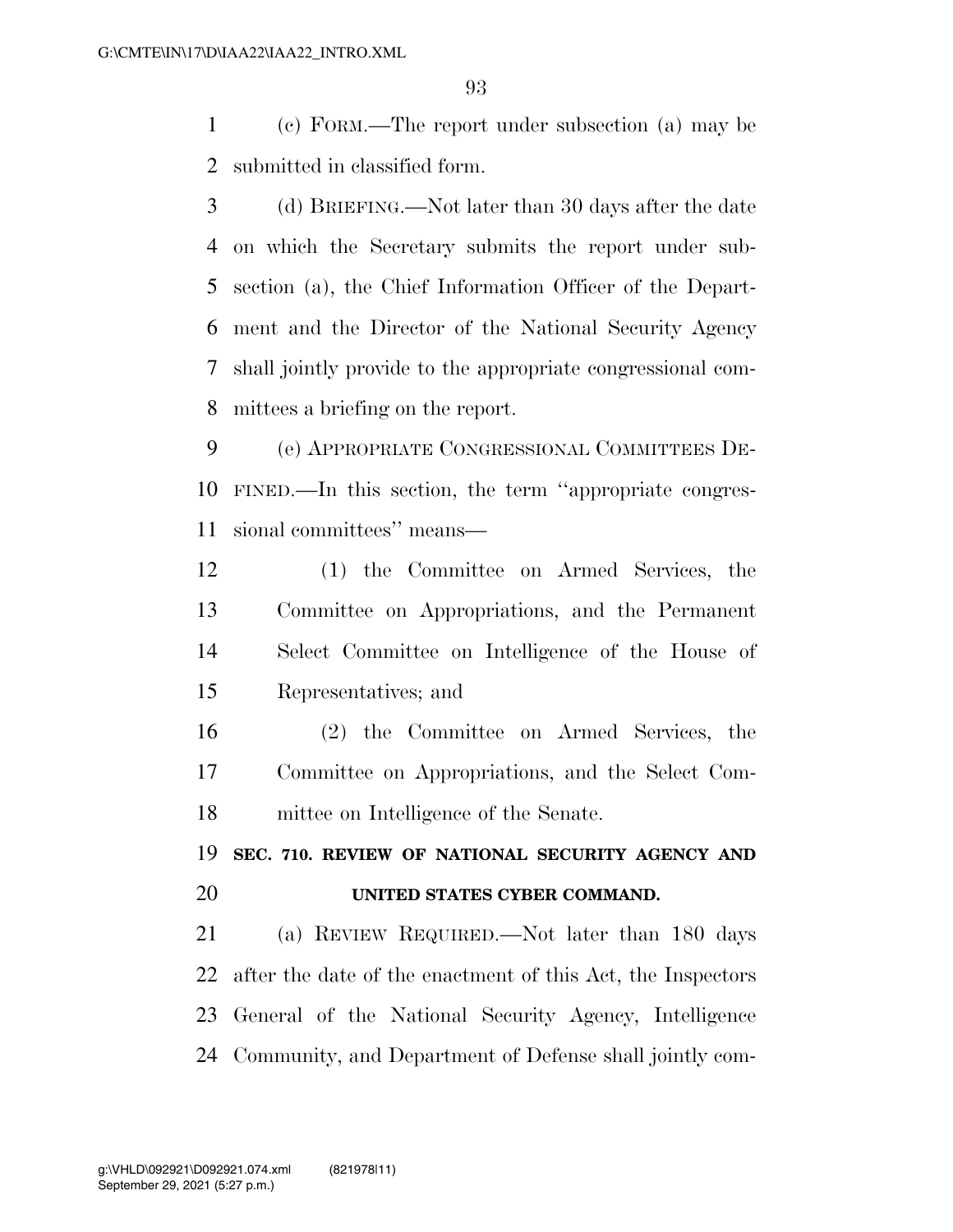plete a review of the National Security Agency and the United States Cyber Command.

- (b) ELEMENTS.—The review required by subsection (a) shall include assessment of the following:
- (1) Whether and what resources, authorities, activities, missions, facilities, and personnel are ap- propriately being delineated and used to conduct the intelligence and cybersecurity missions at the Na- tional Security Agency as well as the cyber offense and defense missions of the United States Cyber Command.
- (2) The extent to which current resource-shar- ing arrangements between the National Security Agency and the United States Cyber Command lead to conflicts of interest in directing intelligence collec- tion in support of United States Cyber Command missions rather than foreign intelligence collection.

 (3) The intelligence analysis and production conducted by the United States Cyber Command using National Security Agency authorities, with a focus on analytic integrity and intelligence oversight to ensure proper analysis is informing mission oper-ations.

 (4) The number of personnel detailed from the National Security Agency to the United States